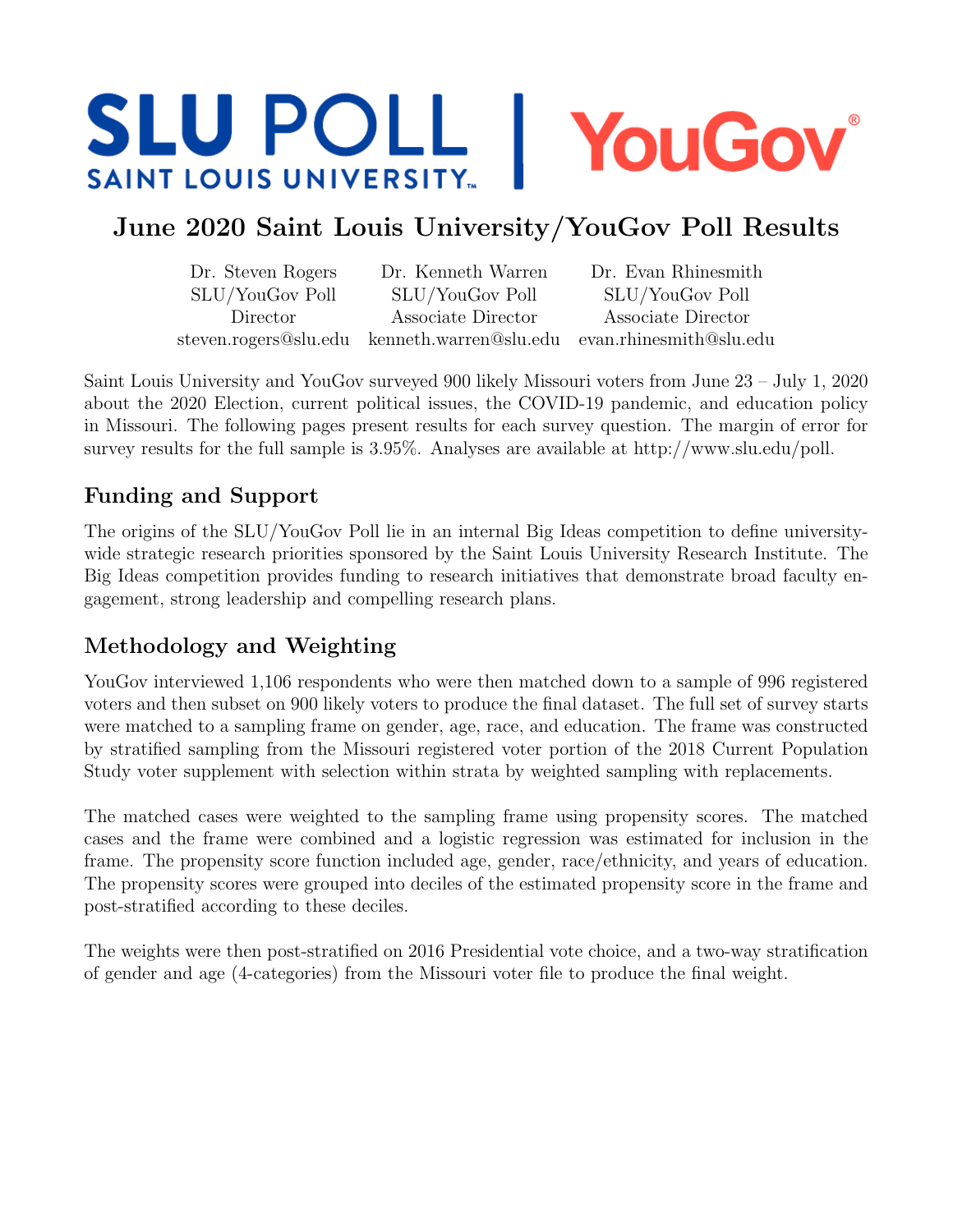# Poll Questions and Page Numbers of Results

| Do you approve or disapprove of the way each is doing their jobDonald Trump                            | 6                |
|--------------------------------------------------------------------------------------------------------|------------------|
| Do you approve or disapprove of the way each is doing their jobThe US Congress $\dots$ .               | $\overline{7}$   |
| Do you approve or disapprove of the way each is doing their jobThe Missouri State Legislature          | $8\phantom{1}$   |
| Do you approve or disapprove of the way each is doing their jobGovernor Mike Parson                    | $\boldsymbol{9}$ |
| Do you approve or disapprove of the way each is doing their jobSenator Roy Blunt $\dots$ .             | 10               |
| Do you approve or disapprove of the way each is doing their jobSenator Josh Hawley                     | 11               |
| If the election for President of the United States were being held today, who would you vote           |                  |
| for?<br>.                                                                                              | 12               |
| If the election for Governor of Missouri were being held today, who would you vote for? $\dots$        | 13               |
| Which of the following do you think should be the TOP priority of the Missouri state gov-              |                  |
| ernment?                                                                                               | 14               |
| How would you rate the condition of the following The Economy of the United States?                    | 15               |
| How would you rate the condition of the following The Economy of the state of Missouri?                | 16               |
| How would you rate the condition of the following Public Schools in your Community?                    | 17               |
| How would you rate the condition of the following Public Schools in the state of Missouri?             | 18               |
| How would you rate the condition of the following Roads and Infrastructure in the state of             |                  |
|                                                                                                        | 19               |
| How would you rate the condition of the following Crime in your community? $\ldots \ldots$             | 20               |
| How would you rate the condition of the following Race relations in your community?                    | 21               |
|                                                                                                        |                  |
| How would you rate the condition of the following Your access to personal healthcare?                  | 22               |
| How would you rate the condition of the following Your physical health in the last month?              | 23               |
| How would you rate the condition of the following Your mental health in the last month?                | 24               |
| How would you rate the condition of the following Law enforcement in your community?                   | $25\,$           |
| In all future elections, do you think the Missouri state government should send applications           |                  |
| for mail-in ballots to every eligible voter? $\ldots \ldots \ldots \ldots \ldots \ldots \ldots \ldots$ | 26               |
| Which of the following statements do you agree with The United States is on the right                  |                  |
| track and headed in a good direction.<br><u>. Kanadana amin' indrindra amin' indrindra amin' ind</u>   | 28               |
| Which of the following statements do you agree with The state of Missouri is on the right              |                  |
|                                                                                                        | 29               |
| Which of the following statements do you agree with The Missouri state government should               |                  |
| prohibit abortions after 8 weeks of pregnancy $\dots \dots \dots \dots \dots \dots \dots \dots$        | 30               |
| Which of the following statements do you agree with Missouri should expand its Medicaid                |                  |
| program in accordance with the Affordable Care Act.<br>.                                               | 31               |
| Which of the following statements do you agree with Missouri should require a background               |                  |
|                                                                                                        | 32               |
| Which of the following statements do you agree with The Missouri state government should               |                  |
|                                                                                                        | 33               |
| Do you approve or disapprove of the way each has handled the COVID-19 pandemic President               |                  |
| Trump                                                                                                  | 34               |
| Do you approve or disapprove of the way each has handled the COVID-19 pandemicGovernor                 |                  |
|                                                                                                        | 35               |
| Do you approve or disapprove of the way each has handled the COVID-19 pandemicYour                     |                  |
| local government leaders (i.e. Mayor and County Executives)                                            | 36               |
| Do you approve or disapprove of the way each has handled the COVID-19 pandemicYour                     |                  |
| local school district                                                                                  | 37               |
|                                                                                                        |                  |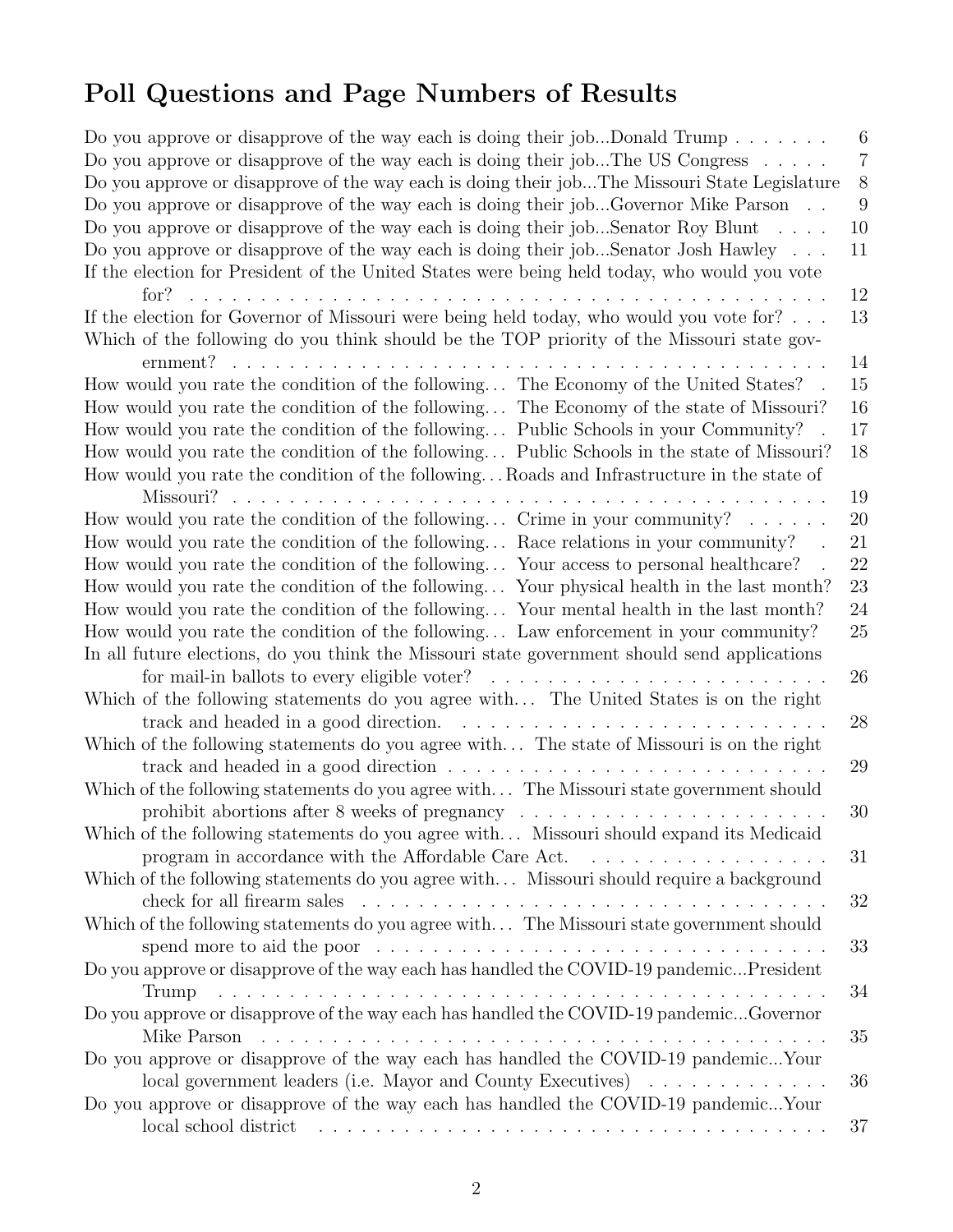| Do you think the amount the state of Missouri spends on public schools is $\dots \dots \dots$                                                                                                 | 38<br>39<br>40 |
|-----------------------------------------------------------------------------------------------------------------------------------------------------------------------------------------------|----------------|
| To increase teacher salary, most states would require an increase in taxes. Would you be<br>willing to pay more in taxes to pay teachers more? $\ldots \ldots \ldots \ldots \ldots \ldots$    | 41             |
| Do you support or oppose the following policies allowing students to enroll in public schools                                                                                                 | 42             |
| Do you support or oppose the following policies allowing students to use tax-funded schol-<br>archips to attend private schools, including religious schools $\ldots \ldots \ldots \ldots$    | 43             |
| Do you support or oppose the following policies allowing students to use tax-funded schol-                                                                                                    | 44             |
| Do you support or oppose the following policies allowing undocumented immigrants to be<br>eligible for the in-state college tuition rate if they graduated from high school in your           |                |
| state<br>Do you support or oppose the following policiespaying individuals who teach difficult to                                                                                             | 45             |
| staff subject (e.g. math, science, and special education) more than easier to fill positions 46<br>Do you support or oppose the following policiesmaking all public two or four-year colleges |                |
|                                                                                                                                                                                               | 47             |
| You may be familiar with charter schools in Missouri. Would you describe charter schools as                                                                                                   | 48             |
| Missouri permits the formation of charter schools in the state Do you support the formation                                                                                                   | 49             |
| Which of the following statements do you agree with? Kindergarten through 12th grade                                                                                                          | 50             |
| Which of the following statements do you agree with? I lost access to child care during the                                                                                                   | 51             |
| Which of the following statements do you agree with? I have postponed going to the doctor                                                                                                     |                |
| during the COVID-19 pandemic<br>Which of the following statements do you agree with? I home schooled children during the                                                                      | 52             |
| How have you or someone in your household been providing care or home schooling for your                                                                                                      | 53             |
| child(ren) during the COVID-19 pandemicAlternating work hours with someone in                                                                                                                 | 54             |
| How have you or someone in your household been providing care or home schooling for your<br>child(ren) during the COVID-19 pandemicWorking outside of normal business hours                   |                |
| How have you or someone in your household been providing care or home schooling for your                                                                                                      | 55             |
| child(ren) during the COVID-19 pandemicWorking less hours to provide child care                                                                                                               |                |
| How have you or someone in your household been providing care or home schooling for your<br>child(ren) during the COVID-19 pandemicTaking paid or unpaid leave to provide                     | 56             |
|                                                                                                                                                                                               | 57             |
| How have you or someone in your household been providing care or home schooling for your<br>$child$ (ren) during the COVID-19 pandemicA family member or friend is caring for                 |                |
| or homeschooling my child(ren) $\ldots \ldots \ldots \ldots \ldots \ldots \ldots \ldots \ldots \ldots$                                                                                        | 58             |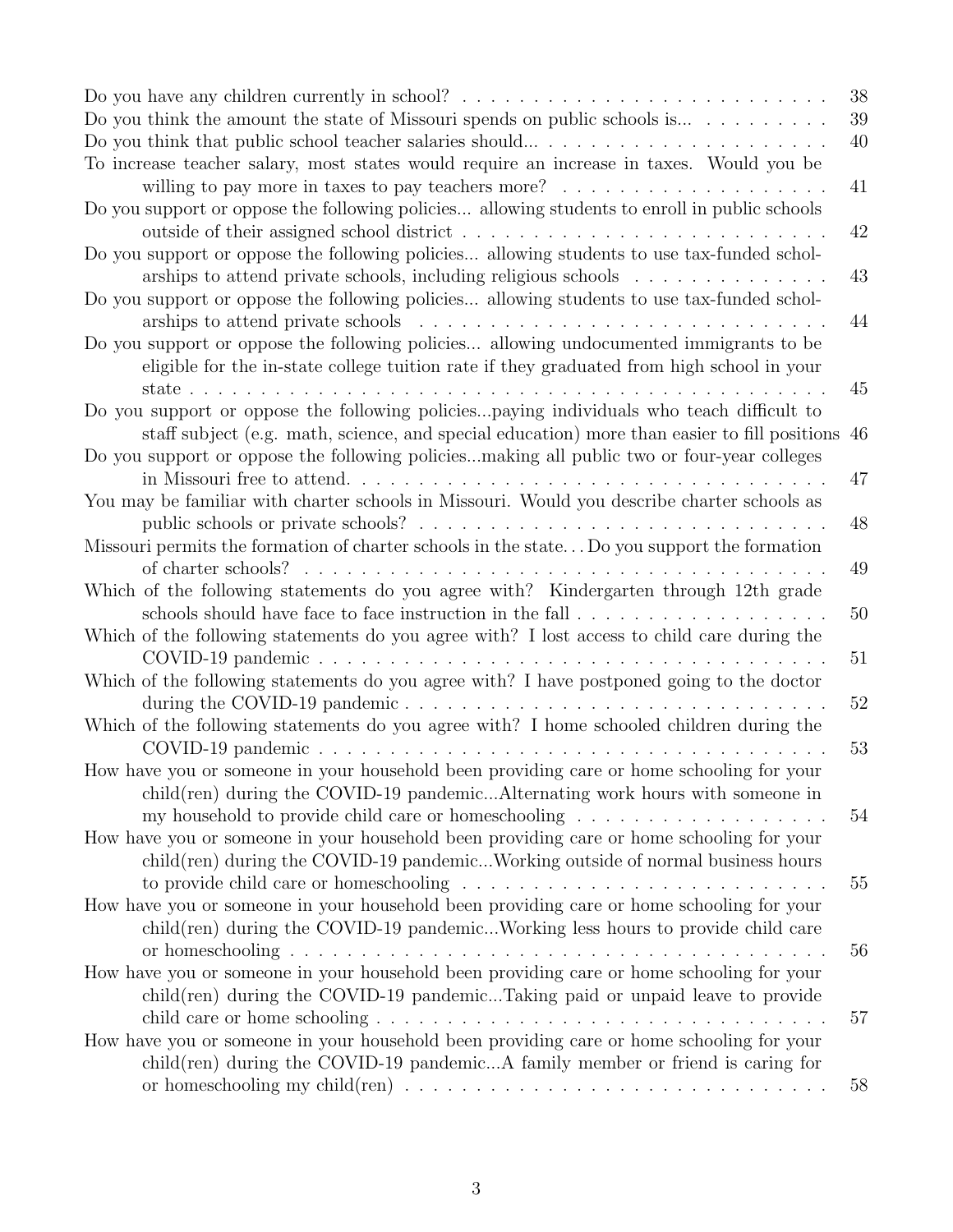| How have you or someone in your household been providing care or home schooling for your<br>child(ren) during the COVID-19 pandemicHired a nanny or babysitter to provide                                                                                                                                                                                        |    |
|------------------------------------------------------------------------------------------------------------------------------------------------------------------------------------------------------------------------------------------------------------------------------------------------------------------------------------------------------------------|----|
| care and/or homeschooling $\ldots \ldots \ldots \ldots \ldots \ldots \ldots \ldots \ldots \ldots \ldots$                                                                                                                                                                                                                                                         | 59 |
| How have you or someone in your household been providing care or home schooling for your                                                                                                                                                                                                                                                                         |    |
| $child$ (ren) during the COVID-19 pandemicContinued to use our previous care ar-                                                                                                                                                                                                                                                                                 |    |
|                                                                                                                                                                                                                                                                                                                                                                  | 60 |
| How have you or someone in your household been providing care or home schooling for your<br>child(ren) during the COVID-19 pandemicUtilized child care arranged for essential                                                                                                                                                                                    |    |
|                                                                                                                                                                                                                                                                                                                                                                  | 61 |
| When thinking about sending your child back to child care (including after care programs)<br>which of the following concerns youMy previous care provider won't be re-opened.<br>When thinking about sending your child back to child care (including after care programs)<br>which of the following concerns youMy previous care provider will not have a space | 62 |
|                                                                                                                                                                                                                                                                                                                                                                  | 63 |
| When thinking about sending your child back to child care (including after care programs)<br>which of the following concerns youMy family will be more likely exposed to COVID-19                                                                                                                                                                                | 64 |
| When thinking about sending your child back to child care (including after care programs)                                                                                                                                                                                                                                                                        |    |
|                                                                                                                                                                                                                                                                                                                                                                  |    |
| which of the following concerns youI won't be able to afford care $\dots \dots \dots$                                                                                                                                                                                                                                                                            | 65 |
| When thinking about sending your child back to child care (including after care programs)                                                                                                                                                                                                                                                                        |    |
| which of the following concerns youMy child(ren) will have a hard time returning to                                                                                                                                                                                                                                                                              |    |
|                                                                                                                                                                                                                                                                                                                                                                  | 66 |
| When thinking about sending your child back to child care (including after care programs)                                                                                                                                                                                                                                                                        |    |
| which of the following concerns youI will not be as involved with my child's care                                                                                                                                                                                                                                                                                | 67 |
| How have individuals in your household experienced a change in their workplace situation as                                                                                                                                                                                                                                                                      |    |
| a direct result of COVID-19?I am now working remotely or at home. $\dots \dots$                                                                                                                                                                                                                                                                                  | 68 |
| How have individuals in your household experienced a change in their workplace situation as                                                                                                                                                                                                                                                                      |    |
| a direct result of COVID-19?Someone in my household is now working remotely or                                                                                                                                                                                                                                                                                   |    |
|                                                                                                                                                                                                                                                                                                                                                                  | 69 |
| How have individuals in your household experienced a change in their workplace situation as                                                                                                                                                                                                                                                                      |    |
| a direct result of COVID-19?I am working less hours                                                                                                                                                                                                                                                                                                              | 70 |
|                                                                                                                                                                                                                                                                                                                                                                  |    |
| How have individuals in your household experienced a change in their workplace situation as                                                                                                                                                                                                                                                                      |    |
| a direct result of COVID-19?Someone in my household is working less hours                                                                                                                                                                                                                                                                                        | 71 |
| How have individuals in your household experienced a change in their workplace situation as<br>a direct result of COVID-19?I have been laid off or furloughed $\dots \dots \dots \dots$                                                                                                                                                                          | 72 |
| How have individuals in your household experienced a change in their workplace situation as                                                                                                                                                                                                                                                                      |    |
| a direct result of COVID-19?Someone in my household has been laid off or furloughed                                                                                                                                                                                                                                                                              | 73 |
| How have individuals in your household experienced a change in their workplace situation as                                                                                                                                                                                                                                                                      |    |
| a direct result of COVID-19?No one in my household has experienced a change                                                                                                                                                                                                                                                                                      | 74 |
| Please indicate which of the following has occurred since COVID-19. Select an item if it                                                                                                                                                                                                                                                                         |    |
| applies to any child living in your householdMy child(ren) is allowed more screen                                                                                                                                                                                                                                                                                |    |
|                                                                                                                                                                                                                                                                                                                                                                  | 75 |
| Please indicate which of the following has occurred since COVID-19. Select an item if it                                                                                                                                                                                                                                                                         |    |
| applies to any child living in your householdMy child(ren) is allowed less screen time.                                                                                                                                                                                                                                                                          |    |
|                                                                                                                                                                                                                                                                                                                                                                  | 76 |
| Please indicate which of the following has occurred since COVID-19. Select an item if it                                                                                                                                                                                                                                                                         |    |
| applies to any child living in your householdMy child (ren) has increased physical                                                                                                                                                                                                                                                                               |    |
|                                                                                                                                                                                                                                                                                                                                                                  | 77 |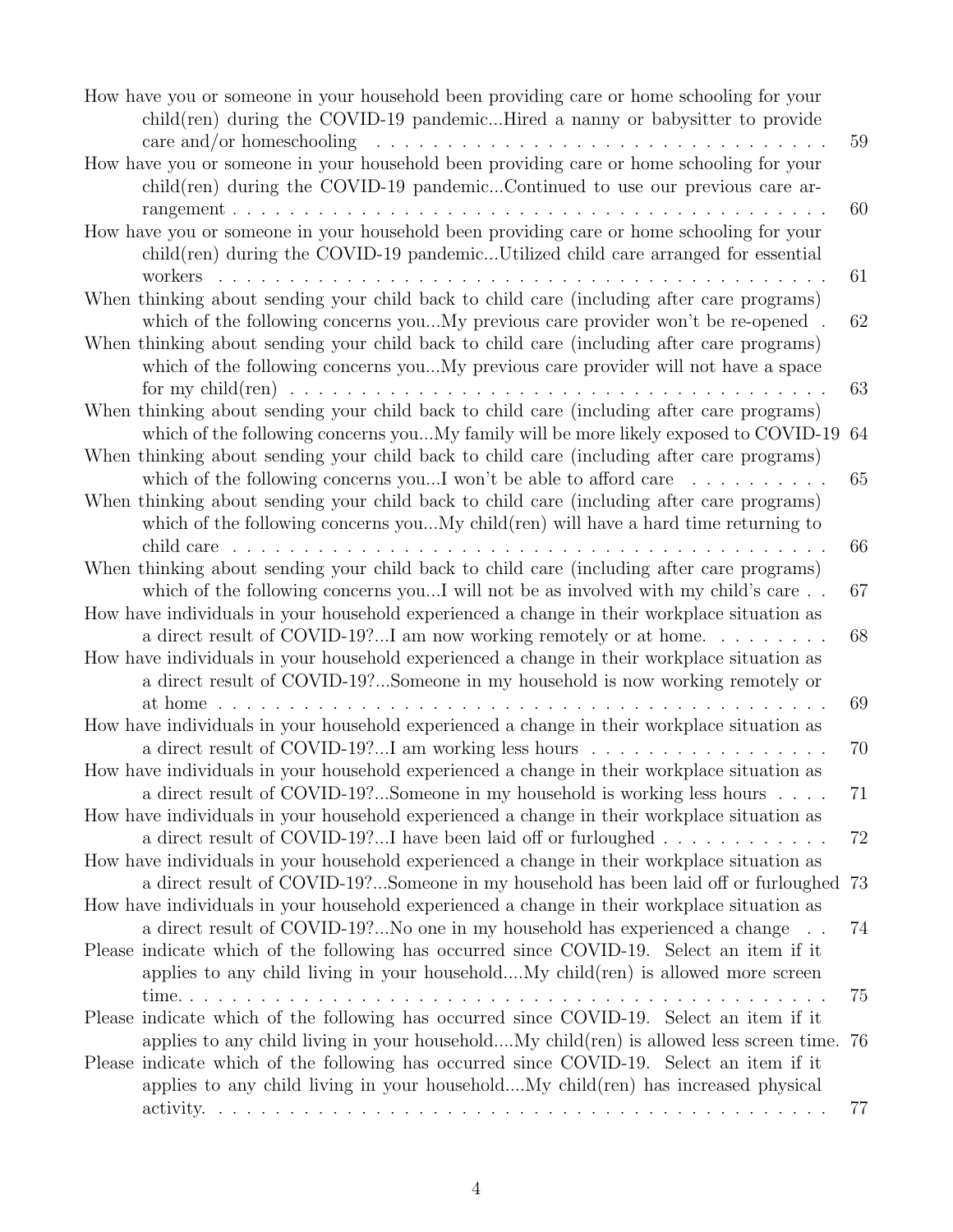| Please indicate which of the following has occurred since COVID-19. Select an item if it         |    |
|--------------------------------------------------------------------------------------------------|----|
| applies to any child living in your householdMy child (ren) has decreased physical               |    |
|                                                                                                  | 78 |
| Please indicate which of the following has occurred since COVID-19. Select an item if it         |    |
| applies to any child living in your householdMy child $(ren)$ has gained weight                  | 79 |
| Please indicate which of the following has occurred since COVID-19. Select an item if it         |    |
| applies to any child living in your householdMy child has lost weight.                           | 80 |
| Please indicate which of the following has occurred since COVID-19. Select an item if it applies |    |
| to any child living in your householdMy child (ren) participated in the school meal              |    |
|                                                                                                  | 81 |
| Please indicate which of the following has occurred since COVID-19. Select an item if it         |    |
| applies to any child living in your householdMy child (ren) has been more stressed               |    |
|                                                                                                  | 82 |
| Please indicate which of the following has occurred since COVID-19. Select an item if it         |    |
| applies to any child living in your householdMy relationship with my child (ren) has             |    |
|                                                                                                  | 83 |
| Please indicate which of the following has occurred since COVID-19. Select an item if it         |    |
| applies to any child living in your householdMy relationship with my child (ren) has             |    |
|                                                                                                  | 84 |
| Please indicate which of the following has occurred since COVID-19. Select an item if it applies |    |
| to any child living in your householdI have been overwhelmed with my child(ren)                  |    |
|                                                                                                  | 85 |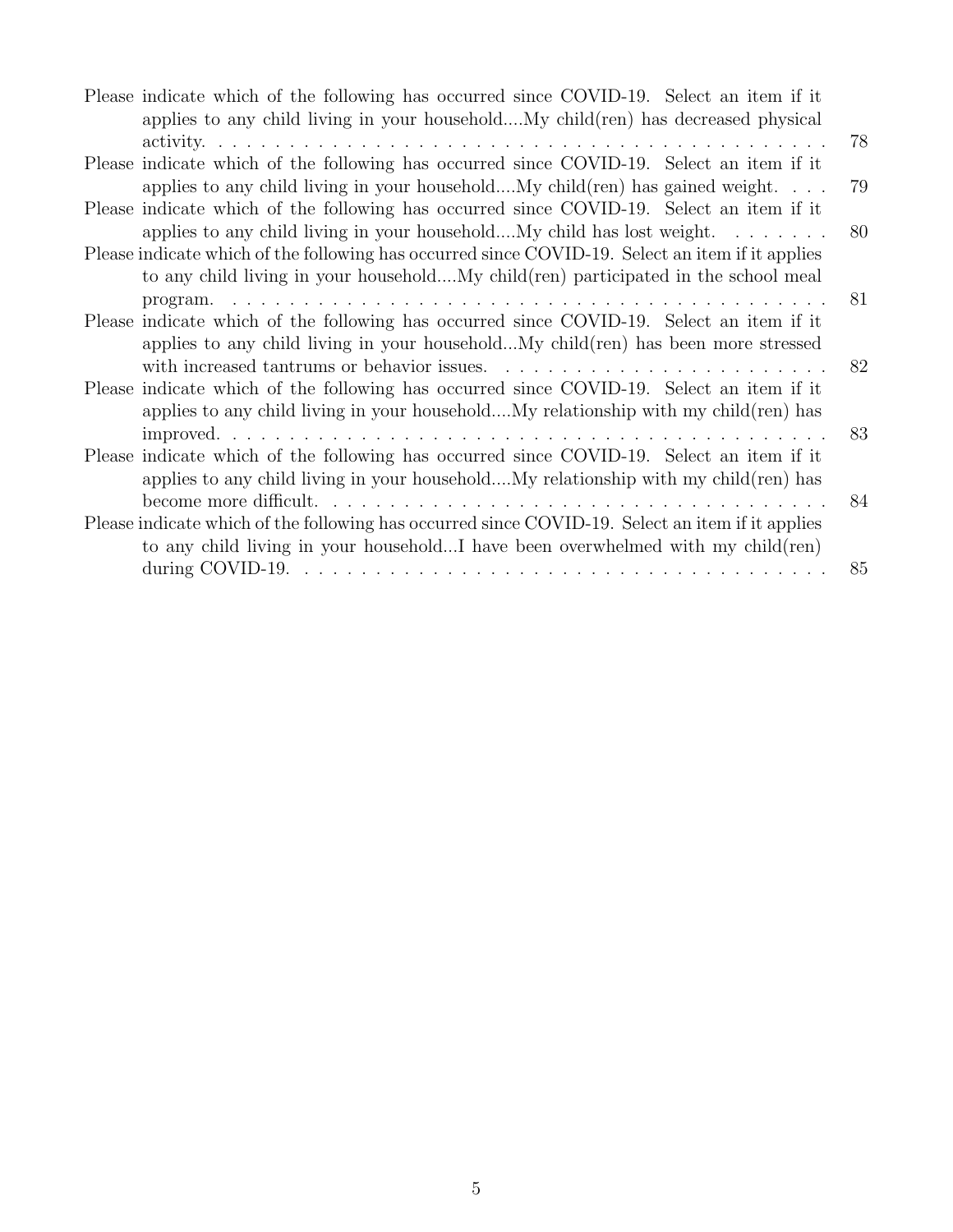| Do you approve or disapprove |                      |          |                          |           |          | of the way each is doing their jobDonald Trump |          |        |         |                                                 |
|------------------------------|----------------------|----------|--------------------------|-----------|----------|------------------------------------------------|----------|--------|---------|-------------------------------------------------|
|                              | Full                 |          | Gender                   |           |          | Age                                            |          |        | Race    |                                                 |
| Response                     | Percent              | Men      | $W$ omen                 | $18 - 29$ |          | $30 - 44$ 45 - 64                              | $65 +$   | Whites | Blacks  | Hispanics                                       |
| Strongly Approve             | 32.4%                | 35.2%    | 29.8%                    | $8.5\%$   | 28.1%    | $35.1\%$                                       | $44.8\%$ | 35.5%  | $3\%$   | 26.8%                                           |
| Approve                      | 17.8%                | 20.3%    | 15.5%                    | 16.2%     | $10.4\%$ | 22.9%                                          | $18.2\%$ | 19.4%  | $7.8\%$ | $0\%$                                           |
| <b>Disapprove</b>            | 5.3%                 | $2.6\%$  | 7.8%                     | 7.3%      | $6.6\%$  | 2.9%                                           | $5.9\%$  | $4\%$  | 19.5%   | 0%                                              |
| Strongly Disapprove          | 43.4%                | $40.3\%$ | $46.3\%$                 | $63.5\%$  | 54.6%    | 38.7%                                          | $30.3\%$ | 40%    | 69.6%   | 73.2%                                           |
| Not sure                     | 1.1%                 | 1.6%     | 0.6%                     | 4.5%      | $0.2\%$  | $0.4\%$                                        | 0.8%     | 1.2%   | 0%      | $9\%$                                           |
| Jnweighted N                 | 900                  | 378      | 522                      | $\Theta$  | 167      | 319                                            | 314      | 812    |         |                                                 |
|                              |                      |          |                          |           |          |                                                |          |        |         |                                                 |
|                              |                      |          | ${\rm Party}$            |           |          |                                                |          | Income |         |                                                 |
| Response                     | Democrats            |          | Republicans Independents |           |          |                                                |          |        |         | Below \$50k Btwn. \$50k and \$100k Above \$100k |
|                              | $\ddot{\phantom{0}}$ |          |                          |           |          | $\frac{2}{3}$                                  |          |        |         |                                                 |

| ncome | Above \$100k<br>\$50k and \$100k<br>Btwn.<br>Below \$50k<br>ndependents | 26.1%<br>34%<br>33%<br>23.4% | 11%<br>$16.8\%$<br>$.9.6\%$<br>25.3% | $6.2\%$<br>$6.3\%$<br>$2.9\%$<br>5% | 56.6%<br>$40.3\%$<br>14.2%<br>43% | $\frac{8}{2}$<br>2.7%<br>$0.4\%$<br>3.3% | ξg<br>285<br>386<br>707 |
|-------|-------------------------------------------------------------------------|------------------------------|--------------------------------------|-------------------------------------|-----------------------------------|------------------------------------------|-------------------------|
| Yarty | 'epublicans                                                             | 65.6%                        | 27%                                  | 3.8%                                | $.1\%$                            | 0.6%                                     | 323                     |
|       | <b>Jemocrats</b>                                                        |                              | $2.7\%$                              | 6.5%                                | $89.8\%$                          | $\frac{8}{3}$                            | 321                     |
|       | lesponse                                                                | strongly Approve             | Approve                              |                                     | Disapprove<br>Strongly Disapprove | <b>Vot</b> sure                          | Inweighted N            |

<span id="page-5-0"></span>

|                     |                       | n<br>Rr |                        |               |          |          |              | $\Omega_{\rm gion}$ |               |              |
|---------------------|-----------------------|---------|------------------------|---------------|----------|----------|--------------|---------------------|---------------|--------------|
| lesponse            | High School Some Col. |         | <sup>4-Year</sup> Col. | Post-Grad     | StL      | КC       | <b>ON WN</b> | <b>ON RN</b>        | <b>OIN WS</b> | <b>ON SE</b> |
| trongly Approve     | 11.8%                 | 31.4%   |                        | 16.6%         | $22.1\%$ | 27.5%    |              | 34.7%               | $41.2\%$      |              |
| pprove              | 21.7%                 | 19.9%   | $13.3\%$               | 10.3%         | 12.3%    | $13.5\%$ | $18.5\%$     | $20.3\%$            | 24.4%         | 23.2%        |
| Jisapprove          | 5%                    | 4.1%    | $4.8\%$                | $10.3\%$      | $6.1\%$  | $6.9\%$  | 7.4%         | 8.4%                | 2.6%          | $1.6\%$      |
| strongly Disapprove | $28.8\%$              | 44%     | 53.8%                  | $62.8\%$      | 58.4%    | 48.8%    | 35.7%        | 35.5%               | $31.8\%$      | $31.6\%$     |
| <b>Not</b> sure     | $2.8\%$               | 1.6%    | $\frac{8}{3}$          | $\frac{8}{2}$ | $1.1\%$  | 3.3%     | DK<br>1      |                     | 9X            | $0\%$        |
| Inweighted N        | 296                   | 265     | 225                    | 14            | 275      | 182      |              |                     |               | 102          |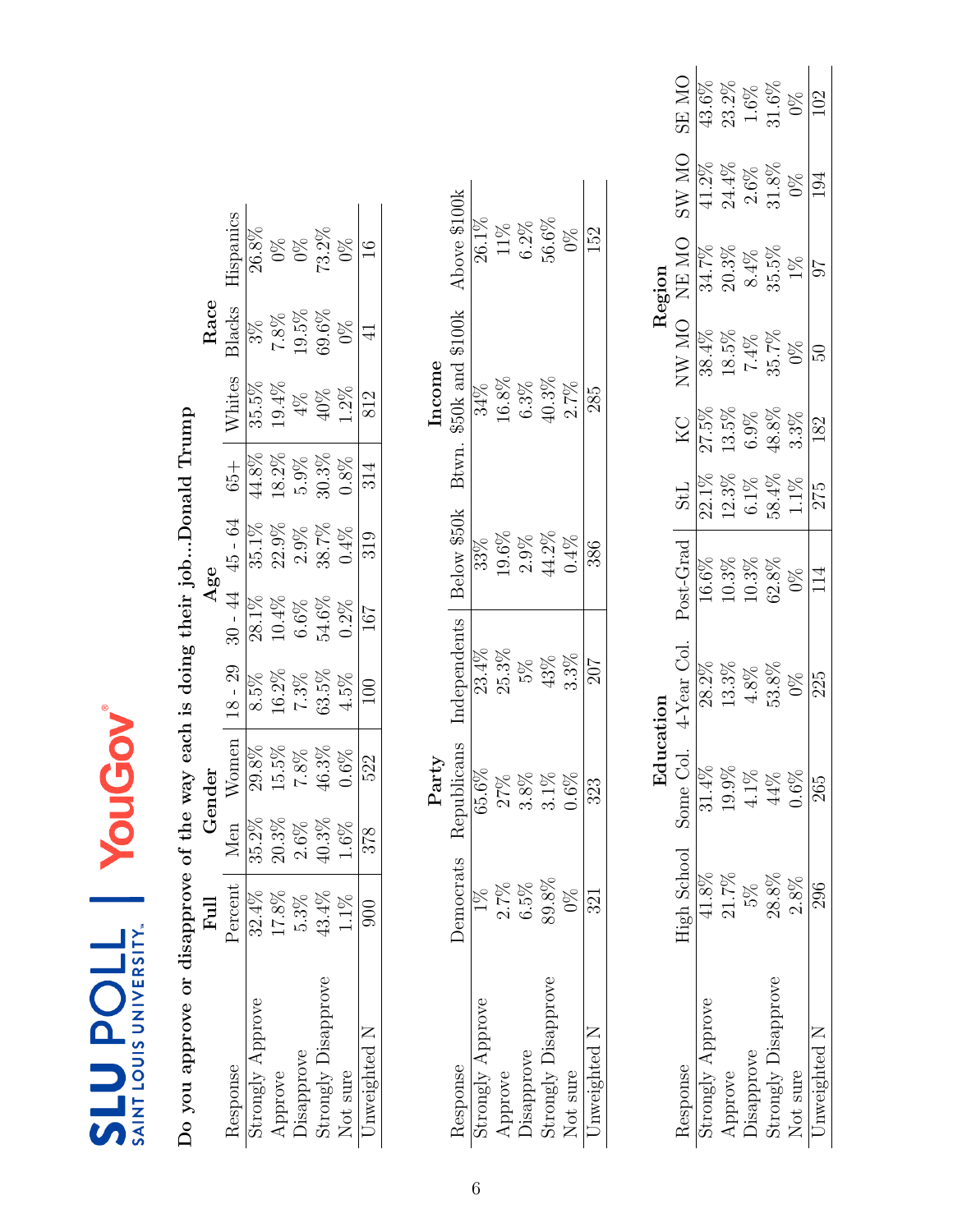| Do you approve or disapprove of the way each is doing their jobThe US Congress |                |          |             |               |           |             |               |                  |        |                     |
|--------------------------------------------------------------------------------|----------------|----------|-------------|---------------|-----------|-------------|---------------|------------------|--------|---------------------|
|                                                                                | $_{\rm{Full}}$ |          | Gender      |               |           | Age         |               |                  | Race   |                     |
| Response                                                                       | Percent        | Men      | Women       | $18 - 29$     | $30 - 44$ | 45 - 64     | $65 +$        | Whites           | Blacks | Hispanics           |
| Strongly Approve                                                               | $1\%$          | $0.6\%$  | 1.3%        | $1.3\%$       | $1.2\%$   | 1.6%        | $\frac{8}{2}$ | $0.9\%$          | 2.4%   | $\frac{8}{2}$       |
| Approve                                                                        | $13.6\%$       | 9.3%     | 16.6%       | 18.8%         | 12.2%     | 11.1%       | 15.3%         | 14%              | 8.7%   |                     |
| Disapprove                                                                     | 48.5%          | 50.3%    | 47.2%       | 53.4%         | 42.8%     | 48.7%       | 49.6%         | $49.3\%$         | 31.2%  | 72%<br>0.1%         |
| Strongly Disapprove                                                            | $26.5\%$       | $34.8\%$ | 20.7%       | 11%           | 33.7%     | 26.9%       | 28.2%         | 27%              | 24.7%  | 14.2%               |
| Not sure                                                                       | $10.4\%$       | 5%       | 14.3%       | 15.5%         | 10%       | 11.7%       | 6.9%          | 8.7%             | 33%    | 13.7%               |
| Unweighted N                                                                   | 456            | 173      | 283         | $\frac{8}{4}$ | 52        | 170         | 163           | 415              | $\Xi$  |                     |
|                                                                                |                |          | Party       |               |           |             |               | Income           |        |                     |
| Response                                                                       | Democrats      |          | Republicans | Independents  |           | Below \$50k | Btwn.         | \$50k and \$100k |        | Above \$100k        |
| Strongly Approve                                                               | 1.1%           |          | $1.8\%$     | $\frac{8}{2}$ |           | $0.7\%$     |               | $1.4\%$          |        | $\int_{0}^{\infty}$ |
| Approve                                                                        | 13.6%          |          | 17.4%       | $9.1\%$       |           | 13.7%       |               | $13.7\%$         |        | 0.7%                |
| Disapprove                                                                     | 43.7%          |          | $46.4\%$    | 58.8%         |           | 44.6%       |               | $51.3\%$         |        | $54.2\%$            |
| Strongly Disapprove                                                            | 29.8%          |          | 20.8%       |               |           | 29.4%       |               | 25.3%            |        | 29.9%               |
| Not sure                                                                       | 11.7%          |          | 13.6%       | 29%<br>3.1%   |           | 11.5%       |               | 8.3%             |        | $6.2\%$             |

<span id="page-6-0"></span>

|                                               |                       | Edu      |             |                |            |          |              | Region  |       |              |
|-----------------------------------------------|-----------------------|----------|-------------|----------------|------------|----------|--------------|---------|-------|--------------|
|                                               | High School Some Col. |          | t-Year Col. | Post-Grad      | <b>StL</b> | ZХ       | <b>ON WN</b> | NE MO   | ON WS | <b>ON RS</b> |
|                                               |                       |          |             | $\frac{8}{20}$ | $1.1\%$    | 1.4%     |              | 2.4%    | 0.7%  |              |
|                                               | 13.9%                 | $4.4\%$  |             | $10.4\%$       | 5.5%       | 17.5%    | 4.5%         | 8.1%    |       | 15.5%        |
|                                               | 45.3%                 | 14.6%    |             | 58.2%          | 47%        | 43%      | 47.4%        | 53%     | 58.3% | 38.6%        |
| $\operatorname{Strongly}\nolimits$ Disapprove | 24.5%                 | 28.9%    | $25.1\%$    | $28.2\%$       | 24.9%      | 25%      | $35.4\%$     | 28.7%   | 21.7% | $36.4\%$     |
|                                               | 15.4%                 | $12.1\%$ | 4.8%        | $3.2\%$        | $1.6\%$    | $13.1\%$ | 12.7%        | $7.9\%$ | 8%    | $9.5\%$      |
|                                               | 53                    |          | 70.         | $\Im$          | 136        | 89       | 24           |         | ව     |              |
|                                               |                       |          |             |                |            |          |              |         |       |              |

Not sure  $11.7\%$   $13.6\%$   $3.1\%$   $11.5\%$   $8.3\%$   $8.3\%$   $8.3\%$   $8.3\%$   $8.3\%$ Unweighted N  $158$   $152$   $115$   $197$   $135$   $135$   $80$ 

 $\frac{15}{11}$ 

152

158

Unweighted N Not sure

80

 $\overline{135}$ 

 $\overline{101}$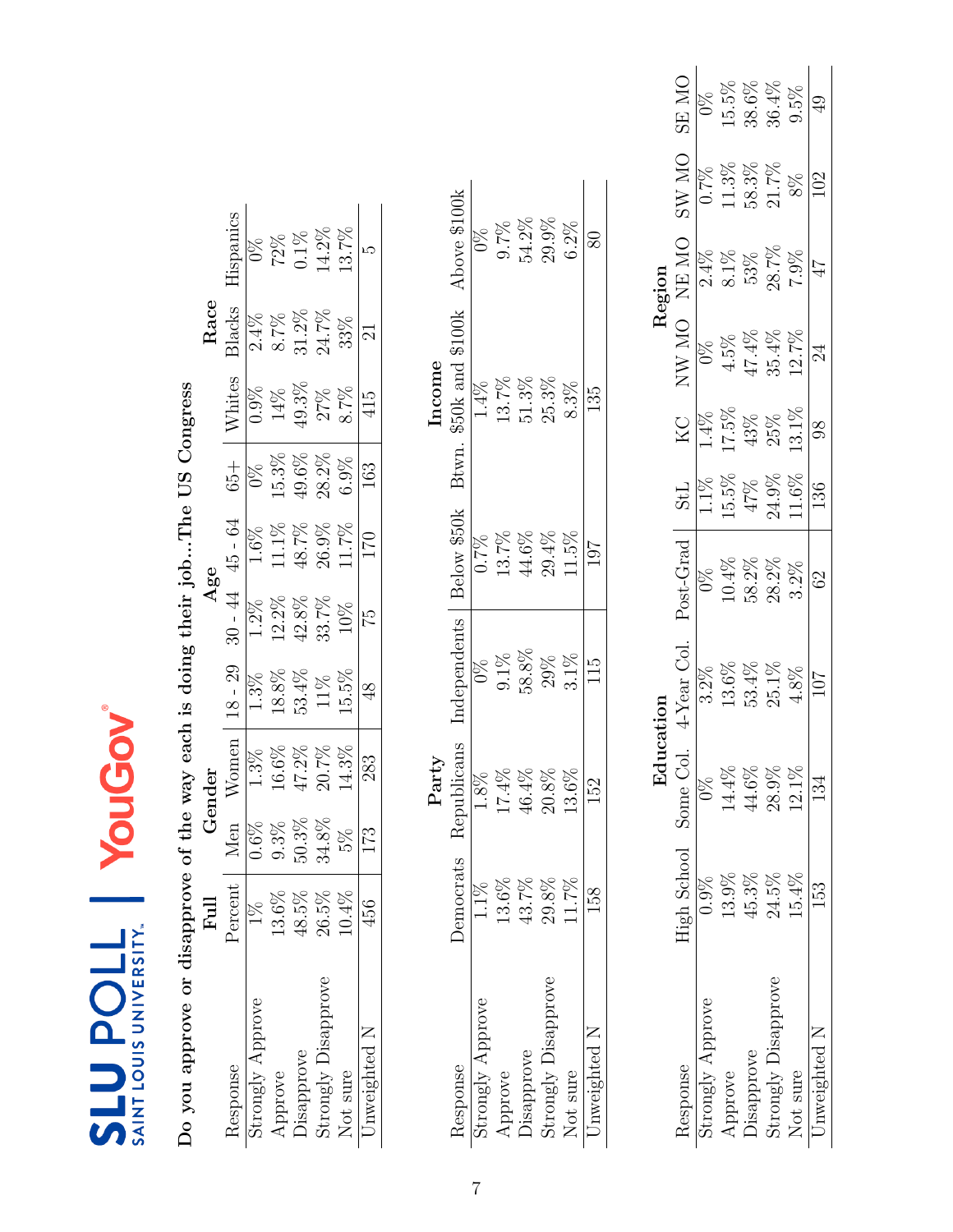| Response            | $_{\rm{Full}}$ |         | Gender      |                 |           | Age         |               |                  | Race    |               |
|---------------------|----------------|---------|-------------|-----------------|-----------|-------------|---------------|------------------|---------|---------------|
|                     | Percent        | Men     | Women       | $18 - 29$       | $30 - 44$ | $45 - 64$   | $65 +$        | Whites           | Blacks  | Hispanics     |
| Strongly Approve    | $3\%$          | $3.4\%$ | $3.2\%$     | 1.3%            | $0\%$     | 6.7%        | $\frac{8}{2}$ | $3.3\%$          | $2.4\%$ | $\Im$         |
|                     | 40.3%          | 42.8%   | 38.6%       | 27.7%           | 34.3%     | 37.3%       | 53.4%         | 42.1%            | 23.2%   | $0.2\%$       |
| <b>Jisapprove</b>   | 22.6%          | 19.3%   | 25%         | $39.9\%$        | $22.5\%$  | $22.8\%$    | 15.1%         | 22.1%            | 15.2%   | 85.6%         |
| Strongly Disapprove | 21.5%          | 26.7%   | 17.9%       | 21.1%           | $25.8\%$  | $20.6\%$    | $20\%$        | 22.1%            | 22.2%   | 14.2%         |
|                     | 12.2%          | 7.8%    | 15.4%       | 9.9%            | 17.3%     | 12.6%       | 9.5%          | 10.4%            | 37%     | $\frac{8}{2}$ |
| Unweighted N        | 457            | 173     | 284         | $\frac{8}{3}$   | 52        | 170         | 164           | 416              | $\Xi$   |               |
|                     |                |         | Party       |                 |           |             |               | Income           |         |               |
|                     | Democrats      |         | Republicans | Independents    |           | Below \$50k | Btwn.         | \$50k and \$100k |         | Above \$100k  |
| Strongly Approve    | $0.6\%$        |         | 7.6%        | 0.9%            |           | $3.3\%$     |               | $3\%$            |         | 4.1%          |
|                     | 12.5%          |         | 15.3%       | 45.7%           |           | 36.3%       |               | 46.1%            |         | 32.2%         |
| <b>Disapprove</b>   | 27%            |         | 13.4%       | 26%             |           | 24.4%       |               | 18.9%            |         | 32%           |
| Strongly Disapprove | 45.8%          |         | 2.3%        | $20.4\%$        |           | 19.2%       |               | 22.7%            |         | 30.9%         |
|                     | 14.2%          |         | $1.4\%$     | 6.9%            |           | 16.8%       |               | 9.2%             |         | 0.8%          |
| Unweighted N        | 158            |         | 153         | $\frac{51}{11}$ |           | 198         |               | 135              |         | $80\,$        |

<span id="page-7-0"></span>

|                     |                       |       |                |           |            |                         |          | Region |                 |              |
|---------------------|-----------------------|-------|----------------|-----------|------------|-------------------------|----------|--------|-----------------|--------------|
| tesponse            | High School Some Col. |       | $4$ -Year Col. | Post-Grad | <b>StL</b> | $\overline{\mathrm{S}}$ | NW MO    | NE MO  | DIN WS          | <b>ON RS</b> |
| strongly Approve    |                       | 2.1%  |                |           |            |                         |          |        | $6\%$           | 2.2%         |
| pprove              | $10.5\%$              | 53%   | 32.6%          | $0.9\%$   | 31.7%      | 40.7%                   | $47.3\%$ | 4%     | 13.4%           | 48.8%        |
| Jisapprove          | 22.8%                 | 15.4% | 27.5%          | 32.8%     | 24.2%      | 20.7%                   | $10.7\%$ | 16.5%  | 31.5%           | 15.2%        |
| Strongly Disapprove | 14.4%                 | 18.2% | 23.5%          | 45.9%     | $28.6\%$   | $23.2\%$                | 17%      | 26.7%  | $10.4\%$        | 23.1%        |
| Not sure            | 261.71                | 11.3% | $1.5\%$        | 1.4%      | 11.5%      | 13.5%                   | 25%      | 15.5%  | 8.8%            | 0.6%         |
| Inweighted N        |                       | 134   | 107            | 29        | 136        |                         | 24       |        | $\overline{03}$ |              |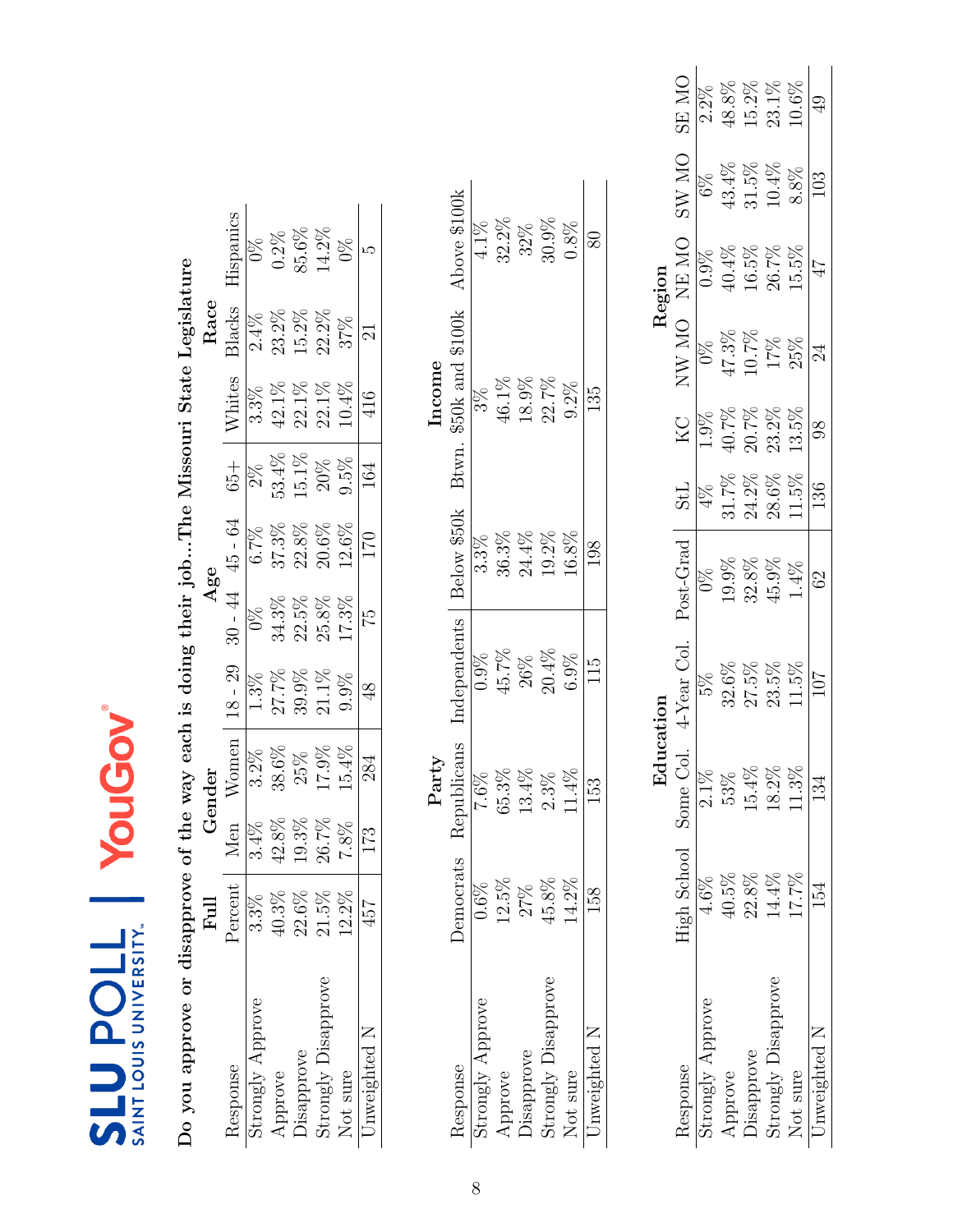| Do you approve or disapprove of the way each is doing their jobGovernor Mike Parson |           |                |            |              |          |                     |          |                        |           |               |
|-------------------------------------------------------------------------------------|-----------|----------------|------------|--------------|----------|---------------------|----------|------------------------|-----------|---------------|
|                                                                                     | Full      |                | Gender     |              |          | Age                 |          |                        | Race      |               |
| Response                                                                            | Percent   | Men            | Women      | $18 - 29$    |          | $30 - 44$ $45 - 64$ | $65 +$   | Whites                 | Blacks    | Hispanics     |
| Strongly Approve                                                                    | 14.4%     |                | 12.3%      | 4.3%         | $8.8\%$  | 14%                 | $24.1\%$ | 15.2%                  | 8.9%      | $\Im$         |
| Approve                                                                             | 32.9%     | 16.6%<br>34.4% | $31.5\%$   | 24.6%        | 25.1%    | 36.2%               | $39\%$   | 34%                    | 25.4%     | 6.5%          |
| Disapprove                                                                          | 21.3%     | $20\%$         | $22.5\%$   | $20.5\%$     | $29.8\%$ | 20.1%               | 16.7%    | 18.7%                  | 42.8%     | $47.4\%$      |
| Strongly Disapprove                                                                 | 22.3%     | $21.3\%$       | $23.1\%$   | 30.7%        | 26.8%    | 21%                 | 16.1%    | 23.4%                  | 8.2%      | 22.6%         |
| Not sure                                                                            | $9.2\%$   | 7.7%           | 10.7%      | 19.9%        | 9.4%     | 8.8%                | 4.1%     | 8.7%                   | 14.6%     | 23.5%         |
| Jnweighted N                                                                        | 900       | 378            | 522        |              | 167      | 319                 | 314      | 812                    | $\exists$ | $\frac{6}{1}$ |
|                                                                                     |           |                | Party      |              |          |                     |          | Income                 |           |               |
| Response                                                                            | Democrats | $\approx$      | epublicans | Independents |          | Below \$50k         |          | Btwn. \$50k and \$100k |           | Above \$100k  |
| Strongly Approve                                                                    | 3.4%      |                | $28\%$     | $9.2\%$      |          | 13.9%               |          | 14.3%                  |           | 11.3%         |
| Approve                                                                             | 10.6%     |                | $50.8\%$   | 38%          |          | 34%                 |          | 34.1%                  |           | 27.8%         |
| <b>Disapprove</b>                                                                   | 33.7%     |                | $9.4\%$    | $23.2\%$     |          | $22.6\%$            |          | 18%                    |           | $29.4\%$      |
| Strongly Disapprove                                                                 | 44.4%     |                | $3.8\%$    | 18.8%        |          | 19.7%               |          | $24.9\%$               |           | 25.4%         |
| Not sure                                                                            | $8\%$     |                | $8\%$      | 10.9%        |          | 9.8%                |          | 8.6%                   |           | $6.2\%$       |

<span id="page-8-0"></span>

|         | ON ES<br>$_{\rm N_O}$ | 18.2%            | $32.4\%$              | 17.9%                                         | $21.1\%$                   | 10.3%    |              |
|---------|-----------------------|------------------|-----------------------|-----------------------------------------------|----------------------------|----------|--------------|
|         | $\geq$                | 22.6%            | 35.8%                 | $17.5\%$                                      | 18.2%                      | $6\%$    | $\Xi$        |
| Region  | NE MO                 | 13.5%            |                       | $\frac{38\%}{20.3\%}$ $\frac{22.6\%}{22.6\%}$ |                            | $5.5\%$  |              |
|         | <b>ON WN</b>          | 18%              | 36.3%                 | 20%                                           | $18.5\%$                   | $7.3\%$  | B            |
|         | ZХ                    | 11.3%            | 27%                   | 23.3%                                         | 23.7%                      | 14.7%    | 182          |
|         | <b>StL</b>            | 7.9%             | 32.3%                 | 24.9%                                         | 25.6%                      | $9.2\%$  | 275          |
|         | ost-Grad              | 6.4%             | 26.5%                 | 28.4%                                         | 37.7%                      | $1\%$    | 14           |
|         | 4-Year Col.           | 12.6%            | $\frac{30\%}{24.4\%}$ |                                               | $28.9\%$                   | 4.1%     | 225          |
| ਦੂ<br>ਜ |                       | 11.1%            | 32.4%                 | $23\%$                                        | $21.5\%$                   | 12%      | 265          |
|         | High School Some Co.  | $21.6\%$         | 37.5%                 | 14.9%                                         | 13%                        | 13%      | 296          |
|         | <i>lesponse</i>       | strongly Approve | Approve               | Oisapprove                                    | $\rm strongly\ Disapprove$ | Not sure | Jnweighted N |

Not sure  $8\%$   $8\%$   $8\%$   $8\%$   $10.9\%$   $9.8\%$   $8.6\%$   $8.6\%$   $8.6\%$   $8.6\%$ Unweighted N  $321$   $323$   $207$   $386$   $285$   $285$ 

**207** 

323

 $\overline{321}$ 

Unweighted N Not sure

 $\overline{152}$ 

285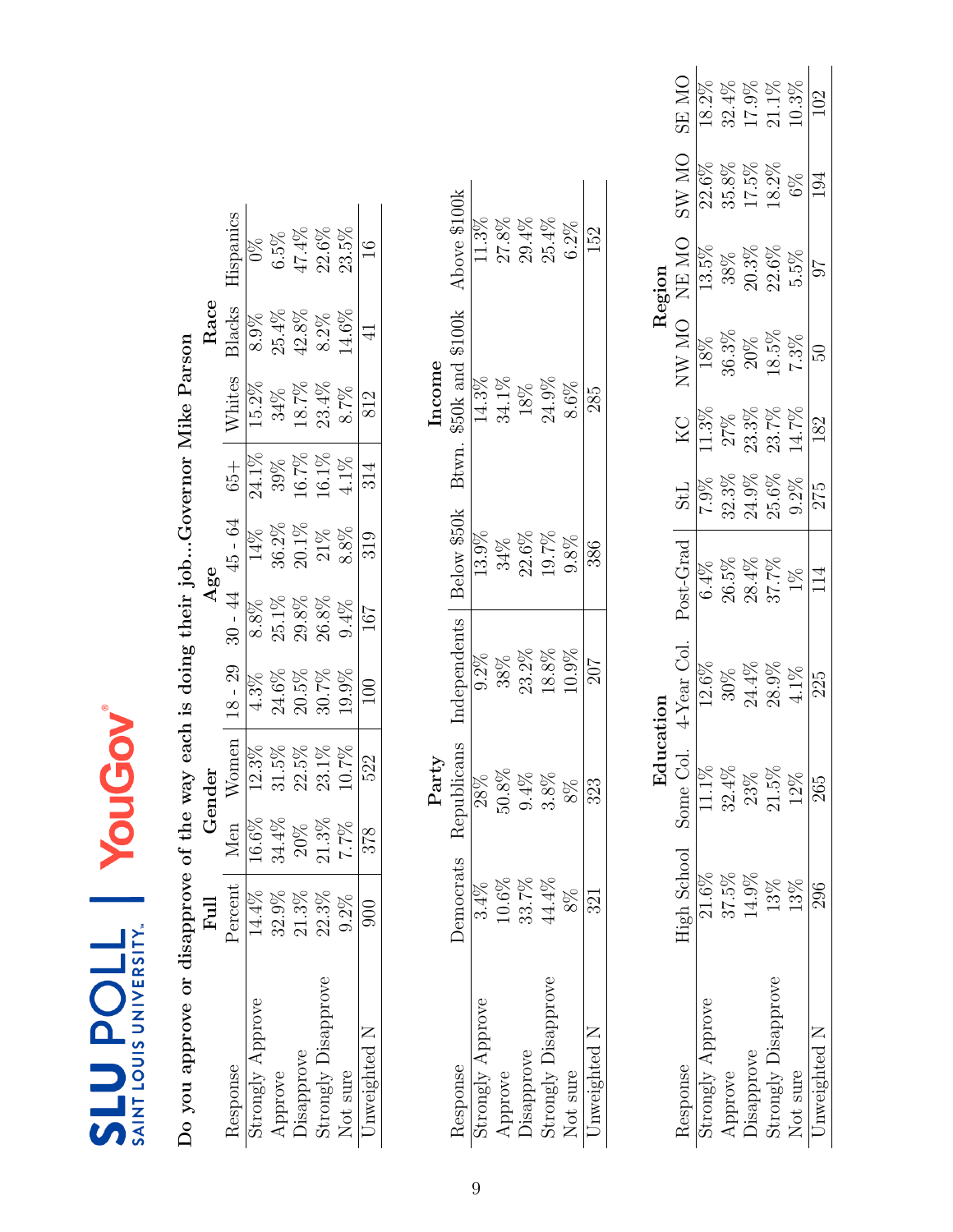| י<br>ו                                                                                                                                                                                                                              |
|-------------------------------------------------------------------------------------------------------------------------------------------------------------------------------------------------------------------------------------|
| ļ                                                                                                                                                                                                                                   |
|                                                                                                                                                                                                                                     |
|                                                                                                                                                                                                                                     |
|                                                                                                                                                                                                                                     |
|                                                                                                                                                                                                                                     |
| Ì                                                                                                                                                                                                                                   |
| ו<br>וו<br>ו                                                                                                                                                                                                                        |
|                                                                                                                                                                                                                                     |
| -<br>-<br>-<br>><br>><br>><br>-                                                                                                                                                                                                     |
|                                                                                                                                                                                                                                     |
| )<br> <br>                                                                                                                                                                                                                          |
| in the communication of the strip of the strip of the strip of the strip of the strip of the strip of the strip of the strip of the strip of the strip of the strip of the strip of the strip of the strip of the strip of the<br>ı |
|                                                                                                                                                                                                                                     |
| ı                                                                                                                                                                                                                                   |
|                                                                                                                                                                                                                                     |
| Ì<br>$\mathfrak{c}$                                                                                                                                                                                                                 |

<span id="page-9-0"></span>

|                             |                              | Educ     |                |           |            |                  |          | Region |                 |              |
|-----------------------------|------------------------------|----------|----------------|-----------|------------|------------------|----------|--------|-----------------|--------------|
| tesponse                    | <b>High School</b> Some Col. |          | $4$ -Year Col. | Post-Grad | <b>StL</b> | <b>Z</b>         | NW MO    | NE MO  | ON WS           | <b>ON ES</b> |
| Strongly Approve            |                              | $6.6\%$  |                | 6.4%      | $0.3\%$    |                  | $9.2\%$  | 6.4%   | 9.3%            | 4.8%         |
| Approve                     | $36.4\%$                     | $32.9\%$ |                | 17.6%     | $20\%$     | $5.8\%$<br>25.1% | 20.5%    | 39.1%  | 42.6%           | 36.8%        |
| Jisapprove                  | 19.3%                        | 18.6%    | 23%            | 25.6%     | $22.9\%$   | $21.8\%$         | 38.3%    | $16\%$ | 16.4%           | $17.1\%$     |
| $\rm{strongly\,Disapprove}$ | 19.9%                        | 26.6%    | 32.9%          | 45.3%     | $30.9\%$   | $30.4\%$         | $23.8\%$ | 27.2%  | 24.7%           | $25.9\%$     |
| Not sure                    | $15.1\%$                     | $15.3\%$ | 1.2%           | $5.1\%$   | $15.9\%$   | $17\%$           | $8.3\%$  | 11.2%  | 7%              | $15.4\%$     |
| Jnweighted N                | 296                          | 265      | 225            | 114       | 275        | 182              | S0       |        | $\overline{54}$ |              |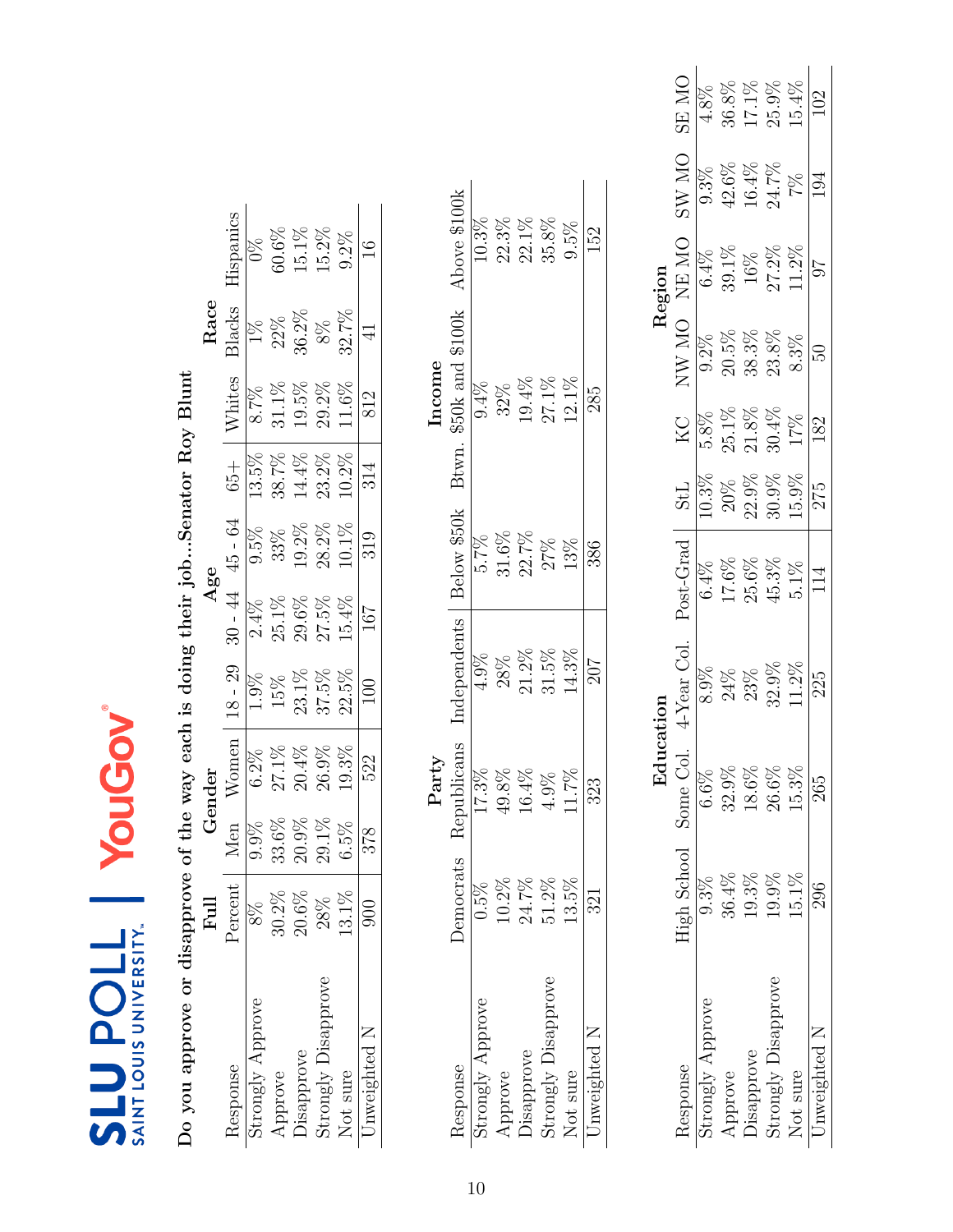<span id="page-10-0"></span>

|  | <b>INIVERSITY</b><br>i<br>$\overline{11}$ LOU. |
|--|------------------------------------------------|

Do you approve or disapprove of the way each is doing their job...Senator Josh Hawley  $Full$  Gender  $Age$ Do you approve or disapprove of the way each is doing their job...Senator Josh Hawley

|                             | Full     |                   | Gender   |                                                           | Age                                                     |                          |                                                                                              |                                                  | Race                    |                                   |
|-----------------------------|----------|-------------------|----------|-----------------------------------------------------------|---------------------------------------------------------|--------------------------|----------------------------------------------------------------------------------------------|--------------------------------------------------|-------------------------|-----------------------------------|
| Response                    | Percent  | Men               | Nomen    | $18 - 29$                                                 |                                                         |                          |                                                                                              |                                                  | Blacks                  |                                   |
| Strongly Approve            | 25.9%    | 29.9%             | $22.2\%$ | $\frac{1}{9.3\%}$                                         | $\frac{30 - 44}{13.8\%}$                                | $\frac{45 - 64}{30.3\%}$ |                                                                                              |                                                  | $\frac{11.1\%}{13.4\%}$ | $\frac{\text{Hispanics}}{16.7\%}$ |
| Approve                     | 22.5%    |                   | $20.5\%$ |                                                           | 22.7%                                                   | 24.7%                    |                                                                                              |                                                  |                         | $45.1\%$                          |
| Jisapprove                  | $12.4\%$ | $24.7\%$<br>12.8% | $12\%$   |                                                           |                                                         | $9.5\%$                  |                                                                                              |                                                  |                         |                                   |
| $\rm{strongly\;Disapprove}$ | 27.9%    | $26.9\%$          | $28.9\%$ | $\begin{array}{c} 16.5\% \\ 19.7\% \\ 31.5\% \end{array}$ | $\begin{array}{c} 18\% \\ 31.3\% \\ 14.1\% \end{array}$ | $28.5\%$                 |                                                                                              | Whites<br>27.6%<br>23.3%<br>10.7%<br>29%<br>2.4% | 27.7%<br>13.3%          | $13.8\%$<br>15.2%                 |
| Not sure                    | $11.3\%$ | $5.7\%$           | $16.5\%$ | $23\%$                                                    |                                                         | $7\%$                    | $\begin{array}{r} 65+ \\ 38.3\% \\ 22.9\% \\ 7.8\% \\ 22.9\% \\ 8.1\% \\ \hline \end{array}$ |                                                  | $34.4\%$                | $9.2\%$                           |
| Jnweighted N                | 900      | 378               | 522      | 100                                                       | $\frac{101}{20}$                                        | 319                      |                                                                                              | 812                                              |                         |                                   |
|                             |          |                   |          |                                                           |                                                         |                          |                                                                                              |                                                  |                         |                                   |
|                             |          |                   |          |                                                           |                                                         |                          |                                                                                              |                                                  |                         |                                   |
|                             |          |                   | Party    |                                                           |                                                         |                          |                                                                                              | ncome                                            |                         |                                   |

|       | Above \$100k              | 23.6%            | 17%      | $8.4\%$           | 11.5%                       | $9.5\%$  | 152          |
|-------|---------------------------|------------------|----------|-------------------|-----------------------------|----------|--------------|
| ncome | \$50k and \$100k<br>Btwn. | 25.6%            | 25.8%    | 12.4%             | 28.4%                       | 7.9%     | 285          |
|       | Below \$50k               | 25.3%            | $22.4\%$ | 15.5%             | 23.9%                       | $12.9\%$ | 386          |
|       | ndependents               | 24.9%            | $20\%$   | $17.2\%$          | 25.3%                       | $12.7\%$ | 707          |
| Party | publicans<br>Ret          | 46.6%            | 37.7%    | $5.3\%$           |                             |          | 323          |
|       | <b>Democrats</b>          | $3.1\%$          | 7.8%     | $16.6\%$          | 58.6%                       | 13.9%    | 321          |
|       | lesponse                  | Strongly Approve | Approve  | <b>Jisapprove</b> | $\rm{strongly\,Disapprove}$ | Not sure | Jnweighted N |

|                     |                       | np.<br>Fi |             |           |              |       |          | Region   |              |                   |
|---------------------|-----------------------|-----------|-------------|-----------|--------------|-------|----------|----------|--------------|-------------------|
| <b>Lesponse</b>     | High School Some Col. |           | 4-Year Col. | Post-Grad | <b>StL</b>   | КC    | NW MO    | NE MO    | <b>ON WS</b> | ON ES             |
| trongly Approve     | 31.8%                 | 25.5%     |             |           | $0.2\%$      | 23.9% |          | 34.2%    |              |                   |
| Approve             | 25.8%                 | 24.2%     |             |           | $17\%$ 13.3% | 18.1% | 21.7%    | $18.9\%$ |              | 22.4%             |
| <b>Oisapprove</b>   | 12.8%                 | 10.4%     |             | 13.5%     |              | 17.7% | $21.5\%$ | 8.4%     | $9.1\%$      | 28                |
| Strongly Disapprove | 14.4%                 | 28%       | 36.1%       | $50.1\%$  | 36.1%        | 30.8% | $24.2\%$ | 28.2%    | $20\%$       | $20.1\%$<br>15.7% |
| <b>Not</b> sure     | $15.2\%$              | 1.9%      | $7.1\%$     | $6.6\%$   | $4.4\%$      | 9.5%  | 6.7%     | $10.2\%$ | 8.1%         |                   |
| Jnweighted N        | 296                   | 265       | 225         |           | 275          | 182   | F.       |          |              |                   |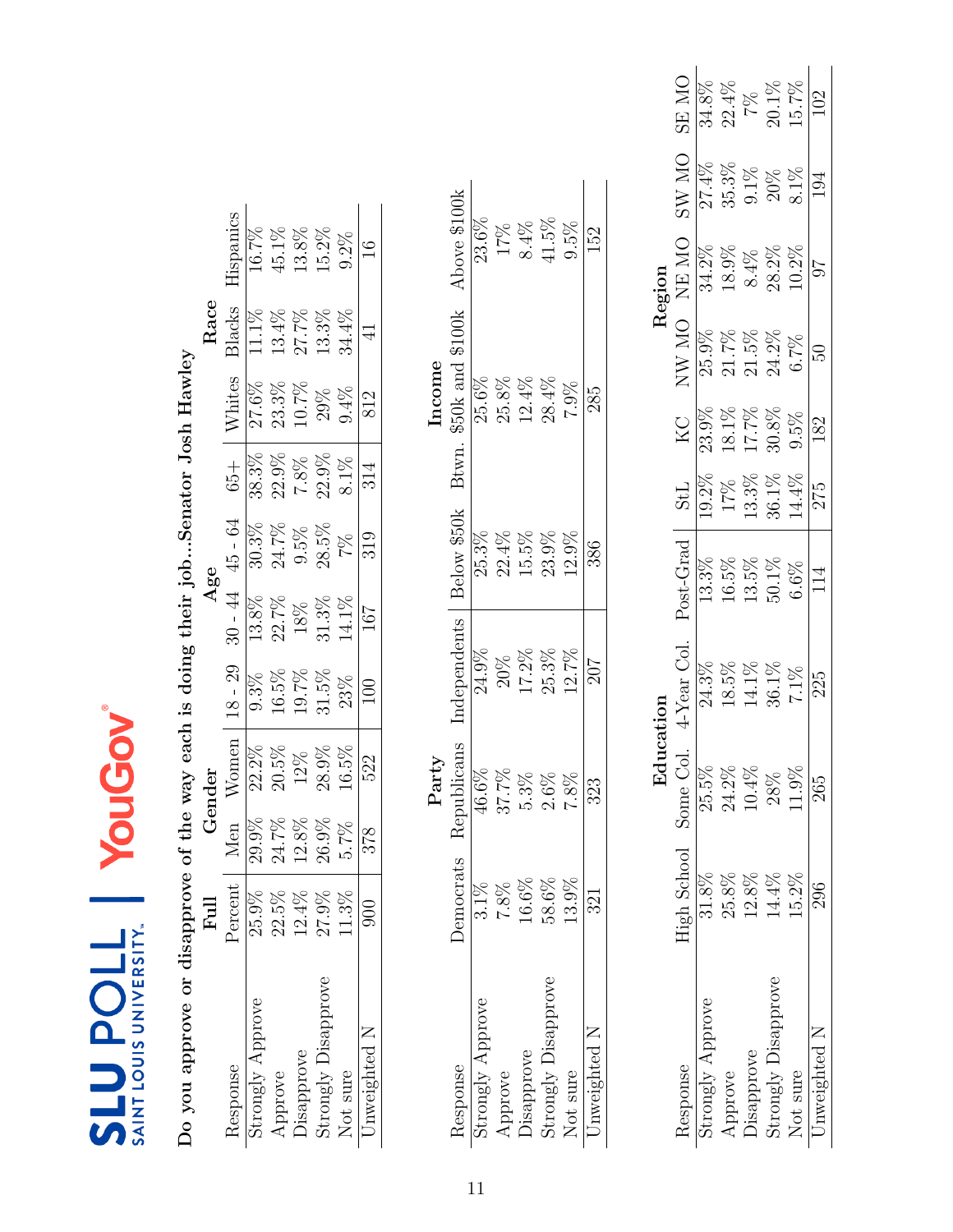<span id="page-11-0"></span>

| SAINT LOUIS UNIVERSITY.<br><b>710den3</b>   |                | YouG  |                                      | DVO                                                   |           |             |            |               |                  |               |          |              |
|---------------------------------------------|----------------|-------|--------------------------------------|-------------------------------------------------------|-----------|-------------|------------|---------------|------------------|---------------|----------|--------------|
| If the election for President of the United |                |       |                                      | States were being held today, who would you vote for? |           |             |            |               |                  |               |          |              |
|                                             | $_{\rm{Full}}$ |       | Gender                               |                                                       |           | Agee        |            |               | ${\rm Race}$     |               |          |              |
| Response                                    | Percent        | Men   | Women                                | $18 - 29$                                             | $30 - 44$ | $45 - 64$   | $65 +$     | Whites        | Blacks           | Hispanics     |          |              |
| Donald Trump                                | 49.6%          | 56.5% |                                      | 27.8%                                                 | 38.3%     | 56.1%       | $61.5\%$   | 54.2%         | $9.8\%$          | 26.8%         |          |              |
| Joe Biden                                   | 42.5%          | 37.7% | $\frac{\sqrt{43.1\%}}{47\%}$<br>4.8% | $56.9\%$                                              | $52.6\%$  | $38.6\%$    | 32.2%      | $38.1\%$      | 84.7%            | 65.2%         |          |              |
| Other                                       | 3.8%           | 2.6%  |                                      | $9.2\%$                                               | $4.4\%$   | $2.9\%$     | $1.5\%$    | $4.1\%$       | $0\%$            | 8%            |          |              |
| Not sure                                    | 4.1%           | 3.2%  | $5\%$                                | $6.2\%$                                               | $4.8\%$   | 2.3%        | 4.7%       | $3.6\%$       | 5.5%             | $0\%$         |          |              |
| Unweighted N                                | 900            | 378   | 522                                  | 100                                                   | 167       | 319         | 314        | 812           | $\exists$        | $\frac{6}{1}$ |          |              |
|                                             |                |       | Party                                |                                                       |           |             |            | Income        |                  |               |          |              |
| Response                                    | Democrats      |       | Republicans                          | Independents                                          |           | Below \$50k | Btwn       |               | \$50k and \$100k | Above \$100k  |          |              |
| Donald Trump                                | 2.9%           |       | $91.2\%$                             | 49.7%                                                 |           | $51.1\%$    |            | 51.6%         |                  | $36.9\%$      |          |              |
| Joe Biden                                   | $93.5\%$       |       | $2.4\%$                              | 35.2%                                                 |           | $42.1\%$    |            | 38.7%         |                  | $55.7\%$      |          |              |
| Other                                       | $3.2\%$        |       | $1.2\%$                              | $6.8\%$                                               |           | 3.8%        |            | $3.2\%$       |                  | $4.8\%$       |          |              |
| Not sure                                    | 0.3%           |       | $5.1\%$                              | $8.2\%$                                               |           | $3.1\%$     |            | $6.5\%$       |                  | $2.6\%$       |          |              |
| Unweighted N                                | 321            |       | 323                                  | 207                                                   |           | 386         |            | 285           |                  | 152           |          |              |
|                                             |                |       |                                      |                                                       |           |             |            |               |                  |               |          |              |
|                                             |                |       | Education                            |                                                       |           |             |            |               |                  | Region        |          |              |
| Response                                    | High School    |       | Some Col.                            | 4-Year Col.                                           |           | Post-Grad   | <b>StL</b> | $\rm{KC}$     | $\text{NW}$ MO   | <b>NEMO</b>   | SW MO    | <b>ON RS</b> |
| Donald Trump                                | 65.1%          |       | 49%                                  | 40.5%                                                 |           | 24.7%       | 33.6%      | 42.7%         | 55.4%            | 54.2%         | 64.3%    | 64.3%        |
| Joe Biden                                   | 29.3%          |       | 41.3%                                | 53.6%                                                 |           | $61.4\%$    | 57.7%      | $50.8\%$      | 38.4%            | $32.4\%$      | $29.3\%$ | 28.5%        |
| Other                                       | 1.7%           |       | $6.5\%$                              | $1.9\%$                                               |           | 5.7%        | $4.3\%$    | $4.9\%$       | $0\%$            | $8.3\%$       | $1.3\%$  | $3\%$        |
| Not sure                                    | 3.9%           |       | $3.2\%$                              | 3.9%                                                  |           | $8.2\%$     | $4.4\%$    | 1.6%          | $6.2\%$          | $5.1\%$       | 5.1%     | $4.2\%$      |
|                                             |                |       |                                      | ç                                                     |           |             |            | $\frac{1}{2}$ |                  |               |          | $\tilde{C}$  |

225

265

296

Unweighted N

114

102

194

 $\pm 6$ 

 $62$ 

182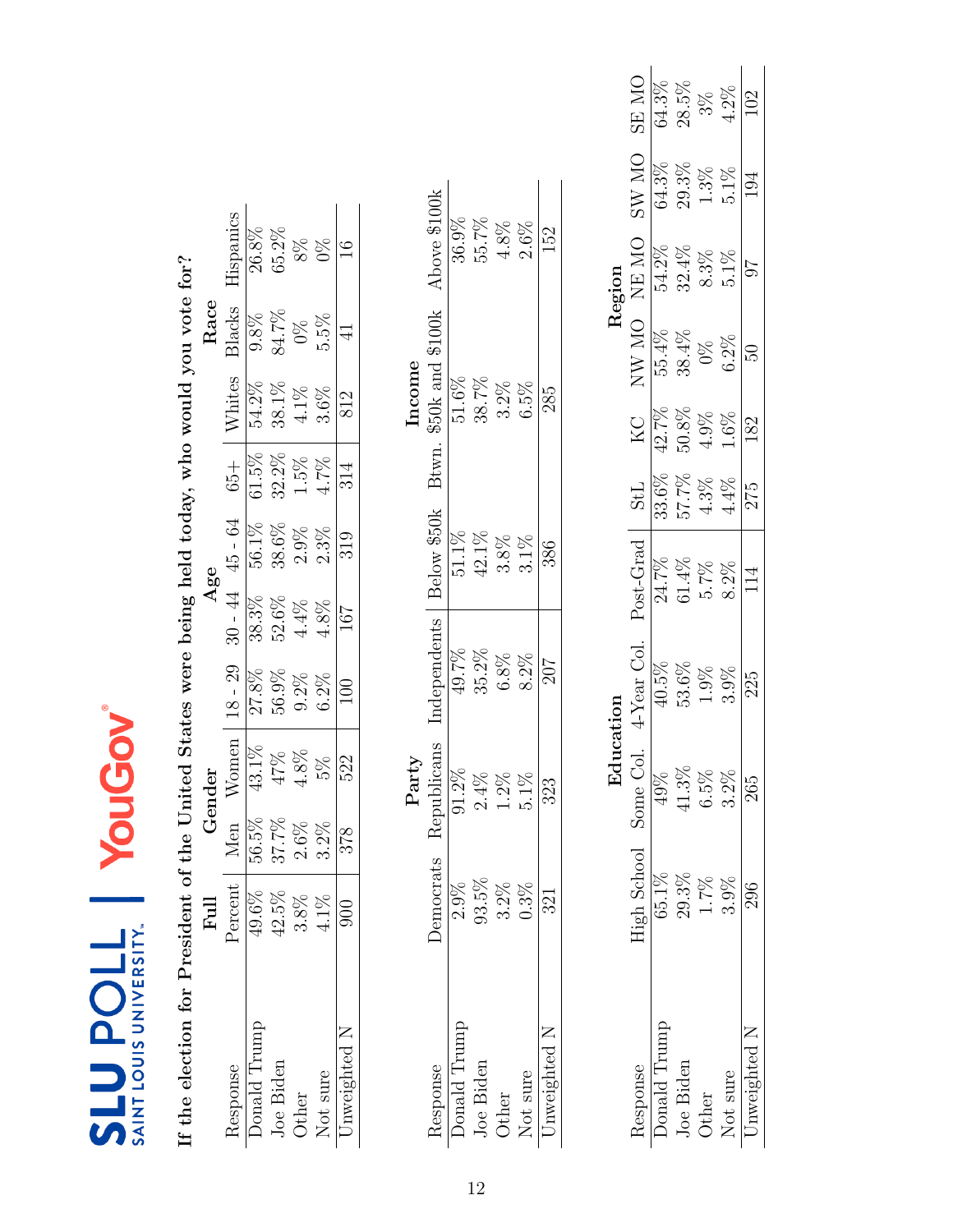<span id="page-12-0"></span>

| SAINT LOUIS UNIVERSITY.<br><b>710den3</b>                                               |                | YouG    |                        |              |           |             |            |           |                  |               |          |              |
|-----------------------------------------------------------------------------------------|----------------|---------|------------------------|--------------|-----------|-------------|------------|-----------|------------------|---------------|----------|--------------|
| If the election for Governor of Missouri were being held today, who would you vote for? |                |         |                        |              |           |             |            |           |                  |               |          |              |
|                                                                                         | $_{\rm{Full}}$ |         | Gender                 |              |           | Age         |            |           | Race             |               |          |              |
| Response                                                                                | Percent        | Men     | Women                  | $18 - 29$    | $30 - 44$ | 45 - 64     | $65 +$     | Whites    | Blacks           | Hispanics     |          |              |
| Mike Parson                                                                             | 41%            | 46.2%   | 36.2%                  | 26%          | 29%       | 44.1%       | 54.1%      | 43.5%     | 22.6%            | 22.7%         |          |              |
| Nicole Galloway                                                                         | $38.8\%$       | 37.2%   | $40.3\%$               | $41.2\%$     | $50.5\%$  | $36.2\%$    | $31.9\%$   | 37.1%     | 50%              | 64.1%         |          |              |
| Other                                                                                   | $3.2\%$        | $2.4\%$ | 3.9%                   | $1.3\%$      | $2.2\%$   | $4.2\%$     | $3.6\%$    | $3.2\%$   | $2.1\%$          | $5.3\%$       |          |              |
| Not sure                                                                                | 17%            | 14.2%   | 19.6%                  | 31.4%        | 18.3%     | 15.4%       | 10.4%      | 16.2%     | 25.3%            | 7.9%          |          |              |
| Unweighted N                                                                            | 900            | 378     | 522                    | 100          | 167       | 319         | 314        | 812       | $\overline{4}$   | $\frac{6}{1}$ |          |              |
|                                                                                         |                |         | Party                  |              |           |             |            | Income    |                  |               |          |              |
| Response                                                                                | Democrats      |         | $\Omega$<br>Republican | Independents |           | Below \$50k | Btwn.      |           | \$50k and \$100k | Above \$100k  |          |              |
| Mike Parson                                                                             | $5.8\%$        |         | 74.7%                  | 38.3%        |           | 38.7%       |            | 46.4%     |                  | 34.9%         |          |              |
| Nicole Galloway                                                                         | $79.8\%$       |         | 5%                     | 35.6%        |           | 35.8%       |            | 36.7%     |                  | 55.7%         |          |              |
| Other                                                                                   | $1.1\%$        |         | $5\%$                  | $3.1\%$      |           | $3.2\%$     |            | $4.4\%$   |                  | $0.8\%$       |          |              |
| Not sure                                                                                | 13.3%          |         | 15.3%                  | 22.9%        |           | 22.3%       |            | 12.5%     |                  | 8.6%          |          |              |
| Unweighted N                                                                            | 321            |         | 323                    | 207          |           | 386         |            | 285       |                  | 152           |          |              |
|                                                                                         |                |         |                        |              |           |             |            |           |                  |               |          |              |
|                                                                                         |                |         | Education              |              |           |             |            |           |                  | Region        |          |              |
| Response                                                                                | High School    |         | Some Col.              | 4-Year Col.  |           | Post-Grad   | <b>TPS</b> | <b>ZN</b> | NW MO            | <b>ON RN</b>  | SW MO    | <b>ON SE</b> |
| Mike Parson                                                                             | 53.1%          |         | 36.2%                  | 37.8%        |           | 26.5%       | 32.8%      | 36.5%     | 42%              | 43.1%         | $51.1\%$ | 46.9%        |
| Nicole Galloway                                                                         | 24.1%          |         | $36\%$                 | $50.5\%$     |           | 65.5%       | 46.7%      | $43.3\%$  | $36.3\%$         | 39%           | $29.4\%$ | $31.4\%$     |
| $_{\rm Other}$                                                                          | $3.1\%$        |         | 5%                     | $1.6\%$      |           | $1.2\%$     | 1.5%       | 1.3%      | 0.9%             | $5.1\%$       | $5.2\%$  | $6.1\%$      |
| Not sure                                                                                | 19.7%          |         | 22.7%                  | $10.1\%$     |           | $6.8\%$     | 19.1%      | 19%       | 20.8%            | 12.8%         | 14.3%    | 15.7%        |

Not sure 19.7% 22.7% 10.1% 6.8% 13.1% 20.8% 20.8% 12.8% 14.3% 15.7% Unweighted N  $296$   $265$   $225$   $114$   $275$   $182$   $50$   $97$   $194$   $102$ 

 $10.1\%$ 225

102

194

 $\pm 6$ 

 $\overline{50}$ 

182

275

114

265

296

Unweighted N Not sure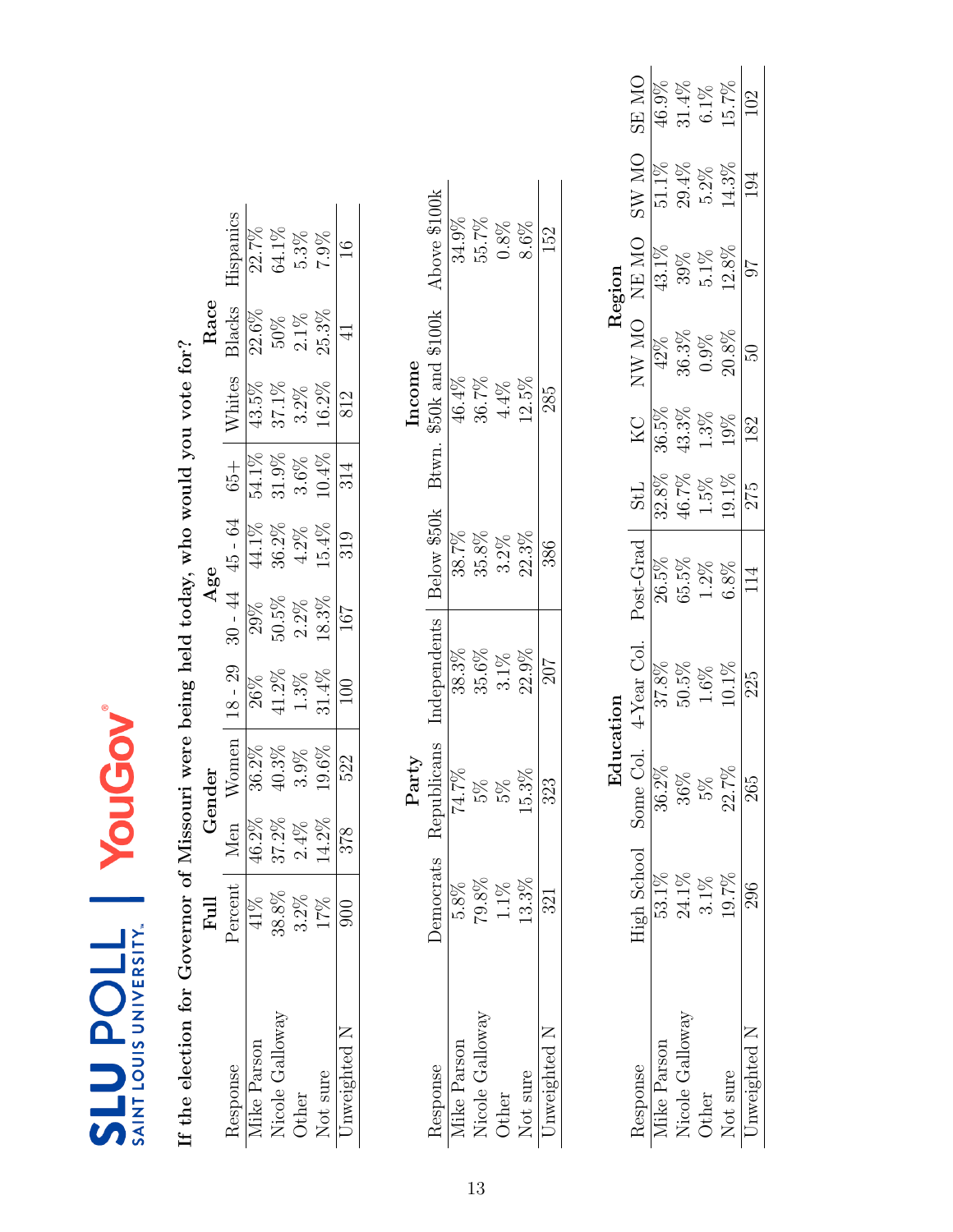| Which of the following do you think |                  |         |             |              |          | should be the TOP priority of the Missouri state government? |          |                   |           |               |
|-------------------------------------|------------------|---------|-------------|--------------|----------|--------------------------------------------------------------|----------|-------------------|-----------|---------------|
|                                     | $_{\rm{Full}}$   |         | Gender      |              |          | Age                                                          |          |                   | Race      |               |
| Response                            | Percent          | Men     | Women       | $18 - 29$    |          | $30 - 44$ $45 - 64$                                          | $+50$    | Whites            | Blacks    | Hispanics     |
| Economy                             | 43.1%            | 49.2%   | 37.5%       | 26%          | $39.8\%$ | $49.6\%$                                                     | 46.8%    | $43.6\%$          | 40.3%     | 67.1%         |
| Health Care                         | 28.1%            | 24.8%   | $31.1\%$    | $40.2\%$     | 28.2%    | $27.1\%$                                                     | $22.9\%$ |                   | 43.5%     | 15%           |
| Education                           | 13.5%            | $9.7\%$ | 17%         | $22.2\%$     | 17%      | $11.6\%$                                                     | 8.5%     | $26.5\%$<br>14.1% | $8\%$     | $10.2\%$      |
| Infrastructure                      | 10.5%            | 12.2%   | 8.9%        | $9.1\%$      | $8.8\%$  | $7.9\%$                                                      | 15.6%    | 11.4%             | $3.2\%$   | 7.6%          |
| Other                               | $4.8\%$          | 4%      | 5.4%        | 2.5%         | 6.1%     | 3.7%                                                         | $6.1\%$  | 4.3%              | 5%        | $0\%$         |
| Jnweighted N                        | 900              | 878     | 522         | 100          | 167      | 319                                                          | 314      | 812               | $\vec{4}$ | $\frac{6}{1}$ |
|                                     |                  |         | Party       |              |          |                                                              |          | Income            |           |               |
| Response                            | <b>Democrats</b> |         | Republicans | Independents |          | Below \$50k                                                  | Btwn.    | \$50k and \$100k  |           | Above \$100k  |
| Economy                             | $20.1\%$         |         | 62.1%       | 45.2%        |          | 41.8%                                                        |          | 42.7%             |           | 43.4%         |
| Health Care                         | 51%              |         | 13%         | 19.9%        |          | $32.4\%$                                                     |          | 25.4%             |           | 28.2%         |
| Education                           | 15.8%            |         | $9.6\%$     | 17.2%        |          | 12.9%                                                        |          | $13.9\%$          |           | $13.2\%$      |
| Infrastructure                      | $\frac{8}{2}$    |         | 11.9%       | $11.8\%$     |          | 7.3%                                                         |          | 13.1%             |           | $11.6\%$      |
| Other                               | 4.1%             |         | 3.4%        | $5.9\%$      |          | 5.7%                                                         |          | 4.9%              |           | $3.6\%$       |

|       | Above \$100k                   | 43.4%    | 28.2%   | 13.2%                                          | 11.6%                                                                                            | $3.6\%$ | 152          |
|-------|--------------------------------|----------|---------|------------------------------------------------|--------------------------------------------------------------------------------------------------|---------|--------------|
| ncome | $3twn.$ \$50 $k$ and \$100 $k$ | 42.7%    | 25.4%   | 13.9%                                          | 13.1%                                                                                            | 4.9%    | 285          |
|       | Below \$50k                    | 1.8%     | 32.4%   | 12.9%                                          | 7.3%                                                                                             | 5.7%    | 386          |
|       | Independents                   | 15.2%    | $0.9\%$ | 17.2%                                          | 11.8%                                                                                            | 5.9%    | 707          |
| Party | Republicans                    | $62.1\%$ |         | 9.6%                                           |                                                                                                  | $3.4\%$ | 323          |
|       | <b>Democrats</b>               |          |         | $\frac{20.1\%}{51\%}$<br>$\frac{51\%}{15.8\%}$ |                                                                                                  | $4.1\%$ | 321          |
|       | tesponse                       |          |         | Economy<br>Health Care<br>Education            | $In {\bf fractions} true {\bf t} {\boldsymbol{\rm u}} {\boldsymbol{\rm r}} {\boldsymbol{\rm e}}$ | Other   | Jnweighted N |

<span id="page-13-0"></span>

|                    |                      | ਦ<br>ਸੁ |             |                    |            |          |              | Region            |              |          |
|--------------------|----------------------|---------|-------------|--------------------|------------|----------|--------------|-------------------|--------------|----------|
| <i>lesponse</i>    | High School Some Col |         | 4-Year Col. | $_{\rm Post-Grad}$ | <b>TIS</b> | КC       | <b>ON WN</b> | NE MO             | <b>ON WS</b> | ON ES    |
| conomy             | $51.7\%$             | 41.1%   |             | 26.7%              | 38.5%      | 13.3%    | 34.4%        | 39.1%             | 48%          |          |
| <b>Jealth Care</b> |                      | 26.6%   |             | 2%<br>33.          | 31.1%      | 29.4%    | 28.9%        | 23.2%             | $28.9\%$     | $21.2\%$ |
| Education          | 27.9%<br>7.8%        | 16.1%   | 13.5%       | 22.2%              | $10.8\%$   | 13.9%    | 22.5%        | $14.7\%$ $17.8\%$ | 11.9%        | $16.6\%$ |
| infrastructure     | $10.5\%$             | 11.3%   | 9.1%        | $1.5\%$            | 12.9%      | $10.6\%$ | $8.6\%$      |                   | $6.9\%$      | $6.3\%$  |
| Other              | $2\%$                | $4.8\%$ | 7.6%        | 6.5%               | 6.5%       | 2.8%     | 5.6%         | 5.2%              | 4.3%         | 3.9%     |
| Inweighted N       | 296                  | 265     | 225         |                    | 275        | 182      | 50           |                   | 194          |          |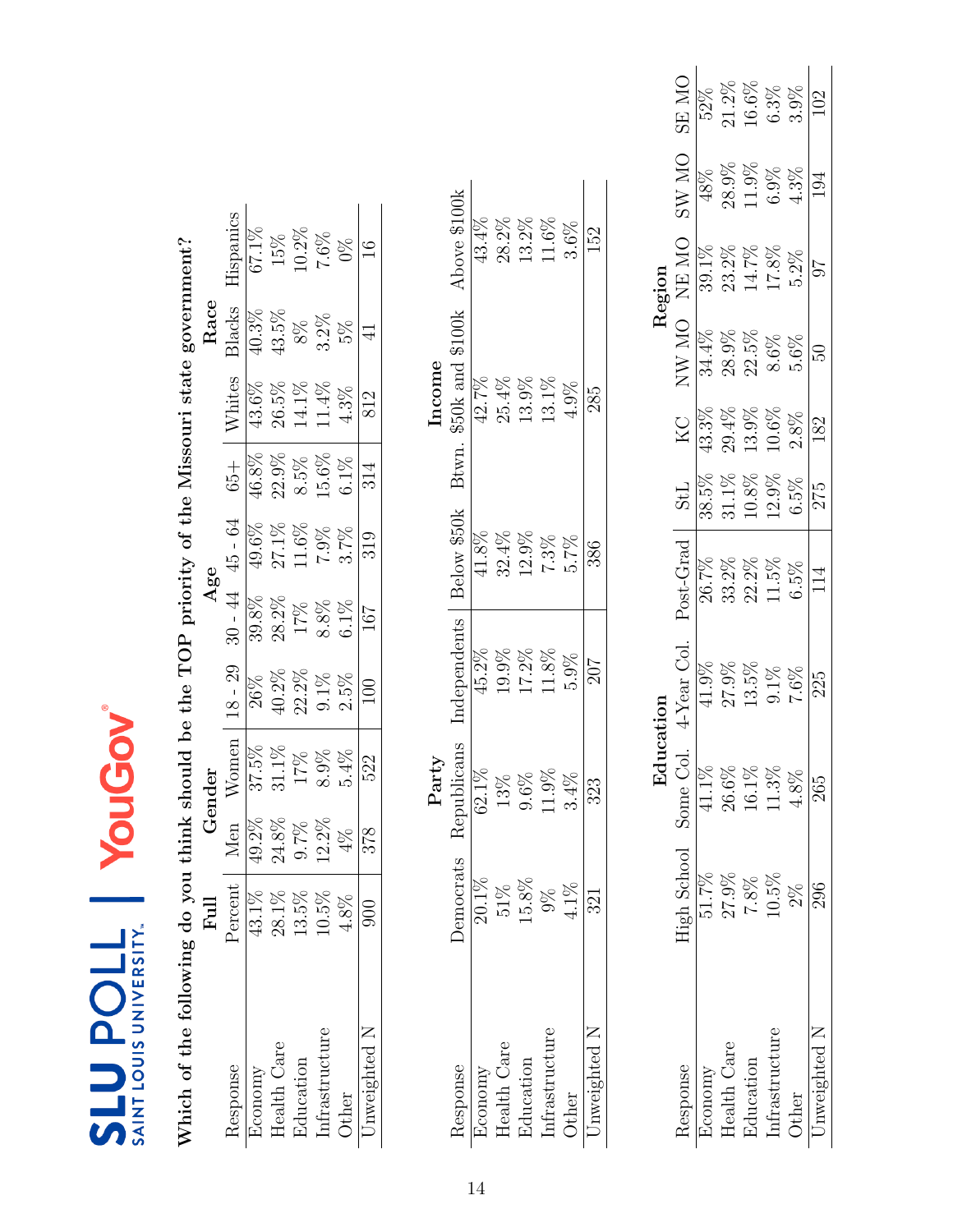| How would you rate the condition of the following |           |          |             |               |          | The Economy of the United States? |         |                        |          |                |
|---------------------------------------------------|-----------|----------|-------------|---------------|----------|-----------------------------------|---------|------------------------|----------|----------------|
|                                                   | Full      |          | Gender      |               |          | Age                               |         |                        | Race     |                |
| Response                                          | Percent   | Men      | Women       | $18 - 29$     |          | $30 - 44$ $45 - 64$               | $65 +$  | Whites                 | Blacks   | Hispanics      |
| Excellent                                         | 4.2%      | 6.9%     | 2.3%        | $6.6\%$       | 4.5%     | $5.2\%$                           | 1.8%    | $4.2\%$                | $6.4\%$  | $\frac{8}{20}$ |
| Good                                              | 22.8%     | 23.2%    | $22.5\%$    | 15.5%         | $13.7\%$ | $23.7\%$                          | 30.7%   | 25%                    | $4.4\%$  | $\frac{8}{20}$ |
| ${\rm Fair}$                                      | $34.4\%$  | 34%      | $34.6\%$    | 17.9%         | 33.5%    | $34.2\%$                          | 42.3%   | $34.8\%$               | 32%      | $0\%$          |
| $_{\mathrm{Poor}}$                                | 36.6%     | $34.8\%$ | 37.9%       | 55.7%         | 48.3%    | $35.8\%$                          | 22%     | 34.2%                  | $53.6\%$ | $00\%$         |
| Not Sure                                          | 1.9%      | $1.1\%$  | 2.5%        | $4.3\%$       | $0\%$    | 1.1%                              | $3.2\%$ | 1.9%                   | 3.7%     | $9\%$          |
| Unweighted N                                      | 457       | 173      | 284         | $\frac{8}{3}$ | 52       | 170                               | 164     | 416                    | $\Xi$    | ΓĊ             |
|                                                   |           |          | Party       |               |          |                                   |         | Income                 |          |                |
| Response                                          | Democrats |          | Republicans | Independents  |          | Below \$50k                       |         | Btwn. \$50k and \$100k |          | Above \$100k   |
| Excellent                                         | 2.7%      |          | 5.7%        | 2.6%          |          | $3.1\%$                           |         | 4.2%                   |          | 8.7%           |
| Good                                              | $4.8\%$   |          | 40%         | 23.2%         |          | 19.4%                             |         | 24.4%                  |          | 17.8%          |
| ${\rm Fair}$                                      | $30\%$    |          | 38.9%       | 32.1%         |          | $31.4\%$                          |         | 33.9%                  |          | 38.7%          |
| $_{\mathrm{Poor}}$                                | $58.1\%$  |          | 15.3%       | 40.5%         |          | 43%                               |         | 37%                    |          | 33%            |
| $N_{L-L}$ $C_{L}$                                 | 4.507     |          | <b>NU</b>   | $T \approx 0$ |          | $\frac{1}{2}$                     |         | $\cap$ $\in$ $\cap$    |          | $404 +$        |

<span id="page-14-0"></span>

| Region | <b>ON RS</b><br>ON WS<br>NE MO | $6.2\%$<br>$1.2\%$<br>$0.9\%$ | $29.2\%$<br>30.7%<br>$21.6\%$ | $34.3\%$<br>34.6%<br>26.7%        | 30.3%<br>$31.8\%$<br>48% | $9\%$<br>$1.7\%$<br>$2.9\%$ | $\overline{49}$<br>103<br>47 |
|--------|--------------------------------|-------------------------------|-------------------------------|-----------------------------------|--------------------------|-----------------------------|------------------------------|
|        | NW MO                          | 7.8%                          |                               | $\frac{30\%}{37.8\%}$<br>$24.5\%$ |                          | $0\%$                       | 24                           |
|        | КC<br>К                        | $6.7\%$                       |                               | $13.5\%$<br>41.9%                 | 35.3%                    | $2.6\%$                     | 98                           |
|        | <b>TPS</b>                     | 4.7%                          | 18.9%                         | $30.7\%$                          | $43.1\%$                 | $2.6\%$                     | 136                          |
|        | Post-Grad                      | $0\%$                         | $11.8\%$                      | $36.9\%$                          | 49.5%                    | $1.8\%$                     | $\Im$                        |
|        | 4-Year Col.                    | 6.7%                          | $20.8\%$                      | 38.6%                             | $32.9\%$                 | $1\%$                       | 107                          |
|        | High School Some Col.          | $6.2\%$                       | 23.5%                         | 29.7%                             | 37.5%                    | $3\%$                       | 134                          |
|        |                                |                               | 27.5%                         | 35.3%                             | 33.5%                    | 1.6%                        |                              |
|        | lesponse                       | lxcellent                     | Good                          | Tist                              | Poor                     | Not Sure                    | Jnweighted N                 |

Not Sure  $4.5\%$  0%  $1.5\%$  1.5% 0.5% 0.5% 1.7% Unweighted N 158 158 153 115 1298 135 135 80

 $1.5\%$ 115

 $0\%$ 153

 $4.5\%$ 158

 $\frac{\text{Not Sure}}{\text{Unweighted N}}$ 

 $1.7\%$ 80

 $0.5\%$  $\overline{135}$ 

 $3.1\%$ 198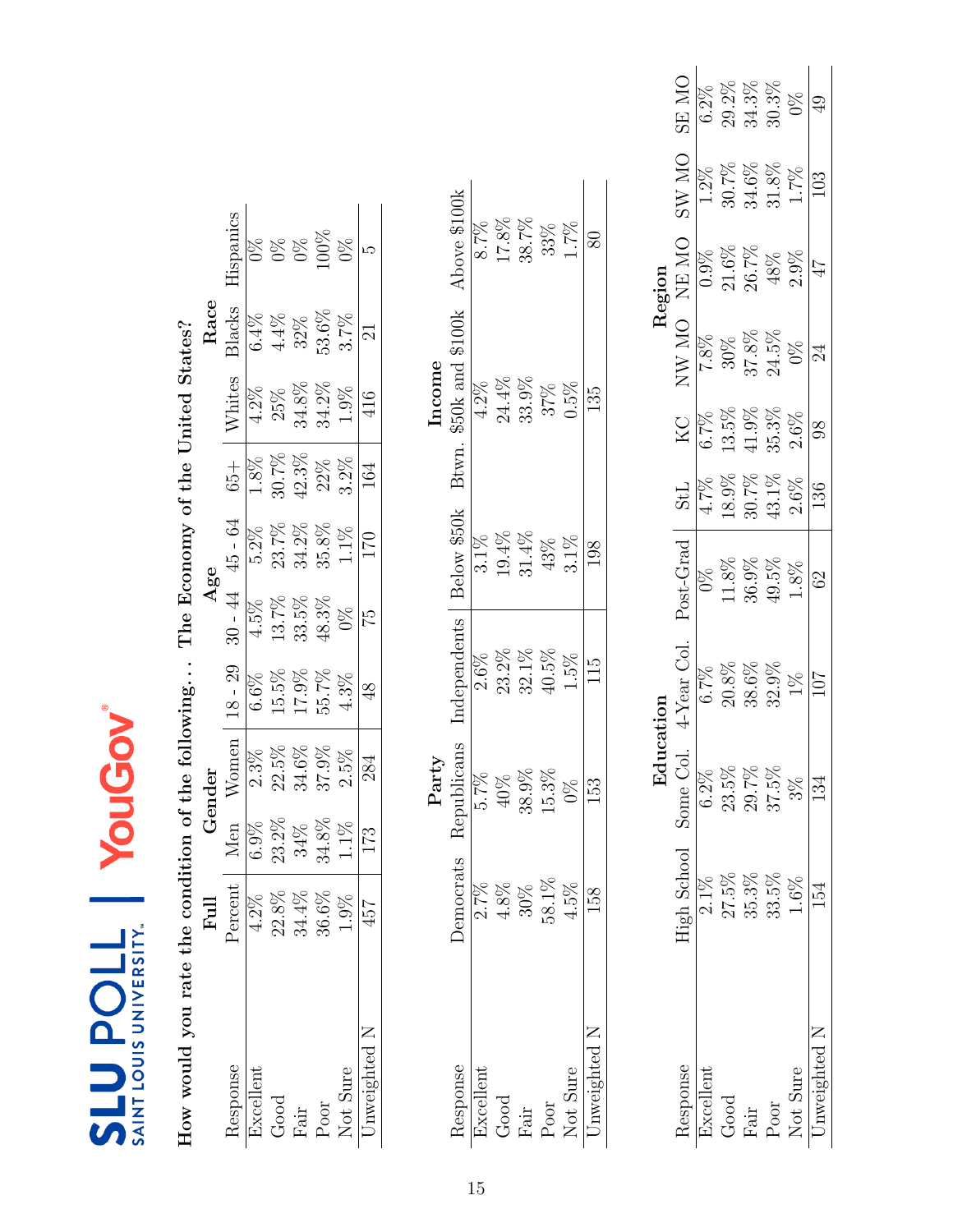| How would you rate the condition of the following |                  |                |             |                |       | The Economy of the state of Missouri? |         |                  |        |               |
|---------------------------------------------------|------------------|----------------|-------------|----------------|-------|---------------------------------------|---------|------------------|--------|---------------|
|                                                   | Full             |                | Gender      |                |       | Age                                   |         |                  | Race   |               |
| Response                                          | Percent          | Men            | $W$ omen    | $18 - 29$      |       | $30 - 44$ $45 - 64$                   | $65 +$  | Whites           | Blacks | Hispanics     |
| Excellent                                         | 3.5%             | $5.1\%$        | 2.3%        | $6.6\%$        | 4.5%  | 3.5%                                  | $1.4\%$ | 3.4%             | 6.4%   | $0\%$         |
| Good                                              | 25.4%            |                | $22.3\%$    | 10.9%          | 18.1% | 25%                                   | 36.8%   | 26.9%            | 11.7%  | $\frac{8}{2}$ |
| Fair                                              | 40.5%            | 29.7%<br>39.7% | 41%         | 37.5%          | 40%   | $42.1\%$                              | 40%     | 40.4%            | 47.4%  | 85.8%         |
| Poor                                              | 27.5%            | $23.4\%$       | 30.4%       | $35.6\%$       | 35.5% | 26.4%                                 | 20.2%   | 26.5%            | 25.4%  | 14.2%         |
| Not Sure                                          | $3.2\%$          | $2\%$          | 3.9%        | 9.3%           | 1.8%  | $3\%$                                 | 1.6%    | 2.8%             | 9.2%   | $9\%$         |
| Jnweighted N                                      | 457              | 173            | 284         | $\frac{8}{3}$  | 51    | 170                                   | 164     | 416              | $\Xi$  | عد            |
|                                                   |                  |                | Party       |                |       |                                       |         | Income           |        |               |
| Response                                          | <b>Democrats</b> |                | Republicans | Independents   |       | Below \$50k                           | Btwn.   | \$50k and \$100k |        | Above \$100k  |
| Excellent                                         | $2.7\%$          |                | $2.6\%$     | $4\%$          |       | $2.8\%$                               |         | $2.9\%$          |        | $7.1\%$       |
| Good                                              | 7.9%             |                | 46.2%       | $21.1\%$       |       | $20.7\%$                              |         | $28.6\%$         |        | 19.9%         |
| ${\rm Fair}$                                      | 37.8%            |                | 36.6%       | $47.2\%$       |       | $42.4\%$                              |         | 38.3%            |        | 40.1%         |
| Poor                                              | 46.9%            |                | 12.2%       | 25.5%          |       | 29.2%                                 |         | 27.6%            |        | 32.2%         |
| Not Sure                                          | 4.6%             |                | 2.3%        | 2.1%           |       | 4.9%                                  |         | 2.6%             |        | 0.6%          |
| Unweighted N                                      | 158              |                | 153         | $\frac{51}{1}$ |       | 198                                   |         | 135              |        | 80            |
|                                                   |                  |                |             |                |       |                                       |         |                  |        |               |

**SLU POLL | YOUGOV** 

Education<br>Education<br>Region

<span id="page-15-0"></span>**ON RE** 

SW MO

NE MO

 $\rm N\rm W~MO$ 

 $\rm_{KO}$  $6\%$ 

Region

 $\frac{6.2\%}{33.7\%}$ 

 $\frac{1.9\%}{29\%}$ 

 $31.3\%$  $28.7\%$  $0\%$  $\overline{49}$ 

 $41.6\%$  $24.6\%$ 

0.9%<br>24.7%<br>32.7%<br>33.6%

 $30.8\%$  $36.4\%$  $24.4\%$ 

 $19.7\%$ <br>49.3%

 $40.6\%$ 

 $42.8\%$  $9.9\%$ 

 $41.1\%$  $24.7\%$ 

> $41.6\%$  $23.8\%$

 $30.5\%$  $1.3\%$ 

 $23.9\%$ 

 $\frac{2.5\%}{21.7\%}$ 

 $22.6\%$  $2.4\%$ 

 $31.7\%$  $3.5\%$ 

 $46\%$  $1.3\%$ 

> $3.5\%$ 101

 $3.9\%$ 134

 $2.9\%$ 154

Unweighted N

Not Sure

Poor  ${\rm Fair}$ 

4.5%

 $2.9\%$ 103

 $8.1\%$  $47$ 

 $3.9\%$ 24

98

136

62

Response High School Some Col. 4-Year Col. Post-Grad StL KC NW MO NE MO SW MO SE MO NE MO Excellent 1.3% 6.4% 4.4% 0% 8% 4.5% 0.9% 1.9% 1.9% 6.2% 6.2% Good 30.5% 24.7% 27.4% 9.9% 21.7% 19.7% 30.8% 24.7% 29% 33.7% Fair 41.6% 41.1% 36.6% 42.8% 40.6% 49.3% 36.4% 32.7% 41.6% 31.3%  $\rm Poor$  23.8% 23.8% 23.9% 28.1% 46% 31.7% 22.6% 24.4% 33.6% 24.6% 28.7%<br>Note that a result of the contract of the contract of the contract of the contract of contract of the contract Not Sure 2.9% 3.9% 3.5%  $1.3\%$  3.5%  $2.4\%$  3.9%  $8.1\%$  2.9% 0% Unweighted N  $154$   $134$   $107$   $62$   $|136$   $98$   $24$   $47$   $103$   $103$ 

 $0\%$ 

 $27.4\%$  $36.6\%$  $28.1\%$ 

 $4.4\%$ 

 $6.4%$ 

4-Year Col. Post-Grad | StL

Education

Some Col.

High School

Response

Excellent Good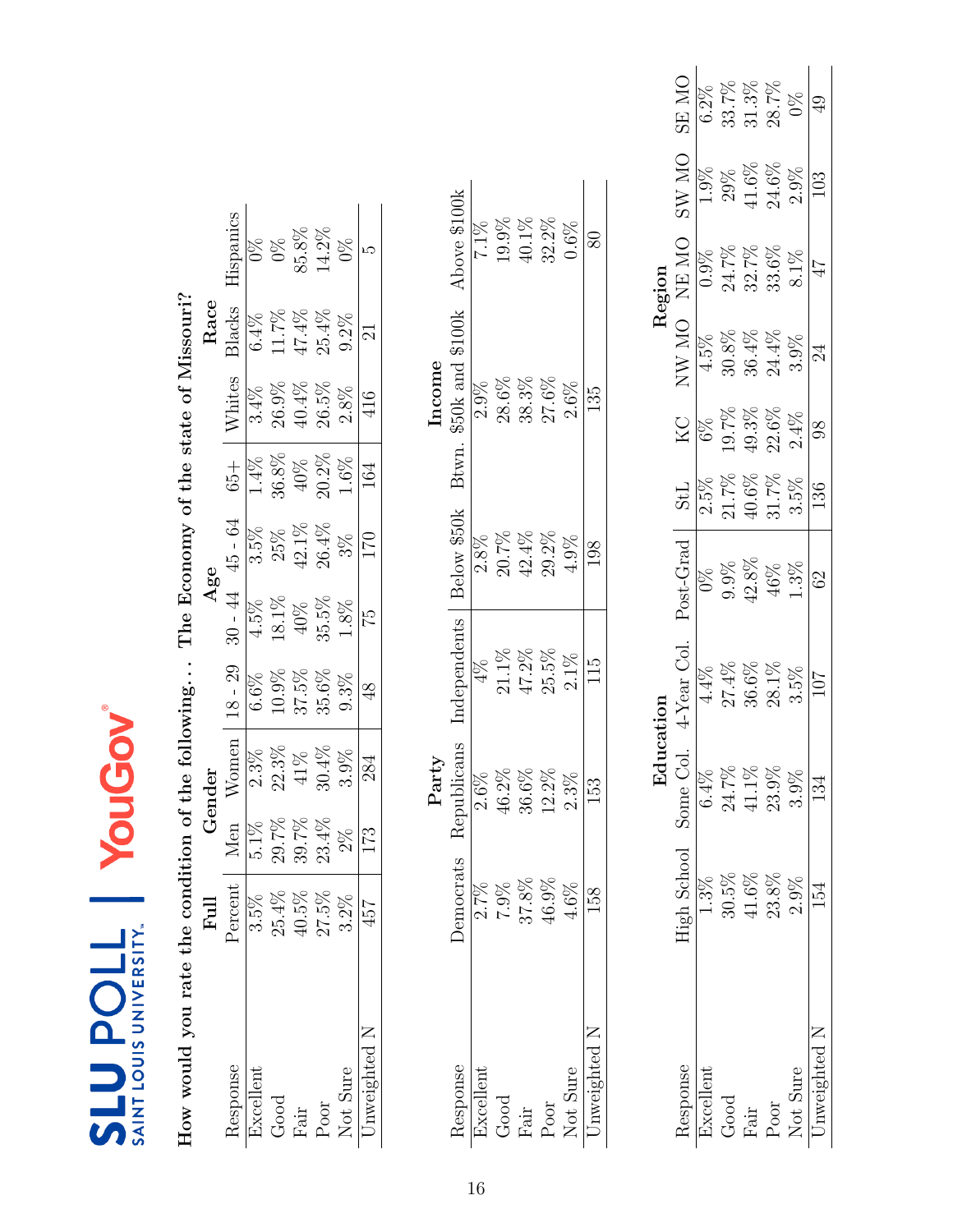| How would you rate the condition |               |          |            |                  |          | of the following Public Schools in your Community? |          |                        |               |               |
|----------------------------------|---------------|----------|------------|------------------|----------|----------------------------------------------------|----------|------------------------|---------------|---------------|
|                                  | Full          |          | Gender     |                  |          | Age                                                |          |                        | Race          |               |
| Response                         | Percent       | Men      |            | Women $ 18 - 29$ |          | $30 - 44$ $45 - 64$                                | $65 +$   | Whites                 | Blacks        | Hispanics     |
| Excellent                        | 13.4%         | 15.7%    | 11.3%      | 13.2%            | 10.3%    | 14.3%                                              | 14.8%    | 13.6%                  | 16.8%         | $3.5\%$       |
| Good                             | 34.9%         | 37%      | 32.9%      | 26.6%            | $33.6\%$ | 35%                                                | $40\%$   | 36%                    | 18.9%         | 65.9%         |
| ${\rm Fair}$                     | 32.5%         | $28.6\%$ | 36%        | 38.6%            | 29.9%    | $33.1\%$                                           | $30.5\%$ | 33%                    | 32.2%         | 25.7%         |
| Poor                             | 15.9%         | 15.9%    | 15.8%      | 15.7%            | 24.2%    | 13.9%                                              | 12%      | 13.8%                  | $32.2\%$      | 3.6%          |
| Not Sure                         | 3.3%          | 2.7%     | 3.9%       | 5.9%             | 1.9%     | 3.6%                                               | 2.8%     | 3.7%                   | $\frac{8}{2}$ | 1.2%          |
| Jnweighted N                     | $\frac{8}{2}$ | 378      | 522        | 100              | 167      | 319                                                | 314      | 812                    |               | $\frac{6}{1}$ |
|                                  |               |          |            |                  |          |                                                    |          |                        |               |               |
|                                  |               |          | Party      |                  |          |                                                    |          | Income                 |               |               |
| Response                         | Democrats     | ≃        | epublicans | Independents     |          | Below \$50k                                        |          | Btwn. \$50k and \$100k |               | Above \$100k  |
| Excellent                        | 11%           |          | 14.2%      | 15.6%            |          | 10.1%                                              |          | 12.7%                  |               | 24.4%         |
| Good                             | 31.9%         |          | 42.1%      | 28%              |          | $30.4\%$                                           |          | 40.9%                  |               | 38.7%         |
| ${\rm Fair}$                     | 38%           |          | $26.8\%$   | 32.8%            |          | 38.6%                                              |          | 29%                    |               | $21.3\%$      |
| Poor                             | 17.1%         |          | 12.7%      | 19.8%            |          | 16.6%                                              |          | 15.3%                  |               | 15.3%         |
| $N - 1$ $C$                      | 1001          |          | 4.007      | $\Omega$         |          | 1011                                               |          | $\sim 10$              |               | V U           |

<span id="page-16-0"></span>

|                  |                      | <u>du</u> |                |                  |            |          |              | Region   |                                |         |
|------------------|----------------------|-----------|----------------|------------------|------------|----------|--------------|----------|--------------------------------|---------|
| lesponse         | High School Some Col |           | $4$ -Year Col. | Post-Grac        | <b>StL</b> | К<br>С   | <b>ON WN</b> | NE MO    | $_{\rm N_O}$<br>$\mathbf{W}$ . | ON RS   |
| <b>Excellent</b> | 13.7%                | 13.2%     |                | $18.2\%$         | 15.4%      | 15.6%    | 7.8%         |          | 14.2%                          | 10.1%   |
| Good             | 34.8%                | 30.7%     | 1.7%           | $33.3\%$         | 40.4%      | 20.7%    | 36.8%        | 48.7%    | 35.7%                          | 31.8%   |
| Fair             | $30.2\%$             | $38.8\%$  | $\frac{9}{26}$ | 30.8%            | $27.3\%$   | 38.1%    | 26.1%        | $29.3\%$ | 33.5%                          | 38.7%   |
| Poor             | 16.9%                | $14.3\%$  | 16.5%          | 16%              | 14.6%      | $21.5\%$ | 27.6%        | $10.7\%$ | 11.6%                          | 16.4%   |
| Not Sure         | $4.4\%$              | $2.9\%$   | $3.1\%$        | 1.7%             | 2.3%       | $4.1\%$  | $1.8\%$      | 2.3%     | 5%                             | $3.1\%$ |
| Inweighted N     | 296                  | 265       | 225            | $11\overline{4}$ | 275        | 182      | 50           | 70       | 194                            |         |

Not Sure  $\frac{1.9\%}{\text{or}}$   $\frac{4.2\%}{\text{or}}$   $\frac{3.9\%}{\text{or}}$   $\frac{4.4\%}{\text{or}}$   $\frac{2.1\%}{\text{or}}$   $\frac{0.3\%}{\text{or}}$ Unweighted N  $321$   $323$   $207$   $386$   $285$   $285$ 

 $3.9\%$  $\overline{207}$ 

 $4.2\%$  $\overline{323}$ 

 $1.9\%$  $\overline{321}$ 

 $\frac{\text{Not Sure}}{\text{Unweighted N}}$ 

 $0.3\%$ **152** 

 $2.1\%$ 285

 $4.4\%$ 386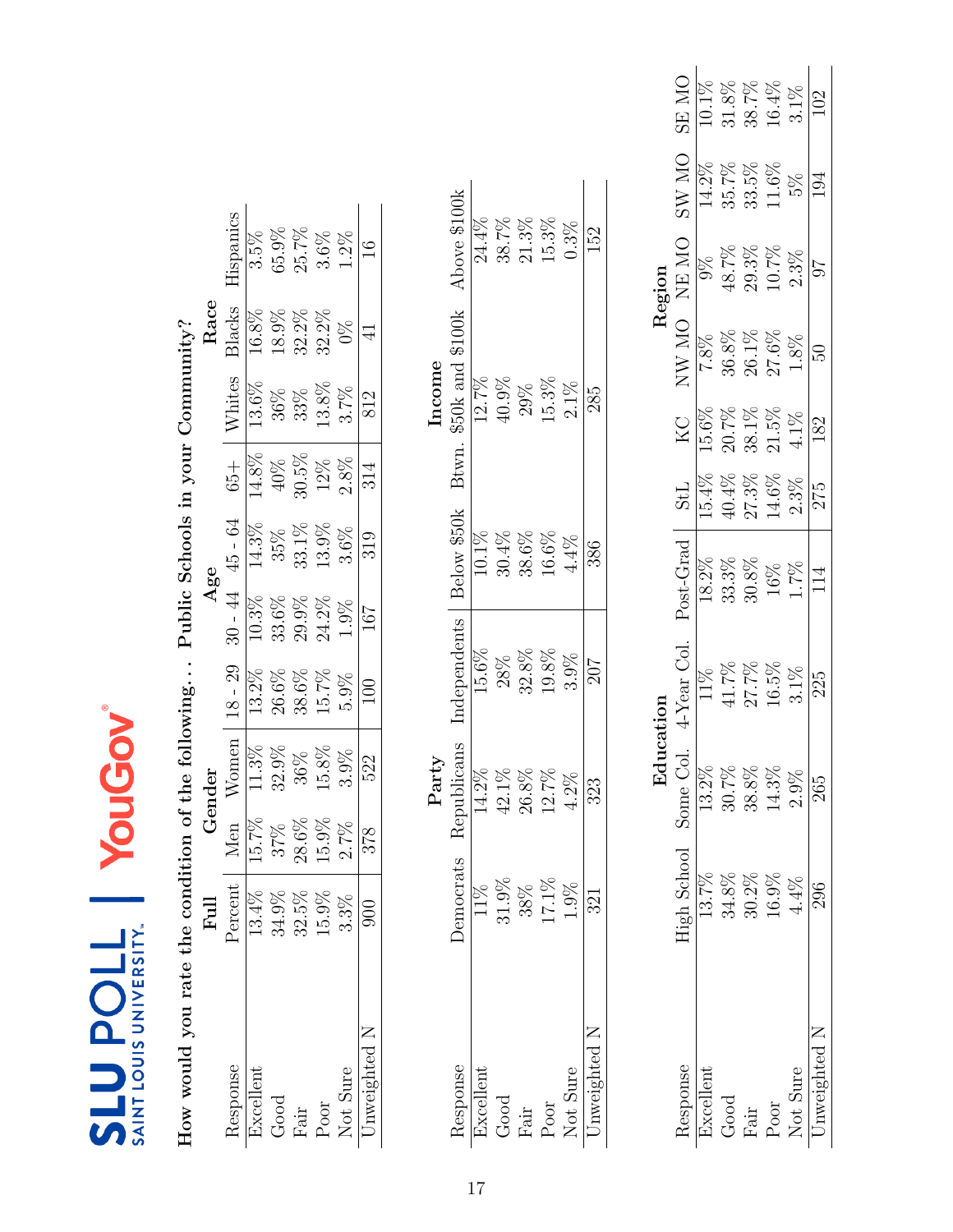| \$50k and \$100k<br>Btwn.<br>Below \$50k<br>Independents |
|----------------------------------------------------------|
|                                                          |
| 9.9%<br>10.6%                                            |
|                                                          |
|                                                          |
| 35.5%<br>25.1%<br>$20.3\%$                               |
| 10.9%                                                    |
|                                                          |
|                                                          |

<span id="page-17-0"></span>

|        | SE MO                 | 11.9%     | 26.9%    | 39.9%    | 17.3%    | $4.1\%$      |                |
|--------|-----------------------|-----------|----------|----------|----------|--------------|----------------|
|        | ON WS                 |           | 32.3%    | 35.9%    | 13.3%    | $6.1\%$      | 194            |
| Region | NE MO                 | 7.2%      | 34.6%    | 35.6%    | $12.9\%$ | 9.6%         | 7 <sup>7</sup> |
|        | <b>ON WN</b>          |           | $30.2\%$ | 32.6%    |          | $22\%$ 11.7% | 13             |
|        | KC.                   | 12.9%     | 17.9%    | 44.4%    | $18.8\%$ | $5.9\%$      | 182            |
|        | StL                   | 1.3%      | $37.1\%$ | $31.4\%$ | 15.9%    | 1.2%         | 275            |
|        | Post-Grad             | 12.5%     | 26.5%    | 40.4%    | 17.3%    | $3.3\%$      | 114            |
|        | 4-Year Col.           | 7.6%      | 36.2%    | 34.5%    | 16.3%    | 5.3%         | 225            |
| 召      |                       | 12.3%     | 24.6%    | 39.6%    | 16.4%    | 7.1%         | 265            |
|        | High School Some Col. |           | 32.7%    | 33.9%    | 15.3%    | $6.2\%$      |                |
|        | desponse              | ixcellent | Good     | Fair     | Poor     | Not Sure     | Inweighted N   |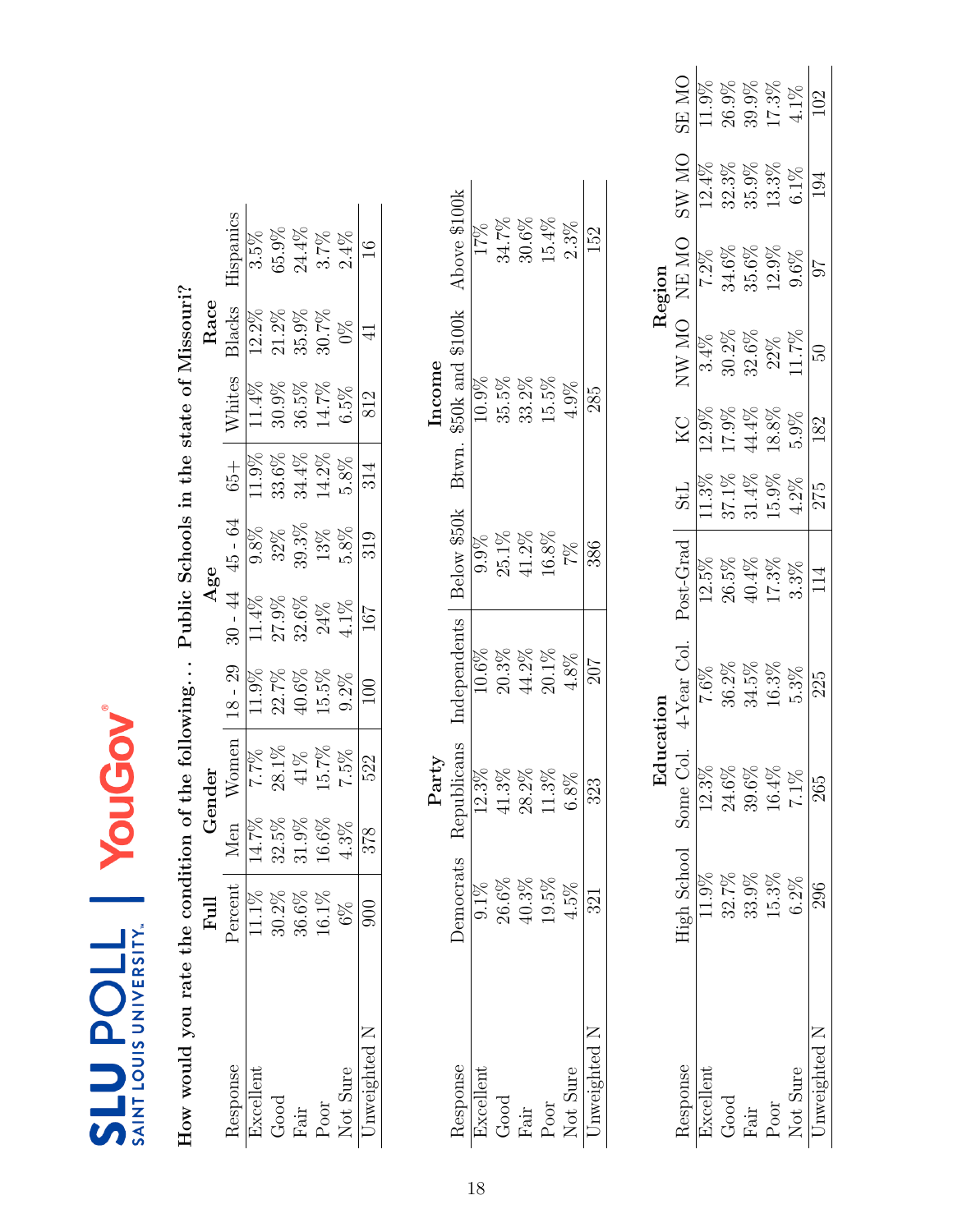<span id="page-18-0"></span>

| How would you rate the condition of the followingRoads and Infrastructure in the state of Missouri? |                |               |             |                |                      |             |               |                   |                          |                                                           |                         |                |
|-----------------------------------------------------------------------------------------------------|----------------|---------------|-------------|----------------|----------------------|-------------|---------------|-------------------|--------------------------|-----------------------------------------------------------|-------------------------|----------------|
|                                                                                                     | $_{\rm{Eul}}$  |               | Gender      |                | Age                  |             |               |                   | Race                     |                                                           |                         |                |
| Response                                                                                            | Percent        | Men           | Women       | $18 - 29$      | $30 - 44$            | $45 - 64$   | $65 +$        | Whites            | Blacks                   | Hispanics                                                 |                         |                |
| Excellent                                                                                           | 2.4%           | $4.8\%$       | $0.7\%$     | $5.2\%$        | 6.4%                 | 1.3%        | $\frac{8}{2}$ | $2.1\%$           | 6.4%                     | $\%$                                                      |                         |                |
| Good                                                                                                | $17.1\%$       | 14.2%         | $19.1\%$    | $33.4\%$       | 13.3%                | $16.3\%$    | 13.4%         | $16.2\%$          | 15.2%                    | $0.2\%$                                                   |                         |                |
| Fair                                                                                                | $40.8\%$       | 42.2%         | $39.7\%$    | $22.1\%$       | 43%                  | 39.9%       | $48.4\%$      | $43.1\%$          | $18\%$                   |                                                           |                         |                |
| Poor                                                                                                | 38.8%          | 38.8%         | $38.8\%$    | $34.8\%$       | $37.3\%$             | $42.5\%$    | $36.9\%$      | $37.5\%$          | $60.5\%$                 | 27.8%<br>72%                                              |                         |                |
| Not Sure                                                                                            | $\frac{8}{10}$ | $\frac{8}{2}$ | 1.7%        | 4.5%           | $0\%$                | 0%          | 1.3%          | 1.1%              | $\frac{8}{2}$            | $0\%$                                                     |                         |                |
| Unweighted N                                                                                        | 457            | 173           | 284         | $\frac{8}{3}$  | 52                   | 170         | 164           | 416               | $\overline{\mathcal{E}}$ | LΩ                                                        |                         |                |
|                                                                                                     |                |               |             |                |                      |             |               |                   |                          |                                                           |                         |                |
|                                                                                                     |                |               | Party       |                |                      |             |               | Income            |                          |                                                           |                         |                |
| Response                                                                                            | Democrats      |               | Republicans | Independents   |                      | Below \$50k | Btwn.         | \$50k and \$100k  |                          | Above \$100k                                              |                         |                |
| Excellent                                                                                           | 4.1%           |               | 1.3%        | $\frac{8}{20}$ |                      | 3.7%        |               | $\frac{8}{10}$    |                          | $2.8\%$                                                   |                         |                |
| $_{\rm Good}$                                                                                       | 6.6%           |               | $24.5\%$    | $20.9\%$       |                      | $17.7\%$    |               | $15.9\%$          |                          | $14.7\%$                                                  |                         |                |
| Fair                                                                                                | $30.9\%$       |               | 44.9%       | $46.5\%$       |                      | $35.5\%$    |               | $42.4\%$          |                          | $49.7\%$                                                  |                         |                |
| Poor                                                                                                | 57.5%          |               | 27.7%       | 32.7%          |                      | $41.5\%$    |               | $39.7\%$          |                          | $32.8\%$                                                  |                         |                |
| Not Sure                                                                                            | 0.9%           |               | 1.5%        | $0\%$          |                      | $1.6\%$     |               | $1\%$             |                          | $0\%$                                                     |                         |                |
| Unweighted                                                                                          | 158            |               | 153         | 115            |                      | 198         |               | 135               |                          | $80\,$                                                    |                         |                |
|                                                                                                     |                |               |             |                |                      |             |               |                   |                          |                                                           |                         |                |
|                                                                                                     |                |               | Education   |                |                      |             |               |                   |                          | Region                                                    |                         |                |
| Response                                                                                            | High School    |               | Some Col    | 4-Year Col.    | Post-Grad            |             | <b>TPS</b>    | $K_{\rm C}$       | NW MO                    | NE MO                                                     | <b>ON WS</b>            | <b>ON SE</b>   |
| Excellent                                                                                           | 2.4%           |               | $1.9\%$     | 4.3%           | $\frac{8}{2}$        |             | $\frac{6}{2}$ | $\frac{8}{2}$     | $\frac{8}{2}$            | $\frac{8}{2}$                                             | $2.1\%$                 | 11%            |
| $_{\rm Good}$                                                                                       | $14.7\%$       |               | $20.6\%$    | $16.9\%$       | $14.2\%$             |             | $19\%$        | $11.4\%$<br>37.2% | $\frac{4.5\%}{16.6\%}$   | $\begin{array}{c} 15.3\% \\ 53.1\% \\ 31.6\% \end{array}$ | $\frac{20.9\%}{37.9\%}$ | $21.4\%$       |
| Fair                                                                                                | $40.8\%$       |               | 38.3%       | $41.5\%$       | $45.7\%$<br>$40.1\%$ |             | $43.2\%$      |                   |                          |                                                           |                         | $46.7\%$ 21%   |
| Poor                                                                                                | 39.8%          |               | 38.4%       | $37.2\%$       |                      |             | $36.1\%$      | $49.5\%$          |                          |                                                           |                         |                |
| Not Sure                                                                                            | $2.3\%$        |               | $0.7\%$     | $\frac{8}{20}$ | $0\%$                |             | $0\%$         | 1.9%              | $0\%$                    | $0\%$                                                     | $2.4\%$                 | $\frac{8}{20}$ |
| Unweighted N                                                                                        | 154            |               | 134         | 107            | 62                   |             | 136           | $\infty$          | 24                       | 47                                                        | 103                     | 49             |

YouGov

SLU POLL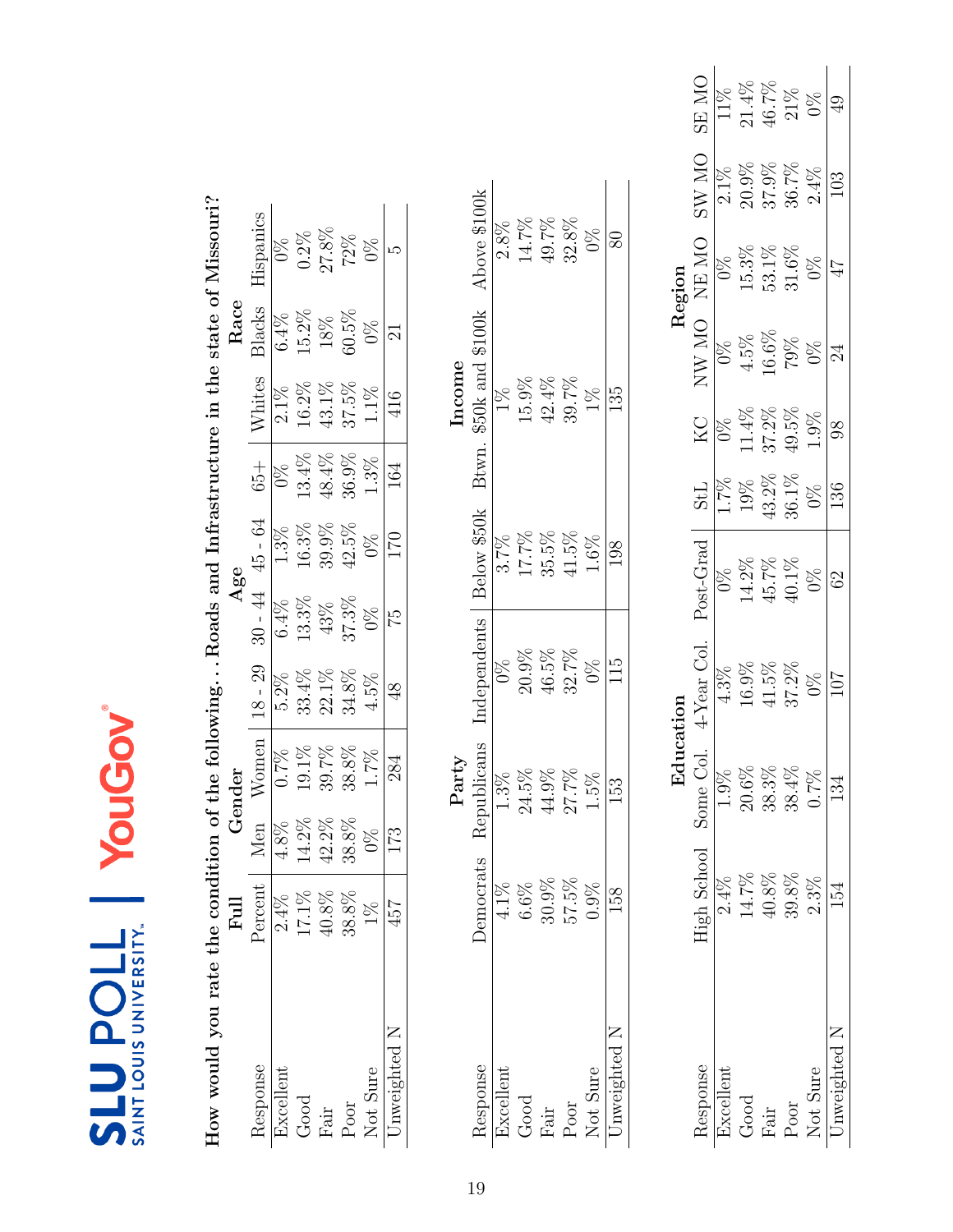| How would you rate the condition of the following Crime in your community? |           |       |             |               |               |                     |          |                        |          |               |
|----------------------------------------------------------------------------|-----------|-------|-------------|---------------|---------------|---------------------|----------|------------------------|----------|---------------|
|                                                                            | Full      |       | Gender      |               |               | Age                 |          |                        | Race     |               |
| Response                                                                   | Percent   | Men   | Women       | $18 - 29$     |               | $30 - 44$ $45 - 64$ | $+50$    | Whites                 | Blacks   | Hispanics     |
| Excellent                                                                  | 8.1%      | 9.9%  | 6.9%        | $3.2\%$       | 13.8%         | $9.6\%$             | $4.9\%$  | $9\%$                  | $0\%$    | $0.2\%$       |
| Good                                                                       | 30.7%     | 33.8% | 28.6%       | $16.9\%$      | 26.3%         | $37.3\%$            | 31.4%    | 33%                    | 6.4%     | 13.5%         |
| Fair                                                                       | 37.6%     | 41.3% | $35.1\%$    | 33%           | 46.5%         | $36.9\%$            | $34.9\%$ | $37.3\%$               | $46.8\%$ | 72.1%         |
| $_{\mathrm{Poor}}$                                                         | 21.1%     | 13.5% | $26.5\%$    | $41.3\%$      | 13.4%         | 15.3%               | 24.5%    | 18.1%                  | 46.9%    | 14.2%         |
| Not Sure                                                                   | $2.4\%$   | 1.4%  | $3\%$       | 5.6%          | $\frac{8}{2}$ | 0.9%                | 4.3%     | $2.6\%$                | 0%       | $\frac{8}{2}$ |
| Unweighted N                                                               | 457       | 173   | 284         | $\frac{8}{3}$ | 52            | 170                 | 164      | 416                    | $\Xi$    | ω             |
|                                                                            |           |       | Party       |               |               |                     |          | Income                 |          |               |
| Response                                                                   | Democrats |       | Republicans | Independents  |               | Below \$50k         |          | Btwn. \$50k and \$100k |          | Above \$100k  |
| Excellent                                                                  | $6.2\%$   |       | 7.7%        | $9.1\%$       |               | $7.1\%$             |          | 10.2%                  |          | $8.3\%$       |
| $_{\rm Good}$                                                              | 26.8%     |       | 35.2%       | $30.9\%$      |               | 29.5%               |          | 27.9%                  |          | 42.6%         |
| Fair                                                                       | 37.1%     |       | 40.3%       | $34.7\%$      |               | $35.8\%$            |          | $40.6\%$               |          | 36.9%         |
| Poor                                                                       | 29.2%     |       | 13.1%       | $22.2\%$      |               | 25.6%               |          | 19.5%                  |          | 12.2%         |
| Not Sure                                                                   | 0.7%      |       | 3.7%        | $3.1\%$       |               | $2\%$               |          | 1.8%                   |          | $0\%$         |

<span id="page-19-0"></span>

| High School Some Col    |
|-------------------------|
| 10.2%<br>29.5%<br>28.6% |
| 39.4%<br>38.2%          |
| $19.4\%$<br>25.4%       |
| $5\%$<br>$3.1\%$        |
| 134                     |

Not Sure  $0.7\%$   $3.7\%$   $3.1\%$   $2\%$   $1.8\%$   $1.8\%$   $0\%$ Unweighted N 158 158 153 115 1298 135 135 80

 $\frac{15}{11}$ 

**EGI** 

158

Not Sure<br>Unweighted N

 $\sqrt{80}$ 

 $\overline{135}$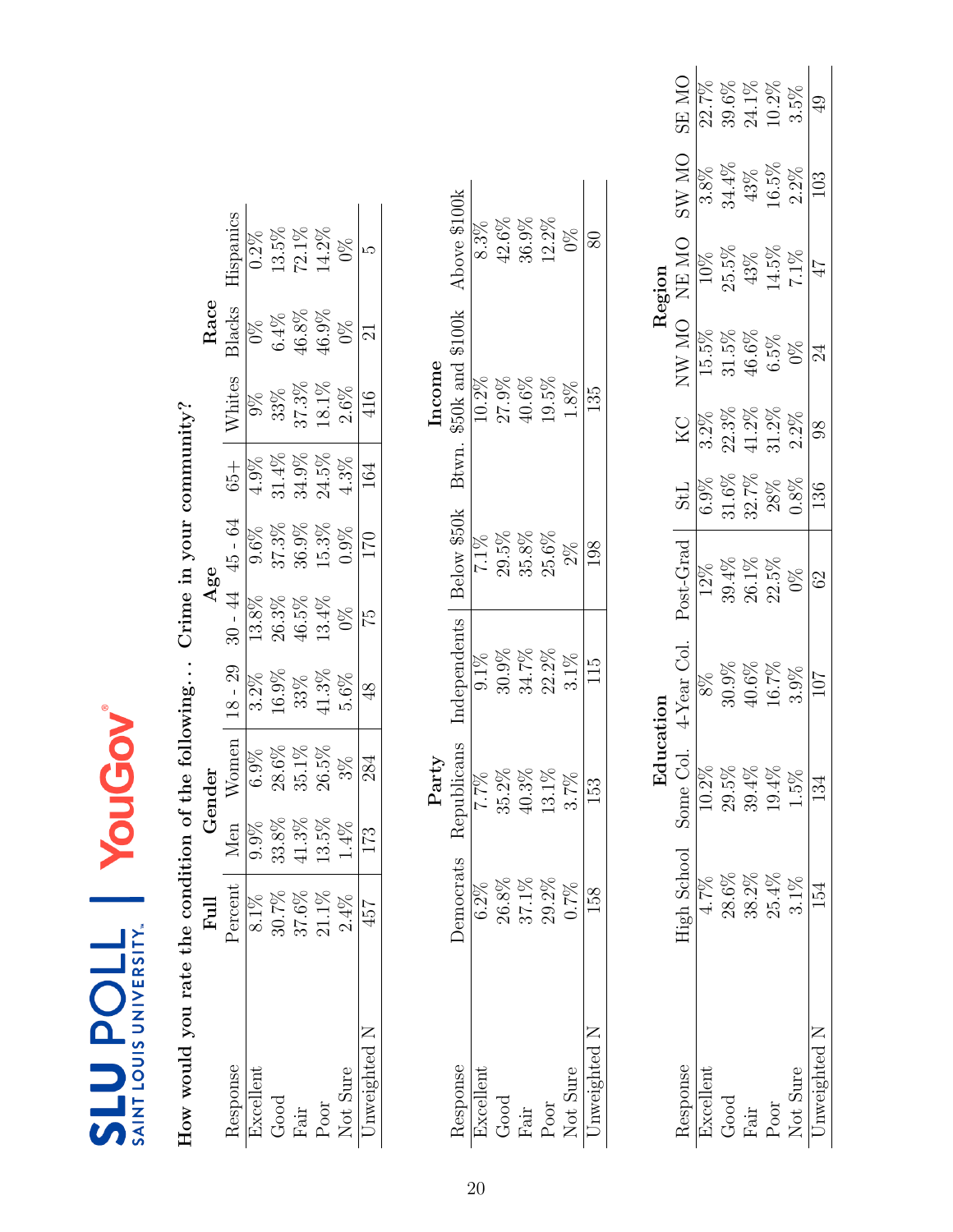|                                                    |        | Hispanics           | $1.2\%$   | 8.9%     | 73.1%        | 16.9% | $\%$     | $\frac{6}{1}$  |        | Above \$100k | $11.6\%$  | 27.7%    | 32.8%    | 25.8%              | 2.2%     | 152          |
|----------------------------------------------------|--------|---------------------|-----------|----------|--------------|-------|----------|----------------|--------|--------------|-----------|----------|----------|--------------------|----------|--------------|
|                                                    | Race   | Blacks              | 12.9%     | 15.5%    | $31.4\%$     | 37.8% | 2.3%     | $\vec{4}$      |        | 100k         |           |          |          |                    |          |              |
|                                                    |        | Whites              | 12.7%     | $34.7\%$ | $29.8\%$     | 17.5% | 5.4%     | 812            | Income | $$50k$ and   | 11.8%     | $33.5\%$ | $30.2\%$ | 20.1%              | $4.4\%$  | 285          |
|                                                    |        | $65 +$              | $10\%$    | $43.8\%$ | 27.5%        | 13.5% | 5.2%     | 314            |        | Btwn.        |           |          |          |                    |          |              |
| of the following Race relations in your community? | Age    | $30 - 44$ $45 - 64$ | 13%       | 32.1%    | 33.9%        | 16.3% | 4.7%     | 319            |        | Below \$50k  | 12.9%     | 34.2%    | $30.3\%$ | 17.3%              | 5.4%     | 386          |
|                                                    |        |                     | 15%       | $28.8\%$ | $29.3\%$     | 21.5% | 5.4%     | 167            |        |              |           |          |          |                    |          |              |
|                                                    |        | $18 - 29$           | 11.6%     | $17.2\%$ | 32.9%        | 33.9% | 4.3%     | $_{\rm 50}$    |        | Independents | $6.8\%$   | 37.7%    | $32\%$   | $17\%$             | 6.4%     | 207          |
|                                                    | Gender | Women               | 7.5%      | 30.7%    | $36.2\%$     | 20.3% | 5.4%     | 522            | Party  | epublicans   | 22.3%     | 46.7%    | 21.7%    | 5.4%               | 3.9%     | 323          |
|                                                    |        | Men                 | 17.5%     | 34.5%    | 25.2%        | 18.2% | 4.5%     | 378            |        | ≊            |           |          |          |                    |          |              |
|                                                    | Ful    | Percent             | 12.4%     | 32.5%    | 30.9%        | 19.3% | $4.9\%$  | $\mathbb{S}^0$ |        | Democrats    | 4.7%      | 14.4%    | 40%      | 36.7%              | 4.3%     | 321          |
| How would you rate the condition                   |        | Response            | Excellent | Good     | ${\rm Fair}$ | Poor  | Not Sure | Jnweighted N   |        | Response     | Excellent | Good     | Fair     | $_{\mathrm{Poor}}$ | Not Sure | Unweighted N |

<span id="page-20-0"></span>

| Region | <b>ON RS</b><br>ON WS<br>NE MO | 12.9%<br>17.8%<br>13.5% | 46.6%<br>38.4%<br>39.6% | $20.6\%$<br>30.7%<br>27.1% | $10.4\%$<br>10.7%<br>16.6% | $9.5\%$<br>$2.4\%$<br>$3.3\%$ | 102<br>194<br>70 |
|--------|--------------------------------|-------------------------|-------------------------|----------------------------|----------------------------|-------------------------------|------------------|
|        | NW MO                          | 19.9%                   | 41.7%                   | $17.8\%$                   | $15.2\%$                   | 5.4%                          | SO.              |
|        | КC                             | $9.3\%$                 | 29.1%                   | 37.7%                      | $19.7\%$                   | $4.2\%$                       | 182              |
|        | 115                            | $8\%$                   | $9.9\%$                 | 34.6%                      | $31.5\%$                   | $6\%$                         | 275              |
|        | Post-Grad                      | 7.3%                    | 26%                     | $35.4\%$<br>$25.8\%$       |                            | $5\%$                         | 114              |
|        | 4-Year Col.                    |                         | 25.8%                   | 34.4%                      | $24\%$                     | $4.7\%$                       | 225              |
| 모<br>모 | High School Some Col.          | 10.4%                   | $31.2\%$                | 29.5%                      | 22.5%                      | 6.4%                          | 265              |
|        |                                |                         | 41%                     | 28.2%                      | 10.4%                      | 3.5%                          | 296              |
|        | <i>lesponse</i>                | kcellent                | Good                    | $\vec{a}$ ir               | Poor                       | Not Sure                      | nweighted N      |

Not Sure  $4.3\%$   $3.9\%$   $6.4\%$   $5.4\%$   $4.4\%$   $3.2\%$ Unweighted N  $321$   $323$   $207$   $386$   $285$   $285$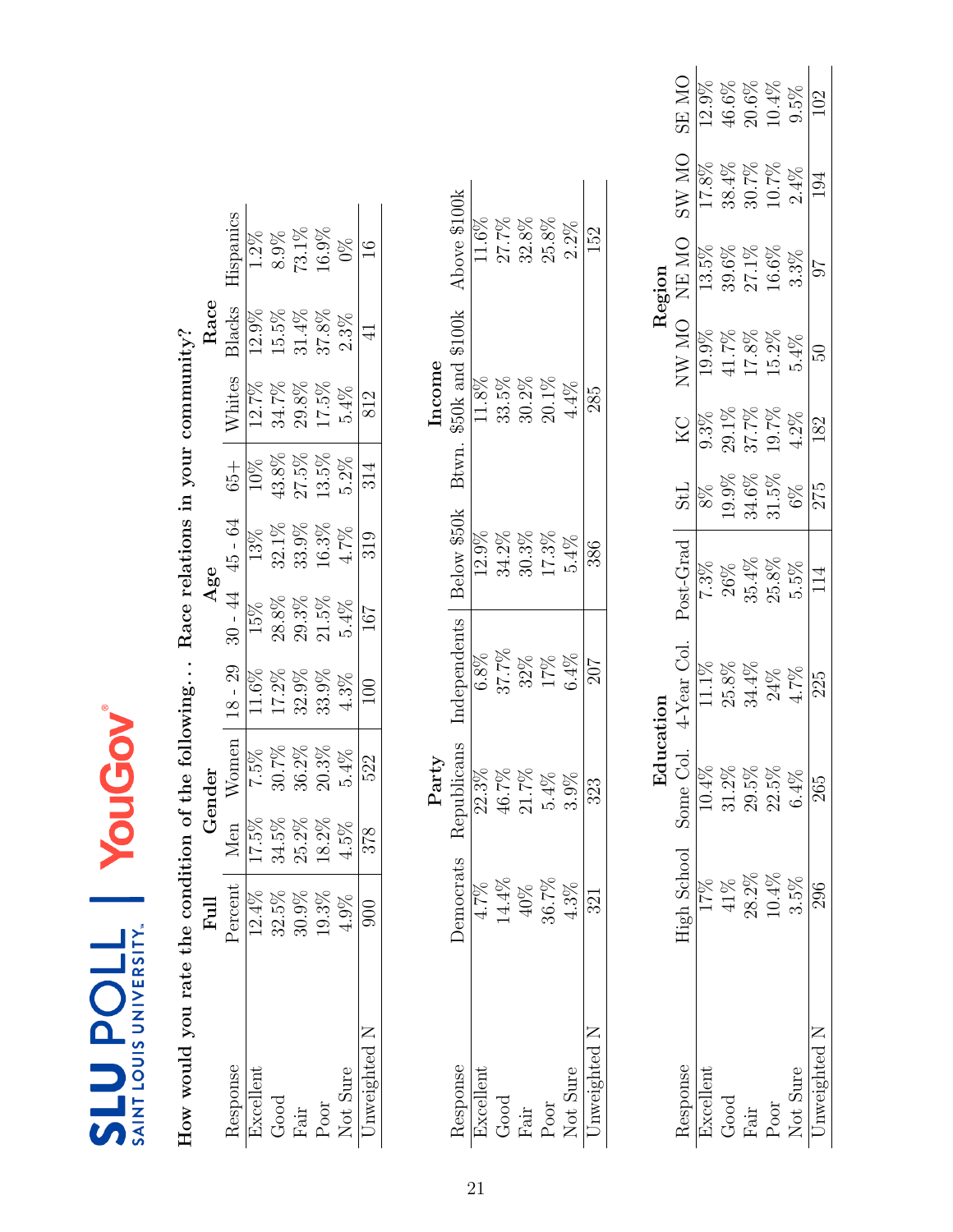| How would you rate the condition |           |         |                      |              |                | of the following Your access to personal healthcare? |        |                            |          |               |
|----------------------------------|-----------|---------|----------------------|--------------|----------------|------------------------------------------------------|--------|----------------------------|----------|---------------|
|                                  | Ful       |         | Gender               |              |                | Age                                                  |        |                            | Race     |               |
| Response                         | Percent   | Men     | Women                | $18 - 29$    |                | $30 - 44$ $45 - 64$                                  | $65 +$ | Whites                     | Blacks   | Hispanics     |
| Excellent                        | 25.8%     | 27.2%   | 24.1%                | 13.5%        | 24.1%          | 23.5%                                                | 37.3%  | 26.8%                      | 27.7%    | $\frac{8}{2}$ |
| Good                             | 43.4%     | 47.4%   | 38.5%                | 42%          | $39.8\%$       | $42.6\%$                                             | 48.1%  | 44.3%                      | $21.6\%$ | 77.6%         |
| ${\rm Fair}$                     | $20\%$    | 17.1%   | 23.5%                | 28.6%        | $21.6\%$       | $22.9\%$                                             | 10.1%  | 18.3%                      | 38%      | $6.8\%$       |
| Poor                             | 9.8%      | $7.9\%$ | 12%                  | 13.7%        | 13.7%          | 10.1%                                                | 3.6%   | 9.5%                       | $12.7\%$ | 15.6%         |
| Not sure                         | 1.1%      | $0.4\%$ | $1.9\%$              | 2.3%         | 0.9%           | 0.8%                                                 | 0.9%   | 1.3%                       | $0\%$    | $\frac{8}{2}$ |
| Unweighted N                     | 443       | 205     | 238                  | 5S           | $\mathfrak{S}$ | $\frac{49}{5}$                                       | 150    | 396                        | $\Omega$ |               |
| Response                         | Democrats |         | Republicans<br>Party | Independents |                | Below \$50k                                          | Btwn.  | \$50k and \$100k<br>Income |          | Above \$100k  |
| Excellent                        | 20.9%     |         | 29.6%                | 25.1%        |                | 18.6%                                                |        | 27.5%                      |          | 36.2%         |
| Good                             | $37.2\%$  |         | 47.5%                | $50.4\%$     |                | 40.5%                                                |        | 48.8%                      |          | 44.8%         |
| ${\rm Fair}$                     | $29.2\%$  |         | $12.9\%$             | 17.1%        |                | $24.4\%$                                             |        | $14.8\%$                   |          | $17\%$        |
| $\mathop{\mathrm{Poor}}$         | $12.7\%$  |         | $8.2\%$              | 5.4%         |                | 15.5%                                                |        | 7.9%                       |          | $2.1\%$       |
| Not sure                         | $0\%$     |         | $1.8\%$              | $0.9\%$      |                | 0.9%                                                 |        | $1\%$                      |          | $0\%$         |
| Unweighted N                     | 163       |         | 170                  | $\Im$        |                | 188                                                  |        | 150                        |          | 22            |

<span id="page-21-0"></span>

|              |             | Edu       | 22170                  |           |            |         |               | Region |          |                    |
|--------------|-------------|-----------|------------------------|-----------|------------|---------|---------------|--------|----------|--------------------|
| desponse     | High School | Some Col. | <sup>4-Year</sup> Col. | Post-Grad | <b>StL</b> | КC      | <b>ON WN</b>  | NE MO  | ON WS    | <b>ON RS</b>       |
| xcellen      |             | 25.7%     | 26.3%                  | 40.2%     | 32.3%      | $30\%$  | 17.8%         | 19.8%  | $21.1\%$ |                    |
| Good         | 46.7%       | $38\%$    | 46.6%                  | 42.2%     | 38.5%      | 16.1%   | 34%           | 56.3%  | 50.6%    | 32.2%              |
| Fair         | 17.5%       | 24.9%     | 19.3%                  | 14%       | 22.8%      | 15.1%   | $26.6\%$      | 14.3%  | 18.5%    | $24.9\%$           |
| Poor         | 12.7%       | $10.2\%$  | $7.8\%$                | $3.7\%$   | $4.7\%$    | $6.9\%$ | $21.6\%$      | 9.6%   | $8.7\%$  | $\frac{23\%}{0\%}$ |
| Not sure     | $2.2\%$     | $1.2\%$   | $\frac{5}{2}$          | 0%        | 1.6%       | $1.9\%$ | $0\%$         | $0\%$  | 1%       |                    |
| Inweighted N |             |           | 118                    | 52        | 139        | 84      | $\mathcal{S}$ | 50     |          | 53                 |

Not sure  $0\%$  1.8%  $1.9\%$  0.9% 1.9% 1.9% 1% 0.9% 0.9% 1% 0.9% Unweighted N  $163$   $170$   $92$   $188$   $150$   $150$ 

Unweighted N Not sure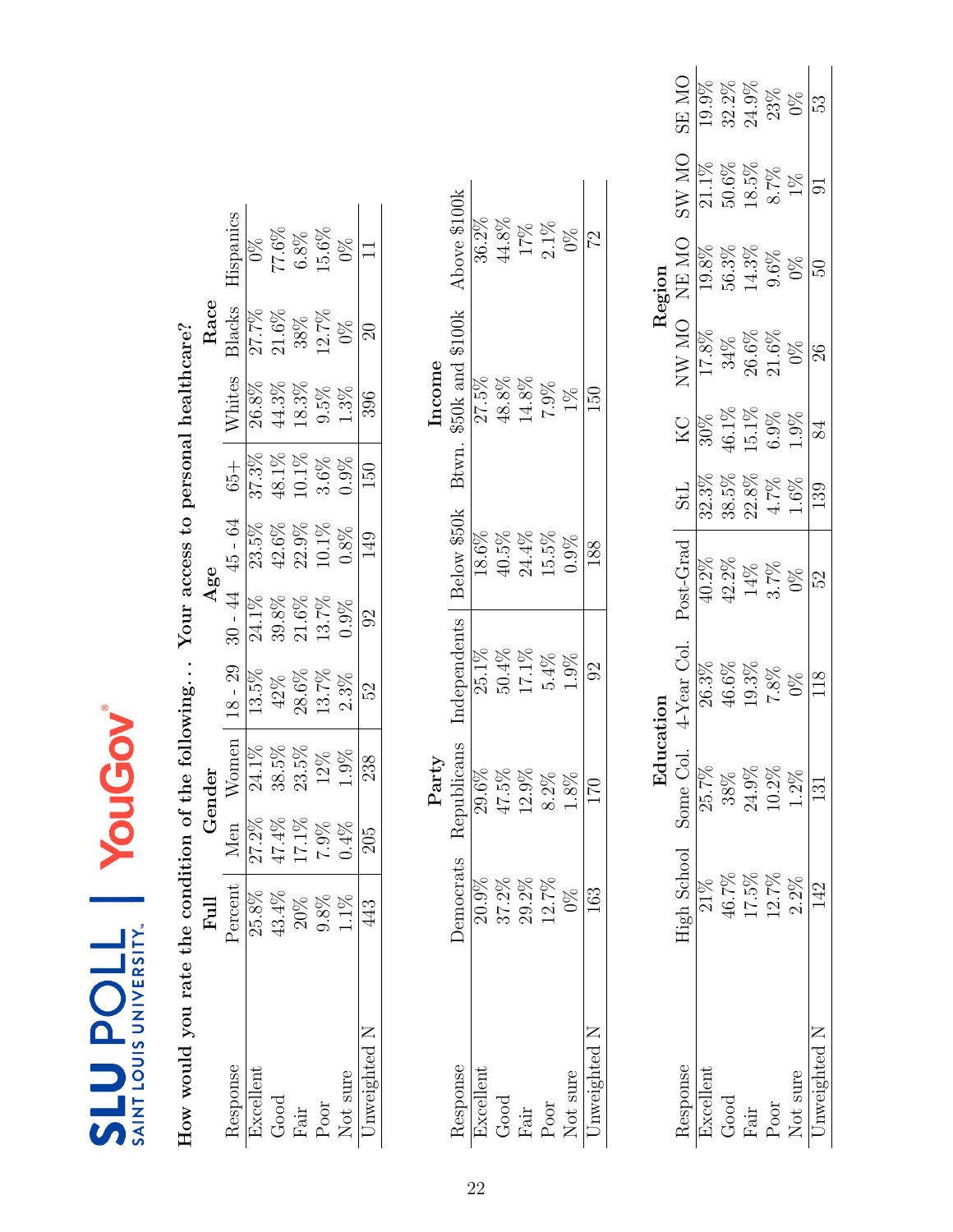| How would you rate the condition of the following |           |       |             |                |           | Your physical health in the last month? |             |                  |               |                                              |
|---------------------------------------------------|-----------|-------|-------------|----------------|-----------|-----------------------------------------|-------------|------------------|---------------|----------------------------------------------|
|                                                   | Full      |       | Gender      |                |           | Age                                     |             |                  | Race          |                                              |
|                                                   | Percent   | Men   | Women       | $18 - 29$      | $30 - 44$ | 45 - 64                                 | $65 +$      | Whites           | Blacks        | Hispanics                                    |
|                                                   | 22.2%     | 26.1% | 17.5%       | 26.1%          | 27.8%     | 16.7%                                   | 21.3%       | 23%              | $24.1\%$      | $\Im$                                        |
|                                                   | 51.5%     | 49.3% | 54.3%       | $42.3\%$       | $44.6\%$  | $56.9\%$                                | 56.9%       | $51\%$           | $41.6\%$      | 896                                          |
|                                                   | 18.8%     | 16.6% | 21.4%       | 16.6%          | 19.6%     | $20.3\%$                                | $17.6\%$    | $18\%$           | $30.4\%$      | $4\%$                                        |
|                                                   | 7.3%      | $8\%$ | 6.5%        | 14.9%          | $8\%$     | 5.6%                                    | $4.1\%$     | $7.7\%$          | 3.9%          | $0\%$                                        |
|                                                   | $0.2\%$   | $0\%$ | 0.3%        | $\frac{8}{2}$  | $0\%$     | 0.5%                                    | $0\%$       | $0.2\%$          | $\frac{8}{2}$ | $9\%$                                        |
| Unweighted N                                      | 443       | 205   | 238         | S              | $\Im$     | $\frac{1}{4}$                           | 150         | 396              | $\Im$         |                                              |
|                                                   |           |       | Party       |                |           |                                         |             | Income           |               |                                              |
|                                                   | Democrats |       | Republicans | Independents   |           | Below \$50k                             | <b>Btwn</b> | \$50k and \$100k |               | Above \$100k                                 |
|                                                   | 17.3%     |       | 29.6%       | 18.2%          |           | 17.3%                                   |             | $20.8\%$         |               | 39.8%                                        |
|                                                   | $51\%$    |       | 50.2%       | $54.6\%$       |           | $48.4\%$                                |             | 55.2%            |               | 47.4%                                        |
|                                                   | 24.1%     |       | 14.8%       | 16.4%          |           | 24.2%                                   |             | 15.1%            |               |                                              |
|                                                   | 7.6%      |       | 5%          | $10.8\%$       |           | $9.8\%$                                 |             | 8.9%             |               | $\begin{array}{l} 11\% \\ 1.7\% \end{array}$ |
|                                                   | 0%        |       | $0.4\%$     | 0%             |           | $0.4\%$                                 |             | $0\%$            |               | 0%                                           |
| Unweighted N                                      | 163       |       | 170         | $\overline{6}$ |           | 188                                     |             | 150              |               | 22                                           |

<span id="page-22-0"></span>

|                 |                             | ن<br>نا  |                   |                               |              |                   |                   | Region                                                             |          |                               |
|-----------------|-----------------------------|----------|-------------------|-------------------------------|--------------|-------------------|-------------------|--------------------------------------------------------------------|----------|-------------------------------|
| <b>Lesponse</b> | <b>Tigh School</b> Some Col |          | 4-Year Col.       | $\mathop{\mathsf{Post-Grad}}$ | StL          | KC                | ON WN             | NE MO                                                              | ON WS    | SE MO                         |
| xcellen         | $22.4\%$                    |          | 24.8%             |                               | 18.2%        |                   | $20.2\%$          |                                                                    | 25.1%    | 19.9%                         |
| Good            | $46.2\%$                    | $57.2\%$ | $50.4\%$          | 25.7%<br>53.4%                | 54.5%        | $29.1\%$<br>45.2% | $40.9\%$          | $\begin{array}{c} 19.2\% \\ 54.8\% \\ 21.3\% \\ 4.7\% \end{array}$ | $56.1\%$ |                               |
| itel            | 19%                         | $16.6\%$ | $22\%$<br>$2.8\%$ | 17%<br>3.9%                   | $22.5\%$     | $14.8\%$          |                   |                                                                    | $13.6\%$ |                               |
| Poor            | 12%                         | $7.1\%$  |                   |                               | 4.3%<br>0.5% | $10.9\%$          | $20.4\%$<br>18.4% |                                                                    | $5.2\%$  | $49\%$<br>21.6%<br>9.5%<br>0% |
| <b>Vot sure</b> | 0.5%                        | $9\%$    | 0%                | $0\%$                         |              | 0%                | $0\%$             | $0\%$                                                              | 0%       |                               |
| nweighted N     |                             |          |                   | 52                            | 139          |                   |                   |                                                                    |          | 53                            |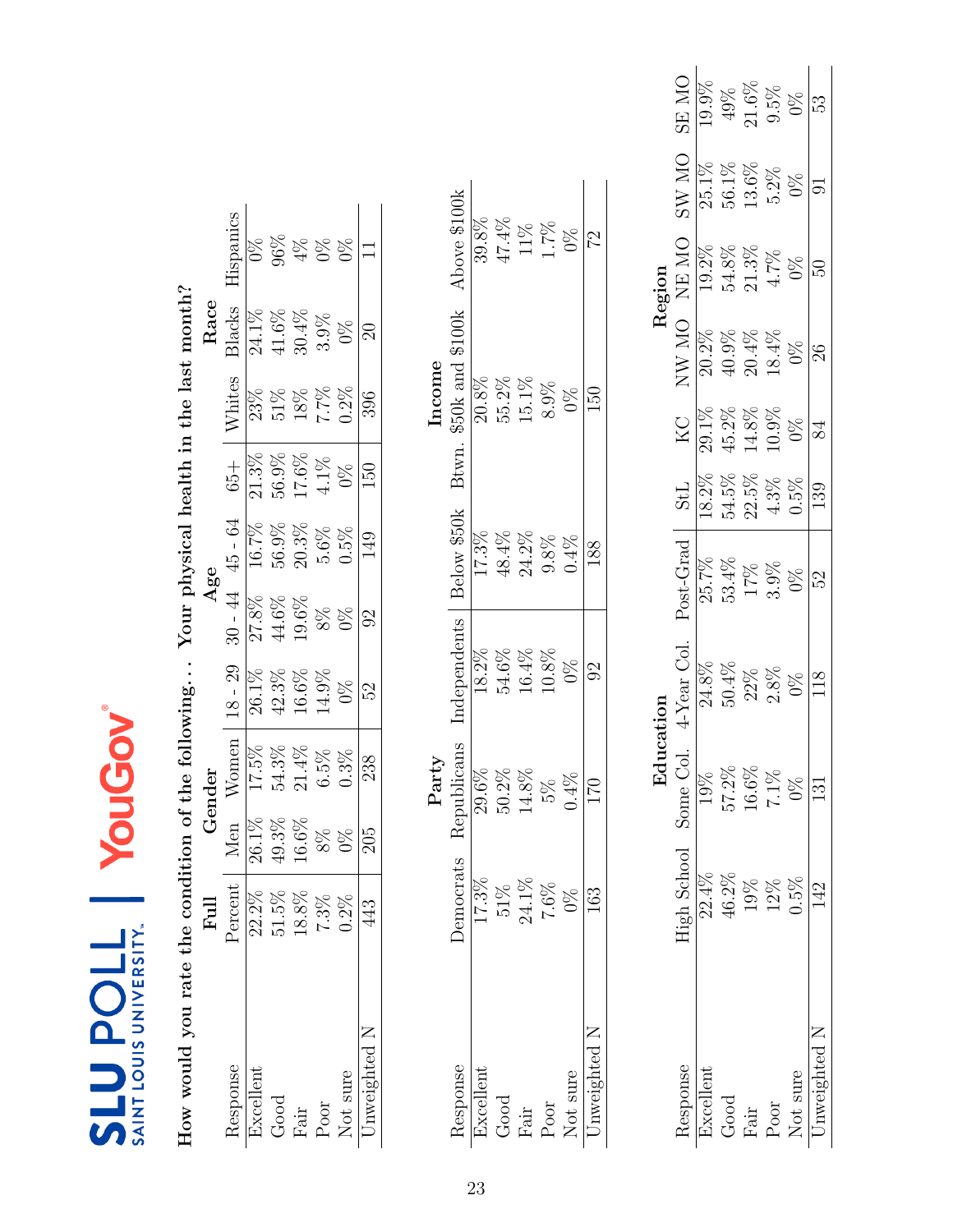| How would you rate the condition of the following |                      |                                                           |             |                |          | Your mental health in the last month? |                |                  |          |               |
|---------------------------------------------------|----------------------|-----------------------------------------------------------|-------------|----------------|----------|---------------------------------------|----------------|------------------|----------|---------------|
|                                                   | Full                 |                                                           | Gender      |                |          | Age                                   |                |                  | Race     |               |
| Response                                          | Percent              | Men                                                       | Women       | $18 - 29$      |          | $30 - 44$ $45 - 64$                   | $65 +$         | Whites           | Blacks   | Hispanics     |
| Excellent                                         | 26.7%                |                                                           | 21.2%       | 17.7%          | 16.1%    | 31.4%                                 | 36.1%          | 27.3%            | 27.4%    | $\frac{8}{2}$ |
| Good                                              |                      |                                                           | 38%         | $20.7\%$       | $41.4\%$ | 42.7%                                 | $44.9\%$       | 41%              | $28.7\%$ | 11%           |
| ${\rm Fair}$                                      | $39.3\%$<br>$21.2\%$ | $\begin{array}{c} 31.3\% \\ 40.3\% \\ 15.7\% \end{array}$ | 28%         | $22.2\%$       | 32%      | 19.4%                                 | 13.6%          | 18.3%            | $34.8\%$ | 79.5%         |
| $_{\mathrm{Poor}}$                                | $12.4\%$             | $12.3\%$                                                  | 12.5%       | 39.5%          | 10.6%    | $6\%$                                 | 4.6%           | 13%              | $9.1\%$  | $9.5\%$       |
| Not sure                                          | $0.4\%$              | $0.4\%$                                                   | 0.3%        | $0\%$          | $0\%$    | 0.5%                                  | 0.9%           | $0.5\%$          | 0%       | $\frac{8}{2}$ |
| Unweighted N                                      | 443                  | 205                                                       | 238         | 32             | $\Im$    | 149                                   | $\frac{50}{2}$ | 396              | $\Omega$ |               |
|                                                   |                      |                                                           |             |                |          |                                       |                |                  |          |               |
|                                                   |                      |                                                           | Party       |                |          |                                       |                | Income           |          |               |
| Response                                          | <b>Democrats</b>     |                                                           | Republicans | Independents   |          | Below \$50k                           | Btwn.          | \$50k and \$100k |          | Above \$100k  |
| Excellent                                         | 16.3%                |                                                           | 37.2%       | $21.4\%$       |          | 21.4%                                 |                | 29.3%            |          | 33.9%         |
| Good                                              | 31.7%                |                                                           | 46.2%       | $41.8\%$       |          | 42.3%                                 |                | 41.7%            |          | $30.2\%$      |
| Fair                                              | $32.1\%$             |                                                           | 9.8%        |                |          | 19.3%                                 |                | 17.5%            |          | $25.8\%$      |
| Poor                                              | 19.9%                |                                                           | $5.8\%$     | 27%<br>9.7%    |          | $16\%$                                |                | 11.5%            |          | 10.2%         |
| Not sure                                          | $\frac{8}{2}$        |                                                           | 1%          | $0\%$          |          | 0.9%                                  |                | $0\%$            |          | $0\%$         |
| Unweighted N                                      | 163                  |                                                           | 170         | $\overline{6}$ |          | 188                                   |                | 150              |          | 22            |

<span id="page-23-0"></span>

|          | <b>ON RS</b>                | 37.4%    | $35.8\%$ | $20.7\%$           | $6.1\%$ | $0\%$    | 53           |
|----------|-----------------------------|----------|----------|--------------------|---------|----------|--------------|
|          | <b>ON WS</b>                | $26.1\%$ | $50.1\%$ | 15.5%              | $8.3\%$ | $9\%$    |              |
| Region   | NE MO                       | 24.9%    | 47.5%    | 17.7%              | 7.7%    | $2.3\%$  | 50           |
|          | <b>ON WN</b>                | 32.8%    | 27.5%    | $15.5\%$           | 24.2%   | $0\%$    | 26           |
|          | ΚC                          | 24.5%    | 32.1%    | $17.9\%$           | 25.5%   | 0%       | 84           |
|          | <b>StL</b>                  | 23.8%    | 37.4%    | 29.9%              | $8.4\%$ | 1.5%     | 139          |
|          | Post-Grad                   | 26.1%    | 48.4%    | $23.7\%$           | $1.8\%$ | 9%       | 52           |
|          | 4-Year Col.                 | 25.1%    | 38.8%    | $23.1\%$<br>$13\%$ |         | $0\%$    | 118          |
| $\rm Ed$ |                             | $28.4\%$ | $35.8\%$ | 22.7%              | $13\%$  | $9\%$    |              |
|          | <b>High School</b> Some Co. |          | 40.1%    | 17.6%              | 14.6%   | $1.2\%$  |              |
|          | lesponse                    | hxcellen | Good     | Fair               | Poor    | Not sure | Inweighted N |

Not sure  $0\%$  1%  $0\%$  0.9%  $0\%$  0.9% 0% 0% 0% 0% 0% 0% 0% Unweighted N  $163$   $170$   $92$   $188$   $150$   $150$ 

 $\frac{\text{Not sure}}{\text{Unweighted N}}$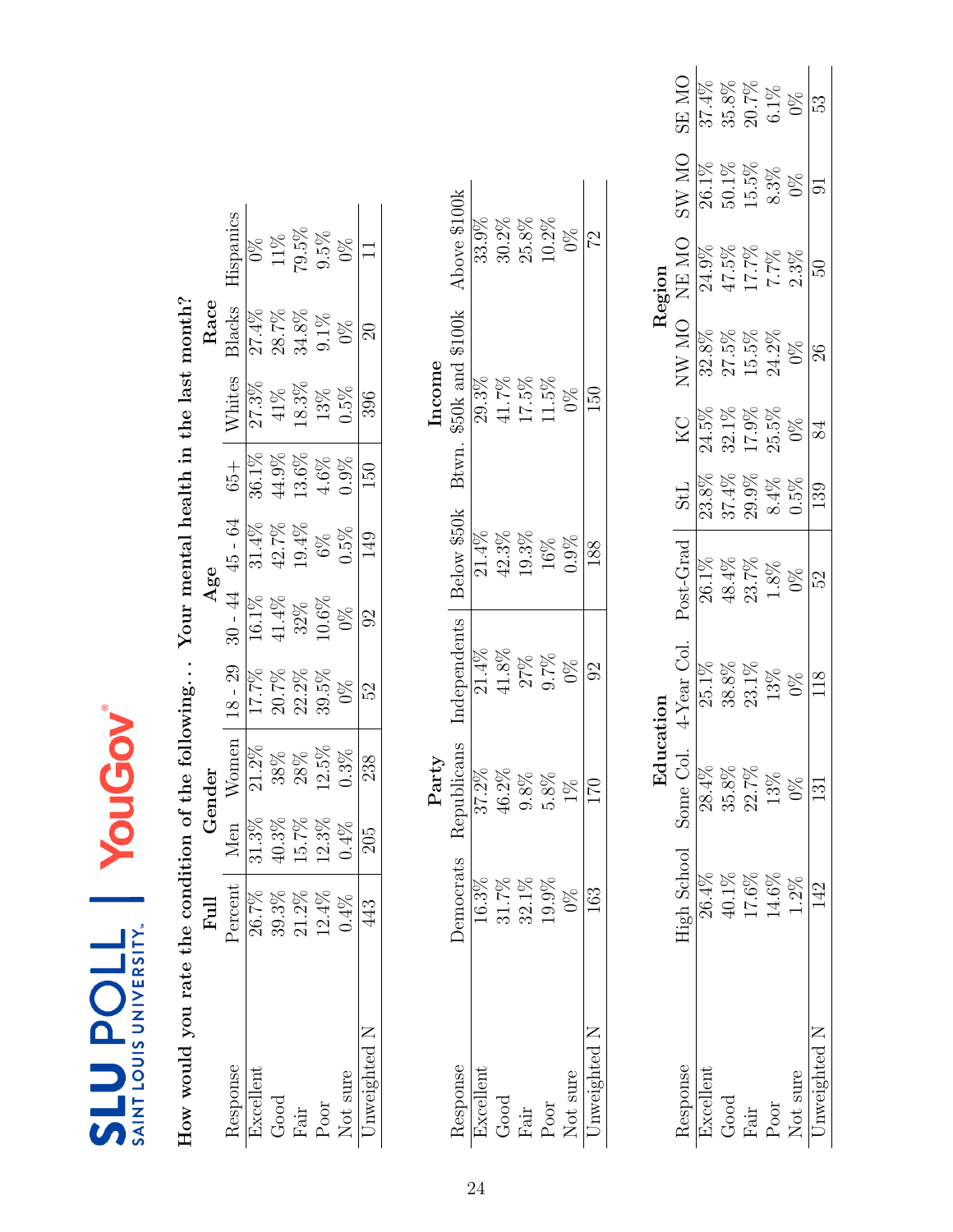| How would you rate the condition |                                                           |                               |              |              |                         | of the following Law enforcement in your community? |          |                         |              |               |
|----------------------------------|-----------------------------------------------------------|-------------------------------|--------------|--------------|-------------------------|-----------------------------------------------------|----------|-------------------------|--------------|---------------|
|                                  | Full                                                      |                               | Gender       |              |                         | Age                                                 |          |                         | Race         |               |
| Response                         | Percent                                                   | Men                           | Women        | $18 - 29$    | $30 - 44$               | $45 - 64$                                           | $65 +$   | Whites                  | Blacks       | Hispanics     |
| Excellent                        | 26.5%                                                     |                               | $21.8\%$     | 16.7%        |                         | 27.3%                                               | 36.3%    | 28.9%                   | 7.6%         | 22.2%         |
| Good                             |                                                           |                               | $33.2\%$     | 23%          | $\frac{20.7\%}{31.1\%}$ | 43%                                                 | $42.3\%$ |                         |              | 54%           |
| ${\rm Fair}$                     | $\begin{array}{c} 36.6\% \\ 20.3\% \\ 14.5\% \end{array}$ | $\frac{30.4\%}{39.3\%}$ 16.2% | 25.3%        | 28.6%        | $26.3\%$                | $13.8\%$                                            | $17.5\%$ | $\frac{38.3\%}{18.5\%}$ | 17.6%<br>34% | 16.4%         |
| $_{\mathrm{Poor}}$               |                                                           | $13.2\%$                      | $16.2\%$     | 29.4%        | $20.1\%$                | 12.9%                                               | $2.6\%$  | 11.9%                   | 40.8%        | 7.4%          |
| Not sure                         | $2.1\%$                                                   | 0.9%                          | 3.5%         | 2.3%         | 1.8%                    | $3\%$                                               | 1.3%     | $2.4\%$                 | 0%           | $\frac{8}{2}$ |
| Jnweighted N                     | 443                                                       | 205                           | 238          | 5S           | $\Im$                   | 149                                                 | 150      | 396                     | $\Omega$     |               |
|                                  |                                                           |                               | Party        |              |                         |                                                     |          | Income                  |              |               |
| Response                         | <b>Democrats</b>                                          |                               | Republicans  | Independents |                         | Below \$50k                                         |          | Btwn. \$50k and \$100k  |              | Above \$100k  |
| Excellent                        | 6.5%                                                      |                               | 48.6%        | 15.2%        |                         | 19.8%                                               |          | 32.3%                   |              | 28.6%         |
| Good                             |                                                           |                               | $40.6\%$     | 46%          |                         | 36.3%                                               |          | 39%                     |              | $38.2\%$      |
| ${\rm Fair}$                     | $28.7\%$<br>$35.3\%$                                      |                               | 7.7%<br>2.5% | 19.4%        |                         | $22\%$                                              |          | 16.7%<br>11.2%          |              | $20.5\%$      |
| $\rm{Poor}$                      | $28.6\%$                                                  |                               |              | 12.9%        |                         | 19.4%                                               |          |                         |              | $11.3\%$      |
| Not sure                         | $1\%$                                                     |                               | 0.6%         | 6.5%         |                         | 2.5%                                                |          | 0.9%                    |              | 1.3%          |

<span id="page-24-0"></span>

|          | ON RS                 | 30.3%    | 35.6%    | $15.8\%$                                                  | 18.3%                 | 9X            | 53           |
|----------|-----------------------|----------|----------|-----------------------------------------------------------|-----------------------|---------------|--------------|
|          | ON WS                 | 38.7%    | 37.8%    | 15.8%                                                     | 5.8%                  | 1.9%          |              |
| Region   | NE MO                 | $27.1\%$ |          | $\begin{array}{c} 37 \% \\ 31.4 \% \\ 4.5 \% \end{array}$ |                       | $0\%$         | $50\,$       |
|          | NW MO                 | 24.4%    | 39.8%    | 21.8%                                                     | 14%                   | $\frac{8}{3}$ | $\infty$     |
|          | KС                    | $20.6\%$ | $32.2\%$ | $20.1\%$                                                  | 23%                   | $4.1\%$       | 84           |
|          | StL                   | $20.7\%$ | 38.1%    | $21.2\%$                                                  | $17.2\%$              | $2.9\%$       | 139          |
|          | Post-Grad             | 25%      | 38.2%    | 23.8%                                                     | 10.9%                 | $2.1\%$       | 52           |
|          | 4-Year Col.           |          |          | 27.3%                                                     | 13.7%                 | 1.5%          |              |
| ਦੂ<br>ਦਿ |                       | 33.4%    | 27.3%    |                                                           | $\frac{21\%}{15.3\%}$ | $2.9\%$       | 131          |
|          | High School Some Col. | 22.8%    | 46.7%    | 13.3%                                                     | 15.5%                 | 1.7%          |              |
|          | tesponse              | ixcellen | Good     | $\vec{L}$                                                 | $P_{00I}$             | Not sure      | Jnweighted N |

25

Poor 28.6%  $25\%$  2.5%  $12.9\%$  19.4% 11.2% 11.2% 11.2% 11.3% Not sure  $1\%$  0.6% 6.5% 2.5% 0.9% 1.3% 1.3% Unweighted N  $163$   $170$   $92$   $188$   $150$   $150$ 

 $1.3\%$  $\overline{2}$ 

 $\overline{150}$ 

88

 $\sqrt{92}$ 

 $\overline{170}$ 

163

Unweighted N Not sure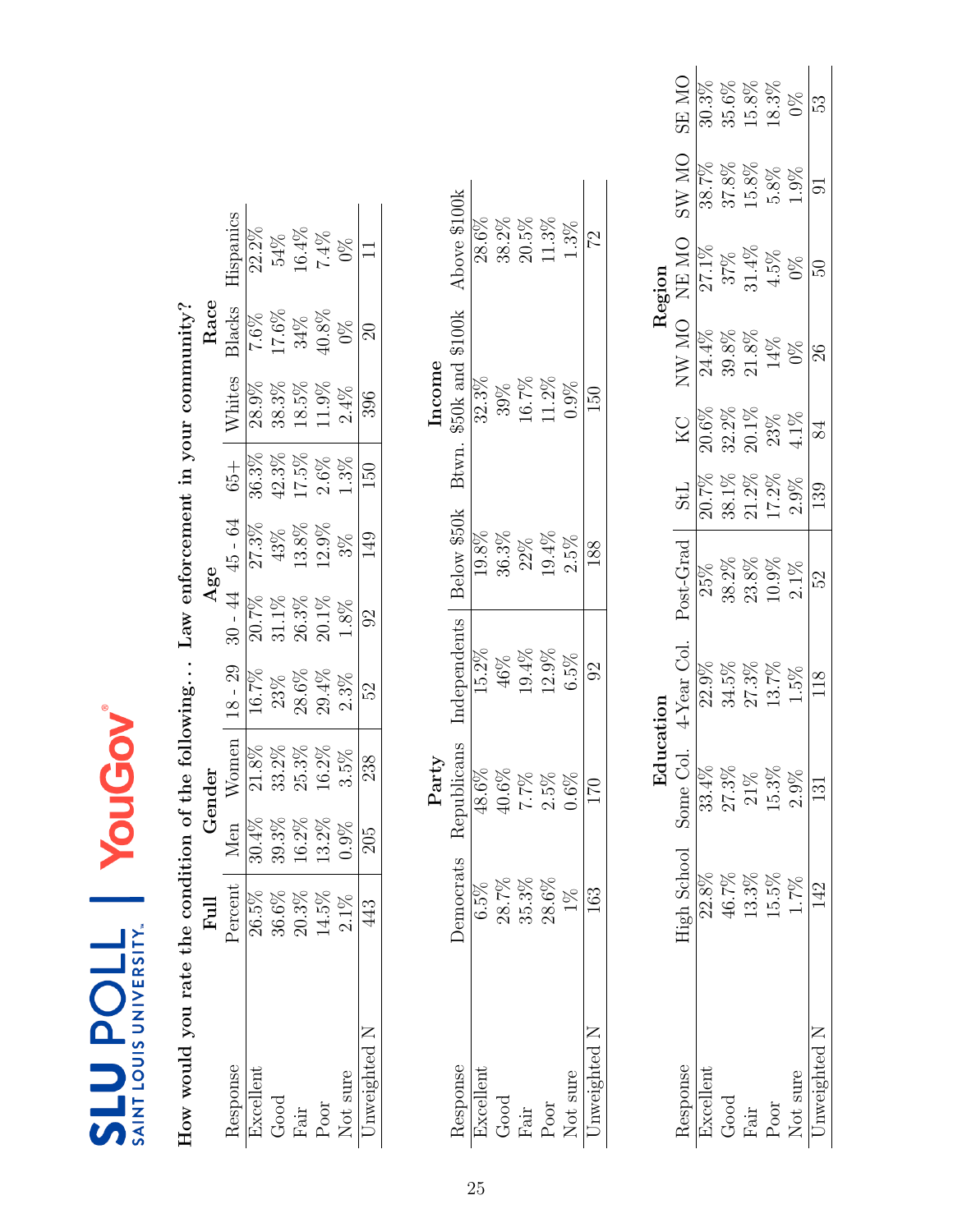<span id="page-25-0"></span>In all future elections, do you think the Missouri state government should send applications for mail-in ballots to In all future elections, do you think the Missouri state government should send applications for mail-in ballots to

| every eligible voter?           |               |          |             |                    |          |                   |       |               |           |                                                 |
|---------------------------------|---------------|----------|-------------|--------------------|----------|-------------------|-------|---------------|-----------|-------------------------------------------------|
|                                 | Full          |          | Gender      |                    |          | Age               |       |               | Race      |                                                 |
| Response                        | Percent       | Men      |             | $W$ omen   18 - 29 |          | $30 - 44$ 45 - 64 |       | $65 +$ Whites | Blacks    | Hispanics                                       |
| Should send applica-            | 48.1%         | $43.5\%$ | 52.3%       | 67.7%              | $57.8\%$ | 44.5%             | 34.9% | 45.1%         | $76\%$    | 34.1%                                           |
| tions for mail-in bal-          |               |          |             |                    |          |                   |       |               |           |                                                 |
| lots to every eligible<br>voter |               |          |             |                    |          |                   |       |               |           |                                                 |
| Should not send appli-          | 43.8%         | $49.5\%$ | 38.4%       | 21.1%              | 31.1%    | 49.6%             | 58.1% | 47.9%         | 7.1%      | 23.3%                                           |
| cations for mail-in bal-        |               |          |             |                    |          |                   |       |               |           |                                                 |
| lots to every eligible          |               |          |             |                    |          |                   |       |               |           |                                                 |
| voter                           |               |          |             |                    |          |                   |       |               |           |                                                 |
| Not sure                        | 8.1%          | 6.9%     | 9.3%        | $11.2\%$           | 11.1%    | 5.9%              | 6.9%  | 7%            | 16.9%     | 42.7%                                           |
| Jnweighted N                    | $\frac{8}{2}$ | 378      | 522         | $\overline{00}$    | 167      | 319               | 314   | 812           | $\exists$ | $\frac{6}{1}$                                   |
|                                 |               |          |             |                    |          |                   |       |               |           |                                                 |
|                                 |               |          | Party       |                    |          |                   |       | Income        |           |                                                 |
| Response                        | Democrats     |          | Republicans | Independents       |          |                   |       |               |           | Below \$50k Btwn. \$50k and \$100k Above \$100k |
| Should send applica-            | 87.3%         |          | 15.9%       | 45.3%              |          | 52.5%             |       | 41.4%         |           | 56.7%                                           |
| tions for mail-in bal-          |               |          |             |                    |          |                   |       |               |           |                                                 |
| lots to every eligible          |               |          |             |                    |          |                   |       |               |           |                                                 |
| $\tau$                          |               |          |             |                    |          |                   |       |               |           |                                                 |

|                          |       | Party    |       |       | Income                                                                             |       |
|--------------------------|-------|----------|-------|-------|------------------------------------------------------------------------------------|-------|
| Response                 |       |          |       |       | Democrats Republicans Independents Below \$50k Btwn. \$50k and \$100k Above \$100k |       |
| Should send applica-     | 87.3% | $15.9\%$ | 45.3% | 52.5% | 41.4%                                                                              | 56.7% |
| tions for mail-in bal-   |       |          |       |       |                                                                                    |       |
| lots to every eligible   |       |          |       |       |                                                                                    |       |
| voter                    |       |          |       |       |                                                                                    |       |
| should not send appli-   | 2.9%  | 78.2%    | 44.6% | 40.2% | $50.6\%$                                                                           | 36.7% |
| cations for mail-in bal- |       |          |       |       |                                                                                    |       |
| lots to every eligible   |       |          |       |       |                                                                                    |       |
| voter                    |       |          |       |       |                                                                                    |       |
| Not sure                 | 9.8%  | $6\%$    | 10.1% | 7.3%  | 8.1%                                                                               | 6.6%  |
| Unweighted N             | 321   | 323      | 207   | 386   | 285                                                                                | 152   |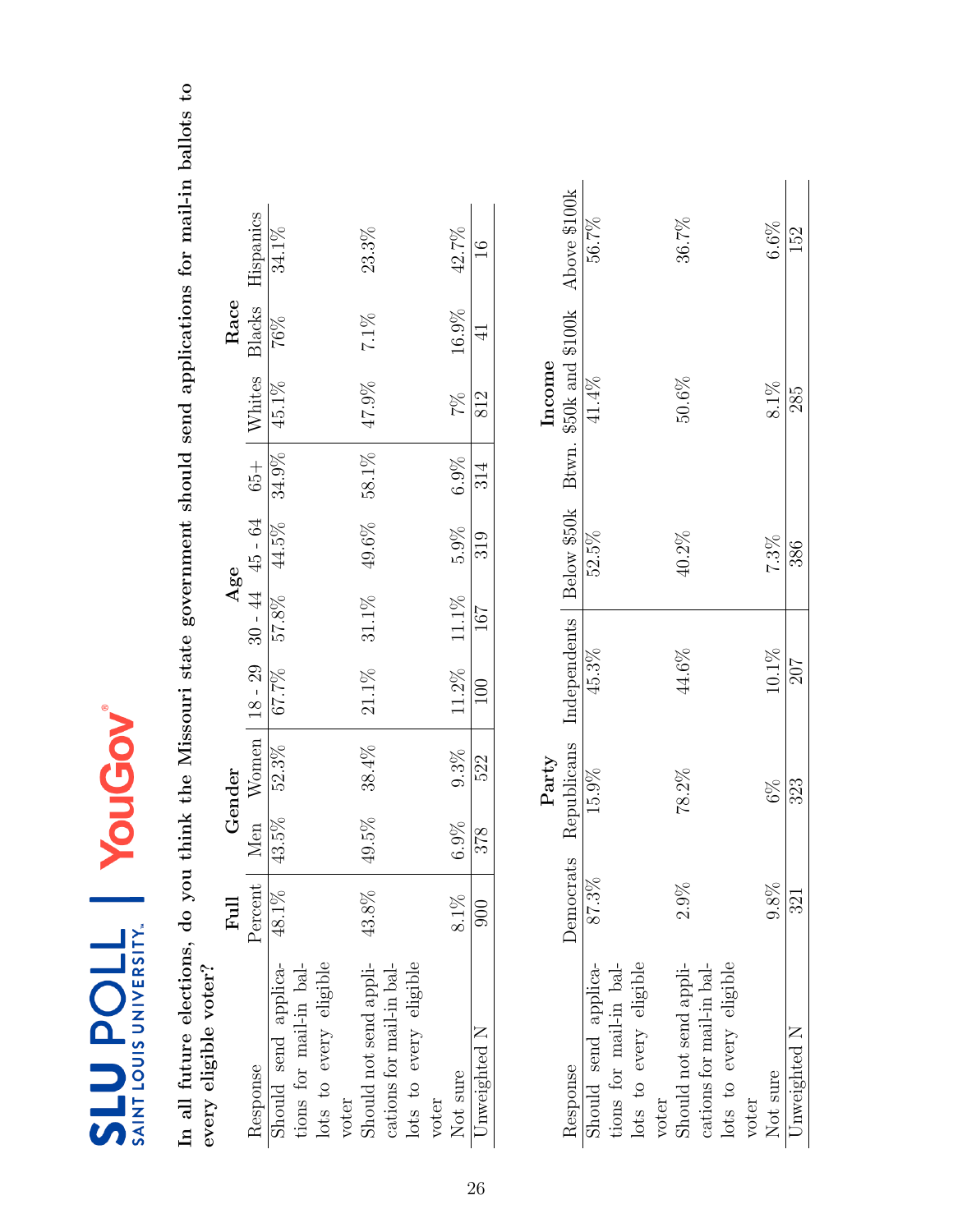| SW MO SE MO<br>57.8%<br>8.8%<br><b>102</b><br>34.6%<br>7.9%<br>57.5%<br>$\overline{194}$<br>NW MO NE MO<br>$\overline{41.6\%}$<br>49.9%<br>8.5%<br>52.8%<br>42.7%<br>$4.5\%$<br>B<br>8% 9.1%<br>$60.3\%$ 56.8%<br>31.7% 34.1%<br>182<br>4-Year Col. Post-Grad   $StL$<br>275<br>69.5%<br>25.4%<br>$5.1\%$<br>54.3%<br>37.2%<br>8.5%<br>225 |                       | Edu   | reation |  |    | Region |       |
|--------------------------------------------------------------------------------------------------------------------------------------------------------------------------------------------------------------------------------------------------------------------------------------------------------------------------------------------|-----------------------|-------|---------|--|----|--------|-------|
|                                                                                                                                                                                                                                                                                                                                            | High School Some Col. |       |         |  | KC |        |       |
|                                                                                                                                                                                                                                                                                                                                            | 38.6%                 | 45.8% |         |  |    |        | 33.5% |
|                                                                                                                                                                                                                                                                                                                                            |                       |       |         |  |    |        |       |
|                                                                                                                                                                                                                                                                                                                                            |                       |       |         |  |    |        |       |
|                                                                                                                                                                                                                                                                                                                                            |                       |       |         |  |    |        |       |
|                                                                                                                                                                                                                                                                                                                                            | 46.8%<br>51.7%        |       |         |  |    |        |       |
|                                                                                                                                                                                                                                                                                                                                            |                       |       |         |  |    |        |       |
|                                                                                                                                                                                                                                                                                                                                            |                       |       |         |  |    |        |       |
|                                                                                                                                                                                                                                                                                                                                            |                       |       |         |  |    |        |       |
|                                                                                                                                                                                                                                                                                                                                            | $7.3\%$<br>9.7%       |       |         |  |    |        |       |
|                                                                                                                                                                                                                                                                                                                                            | 265<br>296            |       |         |  |    |        |       |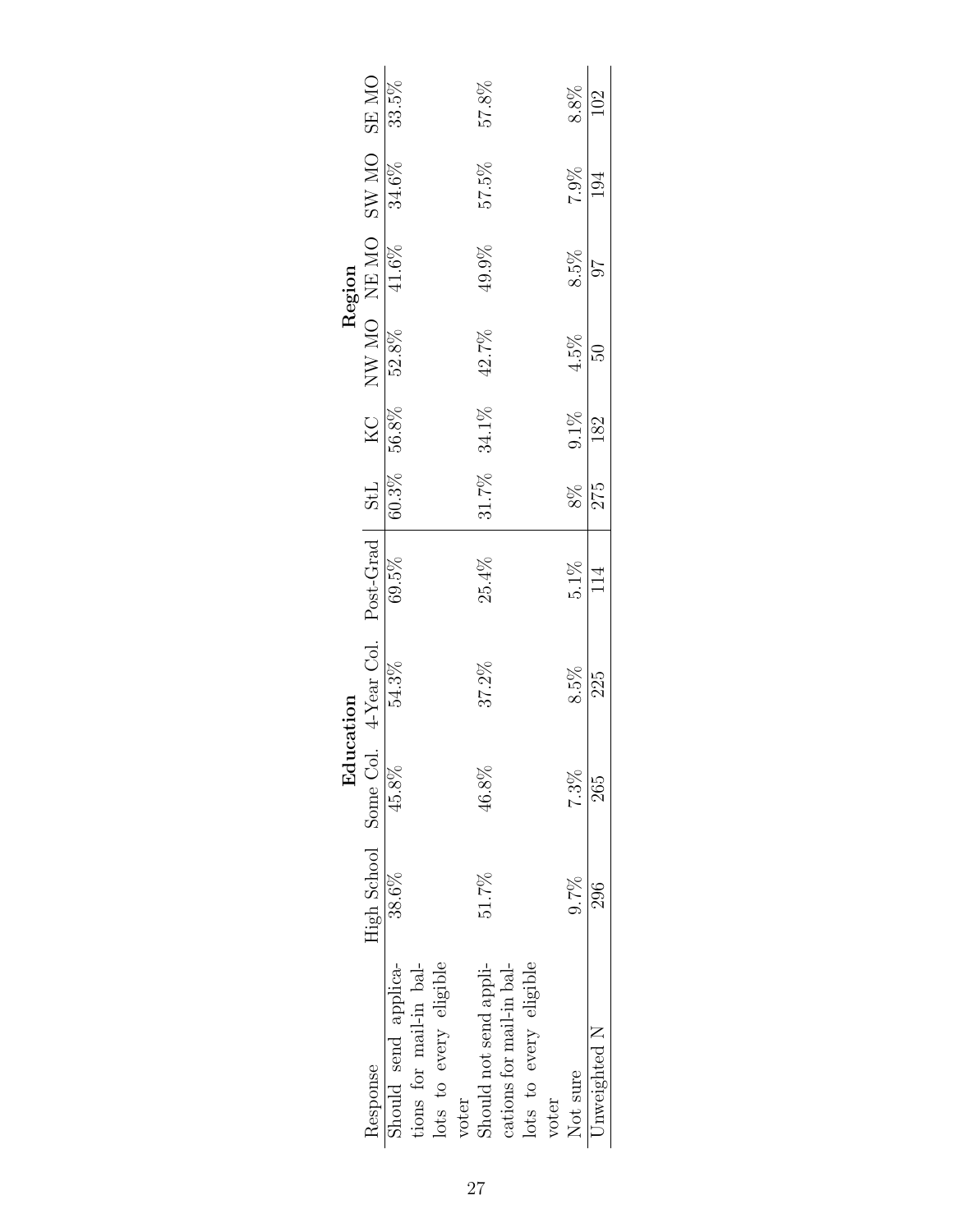| ⊛ |  |                                                     |
|---|--|-----------------------------------------------------|
|   |  | ŋ<br>ě<br>∑<br>7<br><b>IDDIS UN</b><br>E<br>こく<br>ì |

Which of the following statements do you agree with... The United States is on the right track and headed in a<br>good direction. Which of the following statements do you agree with. . . The United States is on the right track and headed in a good direction.

|              | $_{\rm{Full}}$ |             | ende     |           |                     | 48e               |          |                                       | $_{\rm Rac}$ |                            |
|--------------|----------------|-------------|----------|-----------|---------------------|-------------------|----------|---------------------------------------|--------------|----------------------------|
| esponse      | Percen         | len         | Vomen    | $18 - 29$ | $30 - 44$ $45 - 64$ |                   | $+99$    |                                       | Blacks       | $\operatorname{Lispanics}$ |
| selected     | 32.7%          | $0.1\%$     | $27.5\%$ | 20.4%     |                     |                   | 38.3%    | $\frac{\text{Whites}}{\text{34.5\%}}$ | $10.8\%$     |                            |
| not selected | 67.3%          | $9\%$<br>Ğ, | $72.5\%$ | $79.6\%$  | 27%<br>73%          | $35.6\%$<br>64.4% | $61.7\%$ | 65.5%                                 | 89.2%        | $\frac{0\%}{100\%}$        |
| nweighted    | 457            | 52          | 284      |           | 52                  | 170               | 164      | 416                                   |              |                            |

|        | Above \$100k                                    | 32.3%    | 67.7%        |           |
|--------|-------------------------------------------------|----------|--------------|-----------|
| Income | $\$50\mathrm{k}$ and $\$100\mathrm{k}$<br>Btwn. | 36.8%    | 63.2%        | 135       |
|        | Below \$50k                                     | 28.6%    | 71.4%        |           |
|        | Independents                                    | 35.6%    | 64.4%        | 115       |
| Part   | emocrats Republicans                            | 97.5%    | $2.5\%$      | 153       |
|        |                                                 |          | 93.7%        | ξg        |
|        | esponse                                         | selected | not selected | ıweightec |

<span id="page-27-0"></span>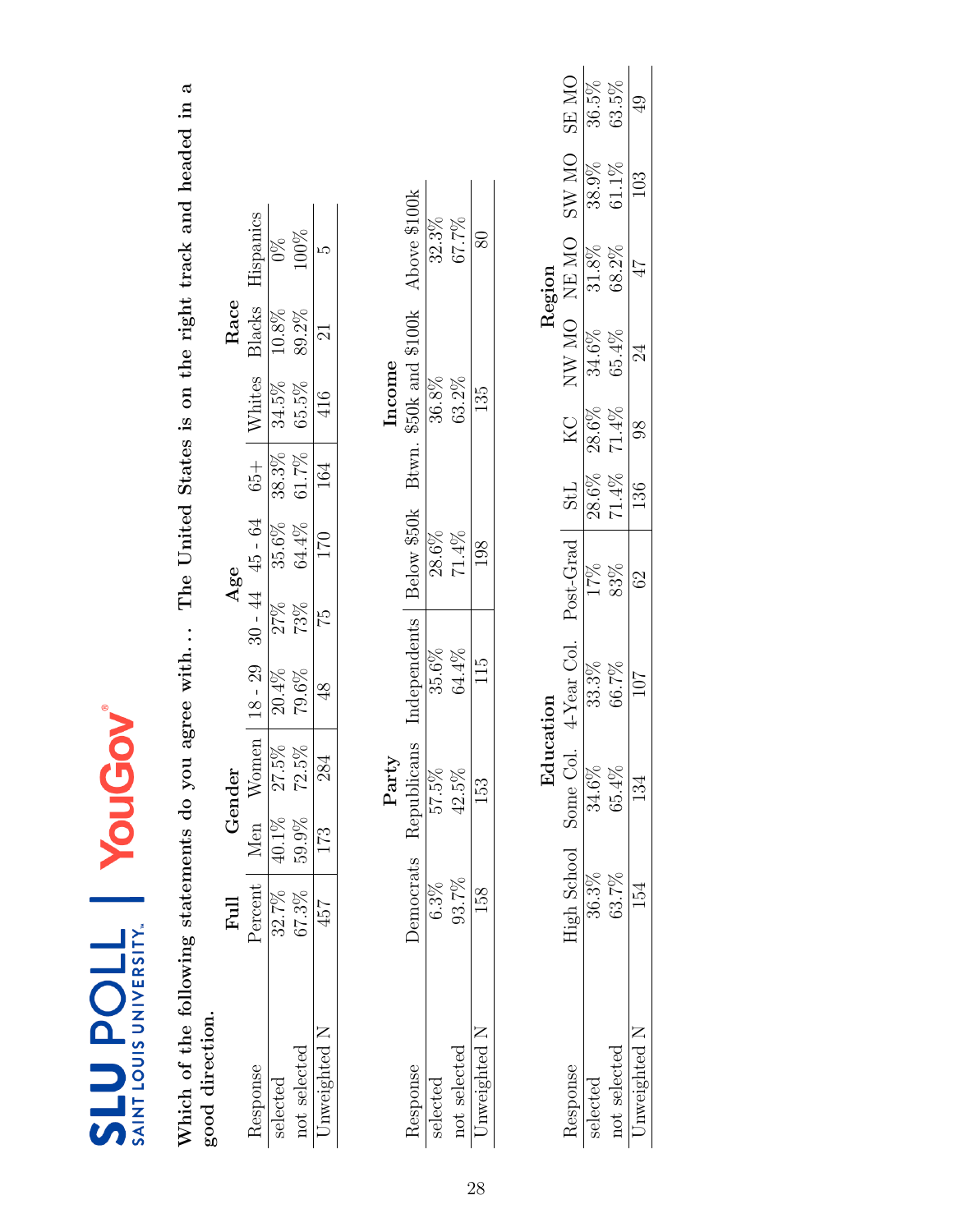| ඔ |                                                |
|---|------------------------------------------------|
|   | UNIVERSITY<br>$\frac{1}{2}$<br><b>UOLINIAS</b> |

Which of the following statements do you agree with... The state of Missouri is on the right track and headed in a<br>good direction Which of the following statements do you agree with. . . The state of Missouri is on the right track and headed in a good direction

|                                                                                                                                                                                                                                                             | ${\rm Eul}$ |          | dender   |           | Age                 |          |        |               | Race          |                  |
|-------------------------------------------------------------------------------------------------------------------------------------------------------------------------------------------------------------------------------------------------------------|-------------|----------|----------|-----------|---------------------|----------|--------|---------------|---------------|------------------|
| <espons<< th=""><th>Percen</th><th>Men</th><th>Vomen</th><th><math>18 - 29</math></th><th><math>30 - 44</math> <math>45 - 64</math></th><th></th><th><math>65 +</math></th><th><b>Vhites</b></th><th><b>Blacks</b></th><th><b>Tispanics</b></th></espons<<> | Percen      | Men      | Vomen    | $18 - 29$ | $30 - 44$ $45 - 64$ |          | $65 +$ | <b>Vhites</b> | <b>Blacks</b> | <b>Tispanics</b> |
| velected                                                                                                                                                                                                                                                    | 37.7%       | 46.4%    | $31.6\%$ | $9.1\%$   | $36.8\%$            | $38.8\%$ | 49.2%  | 39.4%         | 21.7%         | 13.5%            |
| not selected                                                                                                                                                                                                                                                | 62.3%       | $53.6\%$ | 68.4%    | 90.9%     | $63.2\%$            | $61.2\%$ | 50.8%  | 60.6%         | 78.3%         | 86.5%            |
| ~weighted                                                                                                                                                                                                                                                   | 457         | 173      | 284      |           | $\frac{51}{2}$      | 170      | 164    |               |               |                  |

|           | Above \$100k              | 36.7%    | 63.3%        |             |
|-----------|---------------------------|----------|--------------|-------------|
| $1000m$ e | \$50k and \$100k<br>Btwn. | 38.6%    | 61.4%        | 135         |
|           | Below \$50k               | 33.9%    | 66.1%        | 198         |
|           | <i>independents</i>       | 37.4%    | 52.6%        | 15          |
| Party     | blicans<br>Kepu           | 64.8%    | 35.2%        | 53<br>S     |
|           | Jemocrats                 |          | $91.4\%$     |             |
|           | <i>lesponse</i>           | selected | not selected | nweighted 1 |

<span id="page-28-0"></span>

|              |                    |           |                |          |            |       |                          | Region |              |               |
|--------------|--------------------|-----------|----------------|----------|------------|-------|--------------------------|--------|--------------|---------------|
|              | <b>Jigh School</b> | Some Col. | $4$ -Year Col. | bet-Grad | <b>TPS</b> | ZХ    | <b>ON WN</b>             | NE MO  | <b>ON WS</b> | SE MO         |
|              |                    | 38.9%     | 32.8%          | 24.3%    | 30.2%      | 32.3% | $48\%$                   | 44.5%  | 39.4%        | 49.7%         |
| aot selected | 35%                | 51.1%     | 67.2%          | 75.7%    | 59.8%      | 67.7% | 52%                      | 55.5%  | $60.6\%$     | $50.3\%$      |
| ~weighted .  |                    |           | 107            | $\Im$    | 136        | 86    | $\overline{\mathcal{A}}$ | 47     | $\approx$    | $\frac{1}{4}$ |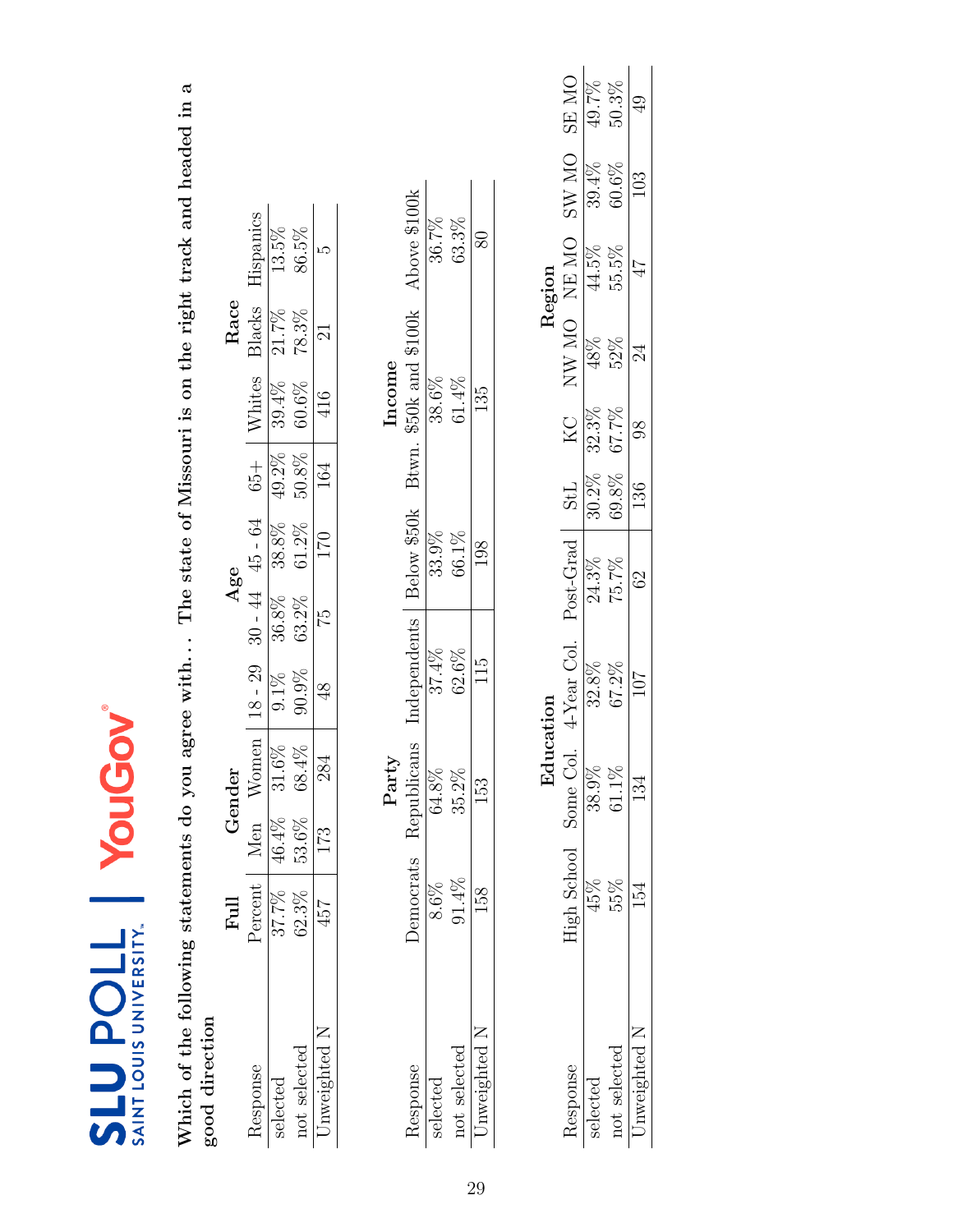<span id="page-29-0"></span>

| Which of the following statements do you<br>after 8 weeks of pregnancy |                       |       |             | agree with    |           |             |            |                |                 | The Missouri state government should prohibit abortions |              |               |
|------------------------------------------------------------------------|-----------------------|-------|-------------|---------------|-----------|-------------|------------|----------------|-----------------|---------------------------------------------------------|--------------|---------------|
|                                                                        | $_{\rm{Full}}$        |       | Gender      |               | Age       |             |            |                | Race            |                                                         |              |               |
| Response                                                               | Percent               | Men   | Women       | $18 - 29$     | $30 - 44$ | $45 - 64$   | $65 +$     | Whites         | Blacks          | Hispanics                                               |              |               |
| selected                                                               | 44.9%                 | 48.7% | 42.3%       | 30.7%         | 34.6%     | 46.1%       | 56.2%      | 45.7%          | 37.3%           | 13.5%                                                   |              |               |
| not selected                                                           | 55.1%                 | 51.3% | 57.7%       | 69.3%         | 65.4%     | 53.9%       | 43.8%      | 54.3%          | 62.7%           | 86.5%                                                   |              |               |
| Jnweighted N                                                           | 457                   | 173   | 284         | $\frac{8}{3}$ | 51        | 170         | 164        | 416            | $\Xi$           | ŗΩ                                                      |              |               |
|                                                                        |                       |       | Party       |               |           |             |            | Income         |                 |                                                         |              |               |
| Response                                                               | Democrats             |       | Republicans | Independents  |           | Below \$50k | Btwn.      |                |                 | $$50k$ and $$100k$ Above $$100k$                        |              |               |
| selected                                                               | 11.4%                 |       | 75.2%       | 45.6%         |           | 44.5%       |            | 46%            |                 | 31.9%                                                   |              |               |
| not selected                                                           | 88.6%                 |       | $24.8\%$    | 54.4%         |           | 55.5%       |            | 54%            |                 | 68.1%                                                   |              |               |
| Unweighted N                                                           | 158                   |       | 153         | 115           |           | 198         |            | 135            |                 | 80                                                      |              |               |
|                                                                        |                       |       |             |               |           |             |            |                |                 |                                                         |              |               |
|                                                                        |                       |       | Education   |               |           |             |            |                |                 | Region                                                  |              |               |
| Response                                                               | High School Some Col. |       |             | 4-Year Col.   |           | Post-Grad   | <b>StL</b> | KC             |                 | NW MO NEMO                                              | <b>OM WS</b> | <b>ON AB</b>  |
| selected                                                               | 53.4%                 |       | 48.5%       | 41.8%         |           | 18.6%       | 31.7%      | 46.8%          | 53.4%           | 52.3%                                                   | 52.8%        | 45%           |
| not selected                                                           | $46.6\%$              |       | 51.5%       | 58.2%         |           | 81.4%       | 68.3%      | 53.2%          | 46.6%           | 47.7%                                                   | 47.2%        | 55%           |
| Unweighted N                                                           | 154                   |       | 134         | 107           |           | 62          | 136        | $\overline{6}$ | $\overline{24}$ | 47                                                      | 103          | $\frac{1}{4}$ |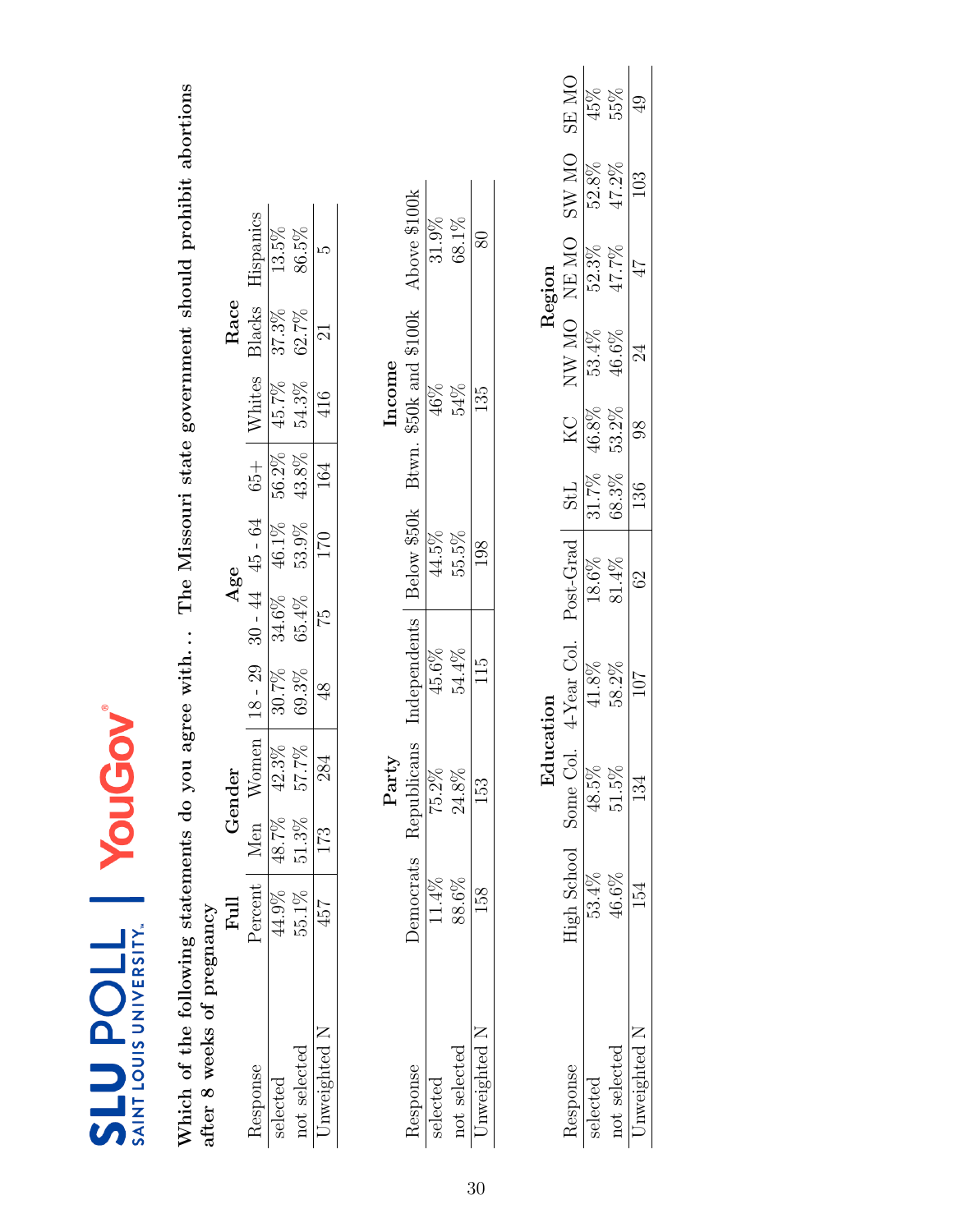|  | @ |                                                             |
|--|---|-------------------------------------------------------------|
|  |   | ř<br>JNIVERSITY<br>į<br><b>NU TON</b><br>$\frac{1}{4}$<br>ù |

Which of the following statements do you agree with... Missouri should expand its Medicaid program in accordance with the Affordable Care Act. Which of the following statements do you agree with. . . Missouri should expand its Medicaid program in accordance with the Affordable Care Act.

|              | ${\rm Fl}$          |       | ender |       |       | Age     |                               |                | Race           |                  |
|--------------|---------------------|-------|-------|-------|-------|---------|-------------------------------|----------------|----------------|------------------|
| esponse      | 'ercen <sup>.</sup> | Vlen  | Vomer |       | $-44$ | 45 - 64 |                               | Whites         | 3lacks         | lispanics        |
| relected     | $48.8\%$            | 42.3% | 53.3% | 57.2% | 49.6% | 49.6%   | $\frac{65+}{39.2\%}$<br>50.8% | 45.7%<br>54.3% | 75.8%<br>24.2% | $\frac{1}{28\%}$ |
| not selected | $51.2\%$            | 57.7% | 16.7% | 32.8% | 50.4% | 50.4%   |                               |                |                | 72%              |
| nweightec    | io<br>#             | 173   | 284   |       | 52    | 02.     | 164                           | $\frac{16}{1}$ |                |                  |

|              |                  | ä          |             |             | ncome                     |              |
|--------------|------------------|------------|-------------|-------------|---------------------------|--------------|
|              | <b>Jemocrats</b> | epublicans | ndependents | Below \$50k | \$50k and \$100k<br>Btwn. | Above \$100k |
| ectec        | 86.2%            | $20.5\%$   | 40.8%       | $47.8\%$    | 54.7%                     | 56.1%        |
| not selected | 13.8%            | 79.5%      | 59.2%       | 52.2%       | 45.3%                     | 43.9%        |
| nweighted    |                  | 13<br>13   | 115         |             | 135                       |              |

<span id="page-30-0"></span>

|        | <b>ON RS</b> | 29.2%    | $70.8\%$       | Q<br>4          |
|--------|--------------|----------|----------------|-----------------|
|        | <b>ON WS</b> | 42.9%    | 57.1%          | 103             |
| Region | NE MO        | 42.5%    | 57.5%          | $\overline{47}$ |
|        | NW MO        |          | 36.4%<br>63.6% |                 |
|        | КC           | $63.9\%$ | 36.1%          |                 |
|        | StL          | 56.4%    | 43.6%          | 136             |
|        | post-Grad    | 72.9%    | 27.1%          | $\Im$           |
|        | 4-Year Col.  | 49.6%    | 50.4%          | 107             |
|        | Some Col.    | 50.1%    | $49.9\%$       |                 |
|        | Tigh School  | 37.8%    | 52.2%          |                 |
|        |              | electe   | not selecter   | weighteo        |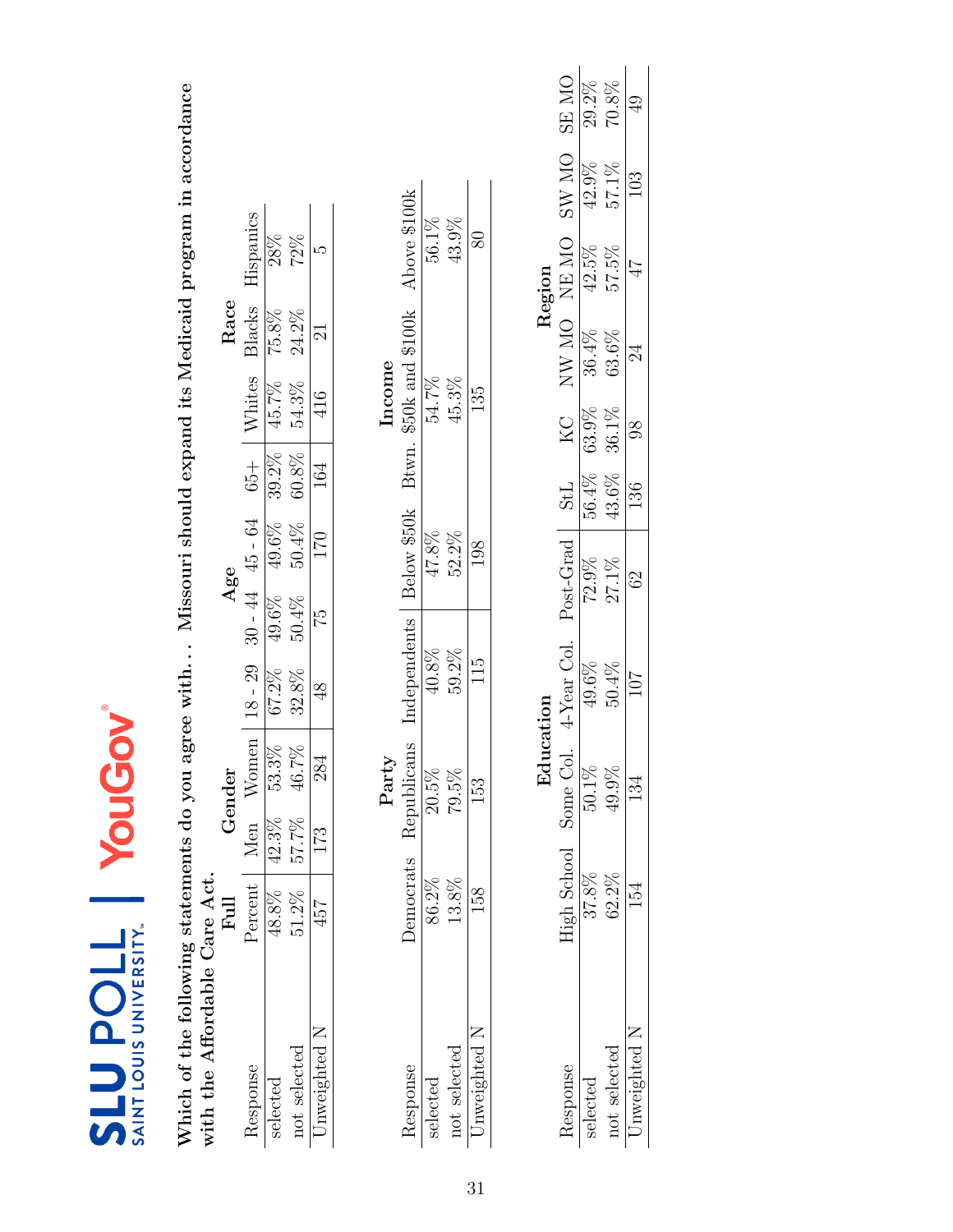<span id="page-31-0"></span>

| SAINT LOUIS UNIVERSITY.<br><b>TIOdENS</b>         |             | YouG  | <b>NOI</b>    |                                                                       |                     |          |        |          |             |                                                 |              |              |  |
|---------------------------------------------------|-------------|-------|---------------|-----------------------------------------------------------------------|---------------------|----------|--------|----------|-------------|-------------------------------------------------|--------------|--------------|--|
| Which of the following statements do you<br>sales |             |       |               | agree with Missouri should require a background check for all firearm |                     |          |        |          |             |                                                 |              |              |  |
|                                                   | Full        |       | Gender        |                                                                       | Age                 |          |        |          | Race        |                                                 |              |              |  |
| Response                                          | Percent     | Men   | Women         | $18 - 29$                                                             | $30 - 44$ $45 - 64$ |          | $65 +$ | Whites   | Blacks      | Hispanics                                       |              |              |  |
| selected                                          | 65.8%       | 55.9% | 72.7%         | 76.5%                                                                 | 66.9%               | 60.7%    | 66.9%  | 65.1%    | 71%         | $27.8\%$                                        |              |              |  |
| not selected                                      | 34.2%       | 44.1% | 27.3%         | 23.5%                                                                 | 33.1%               | 39.3%    | 33.1%  | 34.9%    | 29%         | $72.2\%$                                        |              |              |  |
| Unweighted N                                      | 457         | 173   | 284           | $\frac{8}{3}$                                                         | 52                  | 170      | 164    | 416      | 21          | ນລ                                              |              |              |  |
|                                                   |             |       | Party         |                                                                       |                     |          |        | Income   |             |                                                 |              |              |  |
| Response                                          | Democrats   |       |               | Republicans Independents                                              |                     |          |        |          |             | Below \$50k Btwn. \$50k and \$100k Above \$100k |              |              |  |
| selected                                          | 83.3%       |       | 57.1%         | $61\%$                                                                |                     | $60.5\%$ |        | $70.8\%$ |             | $73.2\%$                                        |              |              |  |
| not selected                                      | 16.7%       |       | 42.9%         | 39%                                                                   |                     | 39.5%    |        | 29.2%    |             | 26.8%                                           |              |              |  |
| Unweighted N                                      | 158         |       | 153           | 115                                                                   |                     | 198      |        | 135      |             | $80\,$                                          |              |              |  |
|                                                   |             |       | Education     |                                                                       |                     |          |        |          |             | Region                                          |              |              |  |
| Response                                          | High School |       | Some Col.     | 4-Year Col. Post-Grad                                                 |                     |          | StL    | KC       | NW MO NE MO |                                                 | <b>ON WS</b> | <b>ON RS</b> |  |
| د م+م1                                            | 50.407      |       | <b>CC 007</b> | $c \epsilon$ ob                                                       | 50000               |          | しこ ドワ  | 71 ED    | 5100        | 70 LO                                           | 6502         | 45M          |  |

|        | <b>ON RS</b> | 45.4%    | 54.6%        | $\mathbb{Q}^1$ |
|--------|--------------|----------|--------------|----------------|
|        | <b>ON WS</b> | 65.3%    | 34.7%        | $\frac{3}{10}$ |
| Region | NE MO        | 70.5%    | 29.5%        | 47             |
|        | NW MO        | $51.9\%$ | $48.1\%$     | 24             |
|        | KС           | $71.5\%$ | 28.5%        |                |
|        | StL          | $72.5\%$ | 27.5%        | 136            |
|        | Post-Grad    | 83.8%    | $16.2\%$     | $\Im$          |
|        | 4-Year Col.  | 65.3%    | 34.7%        | 107            |
|        | ತ<br>Some    | 56.8%    | 33.2%        |                |
|        | High School  | 58.4%    | $41.6\%$     |                |
|        |              | electec  | not selected | iweightec      |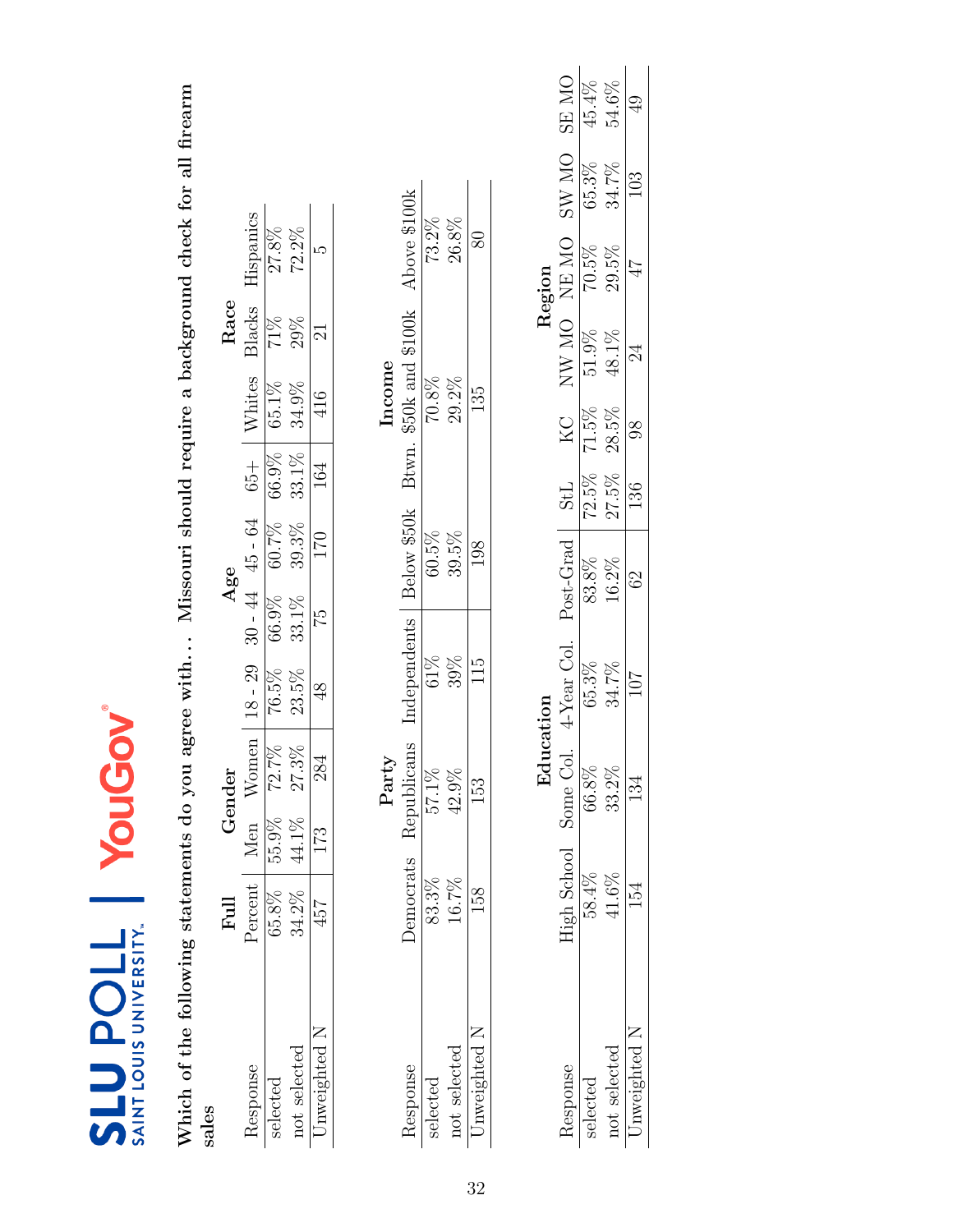<span id="page-32-0"></span>

| SAINT LOUIS UNIVERSITY.<br><b>710den13</b>          |           |       | YouGov        |                                   |           |               |     |               |                        |              |                                                        |                |
|-----------------------------------------------------|-----------|-------|---------------|-----------------------------------|-----------|---------------|-----|---------------|------------------------|--------------|--------------------------------------------------------|----------------|
| Which of the following statements do you agree with |           |       |               |                                   |           |               |     |               |                        |              | The Missouri state government should spend more to aid |                |
| the poor                                            |           |       |               |                                   |           |               |     |               |                        |              |                                                        |                |
|                                                     | Full      |       | Gender        |                                   |           | Age           |     |               | Race                   |              |                                                        |                |
| Response                                            | Percent   | Men   | Women         | $18 - 29$                         | $30 - 44$ | $45 - 64$     |     | $65 +$ Whites | Blacks                 | Hispanics    |                                                        |                |
| selected                                            | 44.7%     | 45.5% | 44.1%         | 49.9%                             | 50.3%     | 47%           | 36% | 42.8%         | $70.1\%$               | 86.3%        |                                                        |                |
| not selected                                        | 55.3%     | 54.5% | 55.9%         | $50.1\%$                          | 49.7%     | 53%           | 64% | 57.2%         | 29.9%                  | 13.7%        |                                                        |                |
| Unweighted N                                        | 457       | 173   | 284           | $\frac{8}{3}$                     | 51        | 170           | 164 | 416           | $\Xi$                  | ĽΩ           |                                                        |                |
|                                                     |           |       | Party         |                                   |           |               |     |               | Income                 |              |                                                        |                |
| Response                                            | Democrats |       | Republicans   | Independents                      |           | Below \$50k   |     |               | Btwn. \$50k and \$100k | Above \$100k |                                                        |                |
| selected                                            | $78.2\%$  |       | 19.7%         | 36.4%                             |           | 49.9%         |     | 43.7%         |                        | 45.1%        |                                                        |                |
| not selected                                        | 21.8%     |       | 80.3%         | 63.6%                             |           | $50.1\%$      |     | 56.3%         |                        | 54.9%        |                                                        |                |
| Unweighted N                                        | 158       |       | 153           | 115                               |           | 198           |     | 135           |                        | $80\,$       |                                                        |                |
|                                                     |           |       |               |                                   |           |               |     |               |                        |              |                                                        |                |
|                                                     |           |       | Education     |                                   |           |               |     |               |                        | Region       |                                                        |                |
| Response                                            |           |       |               | High School Some Col. 4-Year Col. |           | Post-Grad StL |     | KC            | NW MO NEMO             |              | SW MO                                                  | <b>ON RS</b>   |
| selected                                            | $36.8\%$  |       | $\sqrt{47\%}$ | $42.1\%$                          |           | 64.4%         | 56% | 54.5%         | 31.6%                  | 45.5%        | 36.7%                                                  | 24.8%          |
| not selected                                        | 63.2%     |       | 53%           | 57.9%                             |           | 35.6%         | 44% | 45.5%         | 68.4%                  | 54.5%        | 63.3%                                                  | 75.2%          |
| Unweighted N                                        | 154       |       | 134           | 107                               |           | 62            | 136 | $\frac{8}{6}$ | 24                     | 47           | 103                                                    | $\overline{6}$ |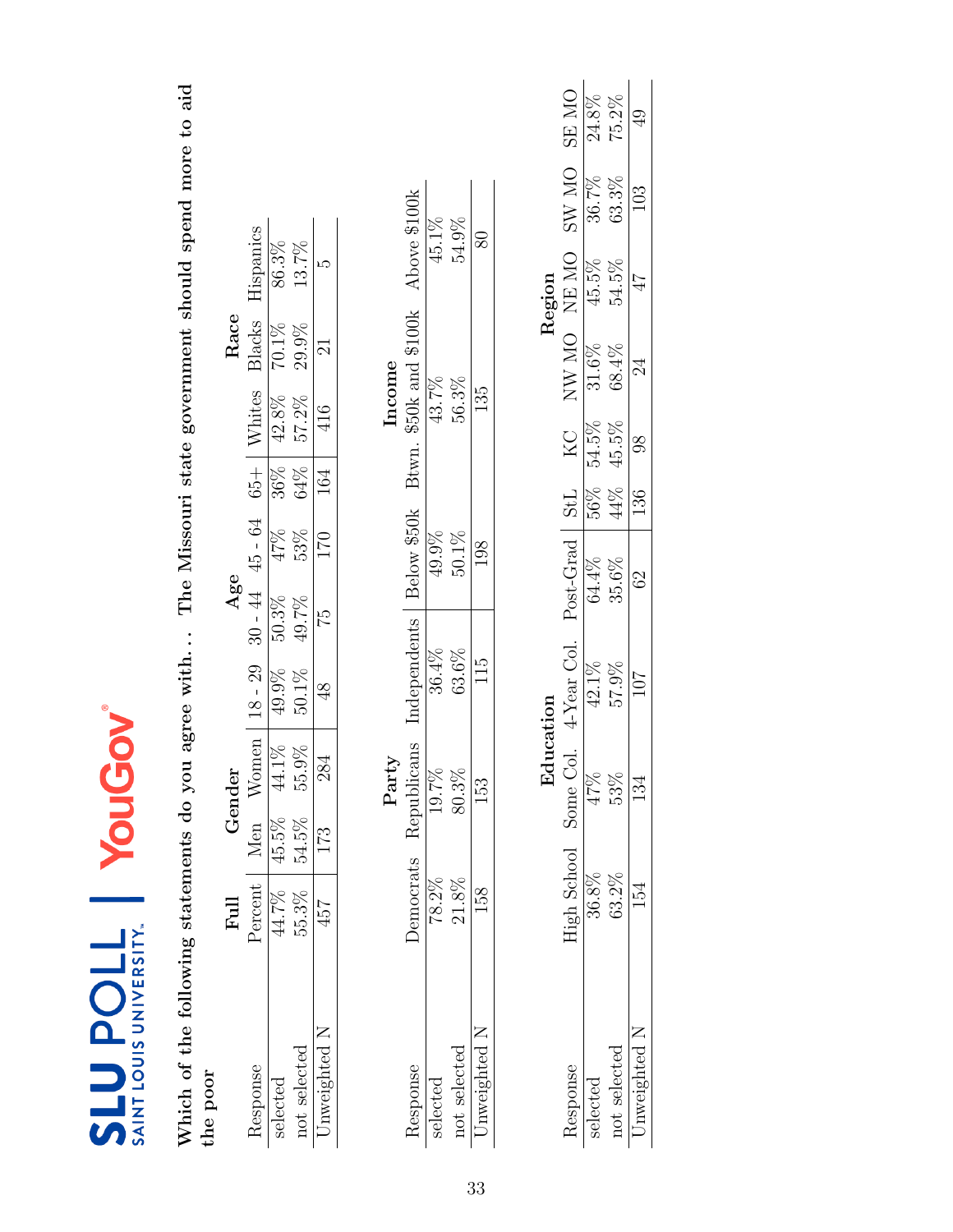<span id="page-33-0"></span>

| Do you approve or disapprove of the way each has handled the COVID-19 pandemicPresident Trump |                  |         |                   |              |           |             |            |                      |                  |                                              |                |               |
|-----------------------------------------------------------------------------------------------|------------------|---------|-------------------|--------------|-----------|-------------|------------|----------------------|------------------|----------------------------------------------|----------------|---------------|
|                                                                                               | $_{\rm{Full}}$   |         | Gender            |              |           | Age         |            |                      | Race             |                                              |                |               |
| Response                                                                                      | Percent          | Men     | Women             | $18 - 29$    | $30 - 44$ | $45 - 64$   | $65 +$     | Whites               | Blacks           | Hispanics                                    |                |               |
| Strongly Approve                                                                              | 27%              | 29.3%   |                   | 5.3%         | 18.9%     | $32\%$      | 41.5%      |                      | 13.7%            | 0.7%                                         |                |               |
| Approve                                                                                       | $21.1\%$         | 24.7%   | $24.3\%$<br>16.7% | 16.9%        | 17.7%     | $25.5\%$    | 21.7%      | $29.3\%$<br>$23.3\%$ | $3.5\%$          | $18.4\%$                                     |                |               |
| Disapprove                                                                                    | $7.1\%$          | $5.3\%$ | $9.3\%$           | 17%          | $5.8\%$   | $3.9\%$     | $5.8\%$    | $6.4\%$              | 17.5%            |                                              |                |               |
| Strongly Disapprove                                                                           | 43.9%            | 40%     | $48.6\%$          | $59.5\%$     | 57%       | 38.1%       | 29.7%      | 40.2%                | 63.7%            | $\begin{array}{c} 0\% \\ 71.9\% \end{array}$ |                |               |
| Not sure                                                                                      | 0.8%             | $0.6\%$ | 1.1%              | $1.2\%$      | 0.6%      | 0.5%        | $1.2\%$    | 0.8%                 | $1.6\%$          | $\frac{8}{20}$                               |                |               |
| Unweighted N                                                                                  | 443              | 205     | 238               | 52           | $\Im$     | 149         | 150        | 396                  | $\Omega$         |                                              |                |               |
|                                                                                               |                  |         |                   |              |           |             |            |                      |                  |                                              |                |               |
|                                                                                               |                  |         | Party             |              |           |             |            | Income               |                  |                                              |                |               |
| Response                                                                                      | <b>Democrats</b> |         | Republicans       | Independents |           | Below \$50k | Btwn.      |                      | \$50k and \$100k | Above \$100k                                 |                |               |
| Strongly Approve                                                                              | $4.2\%$          |         | $51.1\%$          | 18.2%        |           | 29.3%       |            | 25.3%                |                  | 26.5%                                        |                |               |
| Approve                                                                                       | $0.7\%$          |         | 40.2%             | $19.1\%$     |           | 23%         |            | $24.2\%$             |                  | 8%                                           |                |               |
| Disapprove                                                                                    | $7.5\%$          |         | $4.2\%$           | $13\%$       |           | $4.1\%$     |            | $11.2\%$             |                  | $5.6\%$                                      |                |               |
| Strongly Disapprove                                                                           | 87.2%            |         | 3.6%              | 48.1%        |           | $42.4\%$    |            | 38.3%                |                  | 59.9%                                        |                |               |
| Not sure                                                                                      | 0.4%             |         | 0.9%              | $1.7\%$      |           | $1.2\%$     |            | $1\%$                |                  | $0\%$                                        |                |               |
| Unweighted N                                                                                  | 163              |         | 170               | $\Im$        |           | 188         |            | 150                  |                  | 22                                           |                |               |
|                                                                                               |                  |         |                   |              |           |             |            |                      |                  |                                              |                |               |
|                                                                                               |                  |         | Education         |              |           |             |            |                      |                  | Region                                       |                |               |
| Response                                                                                      | High School      |         | Some Col          | 4-Year Col.  |           | Post-Grad   | <b>StL</b> | $K_{\rm C}$          | NW MO            | NE MO                                        | <b>ON WS</b>   | <b>ON SE</b>  |
| Strongly Approve                                                                              | 36.2%            |         | 24.1%             | 25.6%        |           | 10.7%       | 18.6%      | 23.1%                | $20.3\%$         | 27.1%                                        | 37.9%          | 39.6%         |
| Approve                                                                                       | 28%              |         | 23.7%             | 9.7%         |           | $17.9\%$    | 16.6%      | $14.4\%$             | 33.4%            | 29.5%                                        | $26.9\%$       | $19.8\%$      |
| Disapprove                                                                                    | $10.6\%$         |         | 7.4%              | $3\%$        |           | $5\%$       | $7.8\%$    | $11.3\%$             | 13%              | $11.9\%$                                     | $2\%$          | $\frac{8}{2}$ |
| Strongly Disapprove                                                                           | 24.7%            |         | $44.8\%$          | $60.9\%$     |           | $61.7\%$    | 56.6%      | 50.4%                | $33.3\%$         | $31.5\%$                                     | $33.1\%$       | $36.1\%$      |
| Not sure                                                                                      | $0.5\%$          |         | $\frac{8}{2}$     | 0.8%         |           | 4.7%        | 0.5%       | 0.7%                 | $0\%$            | $0\%$                                        | $0\%$          | 4.5%          |
| Unweighted N                                                                                  | 142              |         | $\overline{131}$  | 118          |           | 52          | 139        | 84                   | 26               | PS.                                          | $\overline{5}$ | 53            |

Disapprove 10.6% 7.4% 3% 5% 7.8% 11.3% 13% 11.9% 2% 0%  $\begin{array}{cccccccc} \text{Strongly Disappropriate} & 24.7\% & 44.8\% & 60.9\% & 61.7\% & 50.4\% & 33.3\% & 31.5\% & 33.1\% & 36.1\% & 36.1\% \end{array}$ Not sure 0.5% 0% 0.8% 4.7% 0.5% 0.7% 0% 0% 0% 4.5% 4.5% Unweighted N  $142$  131 118 52 139 84 26 50 51 91 53

 $\frac{\text{Not sure}}{\text{Unweighted N}}$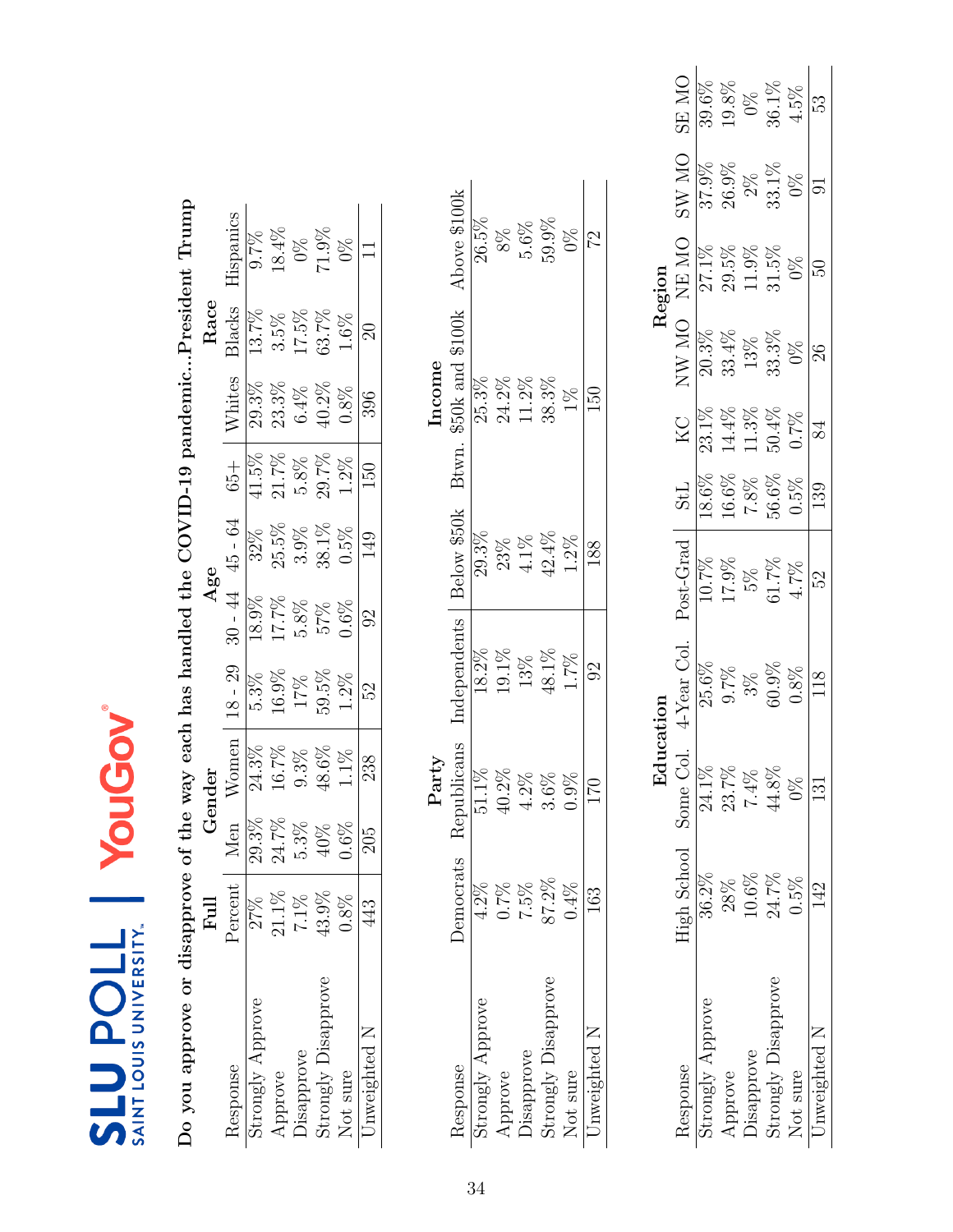<span id="page-34-0"></span>

| Gender                                    |
|-------------------------------------------|
| $18 - 29$<br>en<br>W <sub>om</sub><br>Men |
| 4.7%<br>17.6%                             |
| $17.1\%$<br>36%                           |
| $36.9\%$<br>$28.3\%$                      |
| 11.6%<br>29.5%<br>24.4%<br>24.4%<br>17.6% |
| $10.1\%$<br>0.5%                          |
| 238<br>205                                |
| Party                                     |
| Independents<br>Republicans<br>Democrats  |
| 27.6%                                     |
| $50.2\%$                                  |
| 15.2%                                     |
| 3.8%                                      |
| $3.2\%$                                   |
| 170                                       |
|                                           |
| Education                                 |
| 4-Year Col.<br>Some Col.<br>High School   |
| 7.7%<br>25.3%                             |
| $37.5\%$<br>35.6%                         |
| $24.5\%$<br>$23.8\%$                      |
| $22.6\%$<br>10.5%                         |
| 7.7%                                      |
| 131                                       |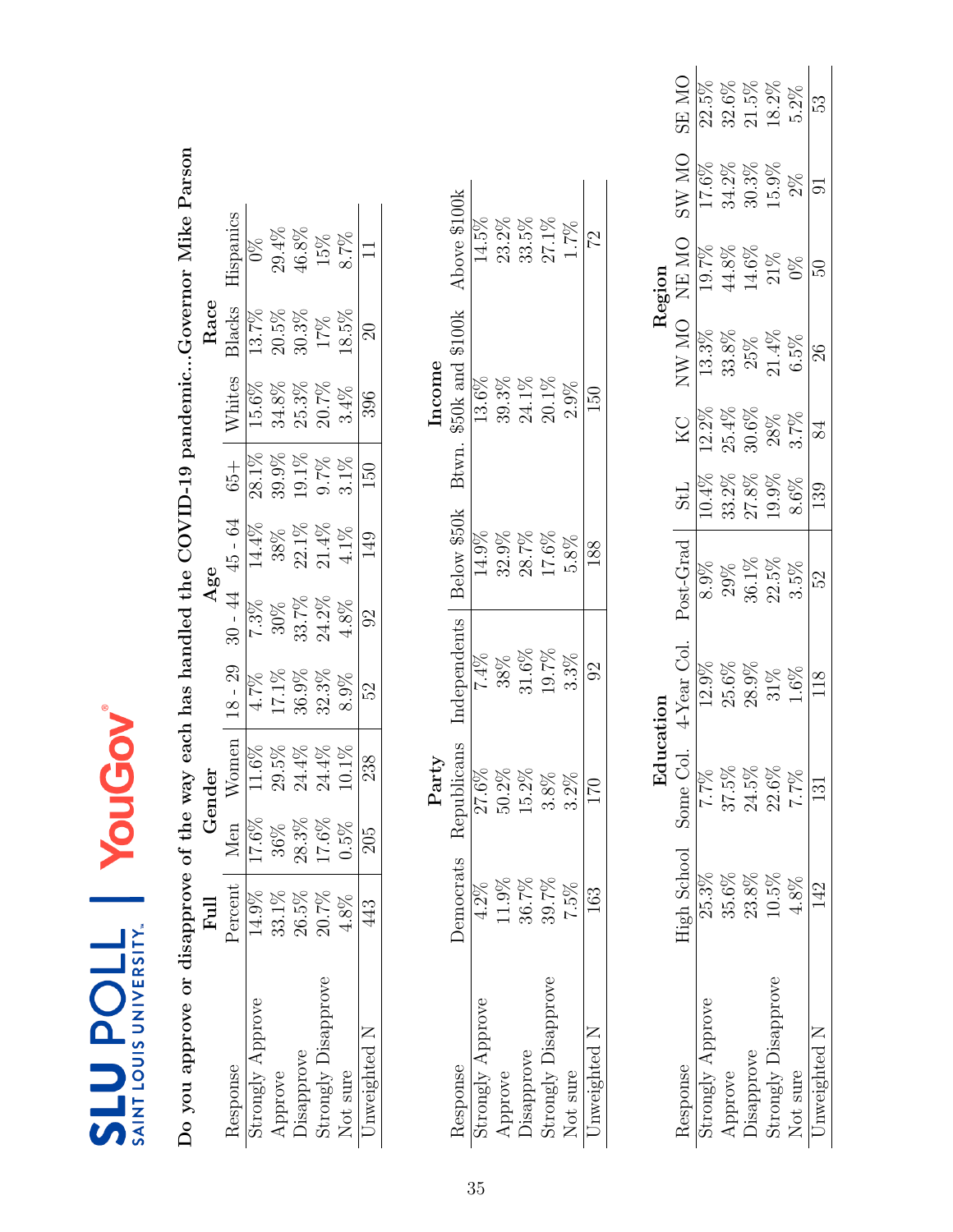| ම                                                                  |  |
|--------------------------------------------------------------------|--|
| M<br>NIVERS<br>Ē<br>i<br>V<br>$\bar{c}$<br>$\bar{\mathsf{o}}$<br>5 |  |

<span id="page-35-0"></span>Do you approve or disapprove of the way each has handled the COVID-19 pandemic...Your local government leaders (i.e. Mayor and County Executives) Do you approve or disapprove of the way each has handled the COVID-19 pandemic...Your local government leaders (i.e. Mayor and County Executives)

|                                              | Full                           |          | render-  |            | Age      |           |          |                     | Race     |                  |
|----------------------------------------------|--------------------------------|----------|----------|------------|----------|-----------|----------|---------------------|----------|------------------|
| tesponse                                     | Percent                        |          | /omen    | $8$ - $29$ | 44       | $45 - 64$ | $+53$    | <b>Nhites</b>       | 3lacks   | <b>Hispanics</b> |
| strongly Approve                             |                                | 15.5)    |          |            | $9.5\%$  | 14.3%     | 17.5%    | $\overline{13.7\%}$ | 5.5%     | 18.4%            |
|                                              | $\frac{13\%}{51.1\%}$<br>51.1% | 49.9%    | $52.4\%$ | $32.1\%$   | 52.2%    | 55.2%     | $56.9\%$ | $51\%$              | $53.9\%$ | $26.3\%$         |
| Approve<br>Disapprove<br>Strongly Disapprove |                                | $17.5\%$ | $20.1\%$ | 25.7%      | 23.8%    | 15%       | $14.2\%$ | $17.1\%$            | 28.2%    | 55.3%            |
|                                              | 7.5%                           |          | $8.2\%$  | 7.8%       | $10.6\%$ | 7.9%      | $1.4\%$  | 3.3%                | $0\%$    |                  |
| Vot sure                                     | 9.7%                           | $10.1\%$ | 0.3%     | 26.2%      | $3.9\%$  | 7.6%      | 7%       | 1.9%                | 12.4%    | $\frac{8}{2}$    |
| Jnweighted N                                 | 442                            |          | 238      | 52         |          |           |          | 395                 |          |                  |

|       | Above \$100k              | 17.3%            | 51.9%   | 22%   | $5.6\%$                           | 3.2%            | 22             |
|-------|---------------------------|------------------|---------|-------|-----------------------------------|-----------------|----------------|
| ncome | \$50k and \$100k<br>Btwn. | 11.2%            | 53.7%   | 15.4% | $8\%$                             | $11.7\%$        |                |
|       | Below \$50k               | 12.2%            | 49.1%   | 22.3% | 7.5%                              | 8.9%            | 188            |
|       | ndependents               | $11.4\%$         | 46.1%   | 18.5% | 6.6%                              | 17.4%           | $\mathfrak{S}$ |
| Party | Republicans               | 17.5%            | 55.2%   | 9.9%  | 6.9%                              | 0.6%            | 169            |
|       | emocrats 1                | 8.2%             | 50.2%   | 28.8% | 7.7%                              | $5.1\%$         | 63             |
|       | <b>lesponse</b>           | strongly Approve | Approve |       | Disapprove<br>Strongly Disapprove | <b>Vot</b> sure | Jnweighted N   |

|           | <b>ON RS</b>                                           | 18.5%                      | $51.4\%$ | $20.4\%$                                          | $3.3%$<br>$6.4%$           |          | 53            |
|-----------|--------------------------------------------------------|----------------------------|----------|---------------------------------------------------|----------------------------|----------|---------------|
|           | $_{\rm N}$<br>$\sum_{i=1}^{n}$                         | $12.9\%$                   | 42.5%    | $18.1\%$                                          | $13.3\%$                   | $13.2\%$ | ටි            |
| Region    |                                                        | $\frac{\rm NE~MO}{11.6\%}$ |          | $53.7\%$<br>14.8%                                 | $5.1\%$<br>14.8%           |          | Z             |
|           | $\overline{\text{M}}$<br>$N$ $\mathbf{W}$ $\mathbf{V}$ | 9.9%                       | 58.2%    | $18.1\%$                                          | $10.1\%$                   | 3.7%     | $\mathcal{S}$ |
|           | KC                                                     | 13.7%                      | $50.1\%$ | $18.3\%$                                          | 8.4%                       | 9.6%     | 84            |
|           | <b>StL</b>                                             |                            |          | $\frac{11.7\%}{155\%}$<br>55%<br>5%<br>5%<br>5.2% |                            |          | 139           |
|           | $Post-Grad$                                            | 12.4%                      | 57.8%    | 20.5%                                             | 0%                         | 9.4%     | 51            |
|           | 4-Year Col.                                            | 13%                        | 56.1%    | $17.7\%$                                          | $10.6\%$                   | 2.5%     |               |
| Edu<br>Ed |                                                        | $9.6\%$                    | 52.4%    | 22%                                               | 7.5%                       | 8.5%     |               |
|           | <b>High School</b> Some Col                            | $16.6\%$                   | 43.9%    | 15.6%                                             | 7.6%                       | 16.3%    |               |
|           | tesponse                                               | strongly Approve           | Approve  | Disapprove                                        | $\rm Strongly\ Disapprove$ | Not sure | Inweighted N  |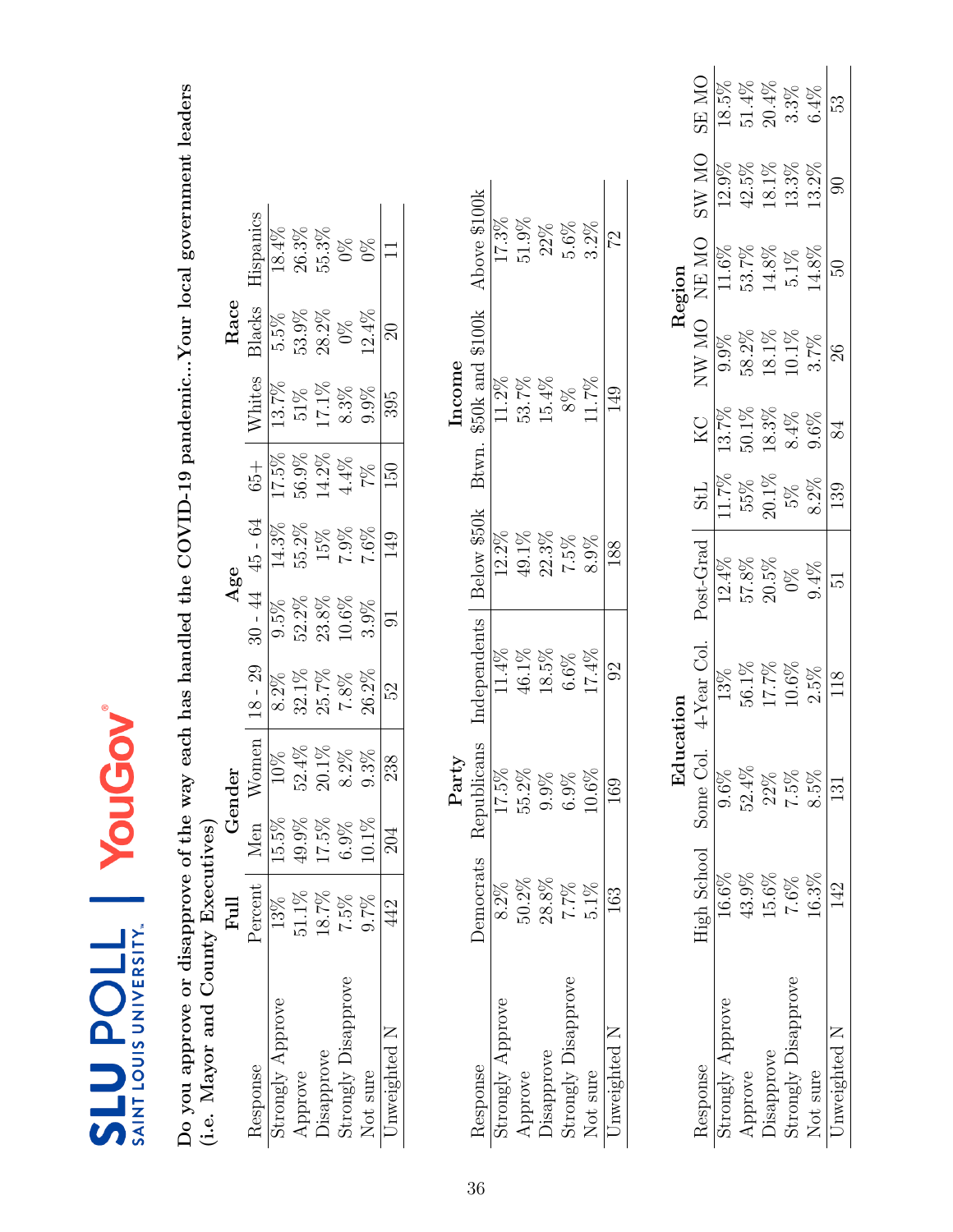| Ξ |                                             |
|---|---------------------------------------------|
|   | Ì<br><b>UNIVERS'</b><br><b>SAINT LOUS L</b> |

Do you approve or disapprove of the way each has handled the COVID-19 pandemic...Your local school district Do you approve or disapprove of the way each has handled the COVID-19 pandemic...Your local school district

| $\begin{array}{r} \text{dispaities} \ \text{is} \ \text{98.3\%} \ \text{64.9\%} \ \text{69.8\%} \ \text{69.8\%} \ \text{69.8\%} \ \text{60.8\%} \end{array}$<br>$\begin{array}{l} \frac{3 \text{ lacks}}{4.1 \%} \\ 66.3 \% \\ 0 \ \% \\ 0 \ \% \\ 29.6 \% \\ \end{array}$<br>Whites<br>16.3%<br>47.3%<br>10.1%<br>5.6%<br>50.6%<br>$\begin{array}{r} 65+ \\ \hline 17.2\% \\ 55\% \\ 9.6\% \\ 1.4\% \\ \hline 1.7\% \\ 1.50 \end{array}$<br>$\begin{array}{r l} 45 & -64 \\ \hline 20.1\% \\ 47.4\% \\ 12.4\% \\ 4.1\% \\ \hline \end{array}$<br>$\frac{30 - 44}{5}$<br>$\frac{12.3\%}{12.3\%}$<br>51.9%<br>7.6%<br>20.3%<br>92<br>$18 - 29$<br>$\begin{array}{l} 9.2\% \\ 40.1\% \\ 3.1\% \\ 8.2\% \\ 99.3\% \end{array}$<br>5S<br>S<br>Nomen<br>$\frac{17.8\%}{47\%}\$<br>6.6%<br>6.6%<br>22.7%<br>238<br>13.8%<br>51.3%<br>Men<br>10.8%<br>4.1%<br>20%<br>$\overline{205}$<br>Percent<br>$15.6\%$<br>49.4%<br>$21.2\%$<br>$4.9\%$<br>$8.9\%$<br>443 | Full | ↺ | nder | Age |  | Race |  |
|---------------------------------------------------------------------------------------------------------------------------------------------------------------------------------------------------------------------------------------------------------------------------------------------------------------------------------------------------------------------------------------------------------------------------------------------------------------------------------------------------------------------------------------------------------------------------------------------------------------------------------------------------------------------------------------------------------------------------------------------------------------------------------------------------------------------------------------------------------------------------------------------------------------------------------------------------------|------|---|------|-----|--|------|--|
|                                                                                                                                                                                                                                                                                                                                                                                                                                                                                                                                                                                                                                                                                                                                                                                                                                                                                                                                                         |      |   |      |     |  |      |  |
|                                                                                                                                                                                                                                                                                                                                                                                                                                                                                                                                                                                                                                                                                                                                                                                                                                                                                                                                                         |      |   |      |     |  |      |  |
|                                                                                                                                                                                                                                                                                                                                                                                                                                                                                                                                                                                                                                                                                                                                                                                                                                                                                                                                                         |      |   |      |     |  |      |  |
|                                                                                                                                                                                                                                                                                                                                                                                                                                                                                                                                                                                                                                                                                                                                                                                                                                                                                                                                                         |      |   |      |     |  |      |  |
|                                                                                                                                                                                                                                                                                                                                                                                                                                                                                                                                                                                                                                                                                                                                                                                                                                                                                                                                                         |      |   |      |     |  |      |  |
|                                                                                                                                                                                                                                                                                                                                                                                                                                                                                                                                                                                                                                                                                                                                                                                                                                                                                                                                                         |      |   |      |     |  |      |  |
|                                                                                                                                                                                                                                                                                                                                                                                                                                                                                                                                                                                                                                                                                                                                                                                                                                                                                                                                                         |      |   |      |     |  |      |  |
|                                                                                                                                                                                                                                                                                                                                                                                                                                                                                                                                                                                                                                                                                                                                                                                                                                                                                                                                                         |      |   |      |     |  |      |  |
|                                                                                                                                                                                                                                                                                                                                                                                                                                                                                                                                                                                                                                                                                                                                                                                                                                                                                                                                                         |      |   |      |     |  |      |  |

|       | Above \$100k              | 19.1%           | 50.4%    | 9.3%     | 3.7%                                                                                  | 17.5%           | 22           |
|-------|---------------------------|-----------------|----------|----------|---------------------------------------------------------------------------------------|-----------------|--------------|
| ncome | \$50k and \$100k<br>Btwn. | 14.1%           | $47.9\%$ | 9.4%     | 5.9%                                                                                  | 22.7%           | 50           |
|       | Below \$50k               | 15.9%           | 50.4%    | $8\%$    | $4.8\%$                                                                               | $20.9\%$        | 188          |
|       | ndependents               | 9.5%            | $13.4\%$ | 74%      | $8\%$                                                                                 | $31.8\%$        |              |
| Party | oublicans                 | 19.3%           |          | $15.3\%$ | 4.79                                                                                  |                 | 7<br>T       |
|       | Democrats Rep             | 14.6%           | 54.8%    | 3.2%     | 2.3%                                                                                  | 25%             |              |
|       | tesponse                  | trongly Approve |          |          | ${\large \bf Approve} \\ {\large \bf Disapprove} \\ {\large \bf Strongly Disapprove}$ | <b>Vot</b> sure | Jnweighted N |

|                     |                       | $_{\rm Edu}$ |                        |           |            |          |         | Region |               |              |
|---------------------|-----------------------|--------------|------------------------|-----------|------------|----------|---------|--------|---------------|--------------|
| lesponse            | High School Some Col. |              | <sup>L</sup> Year Col. | Post-Grad | <b>StL</b> | KC       | VIV MO  | ON EN  | <b>OIN WS</b> | <b>ON RS</b> |
| trongly Approve     |                       | 12.9%        |                        | 17.4%     | 15.8%      | $11.4\%$ | 20.8%   |        | 16.2%         |              |
| Approve             | $51.6\%$              | 48.5%        |                        | 53.2%     | 5.9%       | 38.6%    | 35.2%   | 34.5%  |               | 11.3%        |
| Jisapprove          | $8.4\%$               | 10.8%        |                        | 8.7%      | 4.5%       | 5.9%     | 23.2%   |        | 13.2%         | 13.1%        |
| Strongly Disapprove | 2.5%                  | 8.6%         |                        | $2.1\%$   | 3.2%       | $8.2\%$  | $3.6\%$ | 6.9%   | 4.7%          | 3.3%         |
| Not sure            | 20.5%                 | $19.2\%$     | 25.9%                  | 18.7%     | 20.6%      | 35.8%    | 17.2%   | 13.7%  | 14.7%         | 18.5%        |
| Inweighted N        | 42<br>P               |              |                        | 52        | 139        |          |         | SO     |               | 53           |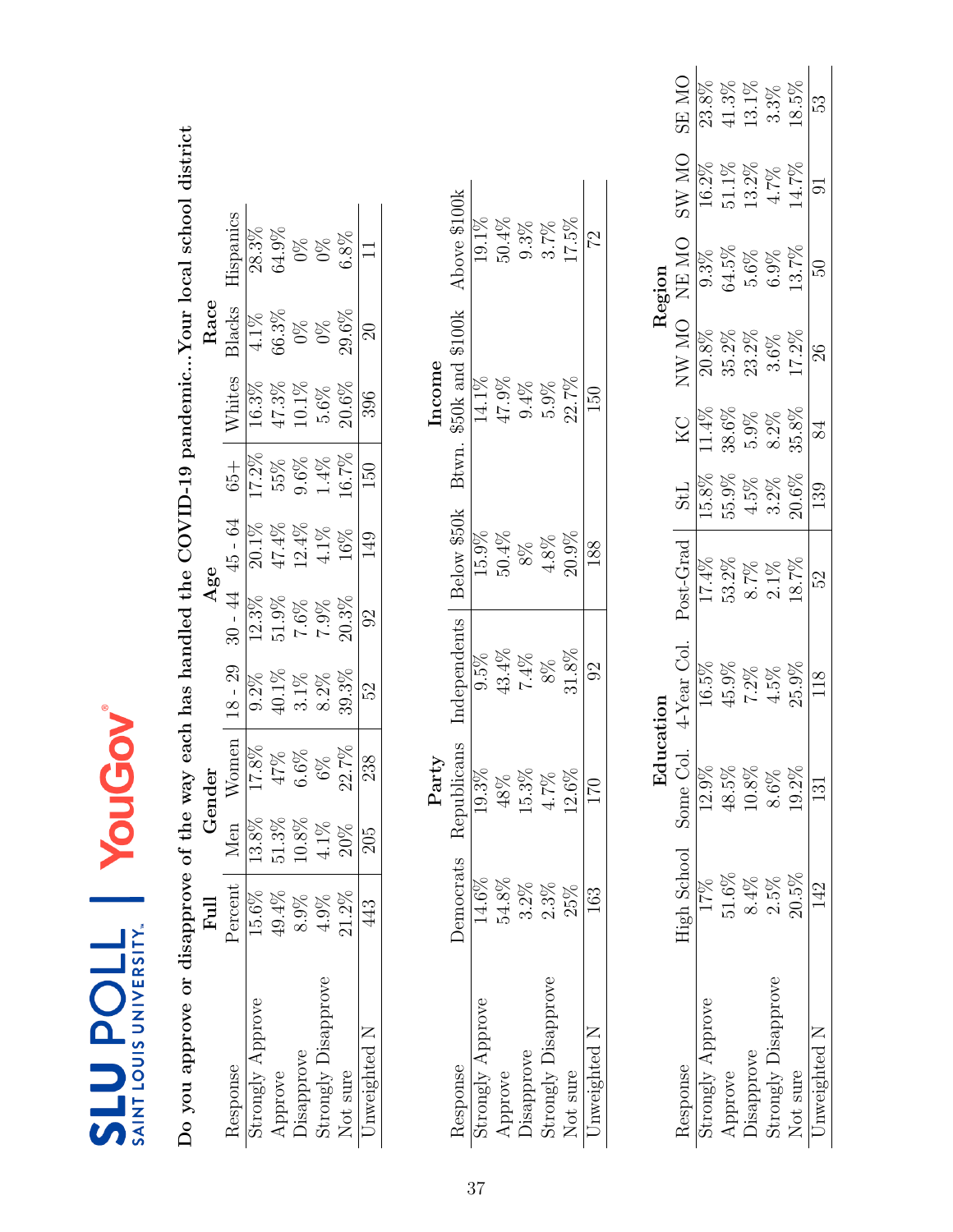| SAINT LOUIS UNIVERSI |
|----------------------|

Do you have any children currently in school? Do you have any children currently in school?

| $\mathfrak{S}$<br>14.3%<br>85.7%<br>$18 -$<br>Vomen<br>$\frac{19.8\%}{80.2\%}$<br>Men<br>27.7%<br>72.3%<br>ercen<br>$23.6\%$<br>$76.4\%$<br>$\frac{1}{2}$ | Gender     |     |                   | Age               |                  |                          | Race           |               |
|-----------------------------------------------------------------------------------------------------------------------------------------------------------|------------|-----|-------------------|-------------------|------------------|--------------------------|----------------|---------------|
|                                                                                                                                                           |            |     |                   | $30 - 44$ 45 - 64 | $\frac{+1}{50}$  |                          | 31acks         | Hispanics     |
|                                                                                                                                                           |            |     |                   |                   |                  |                          | 28.4%          | 52.8%         |
|                                                                                                                                                           |            |     | $49.3\%$<br>50.7% | 28.1%<br>71.9%    | $4.1\%$<br>95.9% | Whites<br>22.3%<br>77.7% | $71.6\%$       | $47.2\%$      |
|                                                                                                                                                           | 522<br>378 | 100 | 167               | 319               | 314              | 812                      | $\overline{4}$ | $16 \text{ }$ |

| Above \$100k<br>68.5%<br>31.5%<br>152<br>Btwn. $\$50k$ and $\$100k$<br>74.3%<br>25.7%<br>285<br>Below \$50k<br>$22.1\%$<br>77.9%<br>386<br>Independents<br>75.9%<br>24.1%<br>707<br>publicans<br>73.3%<br>26.7%<br>323<br>Ϋ́β<br>emocrats<br>80.5%<br>esponse |  | Party |  | Income |  |
|---------------------------------------------------------------------------------------------------------------------------------------------------------------------------------------------------------------------------------------------------------------|--|-------|--|--------|--|
|                                                                                                                                                                                                                                                               |  |       |  |        |  |
|                                                                                                                                                                                                                                                               |  |       |  |        |  |
|                                                                                                                                                                                                                                                               |  |       |  |        |  |
|                                                                                                                                                                                                                                                               |  |       |  |        |  |

|        | <b>ON RS</b>       | 33%<br>67% |               | 102 |
|--------|--------------------|------------|---------------|-----|
|        | OM WS              | 25%        | 75%           | 194 |
| Regior | NE MC              | 28.3%      | $71.7\%$      | 76  |
|        | <b>ON WN</b>       | $30\%$     | 70%           | 50  |
|        | KC<br>X            | 16.7%      | 83.3%         | 182 |
|        | <b>TPS</b>         | 20.3%      | 79.7%         | 275 |
|        | Post-Grad          | 27.7%      | 72.3%         | 114 |
|        | $i$ -Year Col.     | 24.3%      | 75.7%         | 225 |
|        | some Col.          | $21.6\%$   | $78.4\%$      |     |
|        | <b>High School</b> | 23.6%      | 76.4%         |     |
|        | espons             |            | $\frac{1}{2}$ |     |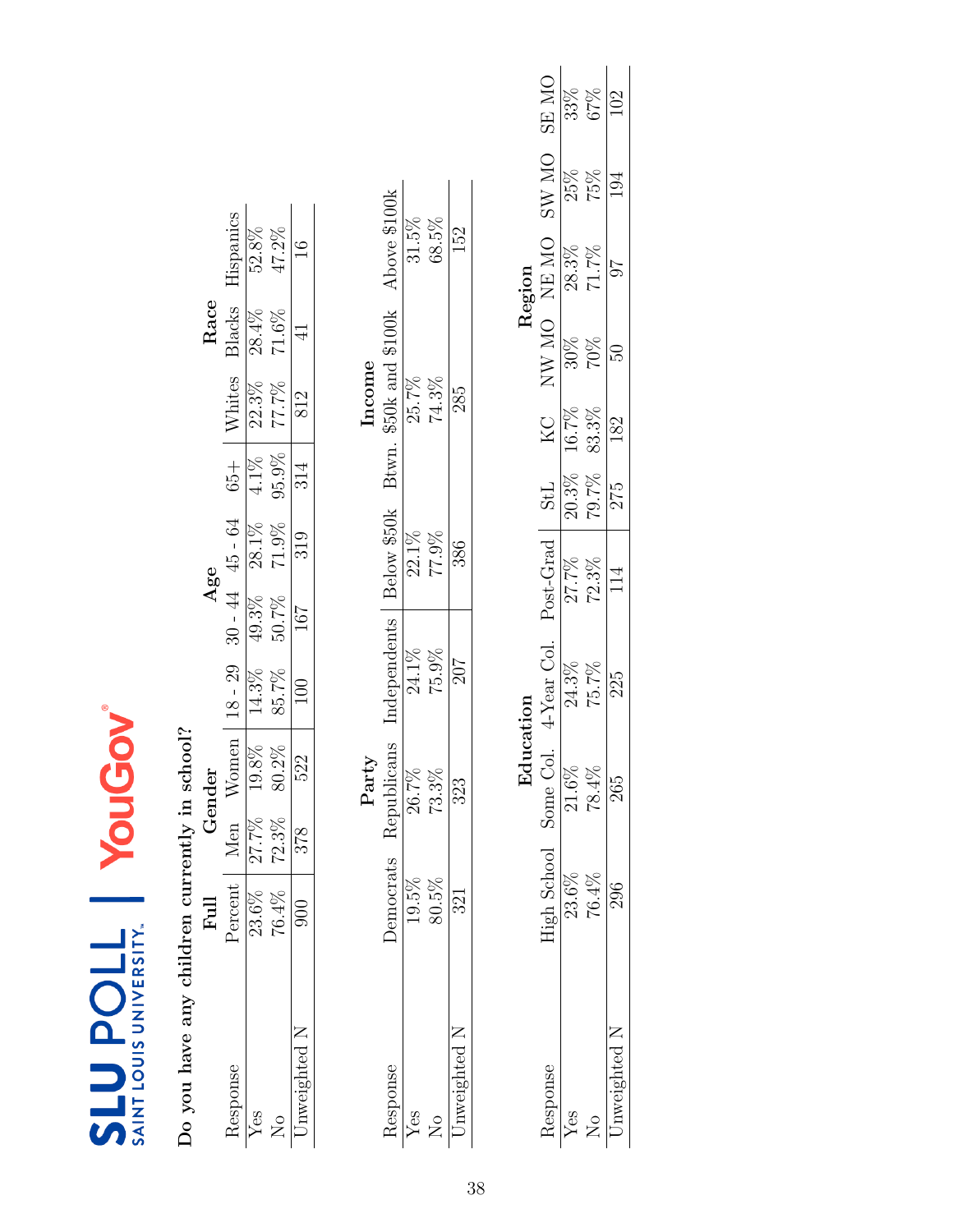| $\geq$<br>LOUIS UNIVERS<br>$\frac{1}{5}$ |
|------------------------------------------|

Do you think the amount the state of Missouri spends on public schools is... Do you think the amount the state of Missouri spends on public schools is...

|              | $_{\rm{Full}}$   |          | Fender        |           | Age               |                            |           |                                | Race    |              |
|--------------|------------------|----------|---------------|-----------|-------------------|----------------------------|-----------|--------------------------------|---------|--------------|
| Response     | $Percent \mid$ . | Men      | Women         | $18 - 29$ | $30 - 44$ 45 - 64 |                            | $-1.65 +$ |                                | Blacks  | Hispanics    |
| loo much     | $10.6\%$         | $13.4\%$ | 7.9%          | $4.4\%$   | $7.9\%$           | 13.5%                      | $12.2\%$  | $\frac{\text{Whites}}{11.5\%}$ | 2.7%    |              |
| Not enough   | 62.3%            | 53.6%    | $70.3\%$      | 80.1%     | $72.1\%$          | $57.8\%$                   | $51\%$    | 59.4%                          | 87.4%   | $71.3\%$     |
| About right  | 27.2%            | $32.9\%$ | $21.8\%$      | 15.5%     | 20%               | 28.7%                      | $36.8\%$  | 29.1%                          | $9.8\%$ | 28.7%        |
| Jnweighted N | 000              | 378      | 522           | 100       | 167               | 319                        | 314       | 812                            |         |              |
|              |                  |          |               |           |                   |                            |           |                                |         |              |
|              |                  |          | ${\rm Party}$ |           |                   |                            |           | ncome                          |         |              |
| Response     | Democrats        |          | Republicans   |           |                   | Independents   Below \$50k | Btwn.     | \$50k and \$100k               |         | Above \$100k |

| THOMP                          | Above \$100k<br>$50\rm k$ and $5100\rm k$ $\,$ $\,$ $\,$ $\,$ $\,$ $\,$ | $10.4\%$<br>9.8% | $64.3\%$<br>$62.4\%$ | 25.3%<br>27.8% | 152<br>285 |
|--------------------------------|-------------------------------------------------------------------------|------------------|----------------------|----------------|------------|
|                                | Btwn.<br>Below \$50k                                                    | $9\%$            | 53%                  | 28%            | 386        |
|                                | independents                                                            | $10.6\%$         | 56.9%                | 32.5%          | 207        |
| $\frac{1}{2}$ or $\frac{1}{2}$ | cans                                                                    | 17.6%            | 39.8%                | $42.6\%$       | 323        |
|                                | lemocrats Republic                                                      | $1.7\%$          | 91.7%                | 6.6%           | 321        |
|                                | tesponse                                                                | l'oo much        | Not enough           | bout right     | Inweighted |

|            |                       |                  |            |                        |                |                  |                   | Region                       |          |                   |
|------------|-----------------------|------------------|------------|------------------------|----------------|------------------|-------------------|------------------------------|----------|-------------------|
| lesponse   | High School Some Col. |                  | 4-Year Col | Post-Grad              | <b>TPS</b>     | КC               | <b>OIN WN</b>     | NE MO                        | ON WS    | ON ES             |
| loo much   | 0.7%                  | $10.8\%$         | 11.8%      |                        |                |                  | 8.3%              |                              | 12.3%    |                   |
| Not enougl | 52.9%                 |                  | 59.1%      | $\frac{9.6\%}{13.2\%}$ | 10.3%<br>65.4% | $8.8\%$<br>36.9% | $70.3\%$<br>21.4% |                              | 55.2%    | $13.3\%$<br>60.1% |
| bout right | 37.4%                 | $63%$<br>$26.2%$ | $19.1\%$   |                        | 24.3%          | 24.3%            |                   | $\frac{8.9\%}{58.1\%}$ 58.1% | $32.4\%$ | $26.6\%$          |
| nweighted  |                       | 265              | 225        | 114                    | 275            | 182              |                   | 16                           | 194      | $\geq$            |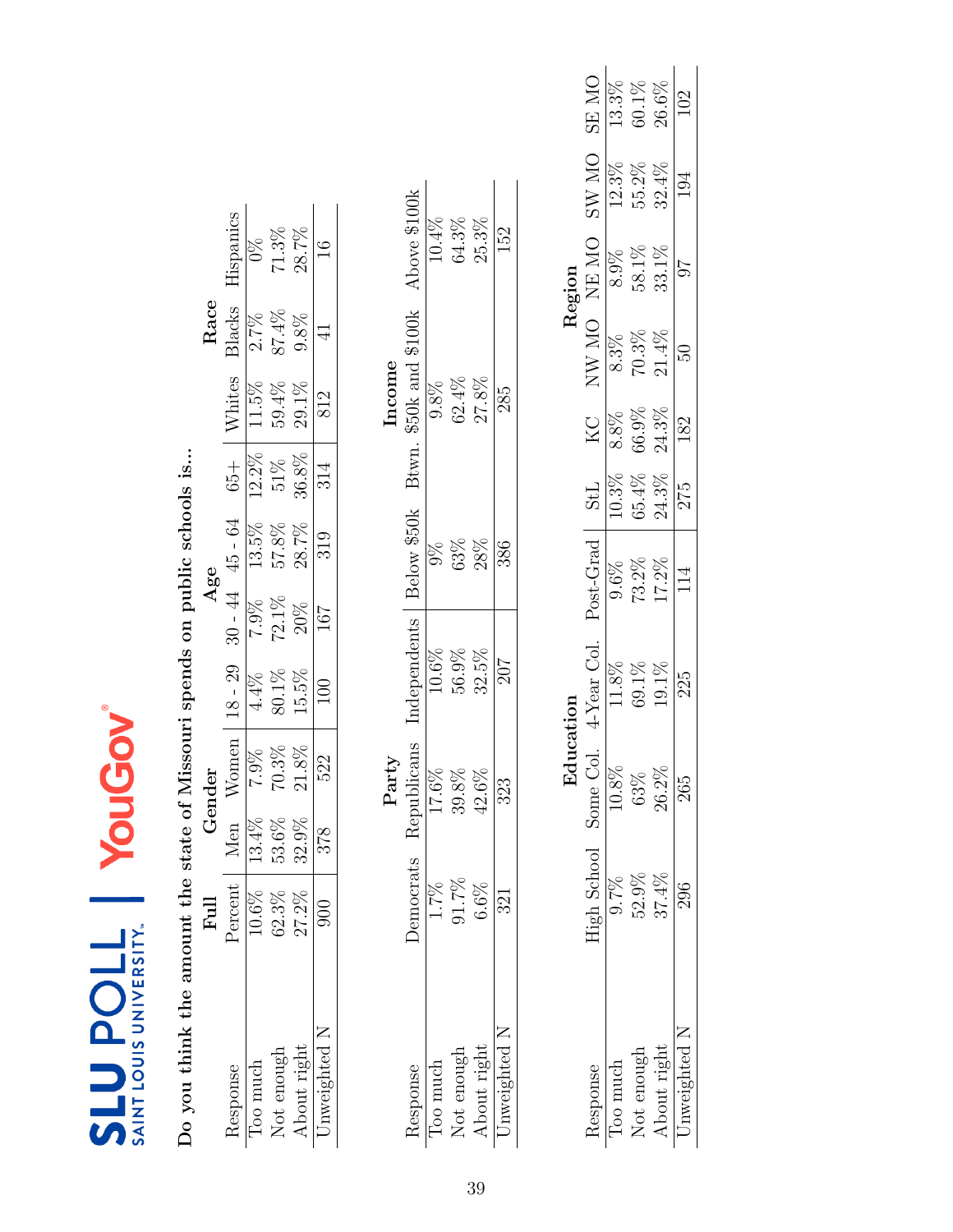| Ξ |                                                |
|---|------------------------------------------------|
|   | 'ERSI<br>≦<br>N<br><b>ISINOT</b><br>Ĺ.<br>SAIN |

Do you think that public school teacher salaries should... Do you think that public school teacher salaries should...

|                | $_{\rm{Full}}$ |               | render                                |                                                                        | Age |                                                                                                                                    |                                       |                                                                       | ${\rm Race}$                                                   |                      |
|----------------|----------------|---------------|---------------------------------------|------------------------------------------------------------------------|-----|------------------------------------------------------------------------------------------------------------------------------------|---------------------------------------|-----------------------------------------------------------------------|----------------------------------------------------------------|----------------------|
| lesponse       | Percent        | len           | Women                                 | $-29$<br>$18 -$                                                        |     |                                                                                                                                    | $65 +$                                |                                                                       |                                                                |                      |
| ncrease        | $73.8\%$       | $.3\%$<br>79  |                                       |                                                                        |     |                                                                                                                                    |                                       |                                                                       |                                                                | Hispanics<br>76.8%   |
| <b>ecrease</b> | 2.7%           | $6\%$         |                                       |                                                                        |     |                                                                                                                                    |                                       |                                                                       |                                                                |                      |
| itay the same  | 23.4%          | $.1\%$<br>Š.  | $\frac{80\%}{1.9\%}$<br>1.9%<br>18.1% | $\begin{array}{r} 88.3\% \\ 0.8\% \\ 10.8\% \\ \hline 100 \end{array}$ |     | $\begin{array}{c cc} 30-44 & 45-64 \\ \hline 76.2\% & 73.4\% \\ 3\% & 2.3\% \\ 20.7\% & 24.3\% \\ \hline 167 & 319 \\ \end{array}$ | $\frac{65.1\%}{3.9\%}$<br>3.9%<br>31% | $\frac{W\text{hits}}{72.2\%}\ \frac{2.5\%}{2.6\%}\ \frac{2.5\%}{812}$ | $\frac{3 \text{ lacks}}{87.2\%}$<br>5%<br>5%<br>5%<br>5%<br>41 | $\frac{0\%}{23.2\%}$ |
| nweighted      |                | $\frac{8}{1}$ |                                       |                                                                        |     |                                                                                                                                    |                                       |                                                                       |                                                                | 16                   |
|                |                |               |                                       |                                                                        |     |                                                                                                                                    |                                       |                                                                       |                                                                |                      |

|             | Above \$100k           | 75.4%        | $2\%$            | 22.5%                  | 152          |
|-------------|------------------------|--------------|------------------|------------------------|--------------|
| $rac{1}{2}$ | Btwn. \$50k and \$100k |              | $73.7\%$<br>1.4% | 24.8%                  | 285          |
|             | Below \$50k            | 74.5%        | $2.6\%$          | $22.9\%$               | 386          |
|             | ndependents            | 70.6%        | $2\%$            | 27.4%                  | 207          |
|             | blicans                | $8\%$<br>59. |                  | $2\%$<br>36.           | 53           |
|             | Jemocrats Repul        | 91.9%        | 1.2%             | 2%                     | 321          |
|             | lesponse               | ncrease      | <b>Decrease</b>  | $\mbox{Stay}$ the same | Jnweighted N |

|                        |                       |         |                        |                  |                                 |                   |                 | Region                     |          |                  |
|------------------------|-----------------------|---------|------------------------|------------------|---------------------------------|-------------------|-----------------|----------------------------|----------|------------------|
| <b>Lesponse</b>        | High School Some Col. |         | <sup>1-Year</sup> Col. | Post-Grad        | <b>TPS</b>                      | Ž                 | <b>OIN NN</b>   | $\frac{\rm NE~MO}{64.8\%}$ | ON WS    | ON ES            |
|                        | $59.2\%$              |         | 78.7%                  | 82.7%            |                                 | $78.6\%$          | $75.2\%$        |                            | 70.5%    | 66.2%            |
|                        | $2.2\%$               | $3.3\%$ | $3.2\%$                | $1.5\%$<br>15.8% | $\frac{79.4\%}{3.3\%}$<br>17.3% | $0.8\%$ 20.6 $\%$ | $3.4\%$         |                            | $1.9\%$  | $4.7\%$<br>29.2% |
| $\mbox{Stay}$ the same | 28.6%                 | 24.7%   | $18.2\%$               |                  |                                 |                   | $21.4\%$        | $3.8\%$ $31.4\%$           | $27.5\%$ |                  |
| nweighted N            |                       | 265     | 225                    | 114              | 275                             | 182               | $\overline{50}$ | 16                         | 194      | 102              |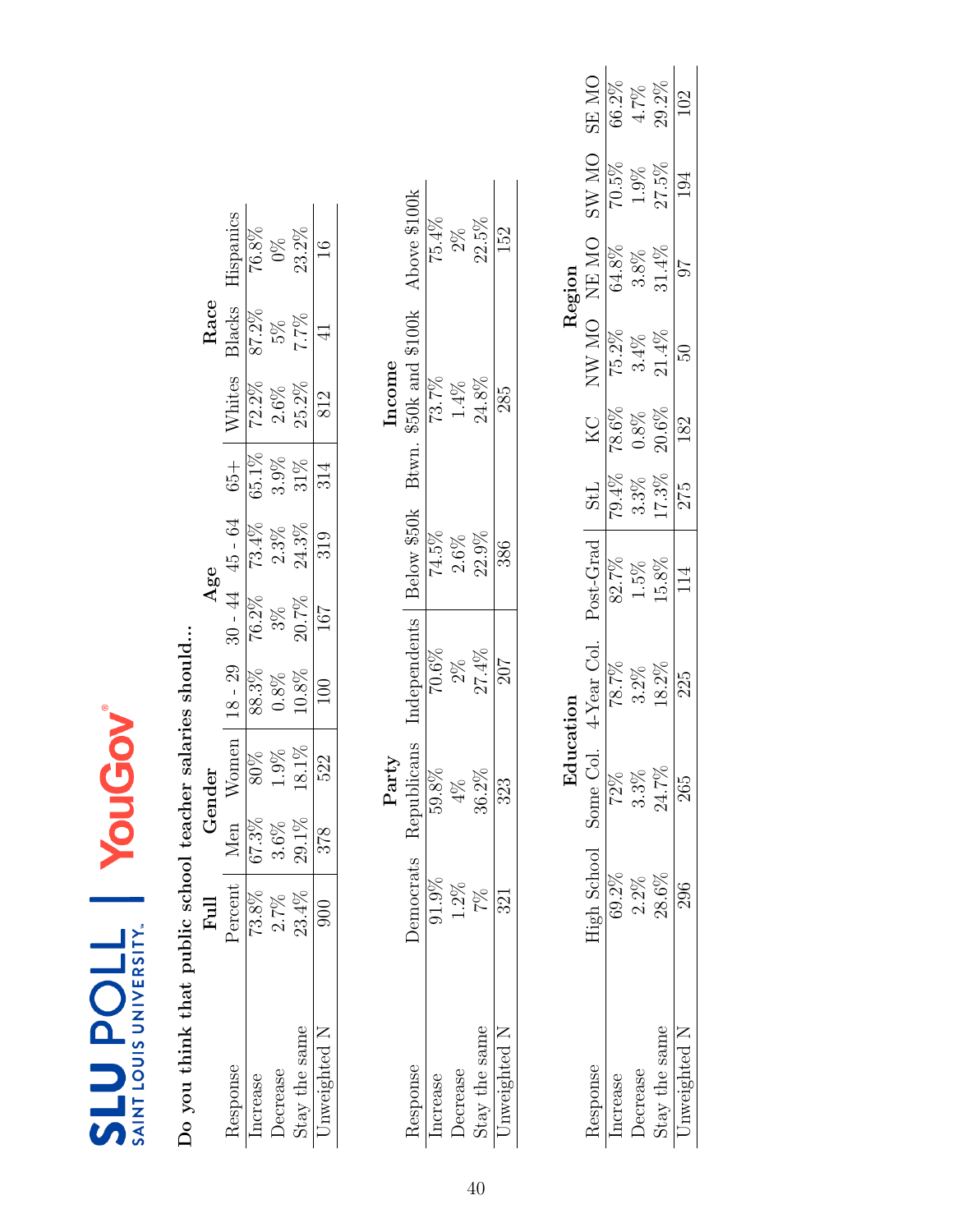| To increase teacher salary, most states woul<br>to pay teachers more? |                |          |             |              |       |                     |            |        |        |                                                 | d require an increase in taxes. Would you be willing to pay more in taxes |              |
|-----------------------------------------------------------------------|----------------|----------|-------------|--------------|-------|---------------------|------------|--------|--------|-------------------------------------------------|---------------------------------------------------------------------------|--------------|
|                                                                       | $_{\rm{Full}}$ |          | Gender      |              |       | Age                 |            |        | Race   |                                                 |                                                                           |              |
| Response                                                              | Percent        | Men      | Women       | $18 - 29$    |       | $30 - 44$ $45 - 64$ | $65 +$     | Whites | Blacks | Hispanics                                       |                                                                           |              |
| Yes                                                                   | 80.6%          | 79.9%    | 81.2%       | 85.3%        | 83.9% | 76.9%               | 79.4%      | 79.9%  | 83.3%  | 92.3%                                           |                                                                           |              |
| $\mathcal{L}_{\mathsf{O}}$                                            | 19.4%          | $20.1\%$ | $18.8\%$    | 14.7%        | 16.1% | 23.1%               | 20.6%      | 20.1%  | 16.7%  | 7.7%                                            |                                                                           |              |
| Jnweighted N                                                          | 673            | 262      | 411         | 33           | 134   | 234                 | 212        | 769    | 38     | $\frac{3}{1}$                                   |                                                                           |              |
|                                                                       |                |          |             |              |       |                     |            |        |        |                                                 |                                                                           |              |
|                                                                       |                |          | Party       |              |       |                     |            | Income |        |                                                 |                                                                           |              |
| Response                                                              | Democrats      |          | Republicans | Independents |       |                     |            |        |        | Below \$50k Btwn. \$50k and \$100k Above \$100k |                                                                           |              |
| Yes                                                                   | $92\%$         |          | 65%         | 80.3%        |       | 76.4%               |            | 82.2%  |        | 92.4%                                           |                                                                           |              |
| $\overline{\mathsf{X}}$                                               | $8\%$          |          | 35%         | 19.7%        |       | 23.6%               |            | 17.8%  |        | $7.6\%$                                         |                                                                           |              |
| Jnweighted N                                                          | 295            |          | 196         | 145          |       | 289                 |            | 217    |        | 116                                             |                                                                           |              |
|                                                                       |                |          |             |              |       |                     |            |        |        |                                                 |                                                                           |              |
|                                                                       |                |          | Education   |              |       |                     |            |        |        | Region                                          |                                                                           |              |
| Response                                                              | High School    |          | Some Col    | 4-Year Col.  |       | Post-Grad           | <b>StL</b> | KC     |        | NW MO NEMO                                      | <b>SW MO</b>                                                              | <b>ON RS</b> |
| Yes                                                                   | $71.5\%$       |          | 80.1%       | 88.1%        |       | 89.4%               | $82.1\%$   | 84.2%  | 80.3%  | 79.5%                                           | 78.8%                                                                     | 74.1%        |
| $\mathcal{L}_{\mathsf{O}}$                                            | $28.5\%$       |          | 19.9%       | 11.9%        |       | 10.6%               | 17.9%      | 15.8%  | 19.7%  | 20.5%                                           | 21.2%                                                                     | 25.9%        |
| Unweighted N                                                          | 198            |          | 195         | 181          |       | 99                  | 220        | 140    | 38     | 8 <sup>8</sup>                                  | 140                                                                       | 79           |

To increase to pay

SLU POLL | YouGov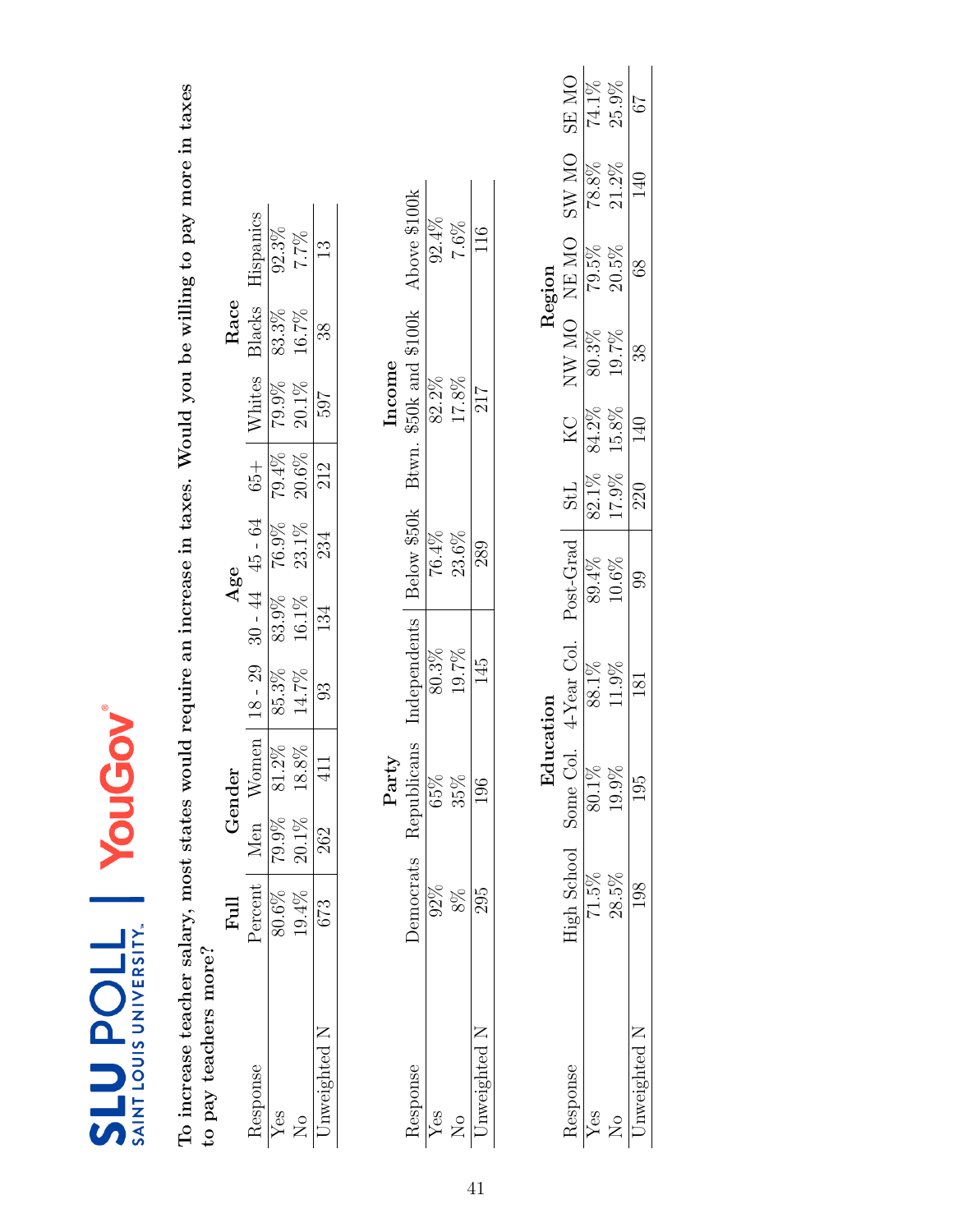| $\mathbf{r}$<br>AINT LOUIS UNIVERSITY.<br>ù<br>j |
|--------------------------------------------------|

Do you support or oppose the following policies... allowing students to enroll in public schools outside of their<br>assigned school district Do you support or oppose the following policies... allowing students to enroll in public schools outside of their assigned school district

|                                                                                                    | Ful      |          |         |        |         | ăs             |          |               | Race           |               |
|----------------------------------------------------------------------------------------------------|----------|----------|---------|--------|---------|----------------|----------|---------------|----------------|---------------|
| desponse                                                                                           | Percent  |          | Vomen   | 8 - 29 | $-44$   | 45 - 64        | $65 +$   | <b>Vhites</b> | 3lacks         | lispanics     |
|                                                                                                    | 29.3%    | $32.3\%$ |         |        | 37.3%   | $26.9\%$       | 16.9%    | 26.5%         | 58%            |               |
| Strongly support<br>Somewhat support                                                               | 36.5%    | 33%      | 39.7%   |        | 32%     | 34.7%          | $40.4\%$ | 37.2%         |                | 33.7%         |
|                                                                                                    | $15.3\%$ | $16.8\%$ | 14%     |        | 10%     | 18.2%          | 21.2%    | 15.9%         | 27.7%<br>12.7% | $\frac{8}{3}$ |
| $\begin{array}{c} \text{Somewhat oppose} \\ \text{Strongly oppose} \\ \text{Not sure} \end{array}$ | $10.2\%$ | $10.6\%$ | $9.9\%$ | $-9\%$ | 10.5%   | 12.6%          | 11.1%    | 11.3%         |                | $0\%$         |
|                                                                                                    | $8.6\%$  |          | 0.8%    | $.3\%$ | $0.1\%$ | $\frac{6}{26}$ | 10.3%    | $9.1\%$       | $0.6\%$        | 6.4%          |
| Jnweighted N                                                                                       | 900      |          | 522     |        | 167     | 319            |          | 812           |                |               |

| 26.7%<br>17.9%<br>$10.1\%$<br>$36.1\%$<br>$9.2\%$ | Democrats Republicans<br>Party<br>$1.3\%$<br>$3.3\%$<br>$6.6\%$ | Independents<br>27.7%<br>$40.3\%$<br>16.5%<br>9.5%<br>$6\%$ | Below \$50k<br>34.9%<br>$11.2\%$<br>8.8%<br>9.1%<br>36% | Btwn. | $$50k$ and $$100k$<br>ncome<br>13.6%<br>$18.1\%$<br>8.4%<br>35%<br>25% | Above \$100k<br>$10.7\%$<br>36.7%<br>$7.6\%$<br>$20\%$<br>25% |
|---------------------------------------------------|-----------------------------------------------------------------|-------------------------------------------------------------|---------------------------------------------------------|-------|------------------------------------------------------------------------|---------------------------------------------------------------|
| 321                                               | 323                                                             | 207                                                         | 386                                                     |       | 285                                                                    | 152                                                           |

|                  |                       | Edu     |               |                 |          |          |              | Region            |       |               |
|------------------|-----------------------|---------|---------------|-----------------|----------|----------|--------------|-------------------|-------|---------------|
| lesponse         | High School Some Col. |         | $4$ -Year Col | Post-Grad       | 135      | КC       | <b>ON WN</b> | NE MO             | ON WS | SE MO         |
| trongly support  | $30.2\%$              | 30.9%   |               | $22.6\%$        | 23.7%    | 29.5%    | 39.2%        | 30.3%             | 33.2% | 29.8%         |
| somewhat support | 36.2%                 | 37.9%   |               | 36.8%           | 37.1%    | 33.8%    | 23%          | $35.2\%$<br>15.9% | 38.3% | 43.4%         |
| Somewhat oppose  | 14.6%                 | 14.1%   | 16.2%         | $19.2\%$        | 17.9%    | $18.2\%$ | $17.8\%$     |                   | 14.8% | $4.1\%$ 13.3% |
| Strongly oppose  | 11.2%                 | $9.2\%$ | 1.6%          | 11.8%           | 10.4%    | 11.6%    | $12.5\%$     | 9.9%              | 6.7%  |               |
| <b>Vot sure</b>  | 7.8%                  | 7.9%    | 10.4%         | 3.6%            | $10.9\%$ | 7%       | 7.5%         | 8.7%              | 7.1%  | 9.5%          |
| Jnweighted N     |                       | 265     | 225           | $11\frac{4}{5}$ | 275      | 82       |              |                   |       |               |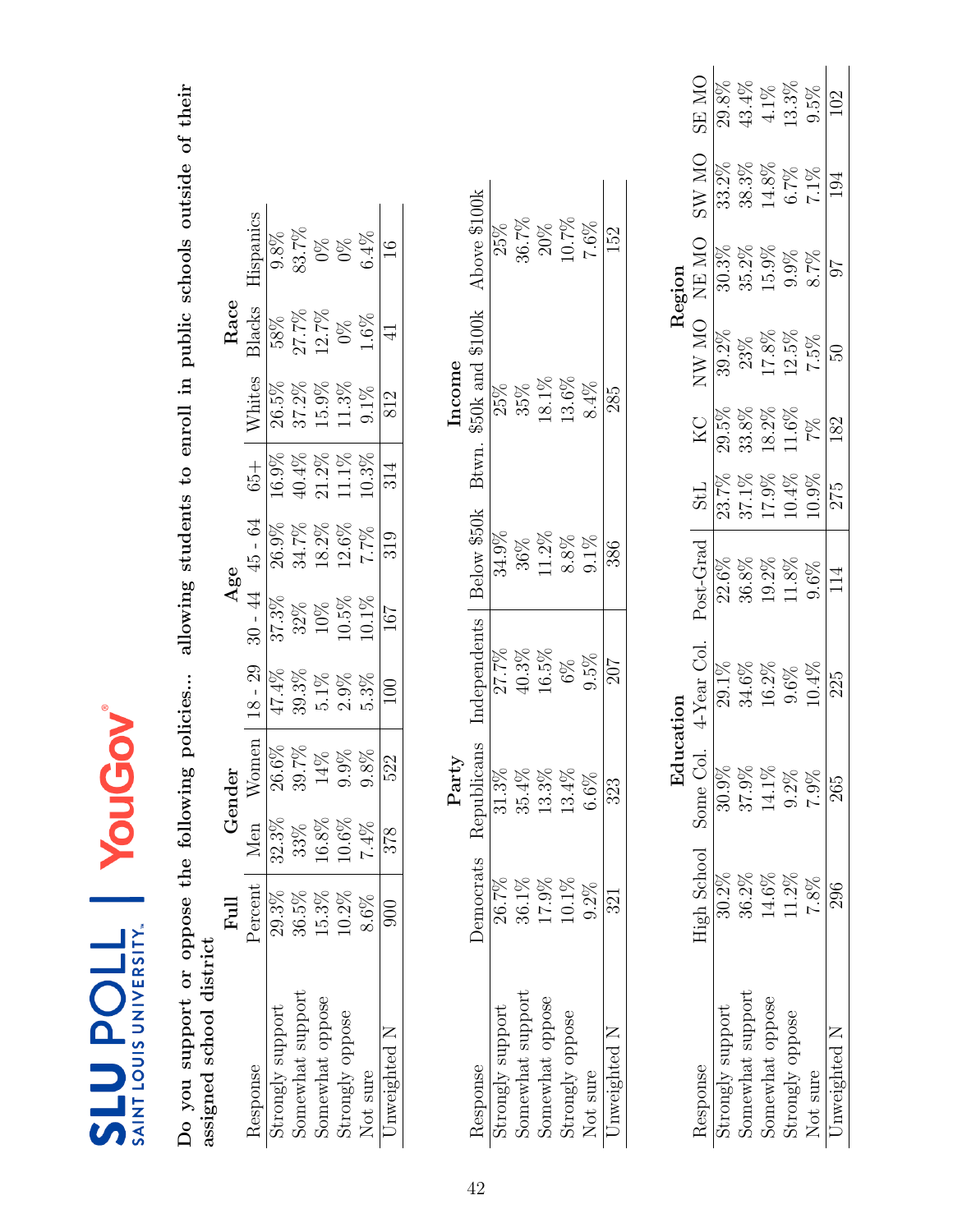| <b>IERS</b><br>IS UNIY<br>Inot<br>L<br><b>SAIN</b> |  |
|----------------------------------------------------|--|

Do you support or oppose the following policies... allowing students to use tax-funded scholarships to attend private<br>schools, including religious schools Do you support or oppose the following policies... allowing students to use tax-funded scholarships to attend private schools, including religious schools

|                                      | $_{\rm{Full}}$    |          | Fender   |               | $\mathbf{A}\mathbf{ge}$ e |         |                     |                   | Kace   |               |
|--------------------------------------|-------------------|----------|----------|---------------|---------------------------|---------|---------------------|-------------------|--------|---------------|
| Response                             | Percent           |          | Vomen    | $8$ - $29$    | $-44$                     | 45 - 64 | $65 +$              | <b>Nhites</b>     | 31acks | lispanics     |
| $\overline{\text{strongly support}}$ | 23.7%             | $25.5\%$ | $22.4\%$ | $20.9\%$      | 25.9%                     | 24.6%   | 22.3%               | 22.7%             | 37.1%  | 13.5%         |
| Somewhat support                     |                   | $22.1\%$ | 23.9%    | 24.1%         | 14.3%                     | 24.6%   | 26.5%               |                   | 35.5%  |               |
| Somewhat oppose                      | $23.1\%$<br>16.4% | $13.9\%$ | $18.2\%$ | $21\%$        | 18.1%                     | $9.6\%$ | $21.8\%$            | $21.1\%$<br>17.3% | 11.6%  | $0.2\%$       |
| Strongly oppose                      | 29.3%             | $30.4\%$ | $28.4\%$ | 22.5%         | $28.5\%$                  | 36.2%   |                     | 30.6%             | 15.8%  |               |
| Not sure                             | 7.5%              |          | $7.1\%$  | $1.5\%$       | 13.3%                     | 5%      | $24.1\%$<br>$5.3\%$ | 8.4%              | $9\%$  | 86.2%<br>0.1% |
| Jnweighted N                         | 457               |          | 284      | $\frac{8}{3}$ | 75                        | 170     |                     | 416               |        |               |

|               | Above \$100k                | 16.2%                                          | 15.6%            | 22.8%           | 41.3%           | 4.1%     |              |
|---------------|-----------------------------|------------------------------------------------|------------------|-----------------|-----------------|----------|--------------|
| Income        | $$50k$ and $$100k$<br>Btwn. | 19.7%                                          | 26.8%            | 11.2%           | 33%             | $9.4\%$  | 135          |
|               | Below \$50k                 | 28.1%                                          | 22%              | $17\%$          | 24.9%           | 7.9%     | 861          |
|               | Independents                | 28.8%                                          | 24.9%            | 19.8%           | $20.2\%$        | $6.3\%$  | 115          |
| $\rm {Partv}$ | Democrats Republicans       | $2.3\%$                                        | $1.1\%$          | $0.8\%$         |                 | $0.2\%$  | 153          |
|               |                             | $9.2\%$                                        | 15.3%            | 19.9%           | 52.3%           | $3.4\%$  |              |
|               | <b>Response</b>             | $\mathop{\textup{strongly} \textup{ support}}$ | Somewhat support | somewhat oppose | strongly oppose | Not sure | Inweighted N |

|                  |                      | Edu   |            |                |            |                 |       | Region                  |         |                            |
|------------------|----------------------|-------|------------|----------------|------------|-----------------|-------|-------------------------|---------|----------------------------|
|                  | High School Some Col |       | 4-Year Col | Post-Grad      | <b>TPS</b> | КC              | NW MO | NE MO                   | ON WS   | $\overline{\text{M}}$<br>띥 |
| trongly support  | 19.4%                | 20.3% |            | 21.5%          | 20.4%      | 25.5%           | 26.7% | $\frac{27.2\%}{27.2\%}$ | 25.1%   |                            |
| Somewhat support | 26.6%                | 26.7% | 19.8%      | $10.3\%$       | 26.3%      | 16.6%           | 4.5%  | $18.3\%$                | 31.3%   | 22.7%                      |
| somewhat oppose  | 14.2%                | 17.2% | $17.8\%$   | 17.5%          | $18\%$     | 12.2%           | 47.5% | 13.8%                   | 15.6%   | 11.5%                      |
| Strongly oppose  | $20.1\%$             | 26.9% | 34.6%      | 50.4%          | 32.2%      | 39.5%           | 13.6% | 29.7%                   | 24.3%   | 21.7%                      |
|                  | $9.6\%$              | 8.9%  | 6.4%       | 0.4%           | $3.1\%$    | $6.2\%$         | 7.7%  | 11%                     | $3.7\%$ | 23.3%                      |
| Inweighted N     |                      | 134   | 107        | $\mathbb{S}^3$ | 136        | $\overline{98}$ | 24    |                         | 103     |                            |
|                  |                      |       |            |                |            |                 |       |                         |         |                            |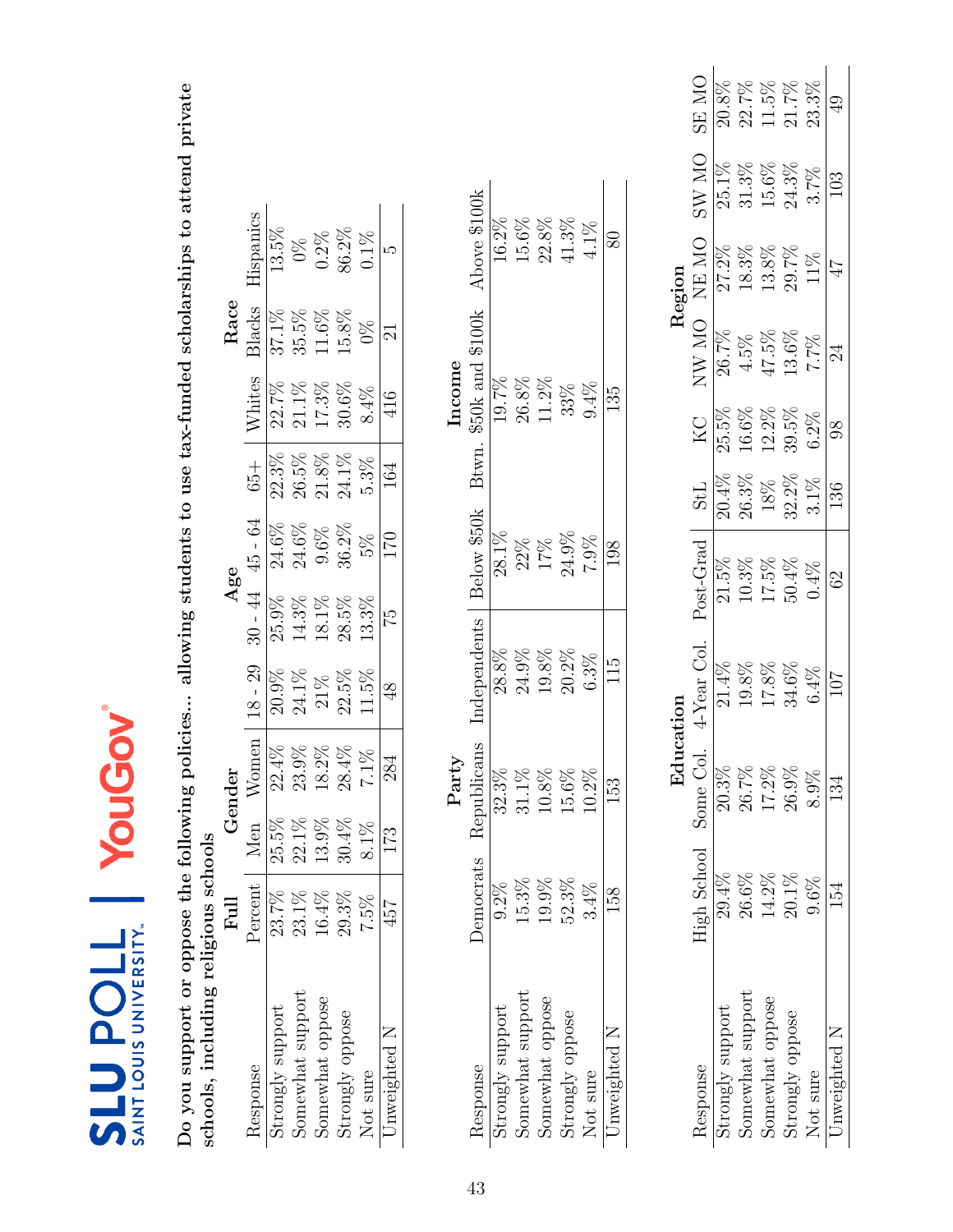| ř<br><b>LOUIS UNIVERSI</b><br>I<br>I<br>N<br>I<br>A<br>I<br>A<br>I<br>I<br>I<br>I<br>I<br>i<br><br><br><br><br><br><br><br> |
|-----------------------------------------------------------------------------------------------------------------------------|

Do you support or oppose the following policies... allowing students to use tax-funded scholarships to attend private Do you support or oppose the following policies... allowing students to use tax-funded scholarships to attend private<br>schools

|                                      | Full        |                                   |          |            |                                              | 186       |          |          | Race          |           |
|--------------------------------------|-------------|-----------------------------------|----------|------------|----------------------------------------------|-----------|----------|----------|---------------|-----------|
| <b>Aesponse</b>                      | Percent   M |                                   | men      | $8$ - $29$ | $\stackrel{4}{\scriptstyle\sim}$<br>$30 - 4$ | $45 - 64$ | $65 +$   | Vhites   | 31acks        | lispanics |
|                                      | 23.2%       | 24.                               | 21.5%    |            | 21.8%                                        | 24%       | $19.6\%$ | $22.5\%$ | 37.6%         | 5.5%      |
| Strongly support<br>Somewhat support | 22.6%       | $\frac{8}{2}$<br>24.              | 20.7%    | 18.1%      |                                              | 20.9%     | 22.7%    | 22.2%    | 22%           | 55.3%     |
|                                      | $16.7\%$    | <u>َي</u>                         | $17.2\%$ | 12.8%      | $28.1\%$<br>$10.5\%$                         | $20.8\%$  | 19.9%    | 17.6%    | 1.9%          | 25.8%     |
| Somewhat oppose<br>Strongly oppose   | $24.1\%$    | $8\%$<br>$\overline{\mathcal{U}}$ | $23.2\%$ | 13.8%      | 24%                                          | $26.7\%$  | 27.5%    | 26.6%    | $\frac{8}{2}$ | $12.1\%$  |
| Not sure                             | 13.4%       |                                   | 17.4%    | 25.8%      | 15.6%                                        | 7.6%      | $10.3\%$ | $1.2\%$  | 33.5%         | $.3\%$    |
| Jnweighted N                         | 443         |                                   | 238      | 5S         |                                              | 149       | 150      | 396      |               |           |

|       | Above \$100k                         | 28%             | 15.5%            | 18.7%                 | $29.8\%$              | $8\%$        | 22             |
|-------|--------------------------------------|-----------------|------------------|-----------------------|-----------------------|--------------|----------------|
| ncome | $$50k$ and $$100k$ $17.3\%$<br>Btwn. |                 | $27.5\%$         | $17.3\%$              | $28.1\%$              | 9.8%         | $\Xi$          |
|       | Below \$50k                          | 25%             | 22.9%            | $\frac{16\%}{18.4\%}$ |                       | 17.7%        | 188            |
|       | ndependents                          | $26.1\%$        | 15.4%            |                       | $\frac{16\%}{27.1\%}$ | 15.4%        | $\mathfrak{S}$ |
| arty  | Democrats Republicans                | 25%             | $28.1\%$         | 19.6%                 | $17.4\%$              | X<br>ි.<br>උ |                |
|       |                                      |                 | 20.7%            | 13.3%                 | 31.4%                 | 16.6%        | 63             |
|       | lesponse                             | trongly support | somewhat support | somewhat oppose       | strongly oppose       | Not sure     | Inweighted N   |

|                  |                             | Edu<br>El |             |           |            |       |          | Region            |       |       |
|------------------|-----------------------------|-----------|-------------|-----------|------------|-------|----------|-------------------|-------|-------|
| <i>lesponse</i>  | <b>High School</b> Some Col |           | 4-Year Col. | Post-Grad | <b>TPS</b> | ŽЯ    | NW MO    | NE MO             | ON WS | SE MO |
| strongly support | $21.3\%$                    | $26.2\%$  |             | 22.9%     | 21.9%      |       |          | 31.1%             | 24%   |       |
| Somewhat support | 28%                         | 19%       | 22.5%       | $17.4\%$  | $20.7\%$   | 23.8% | 35.6%    | $17.9\%$          | 18.8% | 29.9% |
| Somewhat oppose  | $16.2\%$                    | $16\%$    | 15.7%       | $22.9\%$  | 15.1%      | 14.6% | $14.7\%$ | $16.4\%$<br>21.5% | 20.9% | 18.3% |
| Strongly oppose  | 19.9%                       | $21\%$    | 29.4%       | 34.7%     | $26.8\%$   | 20%   | 22.8%    |                   | 28.4% | 19.4% |
| <b>Not</b> sure  | 14.6%                       | 17.9%     | 10.5%       | 2.1%      | $5.5\%$    | 15%   | $16.9\%$ | 13%               | 7.9%  | 13.1% |
| Inweighted N     |                             | 131       |             | 52        | 139        |       |          | B                 |       | 53    |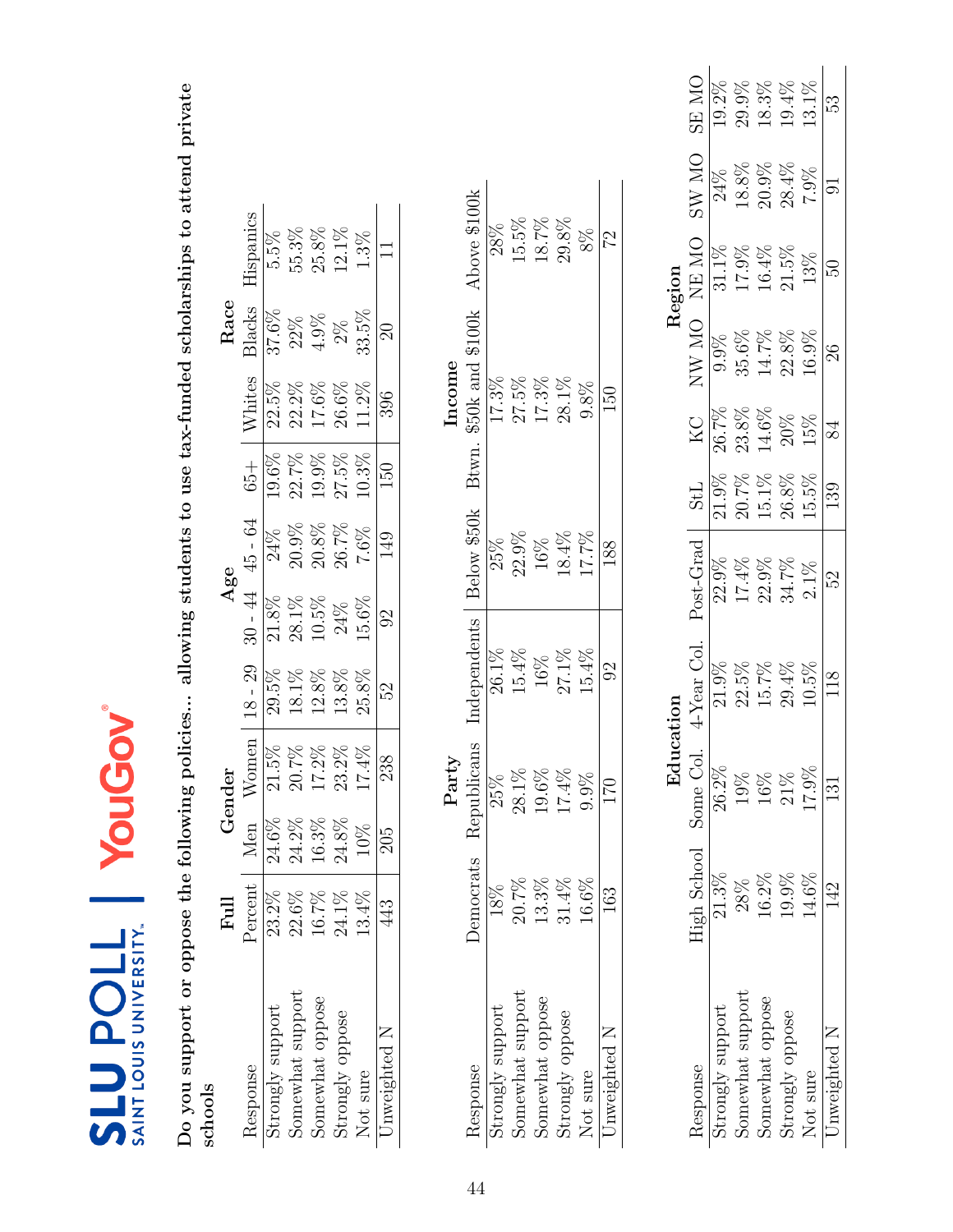| ř<br><b>VERS'</b><br><b>NNN SINOT</b><br>Ë<br>$\frac{1}{2}$ |
|-------------------------------------------------------------|

Do you support or oppose the following policies... allowing undocumented immigrants to be eligible for the in-state<br>college tuition rate if they graduated from high school in your state Do you support or oppose the following policies... allowing undocumented immigrants to be eligible for the in-state college tuition rate if they graduated from high school in your state

|                                    | Full     |          | -ender         |          | Age                                                               |                |                         |          | ${\rm Race}$ |           |
|------------------------------------|----------|----------|----------------|----------|-------------------------------------------------------------------|----------------|-------------------------|----------|--------------|-----------|
| Response                           | Percent  |          | $N$ omen       |          | $30 - 44$                                                         | $45 - 64$      | $+50$                   | Whites   | 3lacks       | lispanics |
| strongly support                   | 24.7%    | $.8.4\%$ | $30.6\%$       | 52.2%    | $32\%$                                                            | 17.9%          | 13%                     | 22.9%    | 34.6%        | 27.6%     |
| Somewhat support                   | 18.5%    | 20%      |                | $15.5\%$ |                                                                   |                |                         | $16.1\%$ | $13.2\%$     | 50.3%     |
|                                    | $12.1\%$ | $10.9\%$ | 17.2%<br>13.1% | $5.3\%$  |                                                                   | 19.1%<br>13.4% | $\frac{16.7\%}{16.5\%}$ | 12.7%    | $8.4\%$      | $5.3\%$   |
| Somewhat oppose<br>Strongly oppose | 38.8%    | $45.9\%$ | $32.3\%$       | $1.7\%$  |                                                                   | $43.5\%$       | 47.4%                   | $42.5\%$ | 8.8%         | $16.8\%$  |
| Not sure                           | 5.9%     | $4.9\%$  | $5.8\%$        | 1.3%     | $\begin{array}{c} 22.2\% \\ 8.1\% \\ 51.9\% \\ 5.8\% \end{array}$ | $6.2\%$        | $6.4\%$                 | $5.8\%$  | 5%           | 0%        |
| Jnweighted N                       | 900      | 378      | 522            | 100      | 167                                                               | 319            | 314                     | 812      |              |           |

|              | Above \$100k              | 32.3%           | 24%              | 10.4%           | 28.9%           | $4.5\%$  | 52           |
|--------------|---------------------------|-----------------|------------------|-----------------|-----------------|----------|--------------|
| ncome        | \$50k and \$100k<br>Btwn. | 22.9%           | 19.7%            | 11.1%           | 41.9%           | $4.4\%$  | 285          |
|              | Below \$50k               | $26.3\%$        | 15.9%            | 13.3%           | 37.7%           | 6.9%     | 386          |
|              | ndependents               | 22.6%           | 18.1%            | 13%             | 11.1%           | $5.2\%$  | 207          |
| $\rm Part_V$ | Democrats Republicans     |                 | $9.4\%$          | $15.1\%$        | $65.9\%$        | $5.2\%$  | 323          |
|              |                           | 48.9%           | 28.7%            | $8.3\%$         | 6.5%            | 7.5%     | 321          |
|              | Response                  | trongly support | Somewhat support | somewhat oppose | Strongly oppose | Not sure | Jnweighted N |

|                  |                      | Edu   |            |                 |          |         |              | Region                                                  |              |                       |
|------------------|----------------------|-------|------------|-----------------|----------|---------|--------------|---------------------------------------------------------|--------------|-----------------------|
| desponse         | High School Some Col |       | 4-Year Col | Post-Grad       | 115      | КC      | <b>ON WN</b> | NE MO                                                   | <b>ON WS</b> | $\sum_{i=1}^{n}$<br>띥 |
| trongly support  | 16.3%                | 27.9% | 24.8%      | 39.3%           | 29%      | 34.8%   | 22.3%        | $21.5\%$                                                | 17.7%        | 14.8%                 |
| Somewhat support | $13.3\%$             | 14.3% | 27.7%      | $26.8\%$        | 21.2%    | $18\%$  | 16.3%        |                                                         | 18.6%        | 17.1%<br>12.1%        |
| Somewhat oppose  | 15.4%                | 11.2% | 7.9%       | 13.8%           | 13.8%    | $9.2\%$ | 11%          | $\begin{array}{c} 15\% \\ 12.1\% \\ 43.5\% \end{array}$ | 12.8%        |                       |
| Strongly oppose  | 16.5%                | 11.9% | 34.2%      | $17.3\%$        | $28.5\%$ | 35.5%   | $46.1\%$     |                                                         | $45.4\%$     | 49%<br>7.1%           |
| <b>Vot sure</b>  | $8.5\%$              | 4.7%  | 5.4%       | $2.8\%$         | 7.5%     | $2.6\%$ | $4.4\%$      | $7.9\%$                                                 | 5.6%         |                       |
| Jnweighted N     | 296                  | 265   | 225        | $11\frac{4}{5}$ | 275      | 182     | 50           |                                                         |              |                       |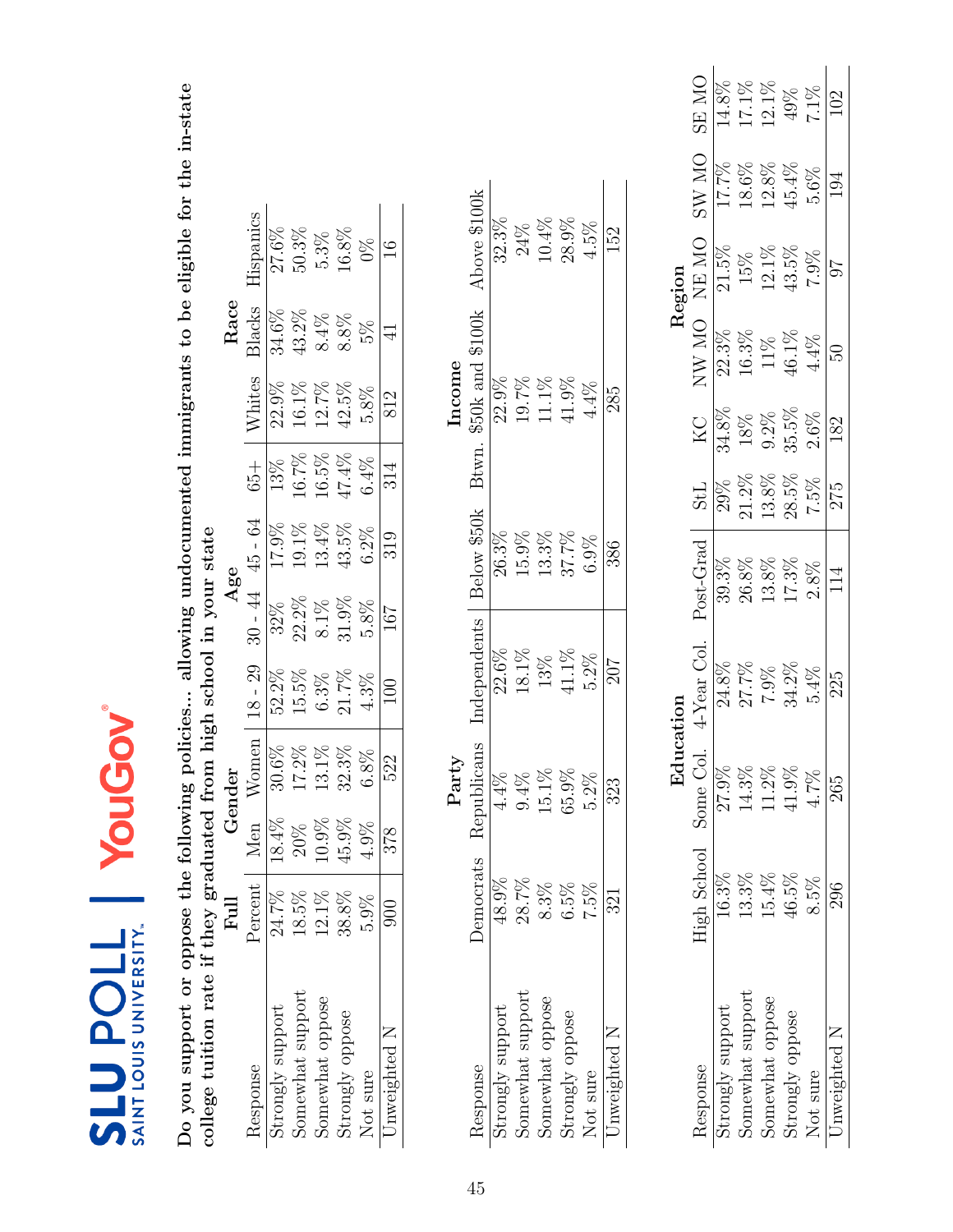| ම |                                                                                       |
|---|---------------------------------------------------------------------------------------|
|   | ř<br>NIVERS<br>$\overline{\overline{\overline{u}}}$<br>əo<br>╰<br>$\frac{1}{4}$<br>≳ี |

Do you support or oppose the following policies...paying individuals who teach difficult to staff subject (e.g. math, science, and special education) more than easier to fill positions Do you support or oppose the following policies...paying individuals who teach difficult to staff subject (e.g. math, science, and special education) more than easier to fill positions

|                                    | $_{\rm{Full}}$ |          | -ender            |          |                     | 18e               |         |                     | Race          |                  |
|------------------------------------|----------------|----------|-------------------|----------|---------------------|-------------------|---------|---------------------|---------------|------------------|
| Response                           | Percent        | den      | $\chi_{\rm omen}$ |          | $30 - 44$           | 45 - 64           | $+99$   | <b>Vhites</b>       | Blacks        | lispanic         |
| trongly support                    | 28.2%          | 28.3%    | $28\%$            | $33.3\%$ | $25.7\%$            | $35.7\%$          | 18.6%   | $\overline{27.3\%}$ | $\frac{1}{8}$ |                  |
| Somewhat support                   | 15.5%          | 46.2%    |                   | 48%      | $^{17.9\%}_{7.5\%}$ |                   | 51.9%   | 16.7%               | 30.3%         | $5.2\%$<br>75.1% |
|                                    | $8.4\%$        | 9.3%     | 14.7%<br>7.3%     | $4.1\%$  |                     | $36.7\%$<br>11.5% | $8.4\%$ | 9.2%                | $4.4\%$       | $0\%$            |
| Somewhat oppose<br>Strongly oppose | $4.2\%$        | $3.3\%$  | ,4%               | $0.2\%$  |                     | 5.5%              | $3.8\%$ | $4.8\%$             | $0\%$         | $0\%$            |
| Not sure                           | 13.6%          | $12.9\%$ | $14.6\%$          | $4.3\%$  | 13%                 | $0.6\%$           | 17.2%   | 1.9%                | $24.3\%$      | $0.7\%$          |
| Jnweighted N                       | 443            | 205      | 238               | S        | 92                  | 149               | 150     | 396                 | 20            |                  |

|       | Above \$100k              | 33.4%           | 43.7%            | 9.4%            | $4.6\%$         | $8.9\%$  | 22                                 |
|-------|---------------------------|-----------------|------------------|-----------------|-----------------|----------|------------------------------------|
| ncome | \$50k and \$100k<br>Btwn. | 22.5%           | 54.6%            | $9.1\%$         | $3.3\%$         | $10.6\%$ | 150                                |
|       | Below \$50k               | 28%             | 13.3%            | 6.7%            | 4.7%            | 17.4%    | 188                                |
|       | Independents              | 24.7%           | 54.6%            | 11.5%           | $0.2\%$         | $9\%$    | $\mathfrak{S}% _{A}^{\alpha\beta}$ |
| Party | Democrats Republicans     | 26.9%           | 44.3%            | $-6\%$          | $.6\%$          | 3.6%     | 170                                |
|       |                           | 32.5%           | 39.6%            | $8.3\%$         | $3\%$           | $16.6\%$ |                                    |
|       | Response                  | trongly support | Somewhat support | Somewhat oppose | strongly oppose | Not sure | Jnweighted N                       |

|                  |                      | Edu<br>Ed |             |           |                   |          |              | Region   |         |              |
|------------------|----------------------|-----------|-------------|-----------|-------------------|----------|--------------|----------|---------|--------------|
| <i>lesponse</i>  | High School Some Col |           | 4-Year Col. | Post-Grad | <b>StL</b>        | КC       | <b>ON WN</b> | NE MO    | ON WS   | <b>ON RS</b> |
| trongly support  | $21.9\%$             | 34.7%     |             | 35.1%     | $\frac{1}{4.4\%}$ | 33.1%    | $21.5\%$     | 19.2%    | 29.6%   |              |
| Somewhat support | 45.6%                | $18\%$    | 45.8%       |           | 14.3%             | 42%      | 65%          | 54.5%    | 43.9%   | 39.1%        |
| somewhat oppose  | 9.5%                 | $6\%$     |             | 15.3%     | 8%                | $10.1\%$ | $5.2\%$      | $10.1\%$ | 8.2%    | $7.4\%$      |
| strongly oppose  | $3.1\%$              | 3.5%      | 1.6%        | 4.6%      | $5.9\%$           | $1.3\%$  | 3.6%         | $3.1\%$  | $6.1\%$ | $3\%$        |
| Not sure         | 19.9%                | $7.8\%$   | $15.3\%$    | 8.4%      | 17.4%             | 13.4%    | 1.6%         | 13.2%    | 12.2%   | 12%          |
| Jnweighted N     |                      | $\Xi$     |             | 5S        | 139               |          | $\%$         |          |         | ES.          |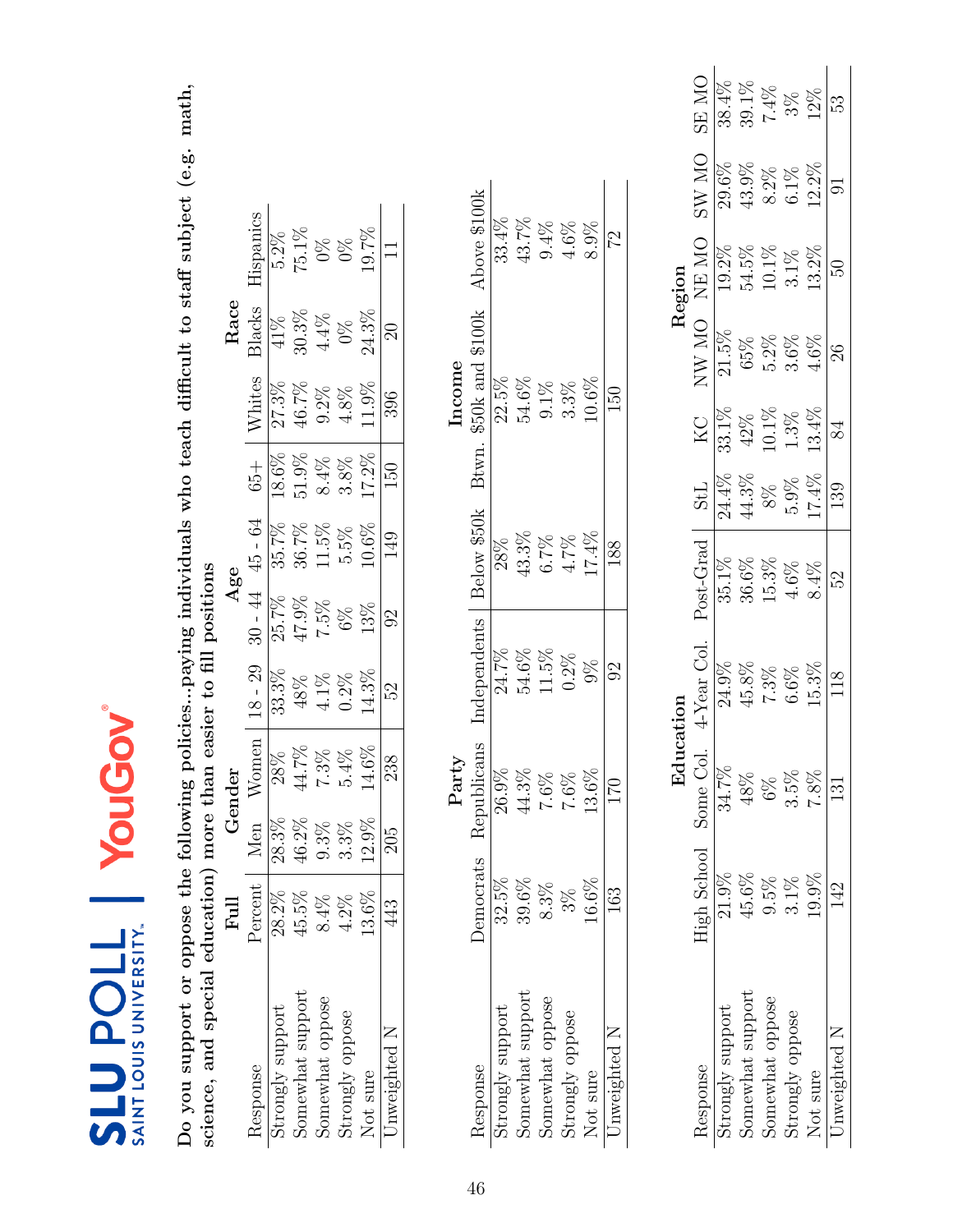| ම                                         |
|-------------------------------------------|
| VEDSITY<br><b>N SINOT</b><br><b>TNIAS</b> |

Do you support or oppose the following policies...making all public two or four-year colleges in Missouri free to attend. Do you support or oppose the following policies...making all public two or four-year colleges in Missouri free to attend.

|                       | $_{\rm{Full}}$ |          | Gender                                                             |                                                                            | Age                                                                                   |                                                                                                   |                                                          |                                                | Race                                                                                                             |                            |
|-----------------------|----------------|----------|--------------------------------------------------------------------|----------------------------------------------------------------------------|---------------------------------------------------------------------------------------|---------------------------------------------------------------------------------------------------|----------------------------------------------------------|------------------------------------------------|------------------------------------------------------------------------------------------------------------------|----------------------------|
| Response              | Percent        | · Men    | $W$ omer                                                           | $8 - 29$                                                                   |                                                                                       |                                                                                                   |                                                          |                                                |                                                                                                                  | <b>lispanics</b>           |
| strongly support      | 32.7%          | $31.1\%$ | 34.6%                                                              |                                                                            |                                                                                       |                                                                                                   |                                                          |                                                |                                                                                                                  |                            |
| Somewhat support      | 19.7%          | $15.4\%$ |                                                                    |                                                                            |                                                                                       |                                                                                                   |                                                          |                                                |                                                                                                                  |                            |
| Somewhat oppose       | 13.3%          | 15%      |                                                                    |                                                                            |                                                                                       |                                                                                                   |                                                          |                                                |                                                                                                                  |                            |
| $\rm strongly$ oppose | 27.4%          | 32.5%    |                                                                    |                                                                            |                                                                                       |                                                                                                   |                                                          |                                                |                                                                                                                  |                            |
| Not sure              | 7%             | 5.9%     | $\begin{array}{c} 24.8\% \\ 11.1\% \\ 21.3\% \\ 8.2\% \end{array}$ | $\begin{array}{r} 10.5\% \\ 9\% \\ 14.7\% \\ 10.3\% \\ 15.4\% \end{array}$ | $\begin{array}{l} 30-44\\ \hline 44.7\%\\ 22\%\\ 9.8\%\\ 19.3\%\\ 4.1\% \end{array}.$ | $\frac{45 - 64}{26\%}$<br>$\frac{26.8\%}{26.8\%}$<br>$\frac{35\%}{33.3\%}$<br>$\frac{4.5\%}{149}$ | $\frac{65+}{19.1\%}\$<br>19.1%<br>19.5%<br>38.2%<br>7.1% | Whites<br>29.5%<br>18.4%<br>14%<br>31%<br>7.1% | $\begin{array}{l} \underline{\text{3} \text{ lacks}} \\ 54.8\% \\ 28.2\% \\ 4.8\% \\ 3.5\% \\ 8.8\% \end{array}$ | 79%<br>19.7%<br>1.3%<br>0% |
| Inweighted N          | 43             | 205      | 238                                                                | $\overline{S}$                                                             |                                                                                       |                                                                                                   |                                                          | 396                                            | $\overline{20}$                                                                                                  |                            |
|                       |                |          |                                                                    |                                                                            |                                                                                       |                                                                                                   |                                                          |                                                |                                                                                                                  |                            |

|        | Above \$100k              | 39.8%           | 18.2%    | 14.5%                               | 23.1%           | 4.3%     | 22           |
|--------|---------------------------|-----------------|----------|-------------------------------------|-----------------|----------|--------------|
| Income | \$50k and \$100k<br>Btwn. | 24.7%           | 22.2%    | 14.7%                               | 31.6%           | 6.7%     | 150          |
|        | Below \$50k               | 38.6%           | 19.9%    | 11.6%                               | 22.3%           | 7.5%     | 188          |
|        | ndependents               | 32.1%           | 19.7%    | $18.8\%$                            | $21.4\%$        | $8\%$    |              |
| Party  | Democrats Republicans     |                 |          | $0.5\%$                             | 0.6%            |          | ا ہے<br>ا    |
|        |                           | 54.8%           | $30.6\%$ | $7.4\%$                             | 2.7%            | 4.6%     |              |
|        | lesponse                  | trongly support |          | Somewhat support<br>Somewhat oppose | strongly oppose | Not sure | Jnweighted N |

|                  |                       | $_{\rm Edu}$    |                    |                 |            |          |              | Region   |          |        |
|------------------|-----------------------|-----------------|--------------------|-----------------|------------|----------|--------------|----------|----------|--------|
| desponse         | High School Some Col. |                 | $\text{LYear}$ Col | Post-Grad       | <b>TPS</b> | КC       | <b>ON WN</b> | NE MO    | ON WS    | ON ES  |
| trongly support  | 29.4%                 | 37%             |                    | 28.7%           | 86.9%      | $36.3\%$ | 39.3%        | $23.2\%$ |          |        |
| Somewhat support | 18.2%                 | 12.8%           |                    | 31.5%           | 27%        | 21.8%    | $16\%$       | 13.5%    | $12.4\%$ | 17.5%  |
| Somewhat oppose  | 11.4%                 | $17.1\%$        |                    |                 | $1.6\%$    | $7.8\%$  | $21.4\%$     | 22.2%    | $14.8\%$ | 1.6%   |
| Strongly oppose  | 26.3%                 | 27.5%           |                    | $15\%$<br>24.8% | .9.8%      | 24.8%    | $20.4\%$     | 38.1%    | 35.7%    | $31\%$ |
| Not sure         | $14.6\%$              | 5.6%            | $\frac{4\%}{4}$    | $\frac{8}{2}$   | 1.7%       | 9.4%     | 2.8%         | $3\%$    | $8.1\%$  | 12.4%  |
| Jnweighted N     | $\mathfrak{P}$        | $\overline{31}$ |                    | 52              | 139        |          | 26           |          |          | 53     |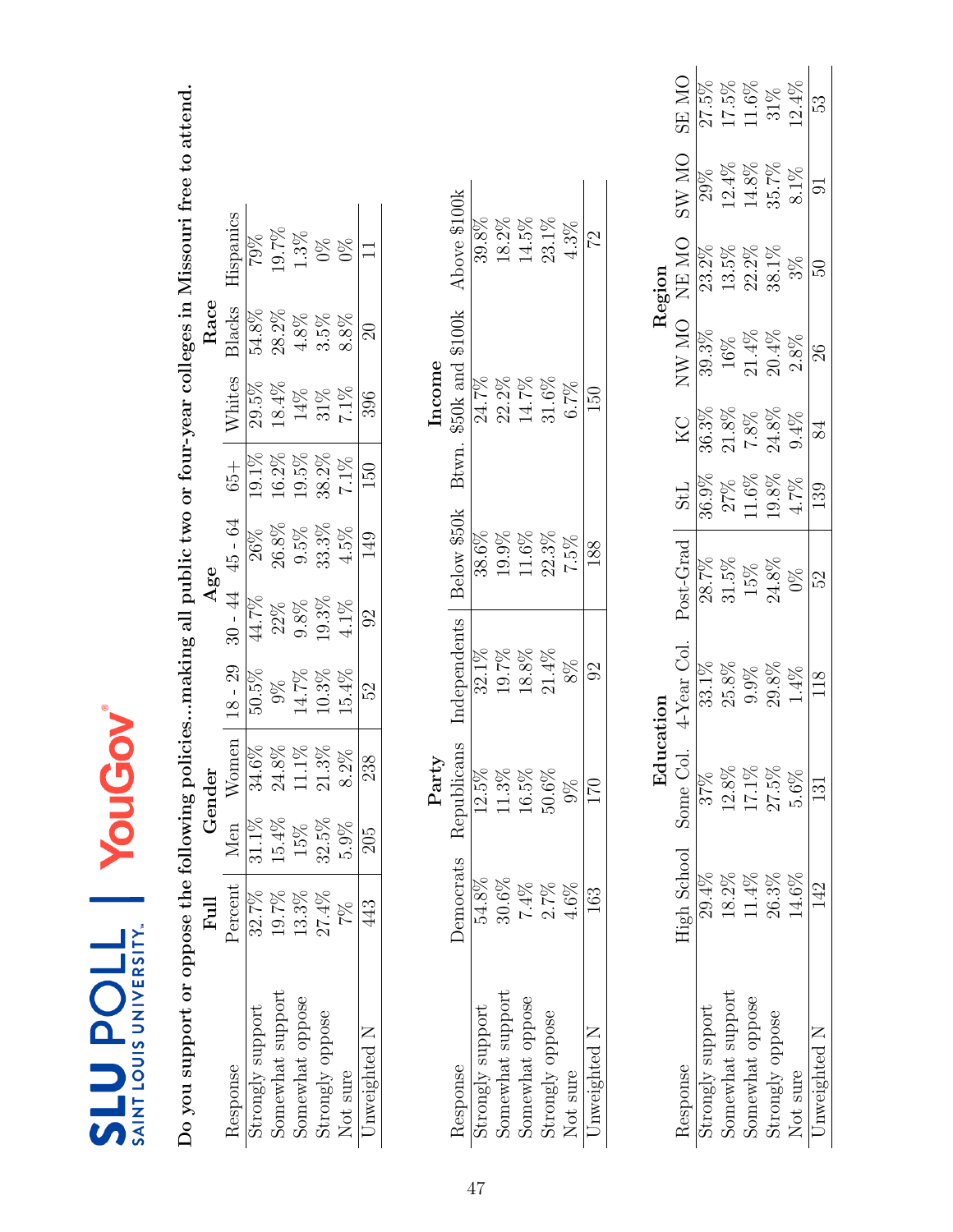| SAINT LOUIS UNIVERSITY.<br><b>710dents</b>  |                | YouGo     |             |                                                                           |       |                     |            |               |                  |               |              |              |
|---------------------------------------------|----------------|-----------|-------------|---------------------------------------------------------------------------|-------|---------------------|------------|---------------|------------------|---------------|--------------|--------------|
| You may be familiar with charter schools in |                |           |             | Missouri. Would you describe charter schools as public schools or private |       |                     |            |               |                  |               |              |              |
| schools?                                    |                |           |             |                                                                           |       |                     |            |               |                  |               |              |              |
|                                             | $_{\rm{Full}}$ | Gender    |             |                                                                           | Age   |                     |            |               | Race             |               |              |              |
| Response                                    | Percent        | Men Women |             | $18 - 29$                                                                 |       | $30 - 44$ $45 - 64$ |            | $65 +$ Whites | Blacks           | Hispanics     |              |              |
| Public                                      | 39.5%          | 40.9%     | $38.3\%$    | 39.8%                                                                     | 33.8% | 41.7%               | 41.2%      | 37.4%         | 63.9%            | 63.1%         |              |              |
| Private                                     | 60.5%          | 59.1%     | $61.7\%$    | 60.2%                                                                     | 66.2% | 58.3%               | 58.8%      | 62.6%         | 36.1%            | 36.9%         |              |              |
| Unweighted N                                | $\Im$          | 378       | 522         | $\approx 0$                                                               | 167   | 319                 | 314        | 812           | $\overline{4}$   | $\frac{6}{1}$ |              |              |
|                                             |                |           | Party       |                                                                           |       |                     |            | Income        |                  |               |              |              |
| Response                                    | Democrats      |           | Republicans | Independents                                                              |       | Below \$50k         | Btwn.      |               | \$50k and \$100k | Above \$100k  |              |              |
| Public                                      | 39.8%          |           | 39.2%       | $40.1\%$                                                                  |       | $40.8\%$            |            | 32.9%         |                  | 44.6%         |              |              |
| Private                                     | 60.2%          |           | 60.8%       | 59.9%                                                                     |       | 59.2%               |            | 67.1%         |                  | 55.4%         |              |              |
| Unweighted N                                | 321            |           | 323         | 207                                                                       |       | 386                 |            | 285           |                  | 152           |              |              |
|                                             |                |           |             |                                                                           |       |                     |            |               |                  |               |              |              |
|                                             |                |           | Education   |                                                                           |       |                     |            |               |                  | Region        |              |              |
| Response                                    | High School    |           | Some Col.   | 4-Year Col.                                                               |       | Post-Grad           | <b>StL</b> | KC            |                  | NE ON NE NE   | <b>ON WS</b> | <b>ON RS</b> |
| Public                                      | 41.6%          |           | 35.9%       | 38.1%                                                                     |       | 47.3%               | 43.9%      | 40.9%         | 34.9%            | 27.1%         | 42.9%        | 33.7%        |
| Private                                     | 58.4%          |           | 64.1%       | 61.9%                                                                     |       | 52.7%               | 56.1%      | 59.1%         | 65.1%            | 72.9%         | 57.1%        | 66.3%        |
| Unweighted N                                | 296            |           | 265         | 225                                                                       |       | $\overline{14}$     | 275        | 182           | <b>CG</b>        | 76            | 194          | 102          |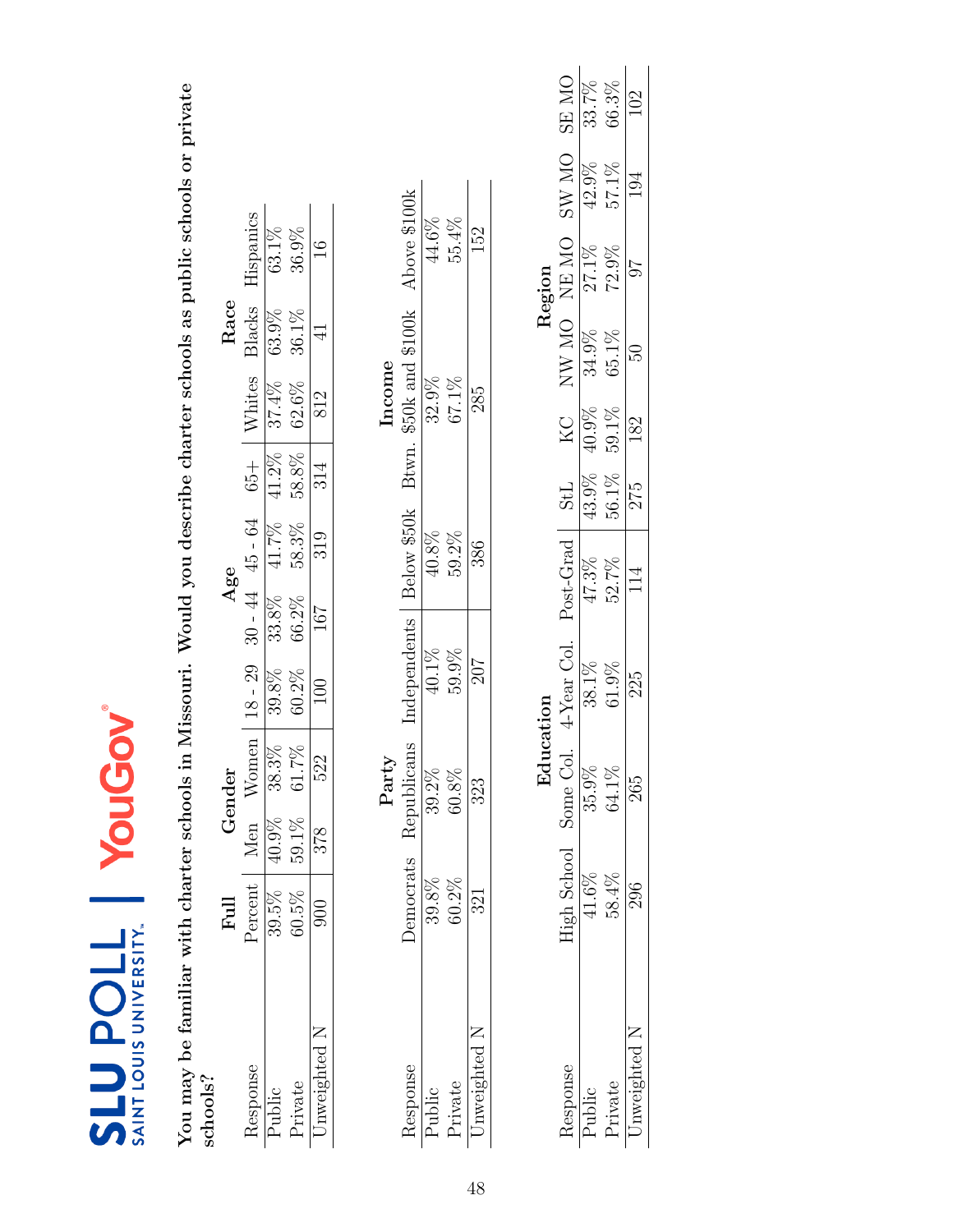| ම                                                      |
|--------------------------------------------------------|
| ノトロロニトン<br>$\frac{1}{2}$<br><b>NOT</b><br><b>TNIAS</b> |

Missouri permits the formation of charter schools in the state...Do you support the formation of charter schools? Missouri permits the formation of charter schools in the state. . . Do you support the formation of charter schools?

|                  | Full     |          | Gender                            |           | Age                 |               |                     |                                       | Race                 |                     |
|------------------|----------|----------|-----------------------------------|-----------|---------------------|---------------|---------------------|---------------------------------------|----------------------|---------------------|
| Response         | Percent  | Men      | $N$ omen                          | $18 - 29$ | $30 - 44$           | $45 - 64$     | $+99$               |                                       | 31acks               | lispanics           |
| strongly support | $21.1\%$ | $24.6\%$ | $\underline{\underline{\%2}2.21}$ | $14.4\%$  | $\overline{18.6\%}$ | 24.8%         | $2\overline{1.9\%}$ | $\frac{\text{Whites}}{\text{19.6\%}}$ |                      | $50.1\%$            |
| Somewhat support | 31.4%    | $30.5\%$ | $32.2\%$                          | $24.7\%$  | 32.4%               | $27.5\%$      | 38.7%               | $31.3\%$                              | 35%<br>36.6%<br>5.5% |                     |
| Somewhat oppose  | 13.7%    | $13.6\%$ | $13.8\%$                          | $14.4\%$  | 14.3%               | $13\%$<br>13% | $13.6\%$            | $14.8\%$                              |                      | $\frac{9\%}{1.2\%}$ |
| strongly oppose  | 10.4%    | $11.2\%$ | 0.7%                              | $9.3\%$   | $11.7\%$            |               | $7.7\%$             | $11.2\%$                              | $4.2\%$              | $11\%$ 28.7%        |
| Not sure         | 23.4%    | 20%      | $26.6\%$                          | $37.1\%$  | 23%                 | $22.2\%$      | 18.1%               | $23.1\%$                              | $18.7\%$             |                     |
| Inweighted N     | 900      | 378      | 522                               | 100       | 167                 | 319           | 314                 | 812                                   |                      |                     |

|                      | Above \$100k              | 29.5%            | $20.8\%$         | 21.2%                                        | 12.1%           | 16.3%    | 152          |
|----------------------|---------------------------|------------------|------------------|----------------------------------------------|-----------------|----------|--------------|
| mcome                | \$50k and \$100k<br>Btwn. | 15.9%            | 36.9%            | 14.5%                                        | 11.5%           | $21.3\%$ | 285          |
|                      | Below \$50k               | 20.7%            | 31.1%            | 12.4%                                        | 8.9%            | $26.8\%$ | 386          |
|                      | Independents              | 18.4%            | 38.8%            | $11.4\%$                                     | 7.6%            | $23.8\%$ | 207          |
| ${\rm Part}_{\rm V}$ | hlicans                   |                  | 34.2%            |                                              |                 |          | 323          |
|                      | Democrats Repu            | 15.6%            | 24.9%            | 18.6%                                        | 18.4%           | 22.5%    | 321          |
|                      | Response                  | strongly support | Somewhat support | $\ensuremath{\mathrm{5} \mathrm{om}}$ expose | Strongly oppose | Not sure | Jnweighted N |

|                  |                       | Edu      |                       |           |            |          |              | Region   |          |       |
|------------------|-----------------------|----------|-----------------------|-----------|------------|----------|--------------|----------|----------|-------|
| lesponse         | High School Some Col. |          | $\mathsf{LYear}$ Col. | Post-Grad | <b>TPS</b> | КC       | <b>ON WN</b> | NE MO    | ON W.    | ON RS |
| strongly support |                       | $21.4\%$ |                       | 23.7%     | $0.8\%$    | 23.3%    | 12.6%        | $20.8\%$ | 22.7%    |       |
| Somewhat suppor  | 36.8%                 | 31.1%    |                       | 20.8%     | $33.6\%$   | 30.3%    | 42.9%        | $30.4\%$ | 29%      | 28.1% |
| Somewhat oppose  | $10\%$                | 12.3%    |                       | 22.5%     | $5.2\%$    | $12.8\%$ | 18.1%        | 12.3%    | 13.8%    | 10.8% |
| Strongly oppose  | 6.7%                  | 8.6%     |                       | 18.8%     | 1.6%       | $10.1\%$ | $8.2\%$      | 12.7%    | $11.1\%$ | 6.4%  |
| Not sure         | 27.5%                 | $26.6\%$ | $7.6\%$               | 14.1%     | 19.9%      | 23.5%    | $18.3\%$     | 23.7%    | 23.5%    | 33.3% |
| Inweighted N     | 296                   | 265      | 225                   | 114       | 275        | 182      | SO           |          | 194      |       |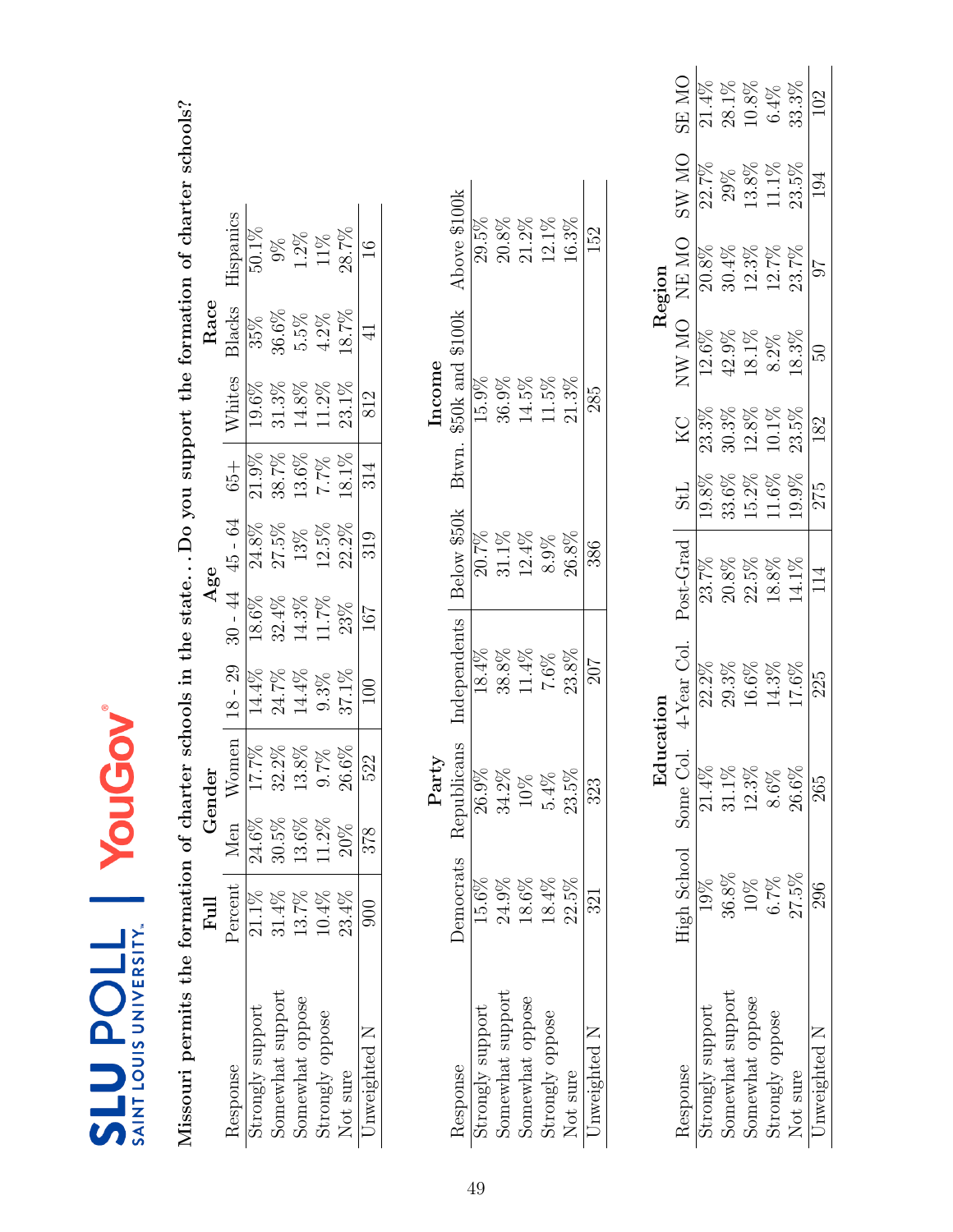| œ |                                    |
|---|------------------------------------|
|   | <b>LOUIS UNIVERSITY</b><br>I LNIVS |

Which of the following statements do you agree with? Kindergarten through 12th grade schools should have face to<br>face instruction in the fall Which of the following statements do you agree with? Kindergarten through 12th grade schools should have face to face instruction in the fall

|              | $\rm H_{\rm H}$ |       | ender |                  |                | Age             |                               |          | Race     |                  |
|--------------|-----------------|-------|-------|------------------|----------------|-----------------|-------------------------------|----------|----------|------------------|
| esponse      | ercen           | Vlen  | Vomen | 18 - 29          | $-44$          | 45 - 64         |                               | Whites   | 31acks   | <b>Hispanics</b> |
| lecte        | 58.8%           | 53.5% | 54.4% | 44.2%            |                | $\sqrt{61.5\%}$ | $\frac{65+}{71.8\%}$<br>28.2% | 59.8%    | 59.1%    | 32.4%            |
| not selected | $41.2\%$        | 36.5% | 45.6% | 55.8%            | 47.1%<br>52.9% | 38.5%           |                               | $40.2\%$ | $40.9\%$ | 67.6%            |
|              |                 | 378   | 522   | $\overline{100}$ | 167            | 319             | 314                           | 812      |          |                  |

|              |          |            |             |             | ncome                     |              |
|--------------|----------|------------|-------------|-------------|---------------------------|--------------|
| esponse      | emocrats | epublicans | ndependents | Below \$50k | \$50k and \$100k<br>Btwn. | Above \$100k |
|              | 37.6%    | $78.5\%$   | 56.5%       | 58.2%       | 57.1%                     | 59%          |
| not selected | 52.4%    | 21.5%      | 13.5%       | 41.8%       | 42.9%                     | 41%          |
| aweightec    |          | 323        | 207         | 386         | 285                       | 152          |

|                     | <b>DN RS</b>          | $63.1\%$<br>$36.9\%$ |              | 102             |
|---------------------|-----------------------|----------------------|--------------|-----------------|
|                     | ON WS                 | 63.9%                | 36.1%        | $\overline{94}$ |
| $\mathfrak{tegior}$ | NE MC                 | 57.5%                | $42.5\%$     | 76              |
|                     | NW MO                 | $62.8\%$             | 37.2%        | 50              |
|                     | КC                    | $56\%$               | 49%          | 182             |
|                     | <b>TPS</b>            | 54.5%                | $45.5\%$     | 275             |
|                     | Post-Grad             | 45.4%                | 54.6%        | 114             |
|                     | $i$ -Year Col.        | 54.5%                | 45.5%        | 225             |
|                     |                       | $56.5\%$             | $43.5\%$     | 265             |
|                     | High School Some Col. | 58.7%                | 31.3%        |                 |
|                     | esponse               |                      | not selected | nweighted       |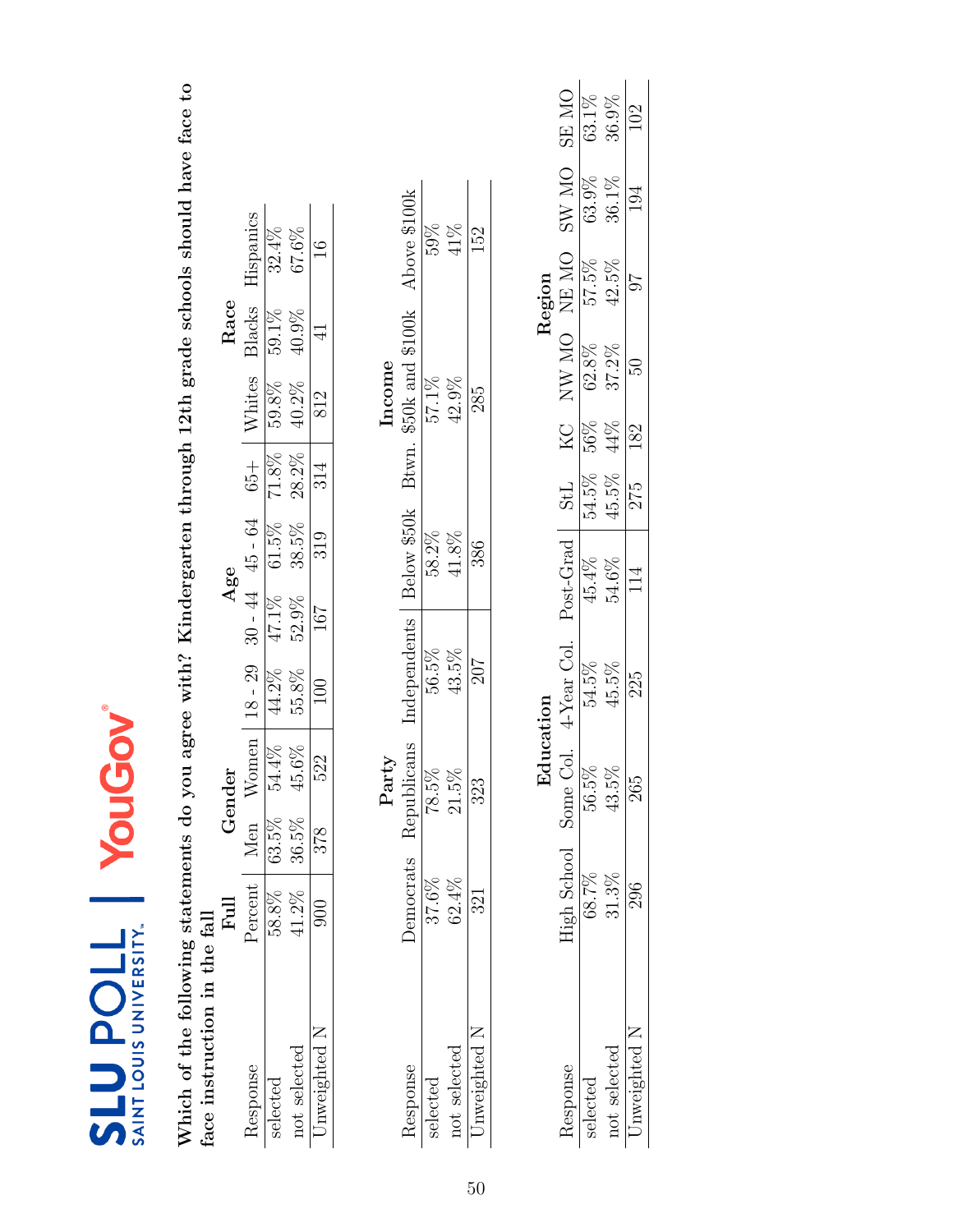| SAINT LOUIS UNIVERSITY.<br><b>710den13</b> |                | YouGov   |           |                                                                      |                   |         |            |         |                |                                                 |             |             |
|--------------------------------------------|----------------|----------|-----------|----------------------------------------------------------------------|-------------------|---------|------------|---------|----------------|-------------------------------------------------|-------------|-------------|
| Which of the following statements do you   |                |          |           | agree with? I lost access to child care during the COVID-19 pandemic |                   |         |            |         |                |                                                 |             |             |
|                                            | $_{\rm{Full}}$ | Gender   |           |                                                                      | Age               |         |            |         | Race           |                                                 |             |             |
| Response                                   | Percent        | Men      | Women     | $18 - 29$                                                            | $30 - 44$ 45 - 64 |         | $65 +$     | Whites  | Blacks         | Hispanics                                       |             |             |
| selected                                   | $7.4\%$        | 5.8%     | $8.8\%$   | 11.6%                                                                | 15.7%             | 4.9%    | 1.9%       | $6.5\%$ | 12.1%          | 45.1%                                           |             |             |
| not selected                               | 92.6%          | 94.2%    | $91.2\%$  | 88.4%                                                                | 84.3%             | 95.1%   | 98.1%      | 93.5%   | 87.9%          | 54.9%                                           |             |             |
| Unweighted N                               | $\frac{1}{2}$  | 378      | 522       | 100                                                                  | 167               | 319     | 314        | 812     | $\overline{4}$ | $\frac{6}{1}$                                   |             |             |
|                                            |                | Party    |           |                                                                      |                   |         |            | Income  |                |                                                 |             |             |
| Response                                   | Democrats      |          |           | Republicans Independents                                             |                   |         |            |         |                | Below \$50k Btwn. \$50k and \$100k Above \$100k |             |             |
| selected                                   | $7.2\%$        | $5.6\%$  |           | 10.7%                                                                |                   | $6.5\%$ |            | $6.5\%$ |                | 11.9%                                           |             |             |
| not selected                               | 92.8%          | 94.4%    |           | 89.3%                                                                |                   | 93.5%   |            | 93.5%   |                | 88.1%                                           |             |             |
| Unweighted N                               | 321            | 323      |           | <b>207</b>                                                           |                   | 386     |            | 285     |                | 152                                             |             |             |
|                                            |                |          |           |                                                                      |                   |         |            |         |                |                                                 |             |             |
|                                            |                |          | Education |                                                                      |                   |         |            |         |                | Region                                          |             |             |
| Response                                   | High School    |          |           | Some Col. 4-Year Col. Post-Grad                                      |                   |         | <b>StL</b> | KC      |                | NW MO NEMO                                      | SW MO SE MO |             |
| selected                                   | 4.6%           | 7.9%     |           | 7.7%                                                                 | 13.4%             |         | $6.5\%$    | 7.5%    | $6.1\%$        | $8.5\%$                                         | 7.6%        | 8.4%        |
| not selected                               | 95.4%          | $92.1\%$ |           | 92.3%                                                                | 86.6%             |         | 93.5%      | 92.5%   | 93.9%          | 91.5%                                           | $92.4\%$    | $91.6\%$    |
|                                            |                |          |           | C<br>C                                                               |                   | ć       |            |         |                |                                                 |             | $\tilde{C}$ |

225

265

296

Unweighted N

114

102

194

 $16$ 

 $\overline{50}$ 

182

275

51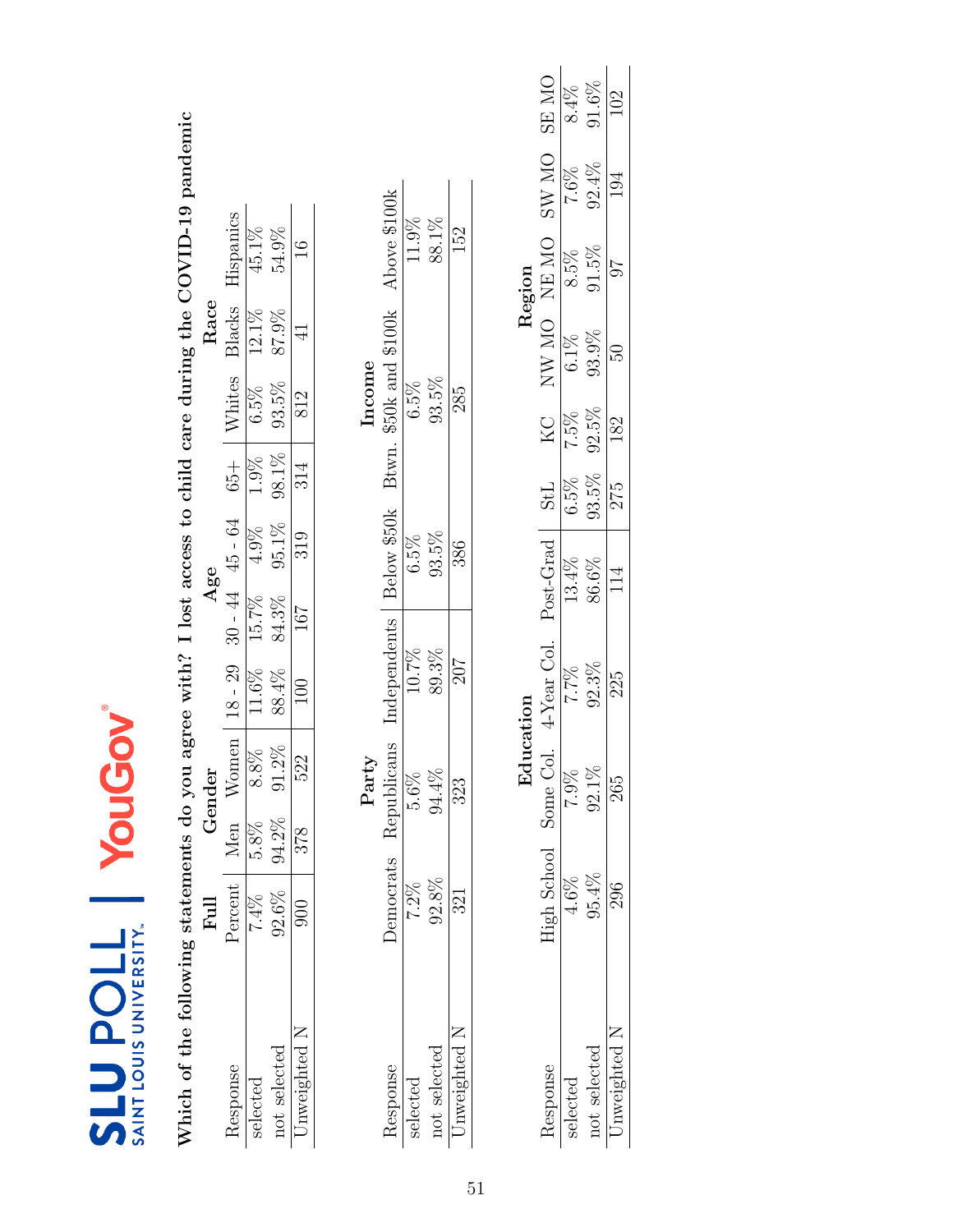| Which of the following statements do you<br>pandemic |                  |          |             | agree with? I have postponed going to the doctor during the COVID-19 |       |                   |            |          |                  |               |              |              |
|------------------------------------------------------|------------------|----------|-------------|----------------------------------------------------------------------|-------|-------------------|------------|----------|------------------|---------------|--------------|--------------|
|                                                      | Full             |          | Gender      |                                                                      |       | Age               |            |          | Race             |               |              |              |
| Response                                             | Percent          |          | Men Women   | $18 - 29$                                                            |       | $30 - 44$ 45 - 64 | $65 +$     | Whites   | Blacks           | Hispanics     |              |              |
| selected                                             | 49.1%            | $41.8\%$ | 55.9%       | 55.9%                                                                | 53.8% | $50.4\%$          | 40.6%      | 48.3%    | 47.6%            | 65.4%         |              |              |
| not selected                                         | 50.9%            | 58.2%    | 44.1%       | 44.1%                                                                | 46.2% | 49.6%             | 59.4%      | 51.7%    | 52.4%            | 34.6%         |              |              |
| Jnweighted N                                         | $\frac{8}{3}$    | 378      | 522         | $\Xi$                                                                | 167   | 319               | 314        | 812      | Ч                | $\frac{6}{1}$ |              |              |
|                                                      |                  |          |             |                                                                      |       |                   |            |          |                  |               |              |              |
|                                                      |                  |          | Party       |                                                                      |       |                   |            | Income   |                  |               |              |              |
| Response                                             | <b>Democrats</b> |          | Republicans | Independents                                                         |       | Below \$50k       | Btwn.      |          | \$50k and \$100k | Above \$100k  |              |              |
| selected                                             | 63%              |          | 34.6%       | 53.8%                                                                |       | 48.1%             |            | 48.9%    |                  | 54%           |              |              |
| not selected                                         | 37%              |          | 65.4%       | 46.2%                                                                |       | 51.9%             |            | $51.1\%$ |                  | 46%           |              |              |
| Jnweighted N                                         | 321              |          | 323         | 207                                                                  |       | 386               |            | 285      |                  | 152           |              |              |
|                                                      |                  |          |             |                                                                      |       |                   |            |          |                  |               |              |              |
|                                                      |                  |          | Edu         | cation                                                               |       |                   |            |          |                  | Region        |              |              |
| Response                                             | High School      |          | Some Col.   | 4-Year Col.                                                          |       | Post-Grad         | <b>StL</b> | KC       |                  | NW MO NEMO    | <b>ON WS</b> | <b>ON AB</b> |
| selected                                             | 39.1%            |          | 53.2%       | 53.2%                                                                |       | 57.8%             | $53.8\%$   | 50.4%    | 46%              | 49.7%         | 41.4%        | $51.1\%$     |
| not selected                                         | 60.9%            |          | 46.8%       | 46.8%                                                                |       | 42.2%             | 46.2%      | 49.6%    | 54%              | 50.3%         | 58.6%        | 48.9%        |
| Unweighted N                                         | 296              |          | 265         | 225                                                                  |       | 14                | 275        | 182      | 50               | 76            | 194          | 102          |

SLU POLL | YouGov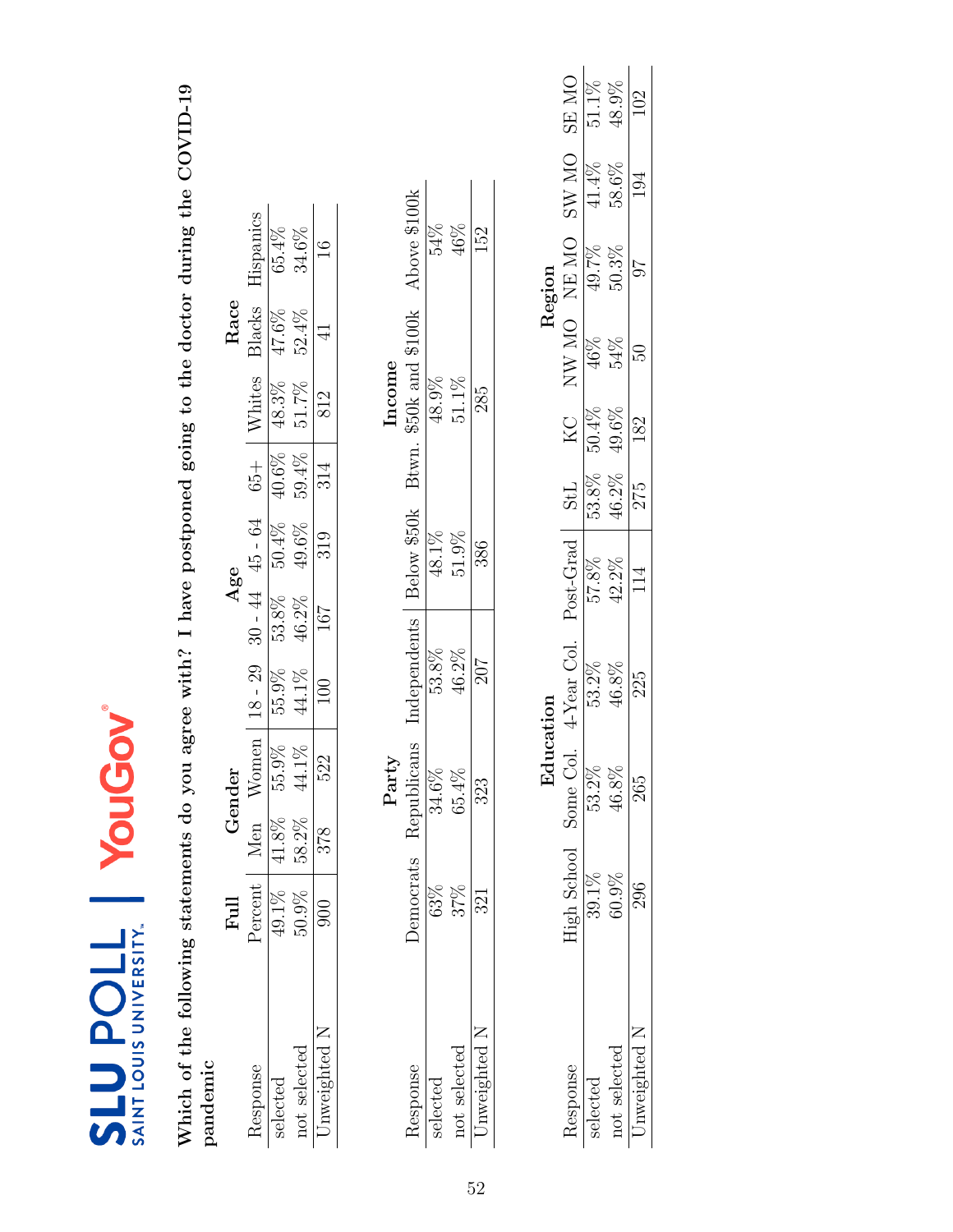| SAINT LOUIS UNIVERSITY.<br><b>SLUPOLL</b> |               |       | YouGov      |                                                                   |                     |             |            |          |                  |               |             |          |
|-------------------------------------------|---------------|-------|-------------|-------------------------------------------------------------------|---------------------|-------------|------------|----------|------------------|---------------|-------------|----------|
| Which of the following statements do you  | $_{\rm Full}$ |       | Gender      | agree with? I home schooled children during the COVID-19 pandemic | Age                 |             |            |          | Race             |               |             |          |
| Response                                  | Percent       | Men   | Women       | $18 - 29$                                                         | $30 - 44$ $45 - 64$ |             | $65 +$     | Whites   | Blacks           | Hispanics     |             |          |
| selected                                  | $19.4\%$      | 19.8% | 19%         | $17.4\%$                                                          | 39.2%               | $20.2\%$    | $4.7\%$    | 18.2%    | $31\%$           | $4.8\%$       |             |          |
| not selected                              | 80.6%         | 80.2% | 81%         | 82.6%                                                             | 60.8%               | 79.8%       | 95.3%      | $81.8\%$ | 69%              | 95.2%         |             |          |
| Unweighted N                              | 900           | 378   | 522         | $\approx$                                                         | 167                 | 319         | 314        | 812      | $\exists$        | $\frac{6}{1}$ |             |          |
|                                           |               |       | Party       |                                                                   |                     |             |            | Income   |                  |               |             |          |
| Response                                  | Democrats     |       | Republicans | Independents                                                      |                     | Below \$50k | Btwn.      |          | \$50k and \$100k | Above \$100k  |             |          |
| selected                                  | 17.6%         |       | 17.8%       | 24.5%                                                             |                     | 17.4%       |            | 24.1%    |                  | 19.1%         |             |          |
| not selected                              | 82.4%         |       | 82.2%       | 75.5%                                                             |                     | 82.6%       |            | 75.9%    |                  | 80.9%         |             |          |
| Unweighted N                              | 321           |       | 323         | 207                                                               |                     | 386         |            | 285      |                  | 152           |             |          |
|                                           |               |       |             |                                                                   |                     |             |            |          |                  |               |             |          |
|                                           |               |       | Education   |                                                                   |                     |             |            |          |                  | Region        |             |          |
| Response                                  | High School   |       | Some Col.   | 4-Year Col.                                                       |                     | Post-Grad   | <b>StL</b> | KC<br>   |                  | NW MO NE MO   | SW MO SE MO |          |
| selected                                  | 22%           |       | 16.8%       | 18.9%                                                             |                     | 20.3%       | 18.7%      | 19.5%    | 31.9%            | 21.9%         | 15.5%       | 20.4%    |
| not selected                              | 78%           |       | 83.2%       | 81.1%                                                             |                     | 79.7%       | 81.3%      | 80.5%    | 68.1%            | $78.1\%$      | 84.5%       | $79.6\%$ |
| Unweighted N                              | 296           |       | 265         | 225                                                               |                     | 114         | 275        | 182      | RG<br>C          | 76            | 194         | 102      |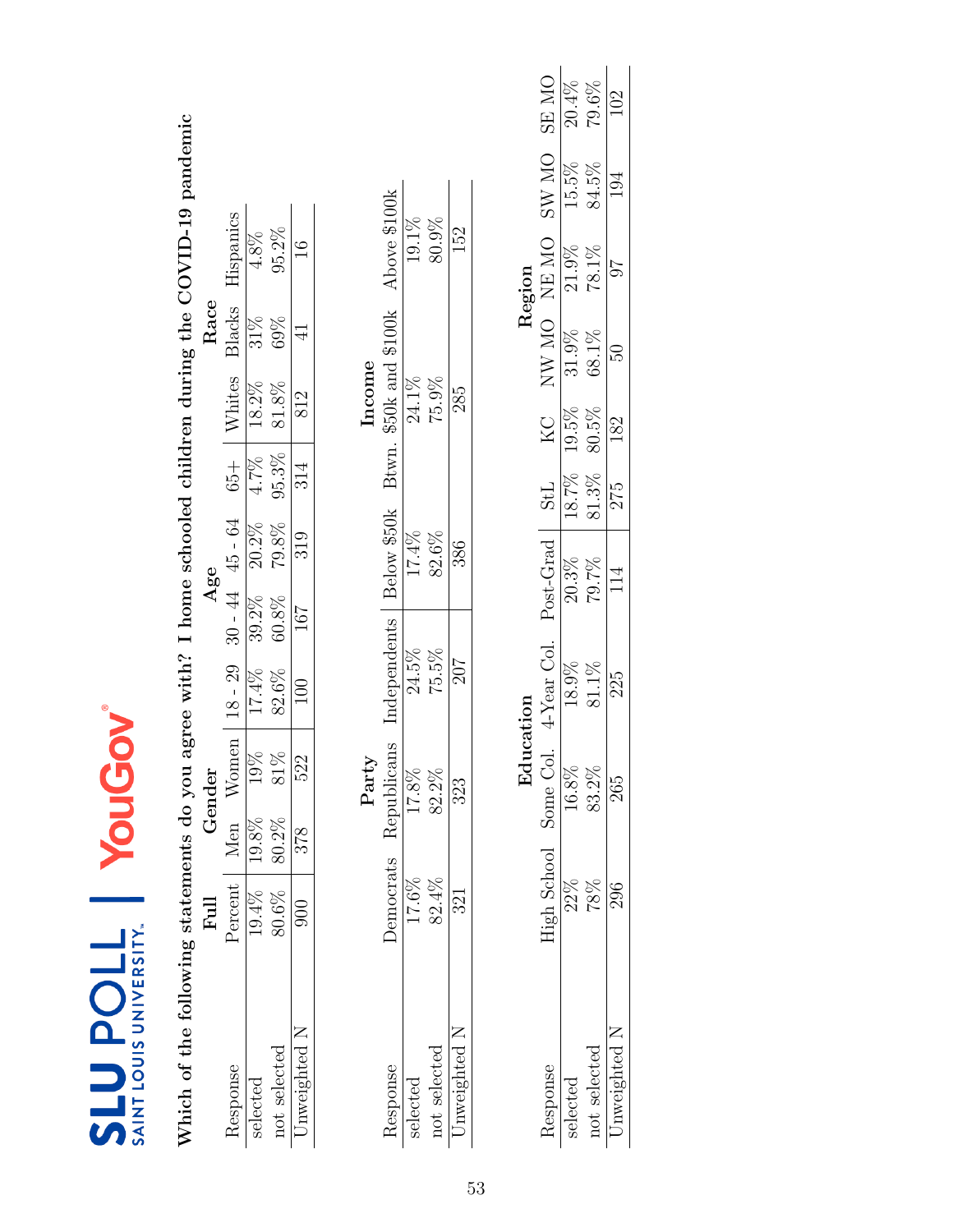| SAINT LOUIS UNIVERSITY.<br><b>TIOdENS</b>                                                                                                                                                                                              |             | Puoy                    | MOI         |                                        |                |                     |         |        |                  |           |              |              |
|----------------------------------------------------------------------------------------------------------------------------------------------------------------------------------------------------------------------------------------|-------------|-------------------------|-------------|----------------------------------------|----------------|---------------------|---------|--------|------------------|-----------|--------------|--------------|
| How have you or someone in your household been providing care or home schooling for your child(ren) during the<br>$\text{COVID-19}$ pandemicAlternating work hours with someone in my household to provide child care or homeschooling |             |                         |             |                                        |                |                     |         |        |                  |           |              |              |
|                                                                                                                                                                                                                                        | Full        | Gender                  |             |                                        | Age            |                     |         |        | Race             |           |              |              |
| Response                                                                                                                                                                                                                               | Percent     | Men Women               |             | $18 - 29$                              |                | $30 - 44$ $45 - 64$ | $65 +$  | Whites | Blacks           | Hispanics |              |              |
| selected                                                                                                                                                                                                                               | 20.5%       | $16.5\%$                | 24.8%       | 32.2%                                  | 25.7%          | $15.1\%$            | $3.1\%$ | 17.3%  | 45.3%            | $2.2\%$   |              |              |
| not selected                                                                                                                                                                                                                           | 79.5%       | 83.5%                   | 75.2%       | 67.8%                                  | 74.3%          | 84.9%               | 96.9%   | 82.7%  | 54.7%            | 97.8%     |              |              |
| Unweighted N                                                                                                                                                                                                                           | 237         | 102                     | LQ<br>$\Xi$ | 25                                     | $\overline{8}$ | 105                 | 26      | 208    | $\overline{1}$   | $\circ$   |              |              |
|                                                                                                                                                                                                                                        |             |                         | Party       |                                        |                |                     |         | Income |                  |           |              |              |
| Response                                                                                                                                                                                                                               | Democrats   | Republicans             |             | Independents                           |                | Below \$50k         | Btwn.   |        | \$50k and \$100k |           | Above \$100k |              |
| selected                                                                                                                                                                                                                               | $35.5\%$    | 15.5%                   |             | 11.8%                                  |                | 21.9%               |         | 18.4%  |                  |           | 25.4%        |              |
| not selected                                                                                                                                                                                                                           | $64.5\%$    | 84.5%                   |             | 88.2%                                  |                | 78.1%               |         | 81.6%  |                  |           | $74.6\%$     |              |
| Unweighted N                                                                                                                                                                                                                           | 22          | $\Im$                   |             | 59                                     |                | $\Im$               |         | 83     |                  |           | 50           |              |
|                                                                                                                                                                                                                                        |             |                         |             |                                        |                |                     |         |        |                  |           |              |              |
|                                                                                                                                                                                                                                        |             |                         | Education   |                                        |                |                     |         |        |                  | Region    |              |              |
| Response                                                                                                                                                                                                                               | High School |                         |             | Some Col. 4-Year Col. Post-Grad StL KC |                |                     |         |        | NW MO NEMO       |           | SW MO        | <b>ON RS</b> |
| selected                                                                                                                                                                                                                               | 16.8%       | $\frac{21.7\%}{21.7\%}$ |             | 20.7%                                  |                | 27.4%               | $31\%$  | 27.1%  | $0.6\%$          | 20.9%     | 13%          | 14.9%        |
| not selected                                                                                                                                                                                                                           | 83.2%       | 78.3%                   |             | 79.3%                                  |                | $72.6\%$            | 69%     | 72.9%  | 99.4%            | $79.1\%$  | 87%          | 85.1%        |
| Unweighted N                                                                                                                                                                                                                           | $\Im$       | 88                      |             | 62                                     |                | 25                  | 79      | 39     | $\frac{8}{18}$   | 32        | 47           | 34           |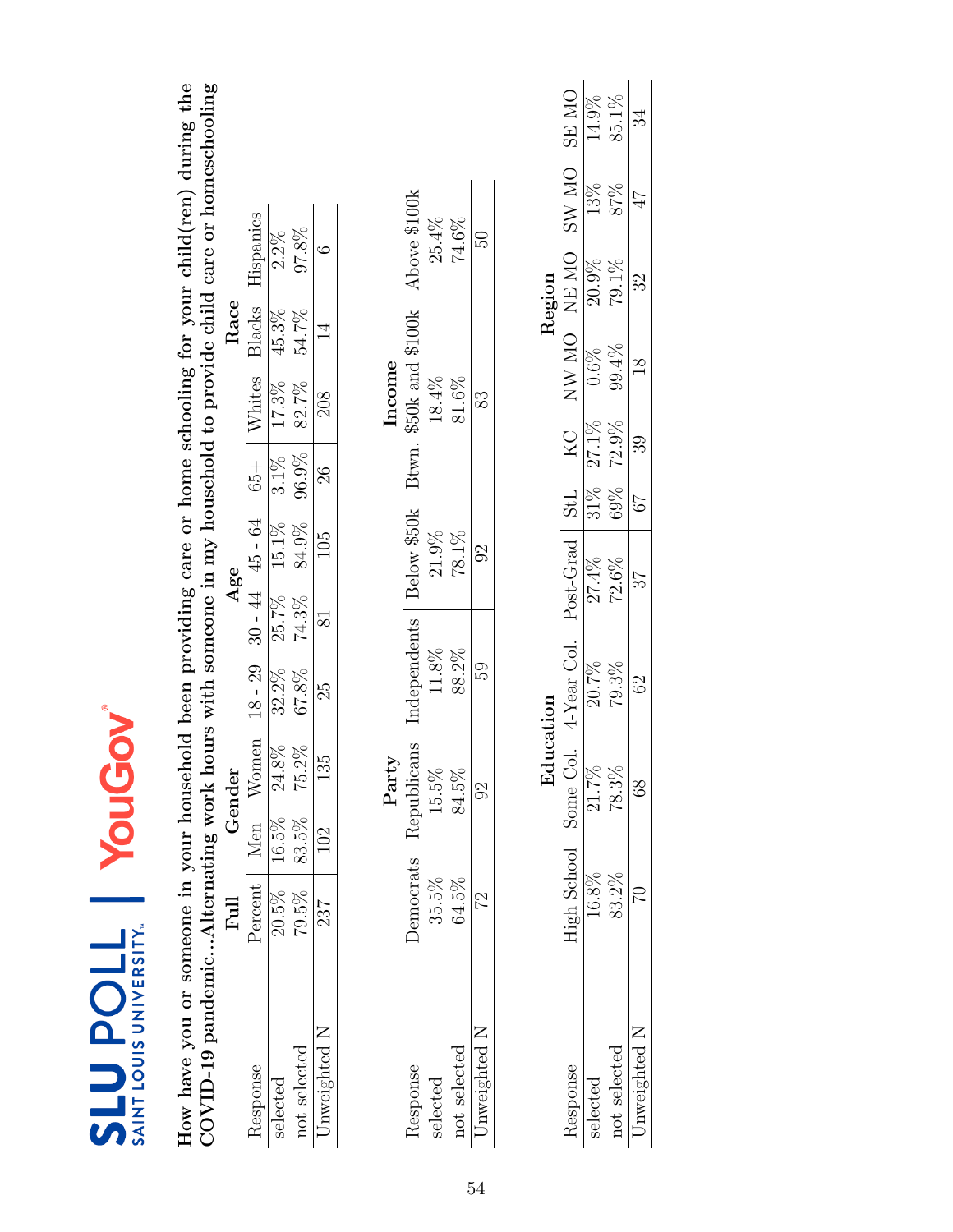| SAINT LOUIS UNIVERSITY.<br><b>TIOdENS</b>                                                                                                             |                                   | <b>PuG</b>      | 20        |              |           |                     |                 |          |                  |                                                              |       |              |
|-------------------------------------------------------------------------------------------------------------------------------------------------------|-----------------------------------|-----------------|-----------|--------------|-----------|---------------------|-----------------|----------|------------------|--------------------------------------------------------------|-------|--------------|
| How have you or someone in your household been providing care or home schooling for your child(ren) during the<br>COVID-19 pandemicWorking outside of |                                   |                 |           |              |           |                     |                 |          |                  | normal business hours to provide child care or homeschooling |       |              |
|                                                                                                                                                       | Full                              | Gender          |           |              | Age       |                     |                 |          | Race             |                                                              |       |              |
| Response                                                                                                                                              | Percent   Men Women               |                 |           | $18 - 29$    |           | $30 - 44$ $45 - 64$ | $65 +$          | Whites   | Blacks           | Hispanics                                                    |       |              |
| selected                                                                                                                                              | $12.4\%$                          | 13.9%<br>$11\%$ |           | 10.5%        | 18.9%     | 9.3%                | $\frac{8}{20}$  | $10.8\%$ | 11.9%            | 81.3%                                                        |       |              |
| not selected                                                                                                                                          | 87.6%                             | 86.1%<br>89%    |           | 89.5%        | 81.1%     | 90.7%               | 100%            | $89.2\%$ | 88.1%            | 18.7%                                                        |       |              |
| Unweighted N                                                                                                                                          | 237                               | 135<br>102      |           | 25           | $\approx$ | 105                 | $\overline{26}$ | 208      | $\overline{14}$  | $\circ$                                                      |       |              |
|                                                                                                                                                       |                                   | Party           |           |              |           |                     |                 | Income   |                  |                                                              |       |              |
| Response                                                                                                                                              | Democrats                         | Republicans     |           | Independents |           | Below \$50k         | Btwn.           |          | \$50k and \$100k | Above \$100k                                                 |       |              |
| selected                                                                                                                                              | 17.4%                             | $7.6\%$         |           | 15.3%        |           | $5.9\%$             |                 | 11.4%    |                  | 28.7%                                                        |       |              |
| not selected                                                                                                                                          | $82.6\%$                          | 92.4%           |           | 84.7%        |           | 94.1%               |                 | 88.6%    |                  | 71.3%                                                        |       |              |
| Unweighted N                                                                                                                                          | 22                                | $\Im$           |           | 59           |           | $\Im$               |                 | 83       |                  | PS.                                                          |       |              |
|                                                                                                                                                       |                                   |                 |           |              |           |                     |                 |          |                  |                                                              |       |              |
|                                                                                                                                                       |                                   |                 | Education |              |           |                     |                 |          |                  | Region                                                       |       |              |
| Response                                                                                                                                              | High School Some Col. 4-Year Col. |                 |           |              |           | Post-Grad           | StL             | KC       |                  | NW MO NEMO                                                   | SW MO | <b>ON RS</b> |
| selected                                                                                                                                              | 2.9%                              | $7.4\%$         |           | 21%          |           | 34%                 | 17.1%           | 9.2%     | 4.5%             | $9.1\%$                                                      | 17.5% | 7.9%         |
| not selected                                                                                                                                          | 97.1%                             | 92.6%           |           | 79%          |           | 66%                 | 82.9%           | 90.8%    | 95.5%            | $90.9\%$                                                     | 82.5% | 92.1%        |
| Unweighted N                                                                                                                                          |                                   | 89              |           | 62           |           | 25                  | 79              | 39       | $\frac{8}{18}$   | Z                                                            | 47    | ಭ            |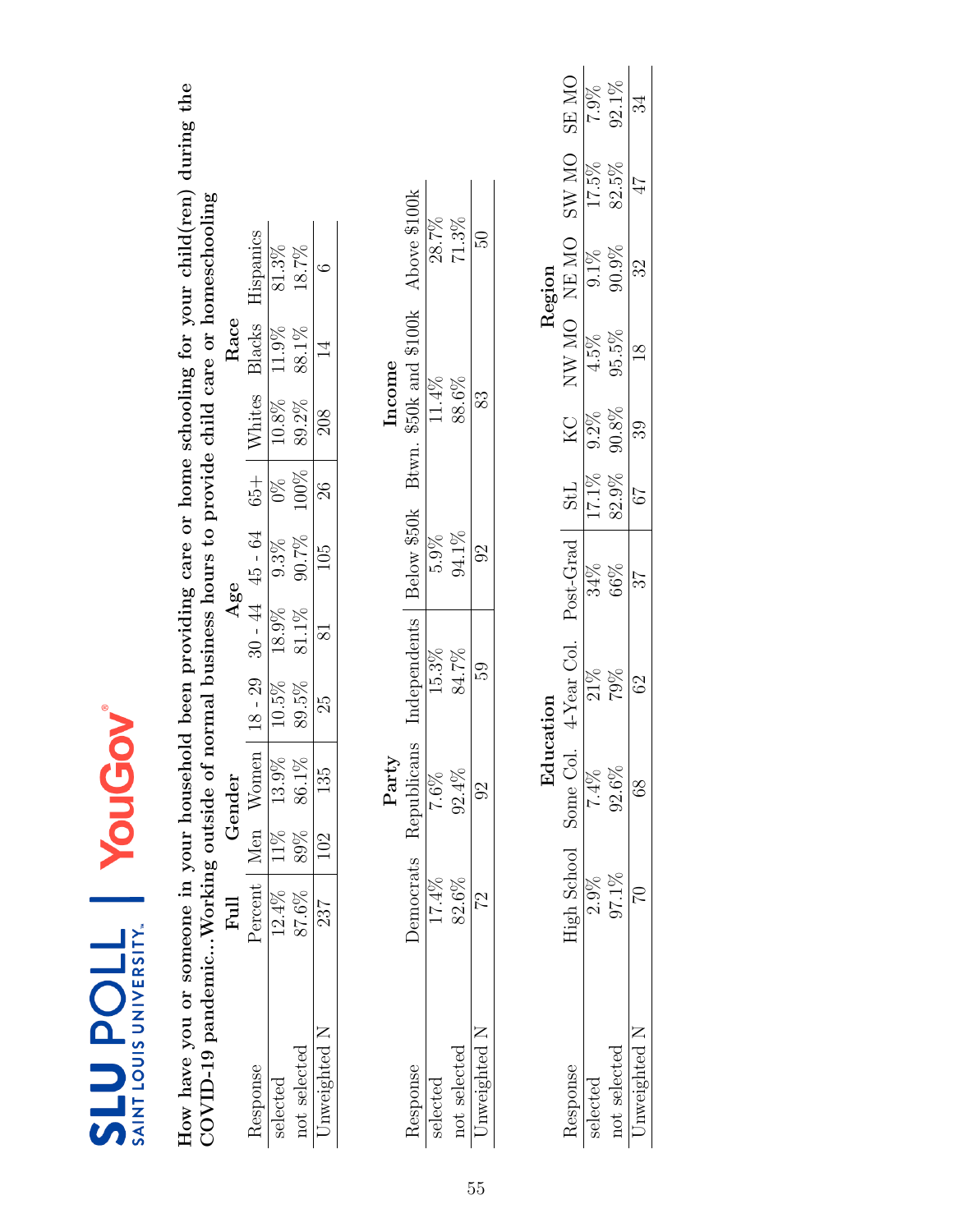| SAINT LOUIS UNIVERSITY.<br><b>TIOUANTS</b>                                                                                                                                                            |             |          | <b>YouGov</b>            |              |                     |             |               |          |                          |              |              |              |
|-------------------------------------------------------------------------------------------------------------------------------------------------------------------------------------------------------|-------------|----------|--------------------------|--------------|---------------------|-------------|---------------|----------|--------------------------|--------------|--------------|--------------|
| How have you or someone in your household been providing care or home schooling for your child(ren) during the<br>$\text{COVID-19}$ pandemicWorking less hours to provide child care or homeschooling |             |          |                          |              |                     |             |               |          |                          |              |              |              |
|                                                                                                                                                                                                       | Ful         |          | Gender                   |              |                     | Age         |               |          | Race                     |              |              |              |
| Response                                                                                                                                                                                              | Percent Men |          | Women                    | $18 - 29$    | $30 - 44$           | $45 - 64$   | $65 +$        | Whites   | Blacks                   | Hispanics    |              |              |
| selected                                                                                                                                                                                              | 17.3%       | $17.6\%$ | 17%                      | 17.4%        | 26.4%               | 12%         | $\frac{8}{2}$ | 16.7%    | $26.3\%$                 | 14.5%        |              |              |
| not selected                                                                                                                                                                                          | 82.7%       | 82.4%    | 83%                      | 82.6%        | 73.6%               | 88%         | 100%          | 83.3%    | 73.7%                    | 85.5%        |              |              |
| Unweighted N                                                                                                                                                                                          | 237         | 102      | $\frac{1}{2}$<br>$\Xi$   | 29           | $\overline{\infty}$ | 105         | $\frac{8}{2}$ | 208      | $\overline{\mathcal{I}}$ | $\circ$      |              |              |
|                                                                                                                                                                                                       |             |          | Party                    |              |                     |             |               | Income   |                          |              |              |              |
| Response                                                                                                                                                                                              | Democrats   |          | Republicans              | Independents |                     | Below \$50k |               |          | Btwn. \$50k and \$100k   | Above \$100k |              |              |
| selected                                                                                                                                                                                              | $21\%$      |          | $12.4\%$                 | 21.9%        |                     | 16.3%       |               | $20.2\%$ |                          |              | 17.2%        |              |
| not selected                                                                                                                                                                                          | 79%         |          | 87.6%                    | $78.1\%$     |                     | 83.7%       |               | 79.8%    |                          | 82.8%        |              |              |
| Unweighted N                                                                                                                                                                                          | 22          |          | $\Im$                    | 59           |                     | $\Im$       |               | 83       |                          | 50           |              |              |
|                                                                                                                                                                                                       |             |          |                          |              |                     |             |               |          |                          |              |              |              |
|                                                                                                                                                                                                       |             |          | Education                |              |                     |             |               |          |                          | Region       |              |              |
| Response                                                                                                                                                                                              | High School |          | Some Col.                | 4-Year Col.  |                     | Post-Grad   | <b>StL</b>    | KC       | NW MO NEMO               |              | <b>OM WS</b> | <b>ON RS</b> |
| selected                                                                                                                                                                                              | 10.3%       |          | $\frac{16.8\%}{25.00\%}$ | 26.2%        |                     | 20.2%       | 19%           | 9.9%     | 22.7%                    | 30.5%        | 9.7%         | $20.3\%$     |
| not selected                                                                                                                                                                                          | 89.7%       |          | 83.2%                    | 73.8%        |                     | $79.8\%$    | 81%           | 90.1%    | 77.3%                    | 69.5%        | 90.3%        | 79.7%        |
| Unweighted N                                                                                                                                                                                          | $\Im$       |          | 88                       | $62\,$       |                     | 25          | 79            | 39       | $\frac{8}{10}$           | 32           | 47           | 34           |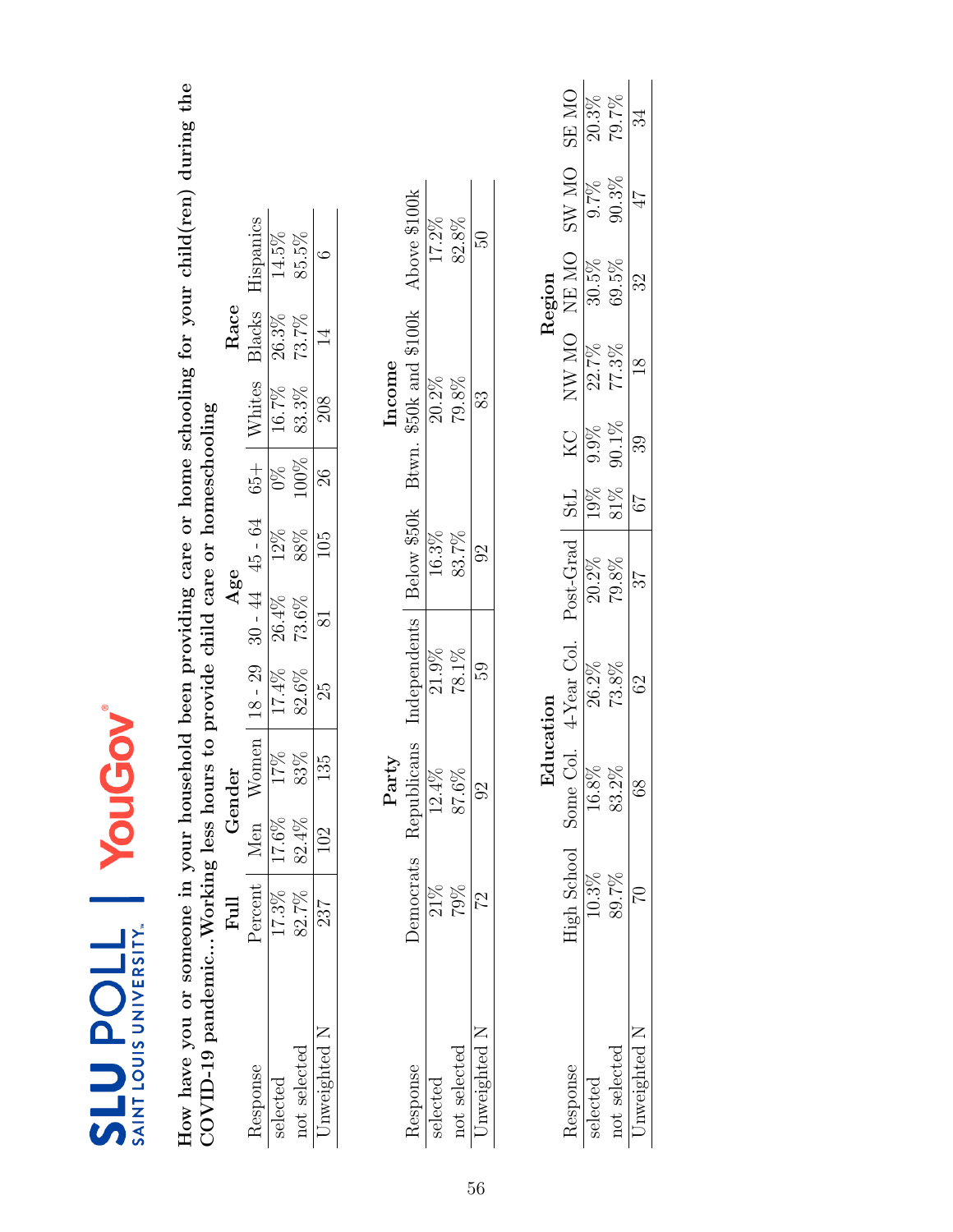| SAINT LOUIS UNIVERSITY.<br><b>SLUPOLL</b>                                                                                                                                                              |                       | YouG        |           |                 |                   |             |            |               |                        |               |              |              |
|--------------------------------------------------------------------------------------------------------------------------------------------------------------------------------------------------------|-----------------------|-------------|-----------|-----------------|-------------------|-------------|------------|---------------|------------------------|---------------|--------------|--------------|
| How have you or someone in your household been providing care or home schooling for your child(ren) during the<br>COVID-19 pandemicTaking paid or unpaid leave to provide child care or home schooling |                       |             |           |                 |                   |             |            |               |                        |               |              |              |
|                                                                                                                                                                                                        | Full                  | Gender      |           |                 | Age               |             |            |               | Race                   |               |              |              |
| Response                                                                                                                                                                                               | Percent   Men Women   |             |           | $18 - 29$       | $30 - 44$ 45 - 64 |             |            | $65 +$ Whites | Blacks                 | Hispanics     |              |              |
| selected                                                                                                                                                                                               | $12.8\%$              | $12.7\%$    | 12.9%     | 29.8%           | $20.2\%$          | $2\%$       | $2\%$      | $10.7\%$      | 14.4%                  | 87.9%         |              |              |
| not selected                                                                                                                                                                                           | 87.2%                 | 87.3%       | $87.1\%$  | 70.2%           | 79.8%             | $98\%$      | 98%        | 89.3%         | 85.6%                  | 12.1%         |              |              |
| Unweighted N                                                                                                                                                                                           | 237                   | 102         | 135       | 25              | $\approx$         | 105         | $26\,$     | 208           | $\overline{1}$         | G             |              |              |
|                                                                                                                                                                                                        |                       | Party       |           |                 |                   |             |            | Income        |                        |               |              |              |
| Response                                                                                                                                                                                               | Democrats             | Republicans |           | Independents    |                   | Below \$50k |            |               | Btwn. \$50k and \$100k | Above \$100k  |              |              |
| selected                                                                                                                                                                                               | 14.2%                 | $6\%$       |           | 16.3%           |                   | 12%         |            | 11.2%         |                        | 17.8%         |              |              |
| not selected                                                                                                                                                                                           | 85.8%                 | 94%         |           | 83.7%           |                   | 88%         |            | 88.8%         |                        | 82.2%         |              |              |
| Unweighted N                                                                                                                                                                                           | 22                    | $\Im$       |           | 59              |                   | $\Im$       |            | 83            |                        | 50            |              |              |
|                                                                                                                                                                                                        |                       |             |           |                 |                   |             |            |               |                        |               |              |              |
|                                                                                                                                                                                                        |                       |             | Education |                 |                   |             |            |               |                        | Region        |              |              |
| Response                                                                                                                                                                                               | High School Some Col. |             |           | 4-Year Col.     | Post-Grad         |             | <b>StL</b> |               |                        | NO NW MO NEMO | <b>OM WS</b> | <b>ON RS</b> |
| selected                                                                                                                                                                                               | $5.2\%$               | 18.3%       |           | 16.3%           | 12.6%             |             | 14.9%      | 8.8%          | $\frac{8}{2}$          | 15.1%         | 16.8%        | 13.2%        |
| not selected                                                                                                                                                                                           | $94.8\%$              | 81.7%       |           | 83.7%           | 87.4%             |             | 85.1%      | $91.2\%$      | 100%                   | 84.9%         | 83.2%        | 86.8%        |
| Unweighted N                                                                                                                                                                                           | $\Im$                 | 89          |           | $\mathcal{S}^2$ | 25                |             | $\sqrt{9}$ | 39            | $\frac{8}{10}$         | 32            | 47           | 34           |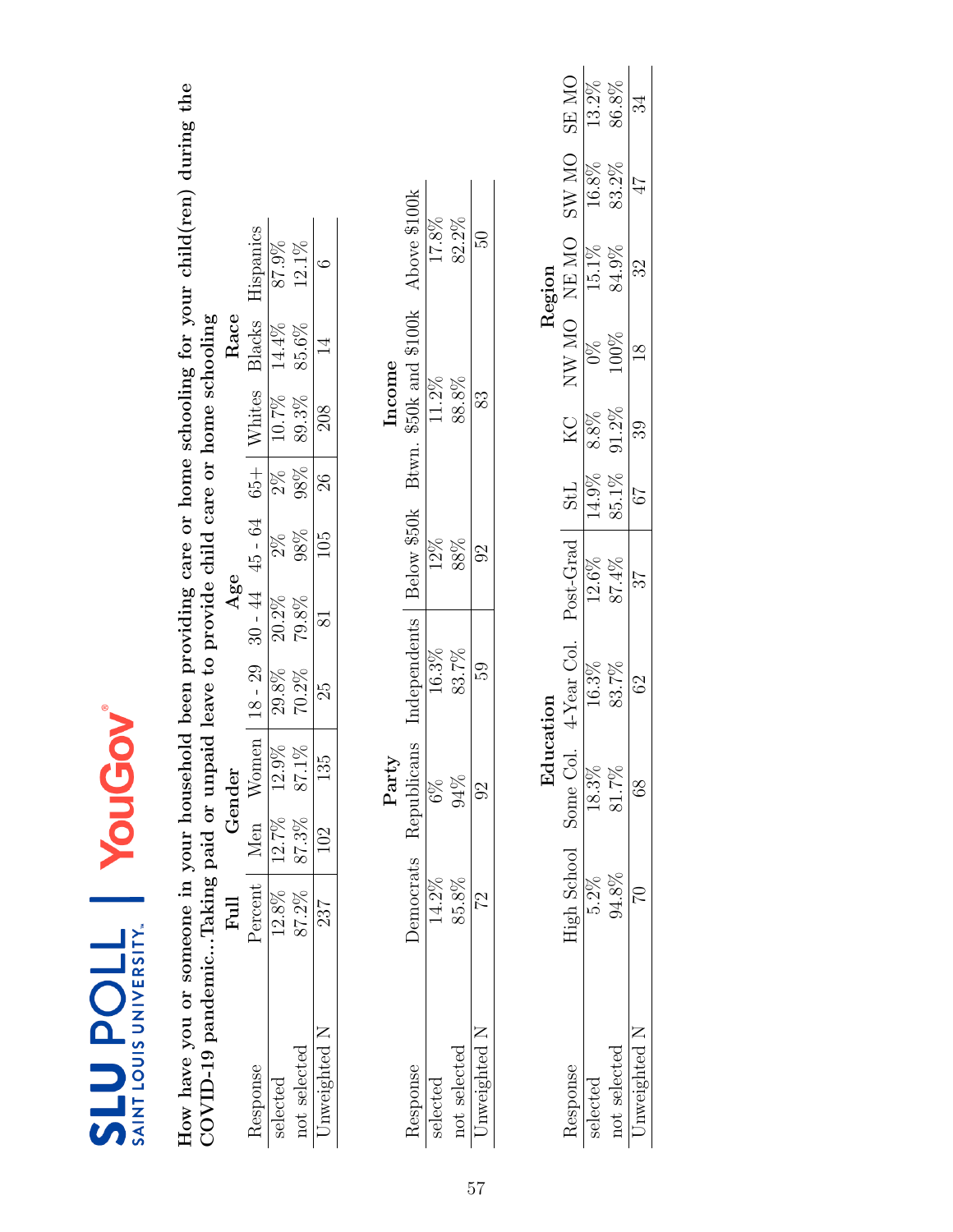| SAINT LOUIS UNIVERSITY<br><b>TIOUNTS</b>                                                                                                                                                                                    |           | PuG       | 20          |                                   |                 |             |            |        |                  |               |             |          |
|-----------------------------------------------------------------------------------------------------------------------------------------------------------------------------------------------------------------------------|-----------|-----------|-------------|-----------------------------------|-----------------|-------------|------------|--------|------------------|---------------|-------------|----------|
| How have you or someone in your household been providing care or home schooling for your child(ren) during the<br>$\text{COVID-19}\text{ pandemicA family member or friend is caring for or homeschooling my child (ren) }$ |           |           |             |                                   |                 |             |            |        |                  |               |             |          |
|                                                                                                                                                                                                                             | Full      | Gender    |             |                                   | Age             |             |            |        | Race             |               |             |          |
| Response                                                                                                                                                                                                                    | Percent   | Men Women |             | $18 - 29$                         | $30 - 44$       | 45 - 64     | $65 +$     | Whites | Blacks           | Hispanics     |             |          |
| selected                                                                                                                                                                                                                    | 19.3%     | $24.5\%$  | 13.7%       | 22.5%                             | 21.9%           | 16.7%       | 14.1%      | 20.2%  | 17%              | $2.3\%$       |             |          |
| not selected                                                                                                                                                                                                                | 80.7%     | 75.5%     | 86.3%       | 77.5%                             | 78.1%           | 83.3%       | 85.9%      | 79.8%  | 83%              | 97.7%         |             |          |
| Unweighted N                                                                                                                                                                                                                | 237       | 102       | 135         | 25                                | $\overline{81}$ | 105         | $26\,$     | 208    | $\overline{1}$   | G             |             |          |
|                                                                                                                                                                                                                             |           |           | Party       |                                   |                 |             |            | Income |                  |               |             |          |
| Response                                                                                                                                                                                                                    | Democrats |           | Republicans | Independents                      |                 | Below \$50k | Btwn.      |        | \$50k and \$100k | Above \$100k  |             |          |
| selected                                                                                                                                                                                                                    | 14.7%     |           | 19.6%       | 17.1%                             |                 | $20.2\%$    |            | 18.2%  |                  | $22.8\%$      |             |          |
| not selected                                                                                                                                                                                                                | 85.3%     |           | 80.4%       | 82.9%                             |                 | 79.8%       |            | 81.8%  |                  | 77.2%         |             |          |
| Unweighted N                                                                                                                                                                                                                | 22        |           | $\Im$       | 59                                |                 | $\Im$       |            | 83     |                  | PS.           |             |          |
|                                                                                                                                                                                                                             |           |           |             |                                   |                 |             |            |        |                  |               |             |          |
|                                                                                                                                                                                                                             |           |           | Education   |                                   |                 |             |            |        |                  | Region        |             |          |
| Response                                                                                                                                                                                                                    |           |           |             | High School Some Col. 4-Year Col. |                 | Post-Grad   | <b>StL</b> |        |                  | KC NW MO NEMO | SW MO SE MO |          |
| selected                                                                                                                                                                                                                    | 11.8%     |           | 30.1%       | 15%                               |                 | 21.1%       | $20.4\%$   | 17.4%  | 14.1%            | 15.5%         | 17.6%       | 27.4%    |
| not selected                                                                                                                                                                                                                | 88.2%     |           | 69.9%       | 85%                               |                 | 78.9%       | 79.6%      | 82.6%  | 85.9%            | 84.5%         | 82.4%       | $72.6\%$ |
| Unweighted N                                                                                                                                                                                                                | $\Im$     |           | 89          | $\Im$                             |                 | 25          | 79         | 89     | $\frac{8}{10}$   | Z             | 47          | 34       |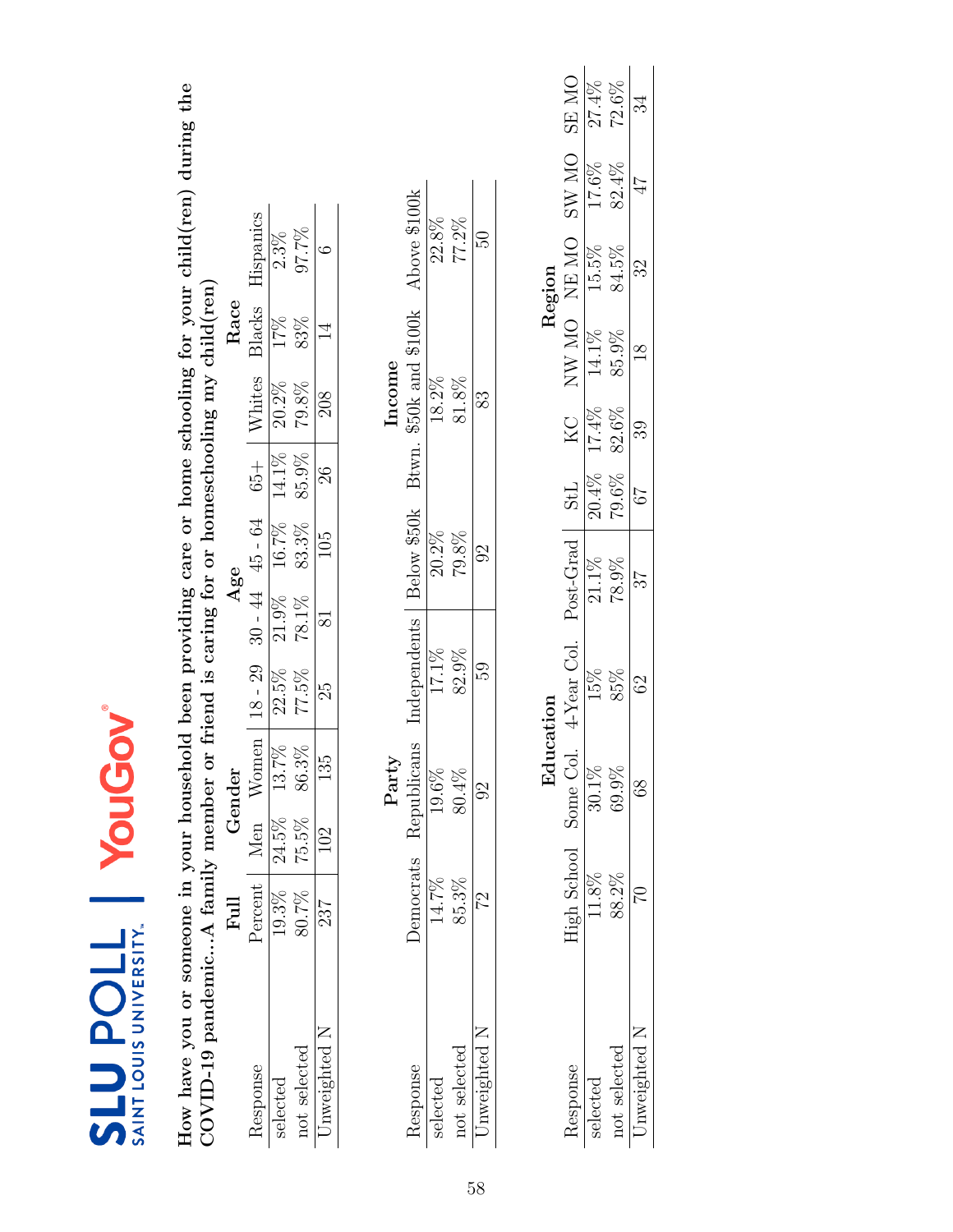| SAINT LOUIS UNIVERSITY.<br><b>TIOUNTS</b>                                                                      |                | YouG          |           |               |                |             |            |         |                  |               |                 |                 |
|----------------------------------------------------------------------------------------------------------------|----------------|---------------|-----------|---------------|----------------|-------------|------------|---------|------------------|---------------|-----------------|-----------------|
| How have you or someone in your household been providing care or home schooling for your child(ren) during the |                |               |           |               |                |             |            |         |                  |               |                 |                 |
| COVID-19 pandemicHired a nanny or babysitter to provide care and/or homeschooling                              |                |               |           |               |                |             |            |         |                  |               |                 |                 |
|                                                                                                                | $_{\rm{Full}}$ | Gender        |           |               | Age            |             |            |         | Race             |               |                 |                 |
| Response                                                                                                       | Percent        | Men           | Women     | $18 - 29$     | $30 - 44$      | 45 - 64     | $65 +$     | Whites  | Blacks           | Hispanics     |                 |                 |
| selected                                                                                                       | R<br>M         | 12.9%         | 0.8%      | 16%           | 5.7%           | $5.9\%$     | $3.3\%$    | $3.8\%$ | 17.1%            | 79%           |                 |                 |
| not selected                                                                                                   | 93%            | 87.1%         | 99.2%     | 84%           | 94.3%          | 94.1%       | 96.7%      | 96.2%   | 82.9%            | 21%           |                 |                 |
| Unweighted N                                                                                                   | 237            | 102           | 135       | 25            | $\approx$      | 105         | $26\,$     | 208     | $\overline{4}$   | G             |                 |                 |
|                                                                                                                |                | Party         |           |               |                |             |            | Income  |                  |               |                 |                 |
| Response                                                                                                       | Democrats      | Republicans   |           | Independents  |                | Below \$50k | Btwn.      |         | \$50k and \$100k | Above \$100k  |                 |                 |
| selected                                                                                                       | 13.7%          | 1.6%          |           | 8.6%          |                | $5.1\%$     |            | 8.2%    |                  | 10.8%         |                 |                 |
| not selected                                                                                                   | 86.3%          | 98.4%         |           | $91.4\%$      |                | 94.9%       |            | 91.8%   |                  | 89.2%         |                 |                 |
| Unweighted N                                                                                                   | 22             | $\Im$         |           | 59            |                | $\Im$       |            | 83      |                  | PS.           |                 |                 |
|                                                                                                                |                |               |           |               |                |             |            |         |                  |               |                 |                 |
|                                                                                                                |                |               | Education |               |                |             |            |         |                  | Region        |                 |                 |
| Response                                                                                                       | High School    | Some Col.     |           | 4-Year Col.   | Post-Grad      |             | <b>TPS</b> | KC      |                  | NW MO NE MO   | SW MO           | <b>ON RS</b>    |
| selected                                                                                                       | $12.6\%$       | $0.9\%$       |           | $\frac{8}{2}$ | $\frac{28}{3}$ |             | $1.4\%$    | 25.1%   | $0\%$            | $\frac{8}{2}$ | 9.9%            | $\int_0^\infty$ |
| not selected                                                                                                   | 87.4%          | 99.1%         |           | 91%           | 97%            |             | 98.6%      | 74.9%   | 100%             | 100%          | 90.1%           | 100%            |
| Unweighted N                                                                                                   | 20             | $\frac{8}{3}$ |           | $\Im$         | 37             |             | $\sqrt{6}$ | 39      | $\frac{8}{10}$   | Z             | $7\overline{P}$ | 34              |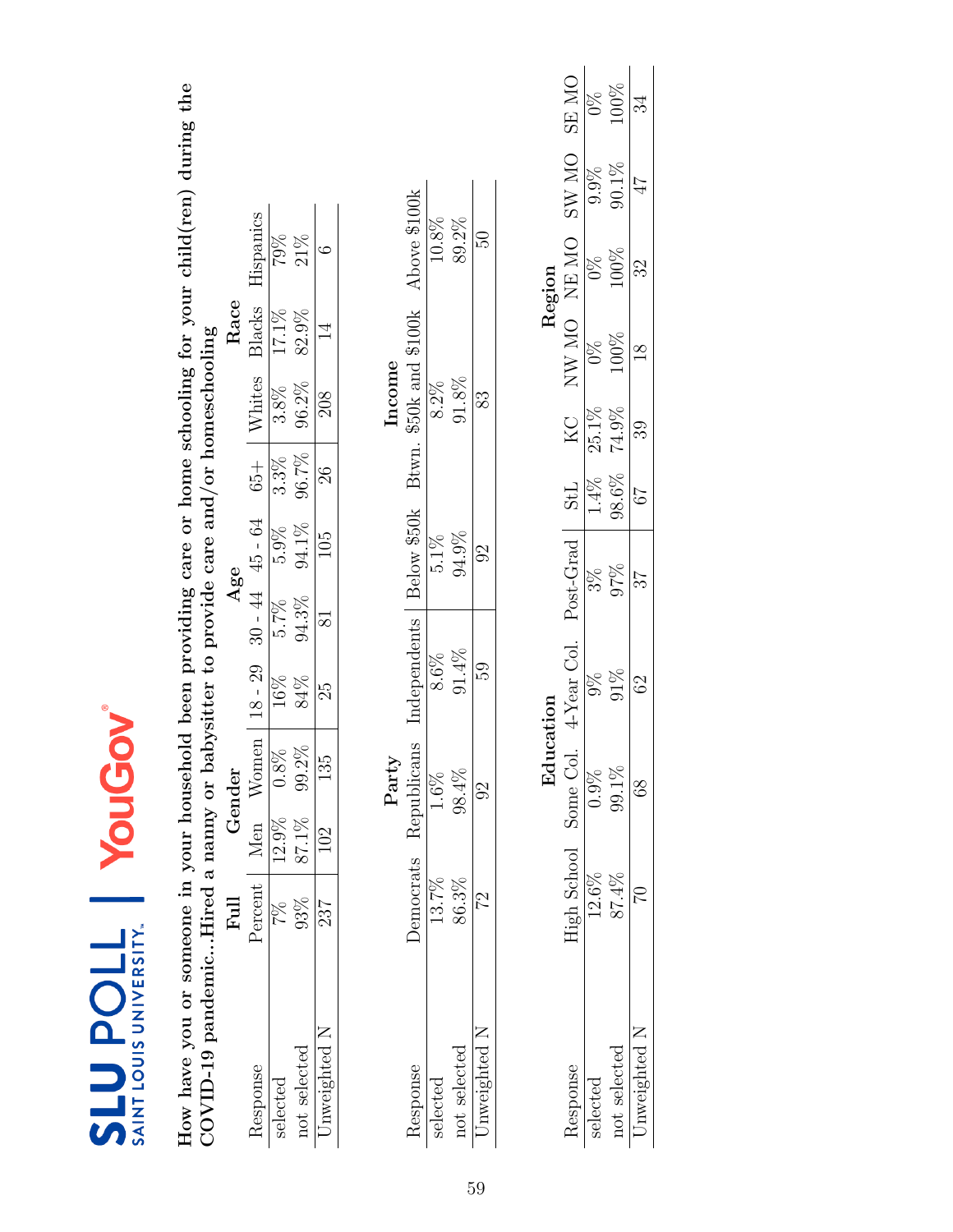| SAINT LOUIS UNIVERSITY.<br><b>7105 PDOLL</b>                                                                   |             | YouGo          |               |              |           |             |                |                        |                |               |              |              |
|----------------------------------------------------------------------------------------------------------------|-------------|----------------|---------------|--------------|-----------|-------------|----------------|------------------------|----------------|---------------|--------------|--------------|
| How have you or someone in your household been providing care or home schooling for your child(ren) during the |             |                |               |              |           |             |                |                        |                |               |              |              |
| COVID-19 pandemicContinued to use our previous care arrangement                                                | Full        | Gender         |               |              | Age       |             |                |                        | Race           |               |              |              |
| Response                                                                                                       | Percent     | Men            | Women         | $18 - 29$    | $30 - 44$ | 45 - 64     | $65 +$         | Whites                 | Blacks         | Hispanics     |              |              |
| selected                                                                                                       | $18\%$      | 20.7%          | 15.2%         | 7.7%         | 28.2%     | 13.3%       | 10.9%          | $21.8\%$               | $\frac{8}{20}$ | $\frac{8}{2}$ |              |              |
| not selected                                                                                                   | 82%         | 79.3%          | $84.8\%$      | 92.3%        | 71.8%     | 86.7%       | 89.1%          | 78.2%                  | 100%           | 100%          |              |              |
| Unweighted N                                                                                                   | 237         | 102            | 135           | 23           | $\approx$ | 105         | $\frac{26}{2}$ | 208                    | $\overline{1}$ | $\circ$       |              |              |
|                                                                                                                |             | Party          |               |              |           |             |                | Income                 |                |               |              |              |
| Response                                                                                                       | Democrats   | Republicans    |               | Independents |           | Below \$50k |                | Btwn. \$50k and \$100k |                | Above \$100k  |              |              |
| selected                                                                                                       | 11.5%       | 27.9%          |               | 12.6%        |           | 17.2%       |                | 24.7%                  |                | 11.6%         |              |              |
| not selected                                                                                                   | 88.5%       | $72.1\%$       |               | 87.4%        |           | 82.8%       |                | 75.3%                  |                | 88.4%         |              |              |
| Unweighted N                                                                                                   | 22          | $\Im$          |               | 59           |           | $\Im$       |                | 83                     |                | 50            |              |              |
|                                                                                                                |             |                |               |              |           |             |                |                        |                |               |              |              |
|                                                                                                                |             |                | cation<br>Edu |              |           |             |                |                        |                | Region        |              |              |
| Response                                                                                                       | High School | Some Col.      |               | 4-Year Col.  |           | Post-Grad   | <b>TPS</b>     | KC                     |                | NW MO NE MO   | <b>SW MO</b> | <b>ON RS</b> |
| selected                                                                                                       | 20.9%       | 19.1%          |               | 18.3%        |           | 7.3%        | 9.6%           | 11.5%                  | 43.7%          | 27.3%         | $20.1\%$     | 17%          |
| not selected                                                                                                   | 79.1%       | 80.9%          |               | 81.7%        | 92.7%     |             | 90.4%          | 88.5%                  | 56.3%          | 72.7%         | 79.9%        | 83%          |
| Unweighted N                                                                                                   | S           | 8 <sup>o</sup> |               | 62           | 27        |             | $\sqrt{9}$     | ೫                      | $\frac{8}{18}$ | 32            | 47           | 34           |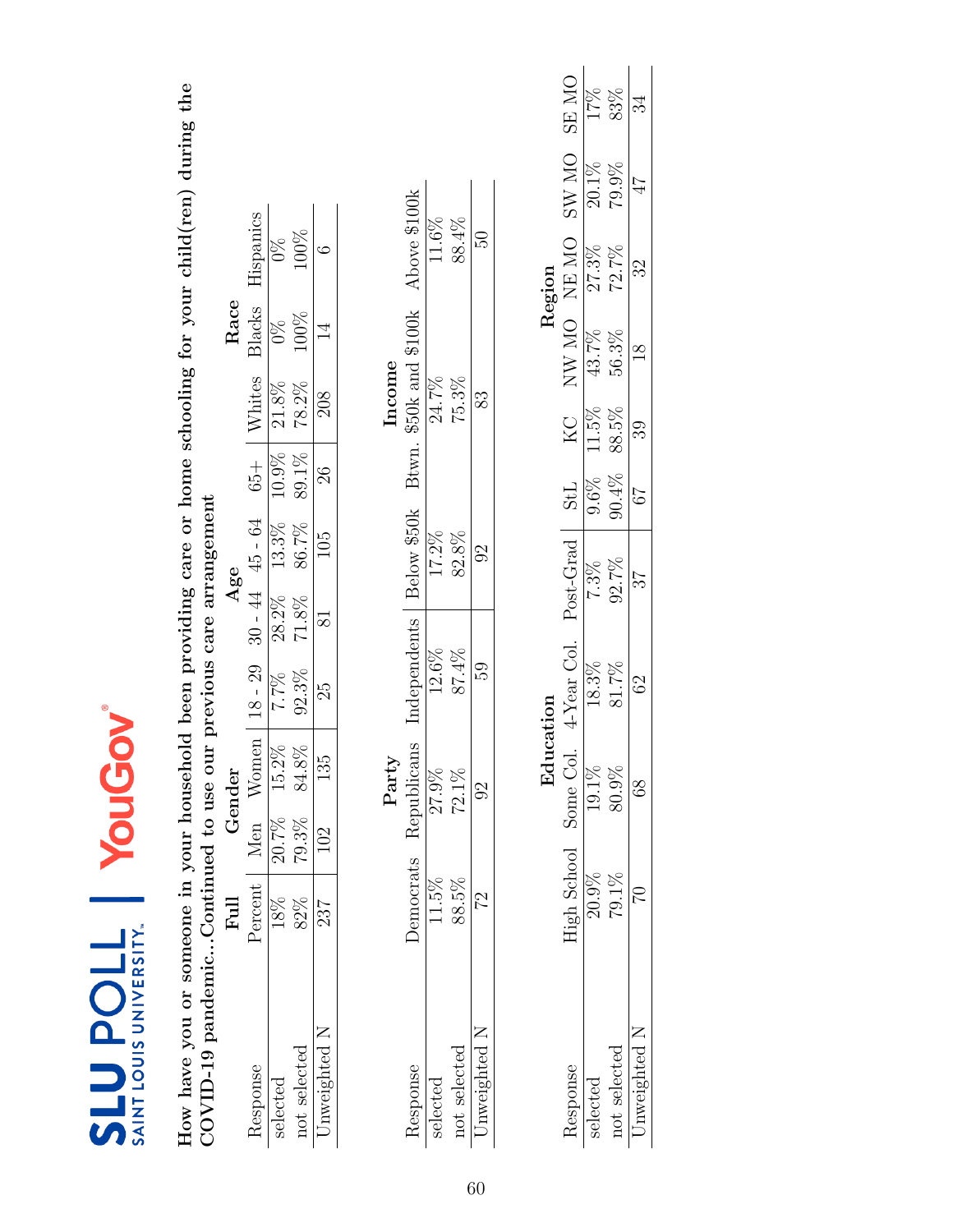| SAINT LOUIS UNIVERSITY.<br><b>710den73</b>                                                                     |               | YouG                                        |               |           |             |                |                  |                |                     |               |               |
|----------------------------------------------------------------------------------------------------------------|---------------|---------------------------------------------|---------------|-----------|-------------|----------------|------------------|----------------|---------------------|---------------|---------------|
| How have you or someone in your household been providing care or home schooling for your child(ren) during the |               |                                             |               |           |             |                |                  |                |                     |               |               |
| COVID-19 pandemicUtilized child care arranged for essential workers                                            |               |                                             |               |           |             |                |                  |                |                     |               |               |
|                                                                                                                | Full          | Gender                                      |               | Age       |             |                |                  | Race           |                     |               |               |
| Response                                                                                                       | Percent       | Women<br>Men                                | $18 - 29$     | $30 - 44$ | $45 - 64$   | $65 +$         | Whites           | Blacks         | Hispanics           |               |               |
| selected                                                                                                       | $1.1\%$       | $0.5\%$<br>$1.7\%$                          | $\frac{8}{2}$ | $0.5\%$   | $1.7\%$     | $2.9\%$        | $1.4\%$          | $\frac{8}{2}$  | $\int_{0}^{\infty}$ |               |               |
| not selected                                                                                                   | 98.9%         | 99.5%<br>98.3%                              | 100%          | 99.5%     | 98.3%       | 97.1%          | 98.6%            | 100%           | 100%                |               |               |
| Unweighted N                                                                                                   | 237           | $\frac{55}{1}$<br>$\approx$                 | 25            | $\approx$ | 105         | $\frac{26}{2}$ | 208              | $\overline{4}$ | $\circ$             |               |               |
|                                                                                                                |               | Party                                       |               |           |             |                | Income           |                |                     |               |               |
| Response                                                                                                       | Democrats     | Republicans                                 | Independents  |           | Below \$50k | Btwn.          | \$50k and \$100k |                | Above \$100k        |               |               |
| selected                                                                                                       | $\frac{8}{2}$ | 2.3%                                        | $0.9\%$       |           | $1.2\%$     |                | 0%               |                | $3.3\%$             |               |               |
| not selected                                                                                                   | 100%          | $97.7\%$                                    | 99.1%         |           | 98.8%       |                | 100%             |                | 96.7%               |               |               |
| Unweighted N                                                                                                   | 27            | $\Im$                                       | 59            |           | $\Im$       |                | 83               |                | 50                  |               |               |
|                                                                                                                |               |                                             |               |           |             |                |                  |                |                     |               |               |
|                                                                                                                |               |                                             | Education     |           |             |                |                  |                | Region              |               |               |
| Response                                                                                                       |               | High School Some Col. 4-Year Col. Post-Grad |               |           |             | <b>StL</b>     | NO NO NE MO      |                |                     | <b>ON WS</b>  | <b>ON RS</b>  |
| selected                                                                                                       | 0.8%          | $1.5\%$                                     | $0.9\%$       | $1.7\%$   |             | 4.3%           | $\frac{8}{2}$    | $0\%$          | $\frac{8}{2}$       | $\frac{8}{2}$ | $\frac{8}{2}$ |
| not selected                                                                                                   | 99.2%         | 98.5%                                       | 99.1%         | 98.3%     |             | 95.7%          | $100\%$          | 100%           | 100%                | 100%          | 100%          |
| Unweighted N                                                                                                   | $\Im$         | 88                                          | 62            | 25        |             | 79             | 39               | $\frac{8}{18}$ | 32                  | 47            | 34            |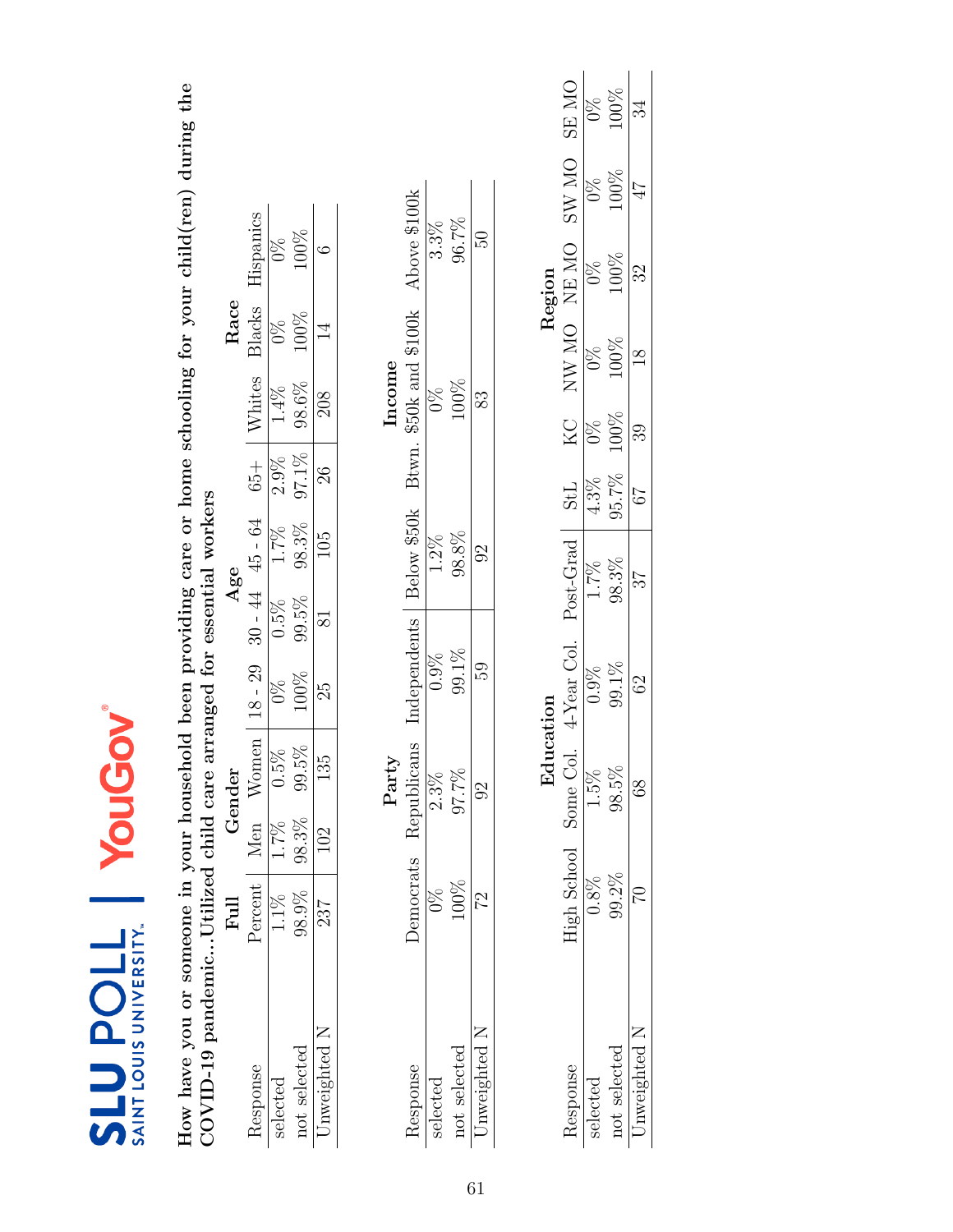| SAINT LOUIS UNIVERSITY.<br><b>SLUPOLL</b>                                                                                                                                    |             | YouGo  |               |                |           |             |        |         |                  |                             |       |              |
|------------------------------------------------------------------------------------------------------------------------------------------------------------------------------|-------------|--------|---------------|----------------|-----------|-------------|--------|---------|------------------|-----------------------------|-------|--------------|
| When thinking about sending your child back to child care (including after care programs) which of the following<br>concerns youMy previous care provider won't be re-opened |             |        |               |                |           |             |        |         |                  |                             |       |              |
|                                                                                                                                                                              | Full        | Gender |               |                | Age       |             |        |         | Race             |                             |       |              |
| Response                                                                                                                                                                     | Percent Men |        | Women         | $18 - 29$      | $30 - 44$ | $45 - 64$   | $65 +$ | Whites  | Blacks           | Hispanics                   |       |              |
| selected                                                                                                                                                                     | 11.8%       | 15.1%  | 8.7%          | $3.3\%$        | 20.1%     | $6.1\%$     | 4.8%   | 11.3%   | $\frac{8}{2}$    | $90.2\%$                    |       |              |
| not selected                                                                                                                                                                 | 88.2%       | 84.9%  | 91.3%         | 96.7%          | 79.9%     | 93.9%       | 95.2%  | 88.7%   | 100%             | 9.8%                        |       |              |
| Unweighted N                                                                                                                                                                 | 164         | 66     | 88            | $\Im$          | 59        | $\Im$       | Ξ      | 14<br>1 | $\Box$           | 4                           |       |              |
|                                                                                                                                                                              |             |        | Party         |                |           |             |        | Income  |                  |                             |       |              |
| Response                                                                                                                                                                     | Democrats   |        | Republicans   | Independents   |           | Below \$50k | Btwn.  |         | \$50k and \$100k | Above \$100k                |       |              |
| selected                                                                                                                                                                     | 12.8%       |        | $13.8\%$      | $8.8\%$        |           | 10.8%       |        | 4.8%    |                  | 33.8%                       |       |              |
| not selected                                                                                                                                                                 | 87.2%       |        | 86.2%         | $91.2\%$       |           | 89.2%       |        | 95.2%   |                  | 66.2%                       |       |              |
| Unweighted N                                                                                                                                                                 | Q)          |        | 55            | $\overline{6}$ |           | 65          |        | 5       |                  | $\mathcal{S}^{\mathcal{O}}$ |       |              |
|                                                                                                                                                                              |             |        |               |                |           |             |        |         |                  |                             |       |              |
|                                                                                                                                                                              |             |        | Education     |                |           |             |        |         |                  | Region                      |       |              |
| Response                                                                                                                                                                     | High School |        | Some Col.     | 4-Year Col.    | Post-Grad |             | StL    | KC      | NW MO NEMO       |                             | SW MO | <b>ON RS</b> |
| selected                                                                                                                                                                     | $6.2\%$     |        | 7.9%          | 23%            | 14.3%     |             | 10.6%  | 11.4%   | 17.3%            | $5.3\%$                     | 17.4% | $8.8\%$      |
| not selected                                                                                                                                                                 | 93.8%       |        | 92.1%         | 77%            | 85.7%     |             | 89.4%  | 88.6%   | 82.7%            | 94.7%                       | 82.6% | $91.2\%$     |
| Unweighted N                                                                                                                                                                 | 48          |        | $\frac{6}{5}$ | 45             | 25        |             | 47     | ಸ       | 14               | $\Xi$                       | ೫     | 22           |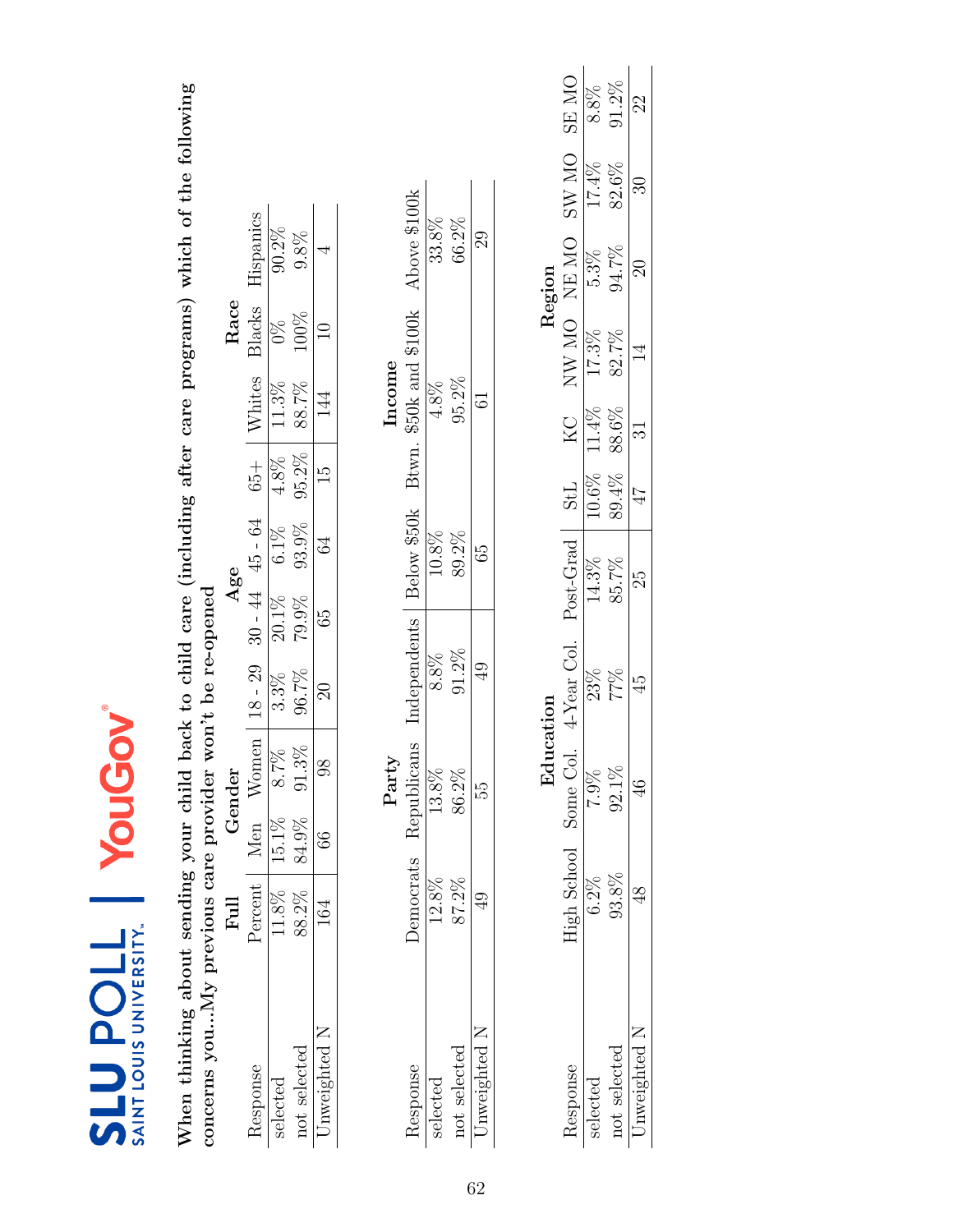| SAINT LOUIS UNIVERSITY.<br><b>TIOUNIS</b>                                                                        |                | YouG          |                |              |          |                     |                |                |                  |                 |              |              |
|------------------------------------------------------------------------------------------------------------------|----------------|---------------|----------------|--------------|----------|---------------------|----------------|----------------|------------------|-----------------|--------------|--------------|
| When thinking about sending your child back to child care (including after care programs) which of the following |                |               |                |              |          |                     |                |                |                  |                 |              |              |
| concerns youMy previous care provider will not have a space for my child(ren)                                    |                |               |                |              |          |                     |                |                |                  |                 |              |              |
|                                                                                                                  | Full           | Gender        |                |              | Age      |                     |                |                | Race             |                 |              |              |
| Response                                                                                                         | Percent   Men  |               | Women          | $18 - 29$    |          | $30 - 44$ $45 - 64$ | $65 +$         | Whites         | Blacks           | Hispanics       |              |              |
| selected                                                                                                         | $9.4\%$        | 15.3%         | 3.8%           | 25.5%        | $10.3\%$ | $2\%$               | $\frac{8}{20}$ | $8.5\%$        | $\frac{8}{2}$    | 87.7%           |              |              |
| not selected                                                                                                     | 90.6%          | 84.7%         | $96.2\%$       | 74.5%        | 89.7%    | $98\%$              | 100%           | 91.5%          | 100%             | 12.3%           |              |              |
| Unweighted N                                                                                                     | 164            | $\frac{6}{6}$ | $\frac{8}{20}$ | $\Im$        | 65       | $\Im$               | IJ             | 14             | $\supseteq$      | 4               |              |              |
|                                                                                                                  |                |               | Party          |              |          |                     |                | Income         |                  |                 |              |              |
| Response                                                                                                         | Democrats      | Republicans   |                | Independents |          | Below \$50k         | Btwn.          |                | \$50k and \$100k | Above \$100k    |              |              |
| selected                                                                                                         | $8.2\%$        |               | 4.1%           | 17.9%        |          | $2.3\%$             |                | 11.9%          |                  | 24.3%           |              |              |
| not selected                                                                                                     | 91.8%          | 95.9%         |                | 82.1%        |          | 97.7%               |                | 88.1%          |                  | 75.7%           |              |              |
| Unweighted N                                                                                                     | $\overline{6}$ | 55            |                | QD           |          | 65                  |                | $\overline{6}$ |                  | $\overline{68}$ |              |              |
|                                                                                                                  |                |               |                |              |          |                     |                |                |                  |                 |              |              |
|                                                                                                                  |                |               | Edu            | cation       |          |                     |                |                |                  | Region          |              |              |
| Response                                                                                                         | High School    |               | Some Col.      | 4-Year Col.  |          | Post-Grad           | <b>StL</b>     | KC             |                  | NW MO NEMO      | <b>ON WS</b> | <b>ON RS</b> |
| selected                                                                                                         | 10.1%          |               | $5.4\%$        | 15.1%        |          | 5%                  | $2.9\%$        | $21.5\%$       | 6.6%             | $\frac{8}{2}$   | 16.9%        | $3.5\%$      |
| not selected                                                                                                     | 89.9%          |               | 94.6%          | 84.9%        |          | 95%                 | $97.1\%$       | 78.5%          | 93.4%            | 100%            | 83.1%        | 96.5%        |
| Unweighted N                                                                                                     | $\frac{8}{3}$  |               | $\frac{6}{4}$  | 45           |          | 25                  | 47             | ನ              | $\overline{4}$   | $\Omega$        | $\Im$        | 22           |
|                                                                                                                  |                |               |                |              |          |                     |                |                |                  |                 |              |              |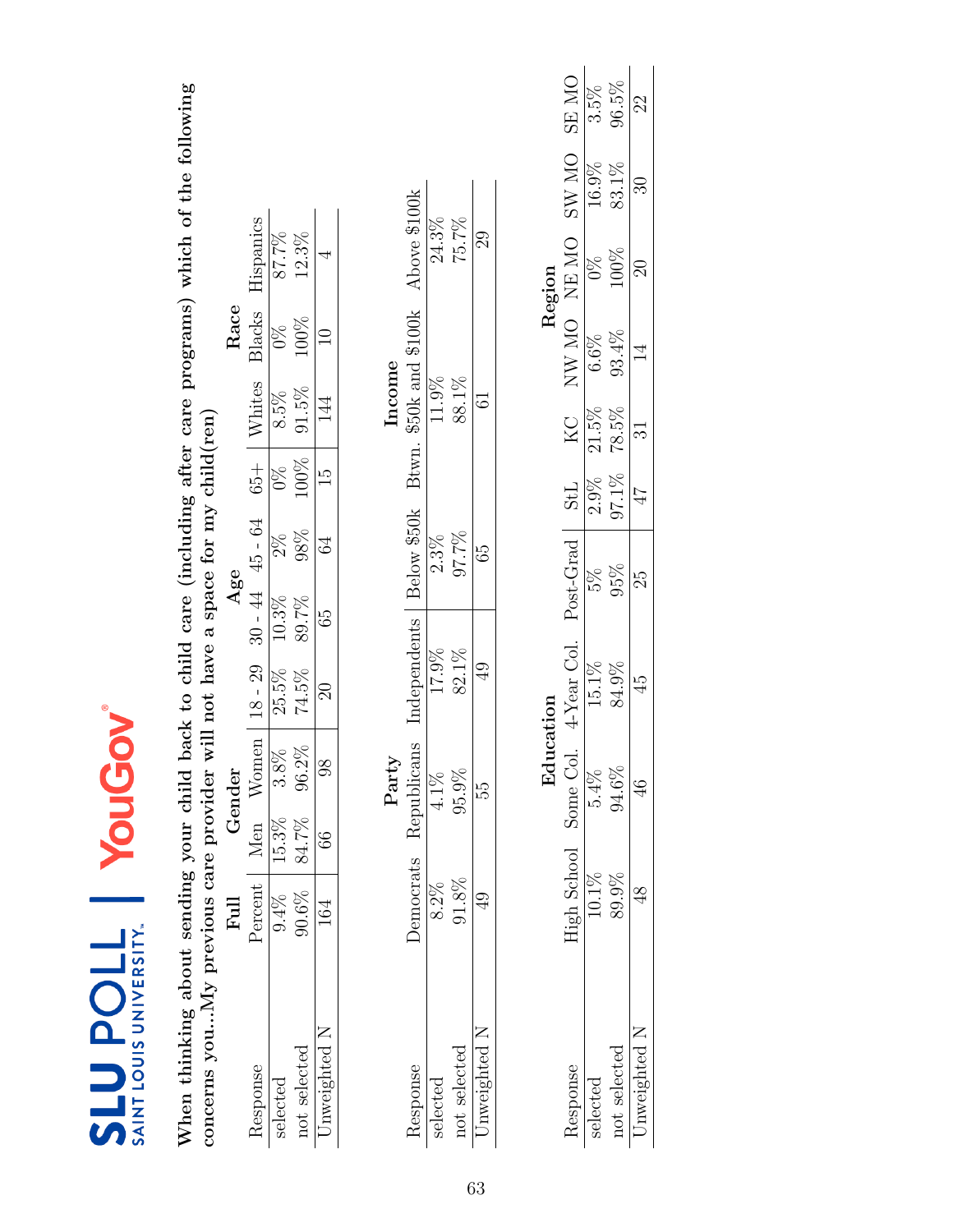| SAINT LOUIS UNIVERSITY.<br><b>TIOUNIS</b>                                                                                                                                         |                     | YouGo         |               |              |                     |               |        |                        |              |       |              |
|-----------------------------------------------------------------------------------------------------------------------------------------------------------------------------------|---------------------|---------------|---------------|--------------|---------------------|---------------|--------|------------------------|--------------|-------|--------------|
| When thinking about sending your child back to child care (including after care programs) which of the following<br>concerns youNy family will be more likely exposed to COVID-19 |                     |               |               |              |                     |               |        |                        |              |       |              |
|                                                                                                                                                                                   | Full                | Gender        |               |              | Age                 |               |        | Race                   |              |       |              |
| Response                                                                                                                                                                          | Percent   Men Women |               |               | $18 - 29$    | $30 - 44$ $45 - 64$ | $65 +$        | Whites | Blacks                 | Hispanics    |       |              |
| selected                                                                                                                                                                          | 45.1%               | 45.7%         | 44.6%         | 38.1%        | $39.2\%$<br>56.2%   | 16.3%         | 42.4%  | 57.8%                  | 97.5%        |       |              |
| not selected                                                                                                                                                                      | 54.9%               | 54.3%         | 55.4%         | 61.9%        | 60.8%<br>43.8%      | 83.7%         | 57.6%  | 42.2%                  | 2.5%         |       |              |
| Unweighted N                                                                                                                                                                      | 164                 | $\frac{6}{6}$ | $\frac{8}{3}$ | $\Xi$        | 34<br>59            | $\frac{5}{2}$ | 144    | $\Xi$                  | 4            |       |              |
|                                                                                                                                                                                   |                     |               | Party         |              |                     |               |        | Income                 |              |       |              |
| Response                                                                                                                                                                          | Democrats           |               | Republicans   | Independents | Below \$50k         |               |        | Btwn. \$50k and \$100k | Above \$100k |       |              |
| selected                                                                                                                                                                          | 53.8%               |               | 34.3%         | 47.3%        | 43.1%               |               | 42.8%  |                        | $61.4\%$     |       |              |
| not selected                                                                                                                                                                      | 46.2%               |               | 65.7%         | 52.7%        | 56.9%               |               | 57.2%  |                        | 38.6%        |       |              |
| Unweighted N                                                                                                                                                                      | QÞ                  |               | 55            | 9            | 65                  |               | 61     |                        | 29           |       |              |
|                                                                                                                                                                                   |                     |               |               |              |                     |               |        |                        |              |       |              |
|                                                                                                                                                                                   |                     |               | Education     |              |                     |               |        |                        | Region       |       |              |
| Response                                                                                                                                                                          | High School         |               | Some Col.     | 4-Year Col.  | Post-Grad           | <b>StL</b>    | KC     | NW MO NEMO             |              | SW MO | <b>ON RS</b> |
| selected                                                                                                                                                                          | 27%                 |               | 50.4%         | 55.7%        | 64%                 | 46.4%         | 46.2%  | $32.5\%$               | 33.1%        | 57.1% | $42.1\%$     |
| not selected                                                                                                                                                                      | 73%                 |               | 49.6%         | 44.3%        | 36%                 | 53.6%         | 53.8%  | 67.5%                  | 66.9%        | 42.9% | 57.9%        |
| Unweighted N                                                                                                                                                                      | 48                  |               | $\frac{4}{6}$ | 45           | 25                  | 47            | ವ      | 14                     | $\mathbb{S}$ | ೫     | 22           |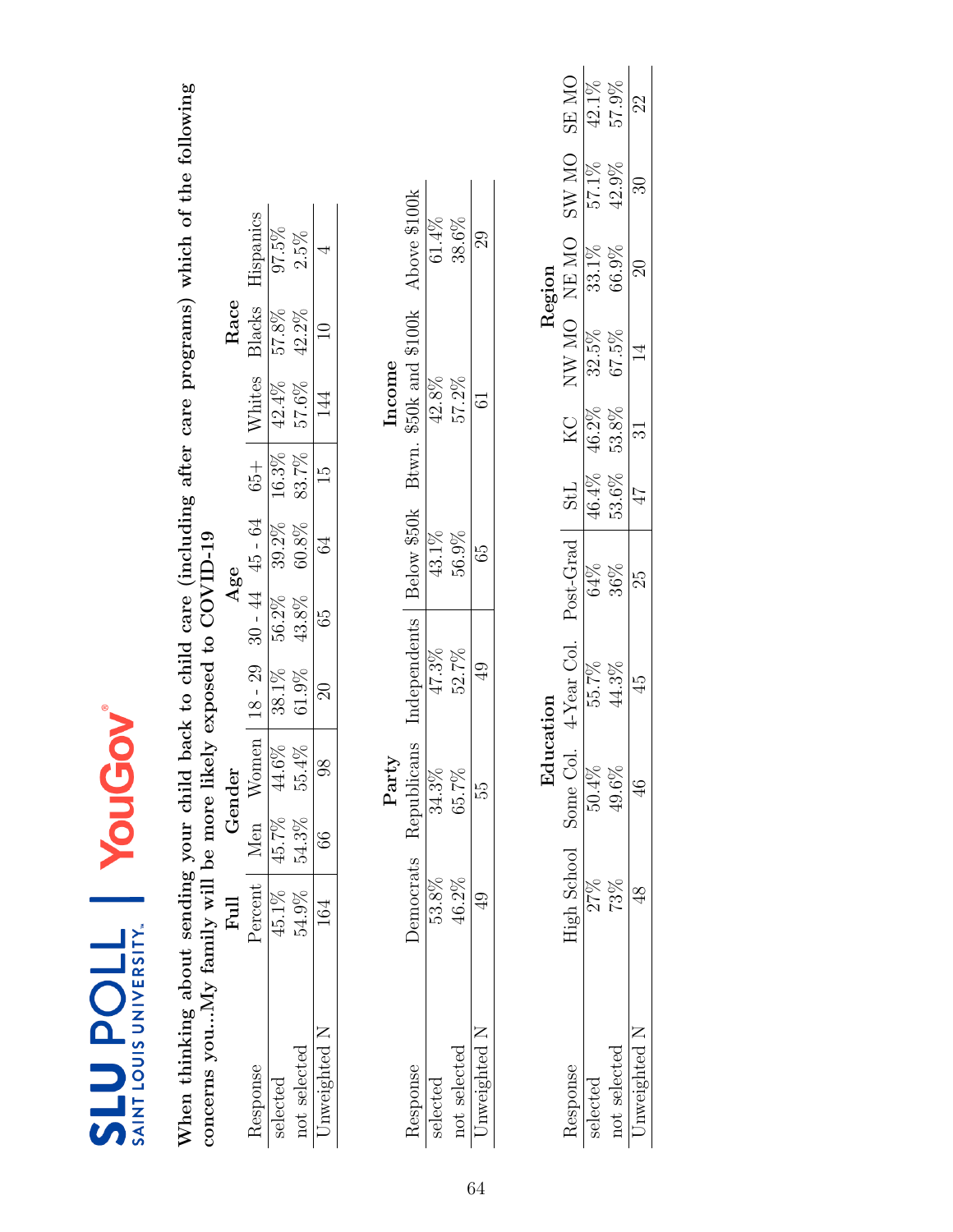| SAINT LOUIS UNIVERSITY.<br><b>11Od NTS</b>                                                                                                                     |                 | YouGo               |                |                       |             |               |                |                        |              |       |              |
|----------------------------------------------------------------------------------------------------------------------------------------------------------------|-----------------|---------------------|----------------|-----------------------|-------------|---------------|----------------|------------------------|--------------|-------|--------------|
| When thinking about sending your child back to child care (including after care programs) which of the following<br>concerns youI won't be able to afford care |                 |                     |                |                       |             |               |                |                        |              |       |              |
|                                                                                                                                                                | Full            | Gender              |                |                       | Age         |               |                | Race                   |              |       |              |
| Response                                                                                                                                                       |                 | Percent   Men Women | $18 - 29$      | $30 - 44$             | $45 - 64$   | $65+$         | Whites         | Blacks                 | Hispanics    |       |              |
| selected                                                                                                                                                       | $14.4\%$        | $14.1\%$ 14.7%      | 19.7%          | 17.4%                 | 9.4%        | $5.6\%$       | 13.5%          | 27%                    | $5.1\%$      |       |              |
| not selected                                                                                                                                                   | 85.6%           | 85.3%<br>85.9%      | 80.3%          | 82.6%                 | $90.6\%$    | 94.4%         | 86.5%          | 73%                    | 94.9%        |       |              |
| Unweighted N                                                                                                                                                   | 164             | $\frac{8}{3}$<br>66 | $\Im$          | 65                    | 64          | $\frac{5}{2}$ | 144            | $\Xi$                  | 4            |       |              |
|                                                                                                                                                                |                 | Party               |                |                       |             |               | Income         |                        |              |       |              |
| Response                                                                                                                                                       | Democrats       | Republicans         | Independents   |                       | Below \$50k |               |                | Btwn. \$50k and \$100k | Above \$100k |       |              |
| selected                                                                                                                                                       | 18.4%           | 10.9%               | 16.4%          |                       | 23.9%       |               | $8.1\%$        |                        | 6.6%         |       |              |
| not selected                                                                                                                                                   | $81.6\%$        | 89.1%               | 83.6%          |                       | 76.1%       |               | 91.9%          |                        | 93.4%        |       |              |
| Unweighted N                                                                                                                                                   | $\overline{49}$ | 55                  | $\overline{6}$ |                       | 65          |               | 5              |                        | 29           |       |              |
|                                                                                                                                                                |                 |                     |                |                       |             |               |                |                        |              |       |              |
|                                                                                                                                                                |                 |                     | Education      |                       |             |               |                |                        | Region       |       |              |
| Response                                                                                                                                                       | High School     | Some Col.           |                | 4-Year Col. Post-Grad |             | StL           | KC             |                        | NW MO NEMO   | SW MO | <b>ON RS</b> |
| selected                                                                                                                                                       | 18.2%           | 18.4%               | $9.4\%$        |                       | $4.3\%$     | 12.2%         | 8.5%           | $5.1\%$                | 17.1%        | 6.9%  | 42.1%        |
| not selected                                                                                                                                                   | 81.8%           | $81.6\%$            | 90.6%          |                       | 95.7%       | 87.8%         | 91.5%          | 94.9%                  | 82.9%        | 93.1% | 57.9%        |
| Unweighted N                                                                                                                                                   | 48              | $\frac{6}{4}$       | 45             |                       | 25          | 17            | $\overline{3}$ | $\overline{1}$         | $\Im$        | ≌     | 22           |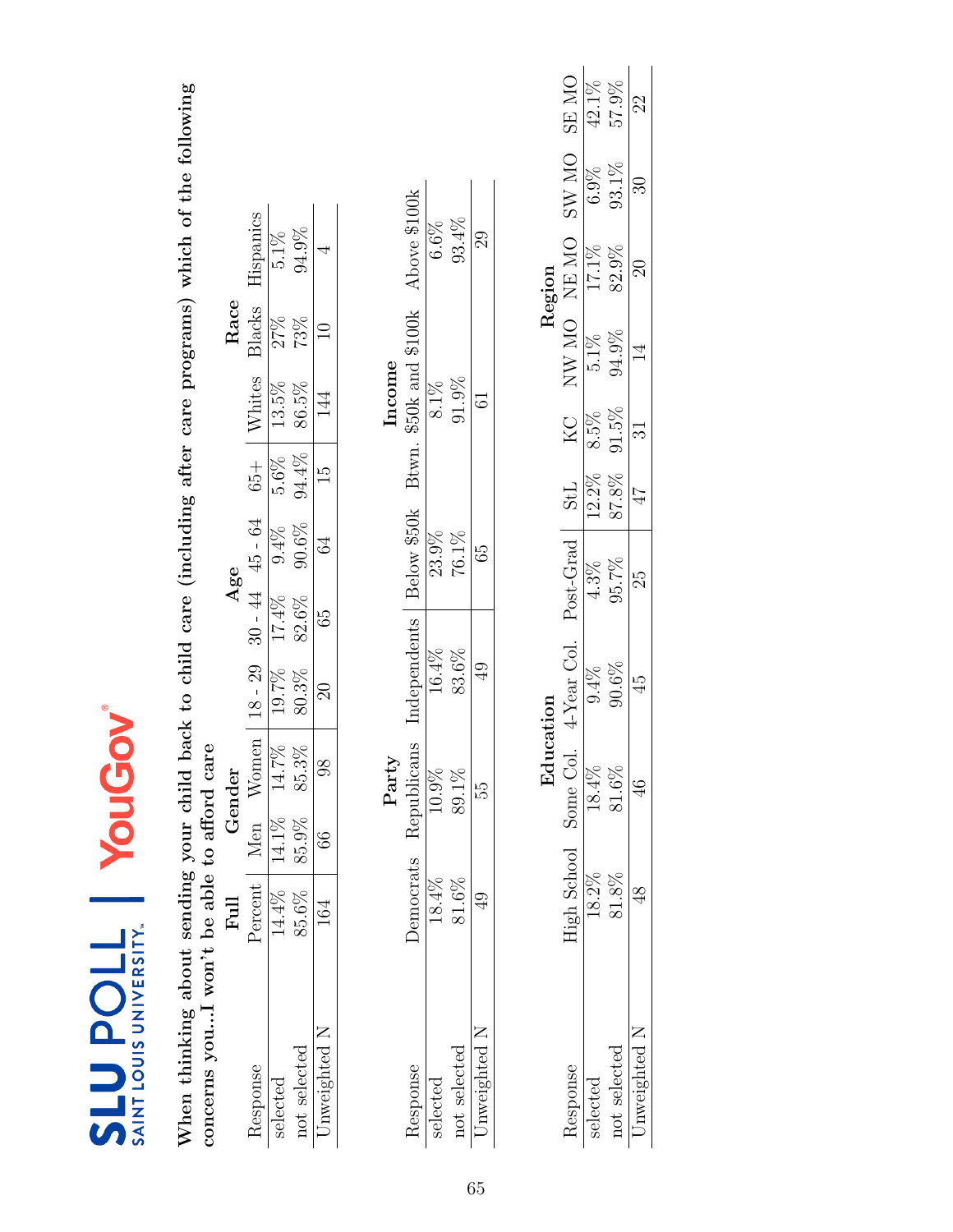| SAINT LOUIS UNIVERSITY.<br><b>SLUPOLL</b>                                                                                                                                                   |                |               | YouGoy         |                       |       |                     |               |        |                        |                 |         |              |
|---------------------------------------------------------------------------------------------------------------------------------------------------------------------------------------------|----------------|---------------|----------------|-----------------------|-------|---------------------|---------------|--------|------------------------|-----------------|---------|--------------|
| When thinking about sending your child back to child care (including after care programs) which of the following<br>concerns youMy child(ren) will have a hard time returning to child care |                |               |                |                       |       |                     |               |        |                        |                 |         |              |
|                                                                                                                                                                                             | $_{\rm{Full}}$ |               | Gender         |                       | Age   |                     |               |        | Race                   |                 |         |              |
| Response                                                                                                                                                                                    | Percent        | Men           | Women          | $18 - 29$             |       | $30 - 44$ $45 - 64$ | $+50$         | Whites | Blacks                 | Hispanics       |         |              |
| selected                                                                                                                                                                                    | $10.3\%$       | $5.6\%$       | 14.7%          | $8.4\%$               | 10.9% | 11.5%               | $4.1\%$       | 11.2%  | $8.3\%$                | $2.6\%$         |         |              |
| not selected                                                                                                                                                                                | 89.7%          | 94.4%         | 85.3%          | $91.6\%$              | 89.1% | 88.5%               | 95.9%         | 88.8%  | 91.7%                  | 97.4%           |         |              |
| Unweighted N                                                                                                                                                                                | 164            | $\frac{6}{6}$ | $\overline{8}$ | $\Im$                 | 65    | $\Im$               | $\frac{1}{2}$ | 144    | $\Box$                 | 4               |         |              |
|                                                                                                                                                                                             |                |               | Party          |                       |       |                     |               | Income |                        |                 |         |              |
| Response                                                                                                                                                                                    | Democrats      |               | Republicans    | Independents          |       | Below \$50k         |               |        | Btwn. \$50k and \$100k | Above \$100k    |         |              |
| selected                                                                                                                                                                                    | 7.7%           |               | 13.2%          | 10.9%                 |       | 10.3%               |               | 9.3%   |                        | $12.5\%$        |         |              |
| not selected                                                                                                                                                                                | $92.3\%$       |               | 86.8%          | 89.1%                 |       | 89.7%               |               | 90.7%  |                        | 87.5%           |         |              |
| Unweighted N                                                                                                                                                                                | Ģ,             |               | 55             | Q)                    |       | 65                  |               | 61     |                        | $\overline{68}$ |         |              |
|                                                                                                                                                                                             |                |               |                |                       |       |                     |               |        |                        |                 |         |              |
|                                                                                                                                                                                             |                |               | Education      |                       |       |                     |               |        |                        | Region          |         |              |
| Response                                                                                                                                                                                    | High School    |               | Some Col.      | 4-Year Col. Post-Grad |       |                     | <b>StL</b>    | KC     |                        | NW MO NE MO     | SW MO   | <b>ON RS</b> |
| selected                                                                                                                                                                                    | $6.4\%$        |               | $8.5\%$        | 14.7%                 |       | 16.7%               | 10.7%         | 3.2%   | 11.6%                  | 16.4%           | $5.3\%$ | 20.5%        |
| not selected                                                                                                                                                                                | $93.6\%$       |               | 91.5%          | 85.3%                 |       | 83.3%               | 89.3%         | 96.8%  | 88.4%                  | 83.6%           | 94.7%   | 79.5%        |
| Unweighted N                                                                                                                                                                                | $\frac{8}{3}$  |               | $\frac{6}{5}$  | $\frac{45}{3}$        |       | 25                  | 47            | 31     | 14                     | $\Im$           | 30      | 22           |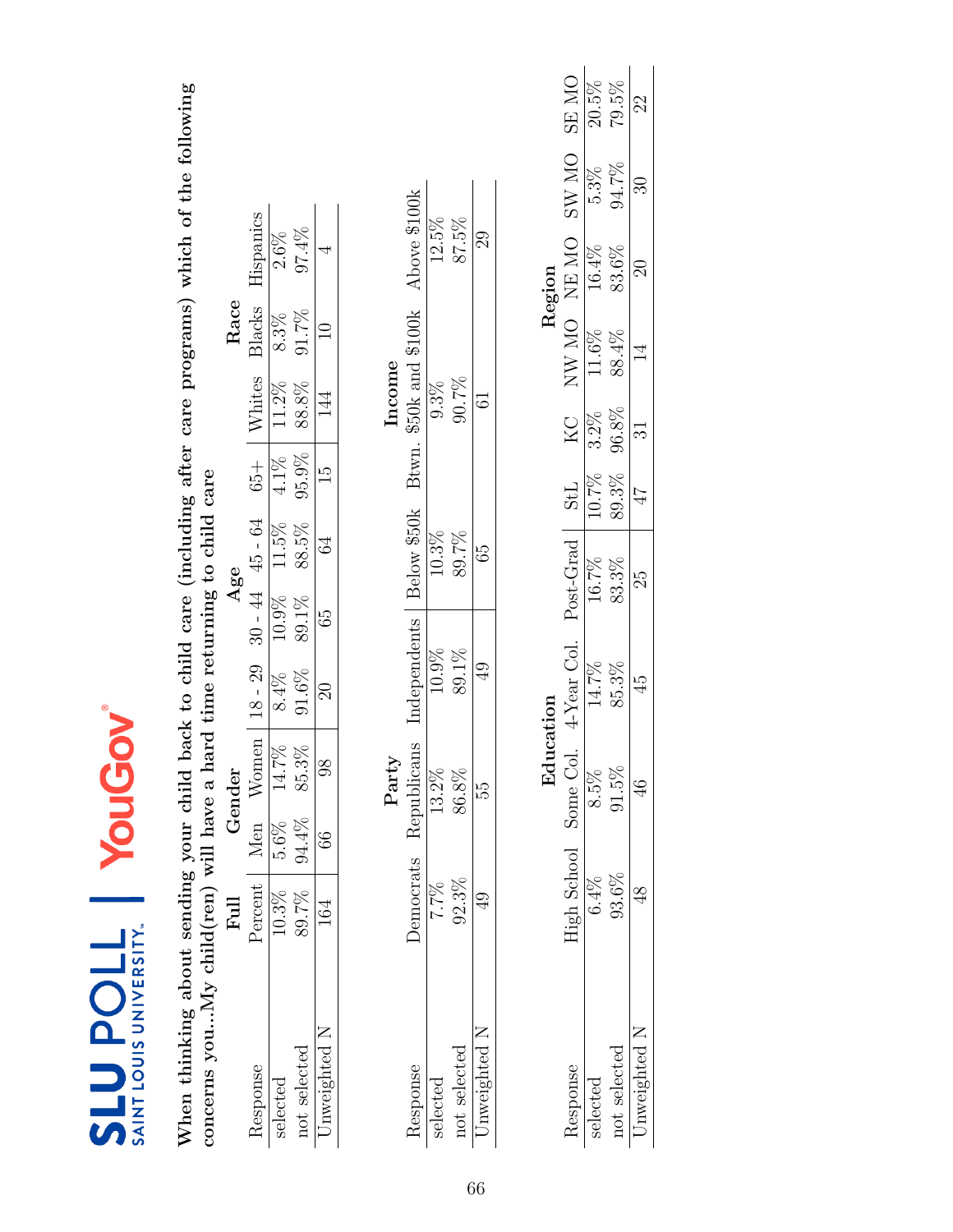| <b>SLUPOLL</b><br>SAINT LOUIS UNIVERSITY.                                                            |                | YouG           | JOV        |                                                                           |                     |             |          |               |                  |                 |       |              |
|------------------------------------------------------------------------------------------------------|----------------|----------------|------------|---------------------------------------------------------------------------|---------------------|-------------|----------|---------------|------------------|-----------------|-------|--------------|
| concerns youI will not be as involved with my child's care<br>When thinking about sending your child |                |                |            | back to child care (including after care programs) which of the following |                     |             |          |               |                  |                 |       |              |
|                                                                                                      | Full           | Gender         |            |                                                                           | Age                 |             |          |               | Race             |                 |       |              |
| Response                                                                                             | Percent        | Men Women      |            | $18 - 29$                                                                 | $30 - 44$ $45 - 64$ |             | $65 +$   | Whites        | Blacks           | Hispanics       |       |              |
| selected                                                                                             | 12.4%          | 10.2%          | 14.6%      | $8.4\%$                                                                   | 15.7%               | 9.9%        | $12.3\%$ | 10.9%         | $29.4\%$         | $\frac{8}{2}$   |       |              |
| not selected                                                                                         | 87.6%          | 85.4<br>89.8%  | $\sqrt{6}$ | $91.6\%$                                                                  | 84.3%               | $90.1\%$    | 87.7%    | 89.1%         | $70.6\%$         | 100%            |       |              |
| Unweighted N                                                                                         | 164            | 66             | 3g         | $\Im$                                                                     | 65                  | 64          | IJ       | 144           | $\frac{1}{1}$    | 4               |       |              |
|                                                                                                      |                | Party          |            |                                                                           |                     |             |          | Income        |                  |                 |       |              |
| Response                                                                                             | Democrats      | Republicans    |            | Independents                                                              |                     | Below \$50k | Btwn.    |               | \$50k and \$100k | Above \$100k    |       |              |
| selected                                                                                             | 18.4%          | $6.4\%$        |            | 10.4%                                                                     |                     | 18.7%       |          | 7.9%          |                  |                 | $\%$  |              |
| not selected                                                                                         | $81.6\%$       | 93.6%          |            | 89.6%                                                                     |                     | 81.3%       |          | 92.1%         |                  | 91%             |       |              |
| Unweighted N                                                                                         | $\overline{6}$ | 55             |            | $\overline{6}$                                                            |                     | 65          |          | 5             |                  | $\overline{68}$ |       |              |
|                                                                                                      |                |                |            |                                                                           |                     |             |          |               |                  |                 |       |              |
|                                                                                                      |                | $_{\rm Ed}$    | lucation   |                                                                           |                     |             |          |               |                  | Region          |       |              |
| Response                                                                                             | High School    |                |            | Some Col. 4-Year Col. Post-Grad   StL                                     |                     |             |          | KC NW MO NEMO |                  |                 | SW MO | <b>ON RS</b> |
| selected                                                                                             | 12.2%          | 10.9%          |            | 10.5%                                                                     | 21.2%               |             | 15.5%    | $2\%$         | 21.8%            | 9.5%            | 4.1%  | $30.2\%$     |
| not selected                                                                                         | 87.8%          | 89.1%          |            | 89.5%                                                                     | 78.8%               |             | 84.5%    | 98%           | 78.2%            | 90.5%           | 95.9% | 69.8%        |
| Unweighted N                                                                                         | $\frac{8}{5}$  | $\frac{46}{5}$ |            | 45                                                                        | 25                  |             | 47       | ವ             | $\overline{1}$   | $\Omega$        | ≌     | 22           |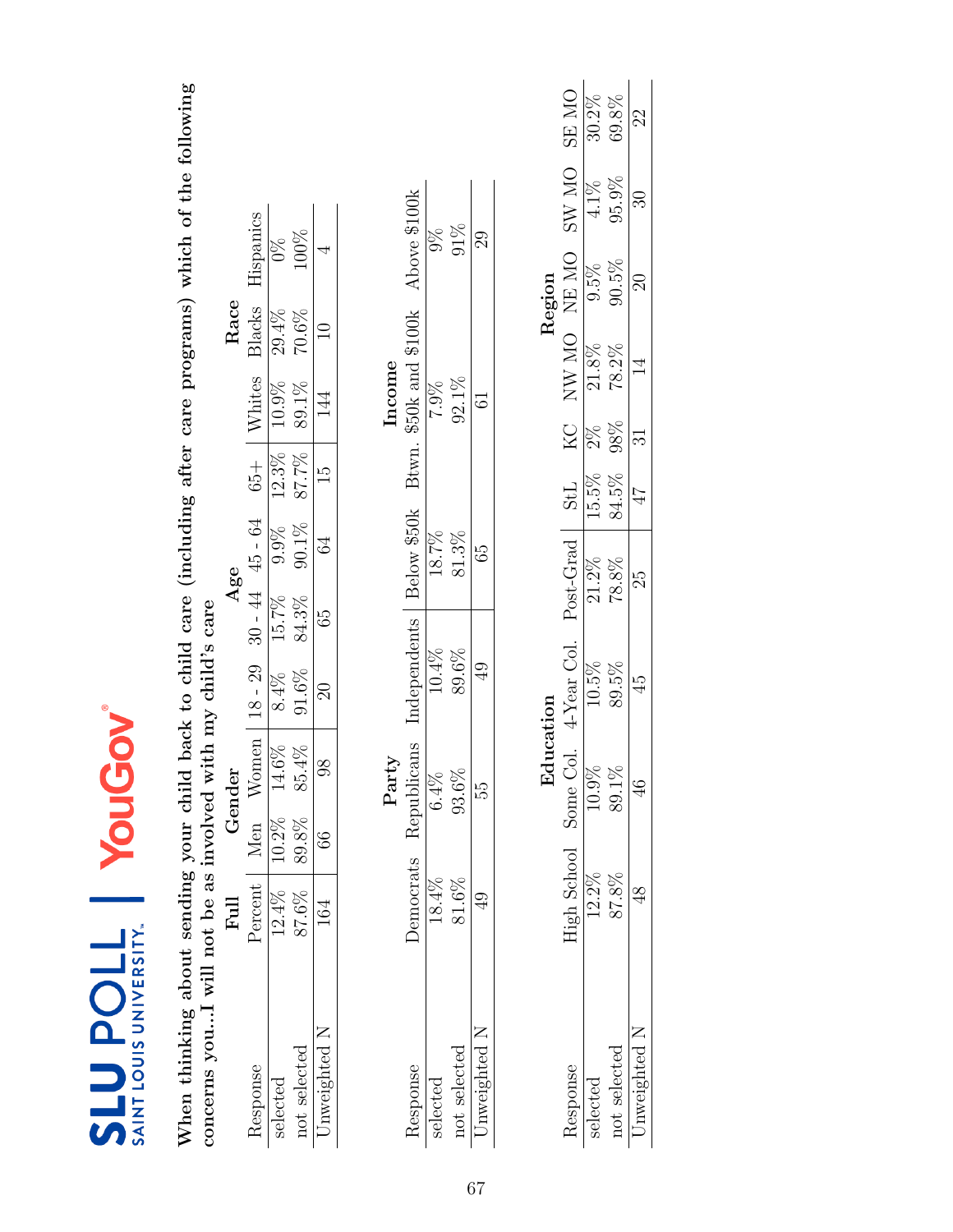| SAINT LOUIS UNIVERSITY.<br><b>TIOUNIS</b>           |                 | NODIC                                             |             |              |                                                                         |         |                        |             |               |             |       |
|-----------------------------------------------------|-----------------|---------------------------------------------------|-------------|--------------|-------------------------------------------------------------------------|---------|------------------------|-------------|---------------|-------------|-------|
| How have individuals in your household              |                 |                                                   |             |              | experienced a change in their workplace situation as a direct result of |         |                        |             |               |             |       |
| $\mathrm{COVID}\text{-}19?$ am now working remotely |                 |                                                   | or at home. |              |                                                                         |         |                        |             |               |             |       |
|                                                     | Full            | Gender                                            |             |              | Age                                                                     |         |                        | Race        |               |             |       |
| Response                                            | Percent         | Women<br>Men                                      |             | $18 - 29$    | $30 - 44$ $45 - 64$                                                     | $65 +$  | Whites                 | Blacks      | Hispanics     |             |       |
| selected                                            | 18.1%           | $16.5\%$<br>19.7%                                 |             | 26.2%        | 17.8%<br>32.1%                                                          | $3.8\%$ | 16.9%                  | 28.6%       | 42.7%         |             |       |
| not selected                                        | 81.9%           | $83.5\%$<br>80.3%                                 |             | 73.8%        | 82.2%<br>67.9%                                                          | 96.2%   | 83.1%                  | 71.4%       | 57.3%         |             |       |
| Unweighted N                                        | $\frac{60}{20}$ | 522<br>378                                        |             | $\approx 0$  | 319<br>167                                                              | 314     | 812                    | 4           | $\frac{6}{1}$ |             |       |
|                                                     |                 | Party                                             |             |              |                                                                         |         | Income                 |             |               |             |       |
| Response                                            | Democrats       | Republicans                                       |             | Independents | Below \$50k                                                             |         | Btwn. \$50k and \$100k |             | Above \$100k  |             |       |
| selected                                            | 27%             | 9.5%                                              |             | $20.2\%$     | 10.9%                                                                   |         | 20.8%                  |             | 32.6%         |             |       |
| not selected                                        | 73%             | 90.5%                                             |             | 79.8%        | 89.1%                                                                   |         | 79.2%                  |             | 67.4%         |             |       |
| Jnweighted N                                        | 321             | 323                                               |             | 207          | 386                                                                     |         | 285                    |             | 152           |             |       |
|                                                     |                 |                                                   |             |              |                                                                         |         |                        |             |               |             |       |
|                                                     |                 |                                                   | Education   |              |                                                                         |         |                        |             | Region        |             |       |
| Response                                            |                 | High School Some Col. 4-Year Col. Post-Grad   StL |             |              |                                                                         |         | KC                     | NW MO NE MO |               | SW MO SE MO |       |
| selected                                            | 6.9%            | 13.6%                                             |             | $31.2\%$     | 36%                                                                     | 21.7%   | 28.7%                  | 23.8%       | 7.8%          | $10\%$      | 13.1% |
| not selected                                        | 93.1%           | 86.4%                                             |             | 68.8%        | 64%                                                                     | 78.3%   | 71.3%                  | 76.2%       | 92.2%         | 90%         | 86.9% |
| Unweighted N                                        | 296             | 265                                               |             | 225          | 114                                                                     | 275     | 182                    | SG.         | 76            | 194         | 102   |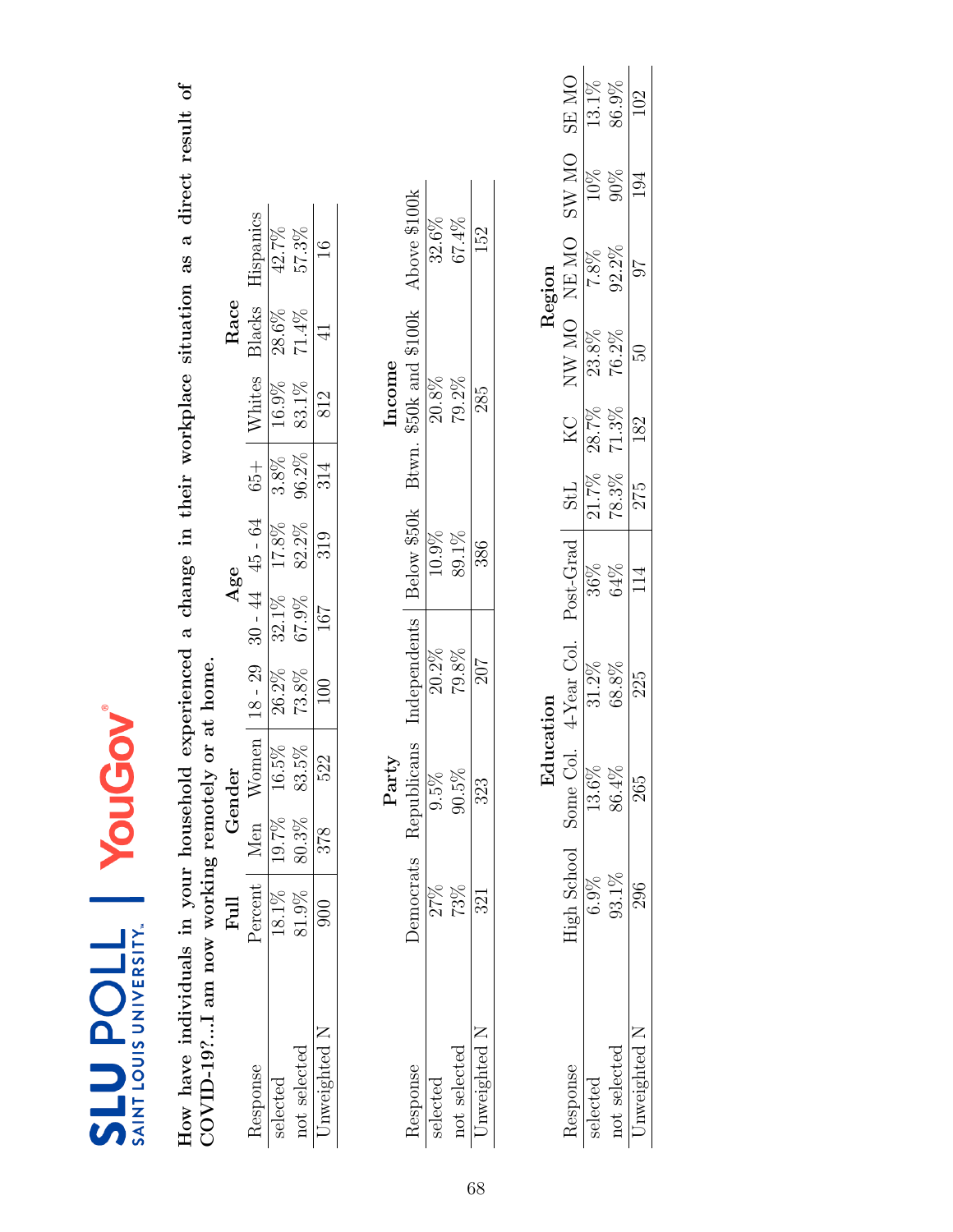| SAINT LOUIS UNIVERSITY.<br><b>JTOdTS</b>                                      |                     | YouG              |           |                                 |                |             |         |        |                        |               |                                                                         |              |
|-------------------------------------------------------------------------------|---------------------|-------------------|-----------|---------------------------------|----------------|-------------|---------|--------|------------------------|---------------|-------------------------------------------------------------------------|--------------|
| COVID-19?Someone in my household is<br>How have individuals in your household |                     |                   |           | now working remotely or at home |                |             |         |        |                        |               | experienced a change in their workplace situation as a direct result of |              |
|                                                                               | $_{\rm{Full}}$      | Gender            |           |                                 | Age            |             |         |        | Race                   |               |                                                                         |              |
| Response                                                                      | Percent   Men Women |                   |           | $18 - 29$                       | $30 - 44$      | $45 - 64$   | $65 +$  | Whites | Blacks                 | Hispanics     |                                                                         |              |
| selected                                                                      | $15.4\%$            | $15.6\%$ $15.2\%$ |           | 33.2%                           | 20.9%          | 12%         | $6.2\%$ | 15%    | $20.1\%$               | $\frac{8}{2}$ |                                                                         |              |
| not selected                                                                  | 84.6%               | 84.4%             | $84.8\%$  | 66.8%                           | 79.1%          | 88%         | 93.8%   | 85%    | 79.9%                  | 91%           |                                                                         |              |
| Unweighted N                                                                  | $\frac{1}{2}$       | 378               | 522       | 100                             | 167            | 319         | 314     | 812    | $\frac{1}{4}$          | $\frac{6}{1}$ |                                                                         |              |
|                                                                               |                     |                   | Party     |                                 |                |             |         | Income |                        |               |                                                                         |              |
| Response                                                                      | Democrats           | Republicans       |           | Independents                    |                | Below \$50k |         |        | Btwn. \$50k and \$100k | Above \$100k  |                                                                         |              |
| selected                                                                      | $21.9\%$            | 9.5%              |           | 17.2%                           |                | 8.7%        |         | 12.5%  |                        | 40.2%         |                                                                         |              |
| not selected                                                                  | 78.1%               | 90.5%             |           | 82.8%                           |                | 91.3%       |         | 87.5%  |                        | 59.8%         |                                                                         |              |
| Jnweighted N                                                                  | 321                 | 323               |           | 207                             |                | 386         |         | 285    |                        | 152           |                                                                         |              |
|                                                                               |                     |                   |           |                                 |                |             |         |        |                        |               |                                                                         |              |
|                                                                               |                     |                   | Education |                                 |                |             |         |        |                        | Region        |                                                                         |              |
| Response                                                                      | High School         | Some Col.         |           | 4-Year Col.                     |                | Post-Grad   | StL     | KC     |                        | NW MO NEMO    | <b>ON WS</b>                                                            | <b>ON RE</b> |
| selected                                                                      | $8.6\%$             | 17.1%             |           | 19.2%                           | 22.6%          |             | 23.8%   | 21.4%  | $1.9\%$                | 9.4%          | $9.7\%$                                                                 | 8.1%         |
| not selected                                                                  | 91.4%               | 82.9%             |           | $80.8\%$                        | 77.4%          |             | 76.2%   | 78.6%  | 98.1%                  | $90.6\%$      | $90.3\%$                                                                | $91.9\%$     |
| Unweighted N                                                                  | 296                 | 265               |           | 225                             | $\frac{4}{11}$ |             | 275     | 182    | <b>SG</b>              | 76            | 194                                                                     | 102          |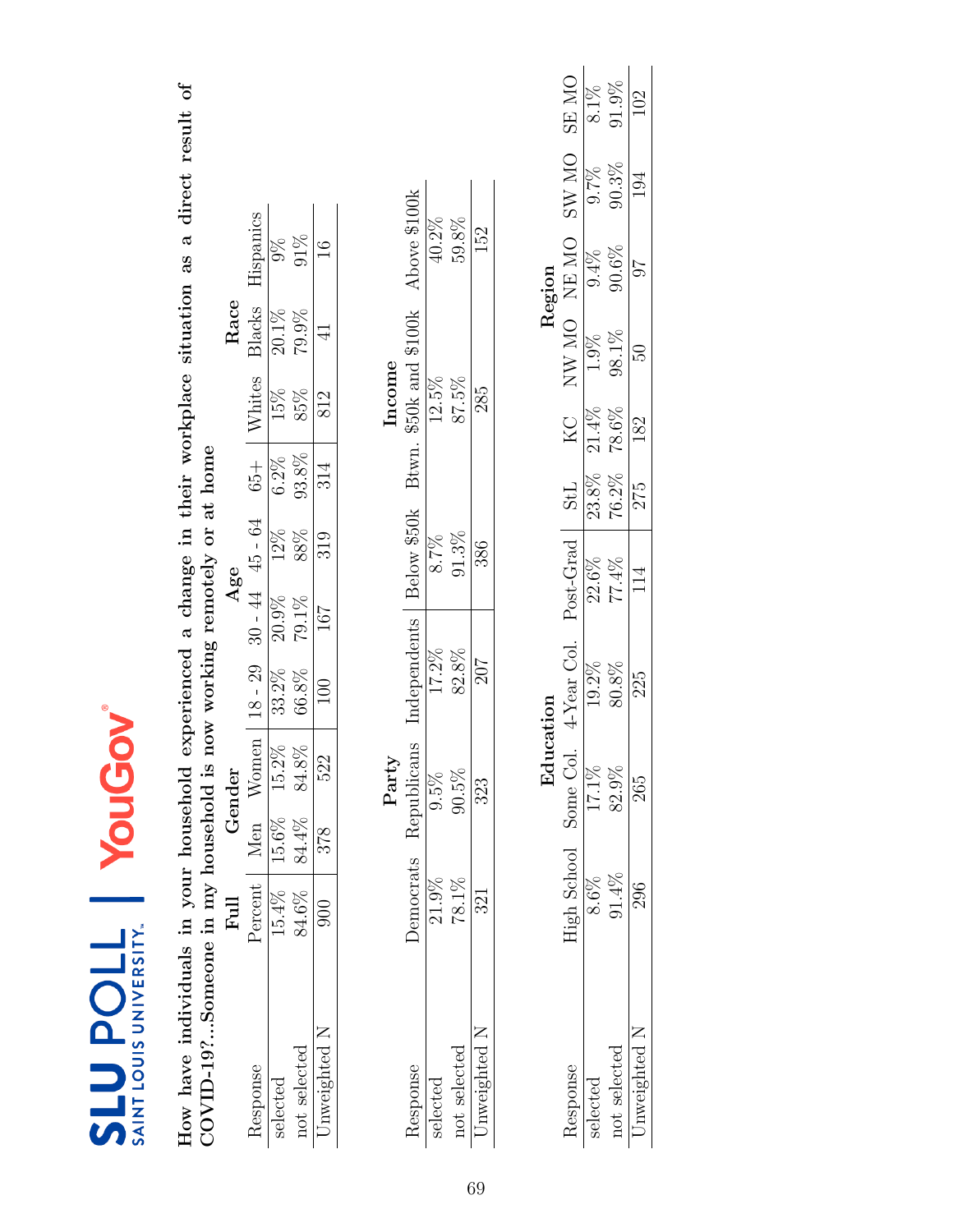| <b>NT LOUIS UNIVERSITY</b><br>$\overline{\mathbf{c}}$ |
|-------------------------------------------------------|

How have individuals in your household experienced a change in their workplace situation as a direct result of COVID-19?...I am working less hours How have individuals in your household experienced a change in their workplace situation as a direct result of COVID-19?...I am working less hours

|              |          |       | ender    |           | Age            |                    |                              |               | ${\rm Rac}$    |                    |
|--------------|----------|-------|----------|-----------|----------------|--------------------|------------------------------|---------------|----------------|--------------------|
| esponse      | ercen    | Vlen  | Women    | $18 - 29$ |                | $-30 - 44$ 45 - 64 |                              | <b>Vhites</b> | 31acks         | <b>Hispanics</b>   |
| relected     | $14.6\%$ | 7.6%  | $11.8\%$ | 25.1%     |                |                    | $\frac{65+}{3.5\%}$<br>96.5% | 13%<br>87%    |                | $\frac{1}{45.1\%}$ |
| not selected | 85.4%    | 32.4% | 88.2%    | 74.9%     | 26.1%<br>73.9% | $12.1\%$<br>87.9%  |                              |               | 27.4%<br>72.6% | 54.9%              |
| Inweightec   |          | 378   | 522      | $\infty$  | 167            | 319                | 314                          | $\frac{2}{3}$ |                | 16                 |

|       | Above \$100k              | 13.7%    | 86.3%        | 152       |
|-------|---------------------------|----------|--------------|-----------|
| ncome | \$50k and \$100k<br>Btwn. | 15.7%    | 84.3%        | 285       |
|       | Below \$50k               | 15.9%    | 84.1%        | 386       |
|       | ndependents               | 16.7%    | 83.3%        | 207       |
| 'arty | ablicans<br>tepu          |          | 261.         | 23        |
|       | emocrats                  |          | 81.1%        |           |
|       | esponse                   | selected | not selected | weighted. |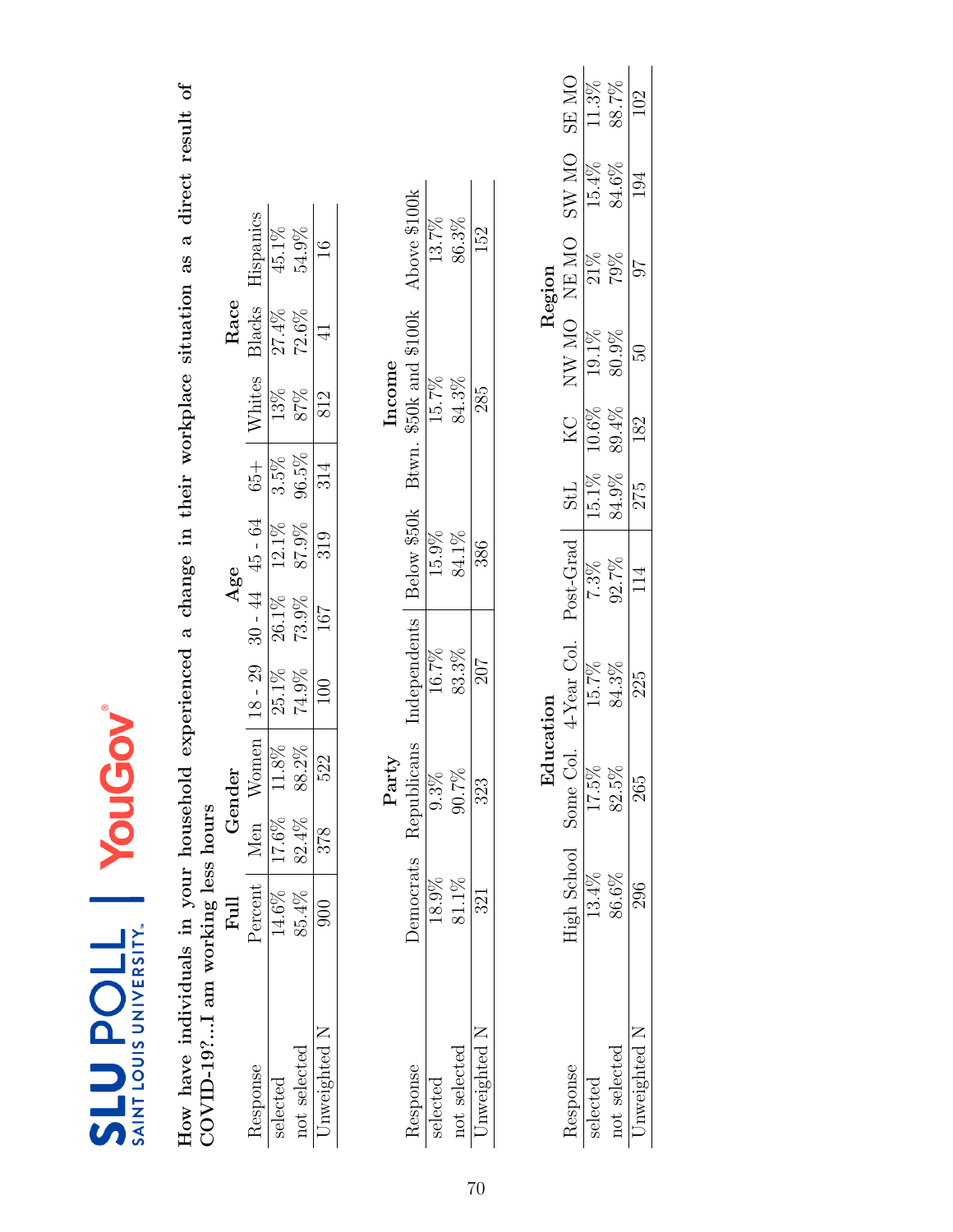| SAINT LOUIS UNIVERSITY.<br><b>710den73</b> |                | YouG                  | S                                                                       |           |               |         |                        |         |               |             |          |
|--------------------------------------------|----------------|-----------------------|-------------------------------------------------------------------------|-----------|---------------|---------|------------------------|---------|---------------|-------------|----------|
| How have individuals in your household     |                |                       | experienced a change in their workplace situation as a direct result of |           |               |         |                        |         |               |             |          |
| COVID-19?Someone in my household is        |                |                       | working less hours                                                      |           |               |         |                        |         |               |             |          |
|                                            | $_{\rm{Full}}$ | Gender                |                                                                         | Age       |               |         |                        | Race    |               |             |          |
| Response                                   | Percent        | Women<br>Men          | $18 - 29$                                                               | $30 - 44$ | 45 - 64       | $65 +$  | Whites                 | Blacks  | Hispanics     |             |          |
| selected                                   | $7.8\%$        | 0.7%<br>5.9%          | 12.6%                                                                   | 12.9%     | $\frac{2}{2}$ | $2.7\%$ | 2%                     | 11.9%   | 3.7%          |             |          |
| not selected                               | 92.2%          | $90.3\%$<br>94.1%     | $87.4\%$                                                                | 87.1%     | 93%           | 97.3%   | 93%                    | 88.1%   | 96.3%         |             |          |
| Unweighted N                               | 900            | 522<br>378            | 100                                                                     | 167       | 319           | 314     | 812                    | ⋥       | $\frac{6}{1}$ |             |          |
|                                            |                | Party                 |                                                                         |           |               |         | Income                 |         |               |             |          |
| Response                                   | Democrats      | Republicans           | Independents                                                            |           | Below \$50k   |         | Btwn. \$50k and \$100k |         | Above \$100k  |             |          |
| selected                                   | $8.6\%$        | $5.5\%$               | 9.6%                                                                    |           | $7.4\%$       |         | $8\%$                  |         | $12.4\%$      |             |          |
| not selected                               | $91.4\%$       | 94.5%                 | 90.4%                                                                   |           | 92.6%         |         | $92\%$                 |         | 87.6%         |             |          |
| Jnweighted N                               | 321            | 323                   | 207                                                                     |           | 386           |         | 285                    |         | 152           |             |          |
|                                            |                |                       |                                                                         |           |               |         |                        |         |               |             |          |
|                                            |                |                       | Education                                                               |           |               |         |                        |         | Region        |             |          |
| Response                                   |                | High School Some Col. | 4-Year Col. Post-Grad                                                   |           |               | StL     | KC                     |         | NW MO NE MO   | SW MO SE MO |          |
| selected                                   | $6.7\%$        | $8.3\%$               | 7.8%                                                                    | 10%       |               | 9.6%    | 7.4%                   | $2.1\%$ | 9.7%          | $8\%$       | 5.4%     |
| not selected                               | 93.3%          | 91.7%                 | $92.2\%$                                                                | 90%       |               | 90.4%   | 92.6%                  | 97.9%   | $90.3\%$      | 92%         | $94.6\%$ |
| Unweighted N                               | 296            | 265                   | 225                                                                     | 114       |               | 275     | 182                    | 50      | 76            | 194         | 102      |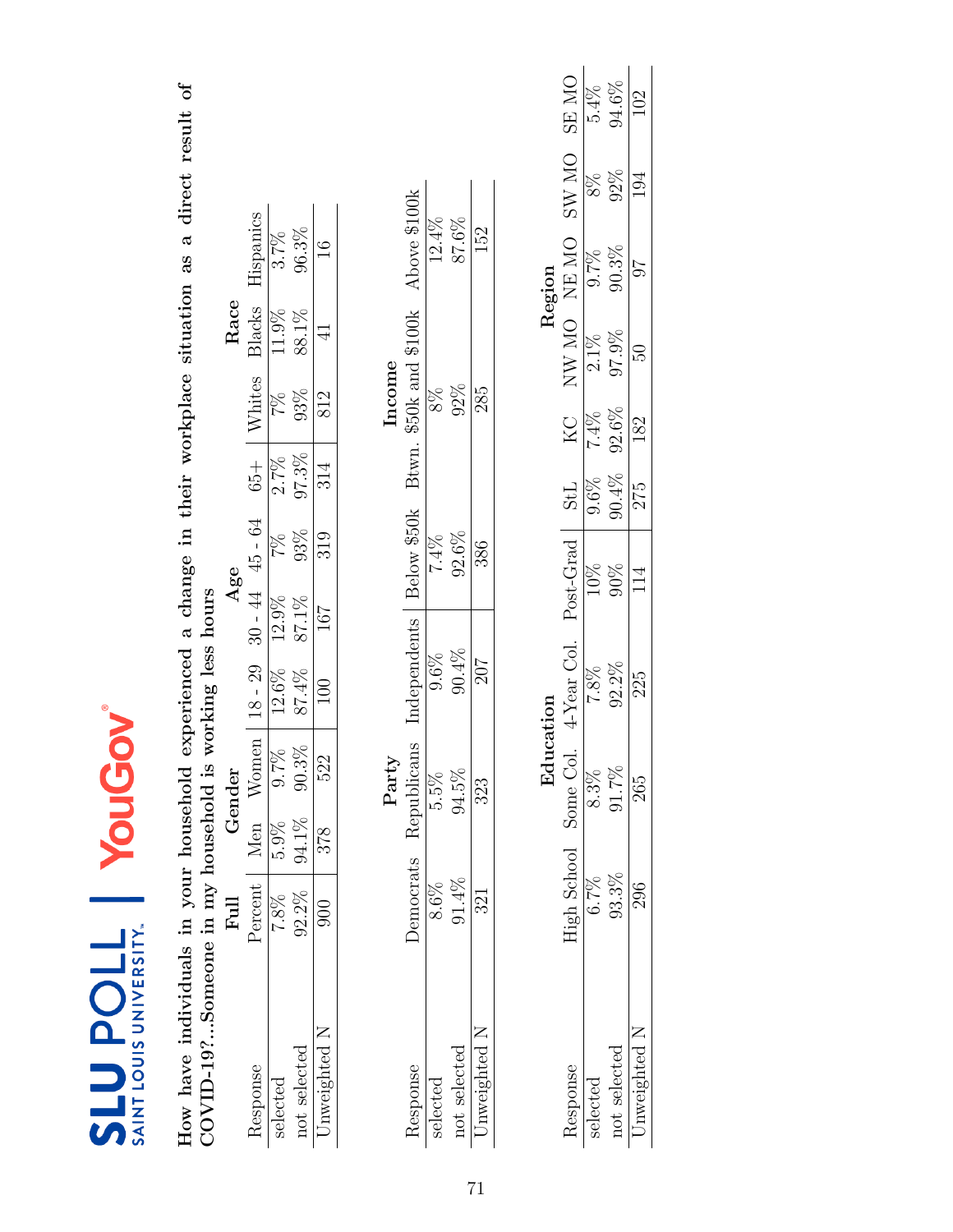| SAINT LOUIS UNIVERSITY.<br><b>710den13</b>  |           | YouGov                |           |                                                                         |                 |             |            |         |                        |               |              |              |
|---------------------------------------------|-----------|-----------------------|-----------|-------------------------------------------------------------------------|-----------------|-------------|------------|---------|------------------------|---------------|--------------|--------------|
| How have individuals in your household      |           |                       |           | experienced a change in their workplace situation as a direct result of |                 |             |            |         |                        |               |              |              |
| COVID-197I have been laid off or furloughed |           |                       |           |                                                                         |                 |             |            |         |                        |               |              |              |
|                                             | Full      | Gender                |           |                                                                         | Age             |             |            |         | Race                   |               |              |              |
| Response                                    | Percent   | Men                   | Women     | $18 - 29$                                                               | $30 - 44$       | $45 - 64$   | $65 +$     | Whites  | Blacks                 | Hispanics     |              |              |
| selected                                    | 9.8%      | $9.5\%$               | 10.2%     | 12.4%                                                                   | 13.2%           | 9.3%        | 6.6%       | $8.3\%$ | 11.6%                  | 72.9%         |              |              |
| not selected                                | 90.2%     | $90.5\%$              | $89.8\%$  | 87.6%                                                                   | 86.8%           | $90.7\%$    | 93.4%      | 91.7%   | 88.4%                  | $27.1\%$      |              |              |
| Unweighted N                                | $\Im$     | 878                   | 522       | $\Xi$                                                                   | 167             | 319         | 314        | 812     | $\exists$              | $\frac{6}{1}$ |              |              |
|                                             |           | ${\rm Party}$         |           |                                                                         |                 |             |            | Income  |                        |               |              |              |
| Response                                    | Democrats | Republicans           |           | Independents                                                            |                 | Below \$50k |            |         | Btwn. \$50k and \$100k | Above \$100k  |              |              |
| selected                                    | 10.9%     | $9.1\%$               |           | 9.7%                                                                    |                 | 11.6%       |            | 9.3%    |                        | 7.1%          |              |              |
| not selected                                | $89.1\%$  | 90.9%                 |           | 90.3%                                                                   |                 | 88.4%       |            | 90.7%   |                        | 92.9%         |              |              |
| Unweighted N                                | 321       | 323                   |           | 207                                                                     |                 | 386         |            | 285     |                        | 152           |              |              |
|                                             |           |                       |           |                                                                         |                 |             |            |         |                        |               |              |              |
|                                             |           |                       | Education |                                                                         |                 |             |            |         |                        | Region        |              |              |
| Response                                    |           | High School Some Col. |           | 4-Year Col. Post-Grad                                                   |                 |             | <b>StL</b> | KC      |                        | NW MO NE MO   | <b>ON WS</b> | <b>SE MO</b> |
| selected                                    | 8.7%      | 11.7%                 |           | 10.9%                                                                   | $5.4\%$         |             | 10.7%      | 4.5%    | 6.4%                   | 16.7%         | 12.9%        | 6.7%         |
| not selected                                | 91.3%     | 88.3%                 |           | 89.1%                                                                   | 94.6%           |             | 89.3%      | 95.5%   | 93.6%                  | 83.3%         | 87.1%        | 93.3%        |
| Unweighted N                                | 296       | 265                   |           | 225                                                                     | $11\frac{4}{5}$ |             | 275        | 182     | $\overline{6}$         | 76            | 194          | 102          |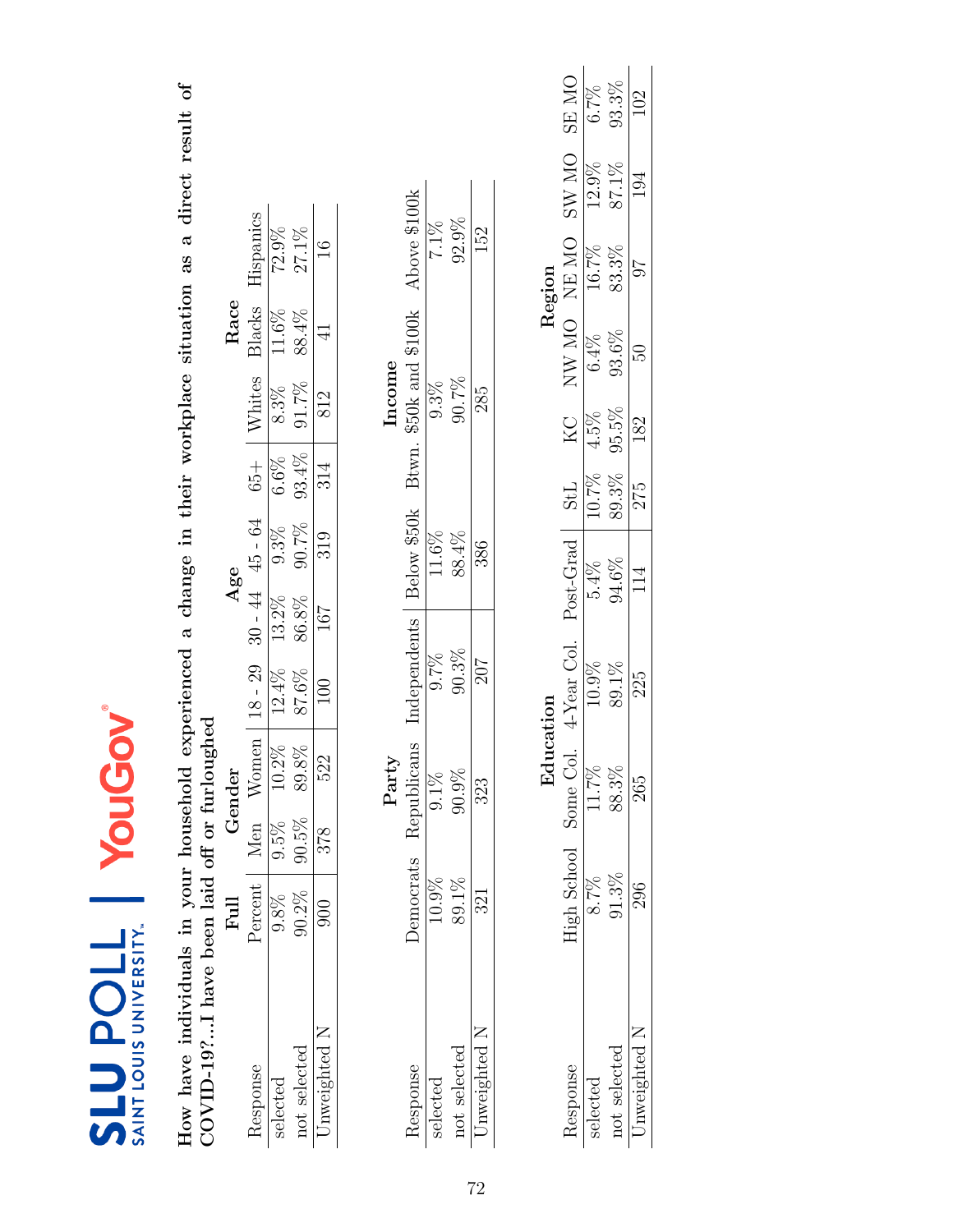| SAINT LOUIS UNIVERSITY.<br><b>TTOdTTS</b>                                                                  |                       | YouG        |           |                                                                         |           |             |         |          |                  |               |          |              |
|------------------------------------------------------------------------------------------------------------|-----------------------|-------------|-----------|-------------------------------------------------------------------------|-----------|-------------|---------|----------|------------------|---------------|----------|--------------|
| COVID-19?Someone in my household has been laid off or furloughed<br>How have individuals in your household |                       |             |           | experienced a change in their workplace situation as a direct result of |           |             |         |          |                  |               |          |              |
|                                                                                                            | $\rm{Fil}$            | Gender      |           |                                                                         | Age       |             |         |          | Race             |               |          |              |
| Response                                                                                                   | Percent   Men Women   |             |           | $18 - 29$                                                               | $30 - 44$ | $45 - 64$   | $65 +$  | Whites   | Blacks           | Hispanics     |          |              |
| selected                                                                                                   | 8.3%                  | $5.8\%$     | $10.5\%$  | 9.8%                                                                    | 12.4%     | $9.1\%$     | 3.4%    | 7.8%     | 14.6%            | 5%            |          |              |
| not selected                                                                                               | 91.7%                 | 94.2%       | 89.5%     | 90.2%                                                                   | 87.6%     | 90.9%       | 96.6%   | $92.2\%$ | 85.4%            | 95%           |          |              |
| Unweighted N                                                                                               | $\frac{60}{20}$       | 378         | 522       | 100                                                                     | 167       | 319         | 314     | 812      | $\frac{1}{4}$    | $\frac{6}{1}$ |          |              |
|                                                                                                            |                       |             | Party     |                                                                         |           |             |         | Income   |                  |               |          |              |
| Response                                                                                                   | Democrats             | Republicans |           | Independents                                                            |           | Below \$50k | Btwn.   |          | \$50k and \$100k | Above \$100k  |          |              |
| selected                                                                                                   | $10.6\%$              | 5.7%        |           | $8.5\%$                                                                 |           | $\%$        |         | 9.3%     |                  | $7.4\%$       |          |              |
| not selected                                                                                               | 89.4%                 | 94.3%       |           | $91.5\%$                                                                |           | $91\%$      |         | 90.7%    |                  | 92.6%         |          |              |
| Unweighted N                                                                                               | 321                   | 323         |           | 207                                                                     |           | 386         |         | 285      |                  | 152           |          |              |
|                                                                                                            |                       |             |           |                                                                         |           |             |         |          |                  |               |          |              |
|                                                                                                            |                       |             | Education |                                                                         |           |             |         |          |                  | Region        |          |              |
| Response                                                                                                   | High School Some Col. |             |           | 4-Year Col.                                                             |           | Post-Grad   | StL     | KC       |                  | NW MO NEMO    | SW MO    | <b>ON RS</b> |
| selected                                                                                                   | $6.3\%$               |             | 11%       | $8.5\%$                                                                 |           | 5.4%        | $9.2\%$ | $8.4\%$  | 1.1%             | 9.6%          | 9.2%     | 6.4%         |
| not selected                                                                                               | 93.7%                 |             | 89%       | 91.5%                                                                   |           | 94.6%       | 90.8%   | $91.6\%$ | 98.9%            | $90.4\%$      | $90.8\%$ | $93.6\%$     |
| Unweighted N                                                                                               | 296                   |             | 265       | 225                                                                     |           | 114         | 275     | 182      | BO.              | 76            | 194      | 102          |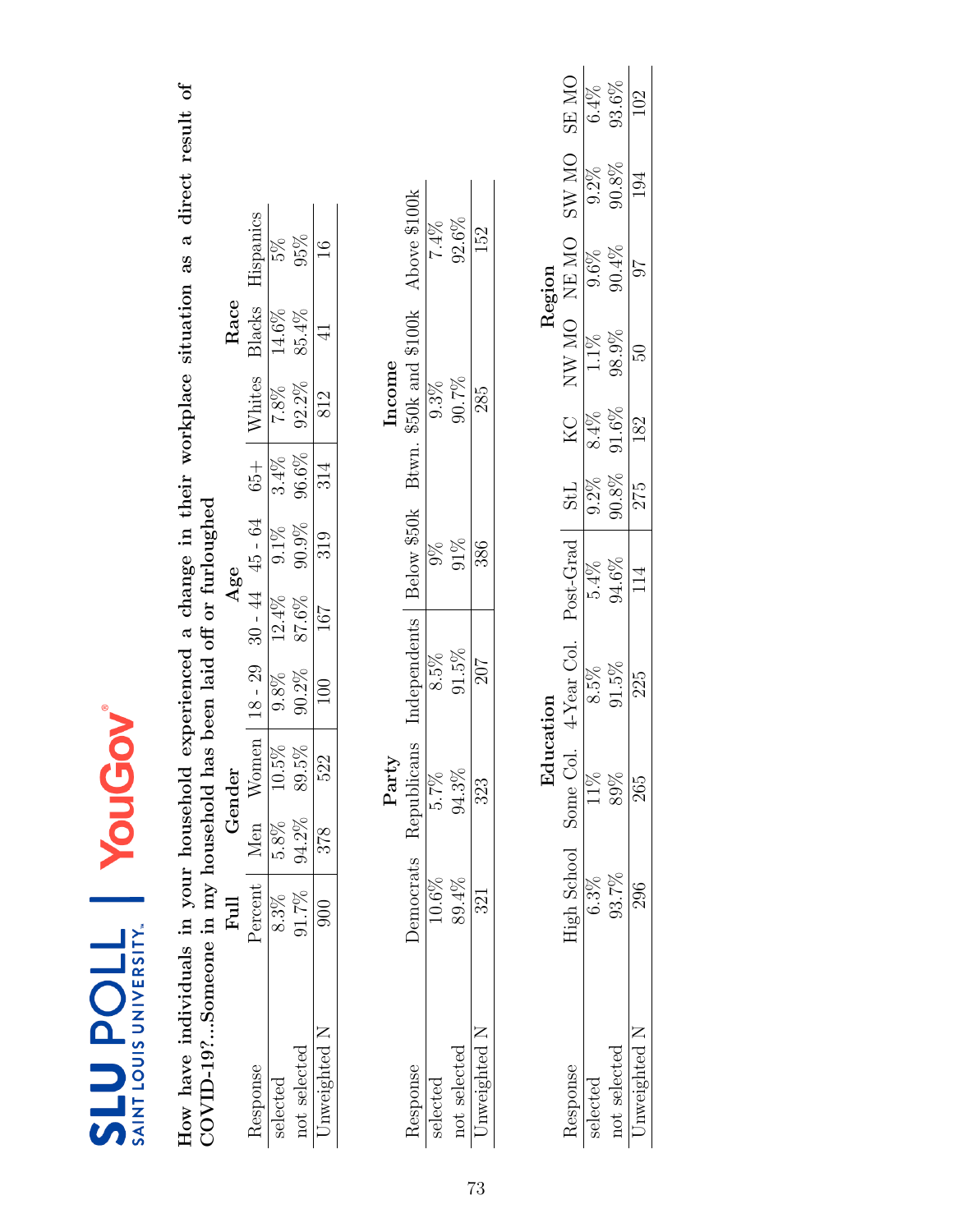| SAINT LOUIS UNIVERSITY<br><b>SLUPOLL</b> |                   | YouG     | 20          |                                                                         |                  |               |          |        |                        |               |       |              |
|------------------------------------------|-------------------|----------|-------------|-------------------------------------------------------------------------|------------------|---------------|----------|--------|------------------------|---------------|-------|--------------|
| How have individuals in your household   |                   |          |             | experienced a change in their workplace situation as a direct result of |                  |               |          |        |                        |               |       |              |
| COVID-19?No one in my household has      |                   |          |             | experienced a change                                                    |                  |               |          |        |                        |               |       |              |
|                                          | Full              | Gender   |             |                                                                         | Age              |               |          |        | Race                   |               |       |              |
| Response                                 | Percent Men Women |          |             | $18 - 29$                                                               | $-144$           | $45 - 64$     | $65 +$   | Whites | Blacks                 | Hispanics     |       |              |
| selected                                 | 40.4%             | $42.1\%$ | 38.8%       | $20.6\%$                                                                | $21.4\%$         | 43.3%         | $61.4\%$ | 43.3%  | 21.8%                  | 5.5%          |       |              |
| not selected                             | 59.6%             | 57.9%    | $61.2\%$    | 79.4%                                                                   | 78.6%            | 56.7%         | 38.6%    | 56.7%  | 78.2%                  | 94.5%         |       |              |
| Unweighted N                             | $\frac{60}{20}$   | 378      | 522         | $\overline{100}$                                                        | 167              | 319           | 314      | 812    | $\frac{1}{4}$          | $\frac{6}{1}$ |       |              |
|                                          |                   |          | Party       |                                                                         |                  |               |          | Income |                        |               |       |              |
| Response                                 | Democrats         |          | Republicans | Independents                                                            |                  | Below \$50k   |          |        | Btwn. \$50k and \$100k | Above \$100k  |       |              |
| selected                                 | $28.3\%$          |          | 54%         | 37.2%                                                                   |                  | 45.6%         |          | 37.5%  |                        | 29.1%         |       |              |
| not selected                             | $71.7\%$          |          | 46%         | $62.8\%$                                                                |                  | 54.4%         |          | 62.5%  |                        | 70.9%         |       |              |
| Unweighted N                             | 321               |          | 323         | 207                                                                     |                  | 386           |          | 285    |                        | 152           |       |              |
|                                          |                   |          |             |                                                                         |                  |               |          |        |                        |               |       |              |
|                                          |                   |          | Education   |                                                                         |                  |               |          |        |                        | Region        |       |              |
| Response                                 | High School       |          | Some Col.   | 4-Year Col.                                                             |                  | Post-Grad StL |          | KC     |                        | NW MO NE MO   | SW MO | <b>ON RS</b> |
| selected                                 | 52.2%             |          | 36.1%       | 34.4%                                                                   | 31.4%            |               | 34.7%    | 32.5%  | 45.1%                  | 41.3%         | 47.7% | 50.3%        |
| not selected                             | 47.8%             |          | 63.9%       | 65.6%                                                                   | 68.6%            |               | 65.3%    | 67.5%  | 54.9%                  | 58.7%         | 52.3% | 49.7%        |
| Unweighted N                             | 296               |          | 265         | 225                                                                     | $11\overline{4}$ |               | 275      | 182    | SG.                    | 76            | 194   | 102          |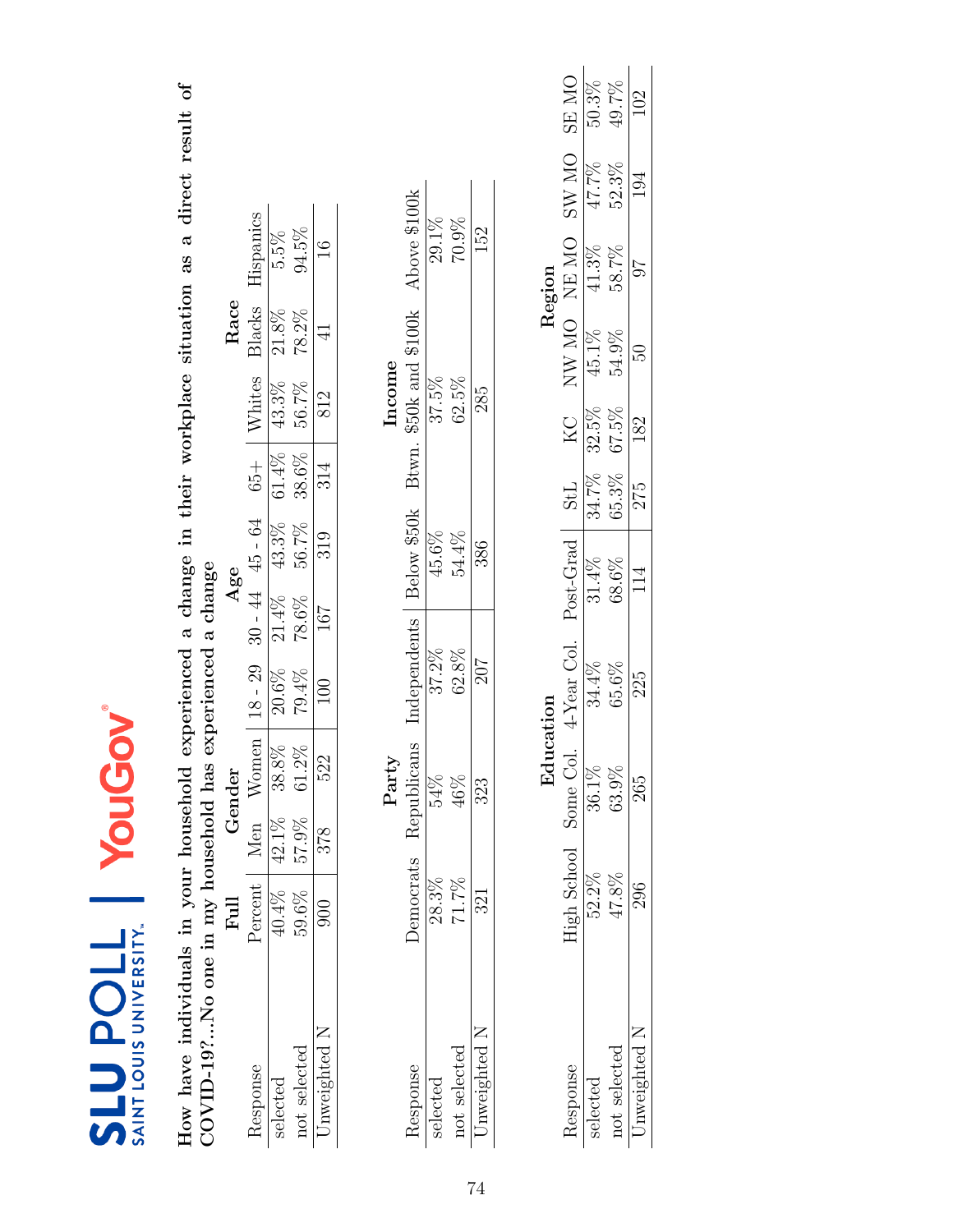| SAINT LOUIS UNIVERSITY.<br><b>TIOUNIS</b>                                                                 |                   | YouGo    |               |                                                                           |                     |             |              |                        |               |              |              |              |
|-----------------------------------------------------------------------------------------------------------|-------------------|----------|---------------|---------------------------------------------------------------------------|---------------------|-------------|--------------|------------------------|---------------|--------------|--------------|--------------|
| in your householdMy child(ren) is allowed more screen time.<br>Please indicate which of the following has |                   |          |               | occurred since COVID-19. Select an item if it applies to any child living |                     |             |              |                        |               |              |              |              |
|                                                                                                           | <b>Full</b>       |          | Gender        |                                                                           | Age                 |             |              |                        | Race          |              |              |              |
| Response                                                                                                  | Percent Men Women |          |               | $18 - 29$                                                                 | $30 - 44$ $45 - 64$ |             | $65 +$       | Whites                 | Blacks        | Hispanics    |              |              |
| selected                                                                                                  | $50.8\%$          | $51.8\%$ | 49.8%         | 54%                                                                       | 54.6%               | 48.5%       | 36.1%        | 51.4%                  | 41.5%         | $81.6\%$     |              |              |
| not selected                                                                                              | 49.2%             | 48.2%    | $50.2\%$      | 46%                                                                       | 45.4%               | 51.5%       | 63.9%        | 48.6%                  | 58.5%         | $18.4\%$     |              |              |
| Unweighted N                                                                                              | 265               | 112      | 153           | $^{28}$                                                                   | $\frac{8}{3}$       | 112         | 27           | 231                    | $\frac{6}{1}$ | $\sim$       |              |              |
|                                                                                                           |                   |          | Party         |                                                                           |                     |             |              | Income                 |               |              |              |              |
| Response                                                                                                  | Democrats         |          | Republicans   | Independents                                                              |                     | Below \$50k |              | Btwn. \$50k and \$100k |               | Above \$100k |              |              |
| selected                                                                                                  | $62.7\%$          |          | 45.6%         | 41.2%                                                                     |                     | 36.9%       |              | 58.3%                  |               | 68.6%        |              |              |
| not selected                                                                                              | 37.3%             |          | 54.4%         | 58.8%                                                                     |                     | 63.1%       |              | 41.7%                  |               | $31.4\%$     |              |              |
| Unweighted N                                                                                              | 86                |          | 101           | 63                                                                        |                     | 103         |              | 92                     |               | 55           |              |              |
|                                                                                                           |                   |          |               |                                                                           |                     |             |              |                        |               |              |              |              |
|                                                                                                           |                   |          | Education     |                                                                           |                     |             |              |                        |               | Region       |              |              |
| Response                                                                                                  | High School       |          | Some Col.     | 4-Year Col.                                                               |                     | Post-Grad   | <b>StL</b>   | KC                     | NW MO NEMO    |              | <b>ON WS</b> | <b>ON RS</b> |
| selected                                                                                                  | $36.5\%$          |          | 48.9%         | 65.9%                                                                     | $61.8\%$            |             | 56.6%        | 47.7%                  | 58%           | 58.2%        | 46.8%        | $41.6\%$     |
| not selected                                                                                              | 63.5%             |          | $51.1\%$      | 34.1%                                                                     | 38.2%               |             | 43.4%        | 52.3%                  | 42%           | 41.8%        | 53.2%        | 58.4%        |
| Unweighted N                                                                                              | 52                |          | $\frac{8}{1}$ | 17                                                                        | $\exists$           |             | $\mathbb{C}$ | 17                     | $\approx$     | 33           | 54           | 38           |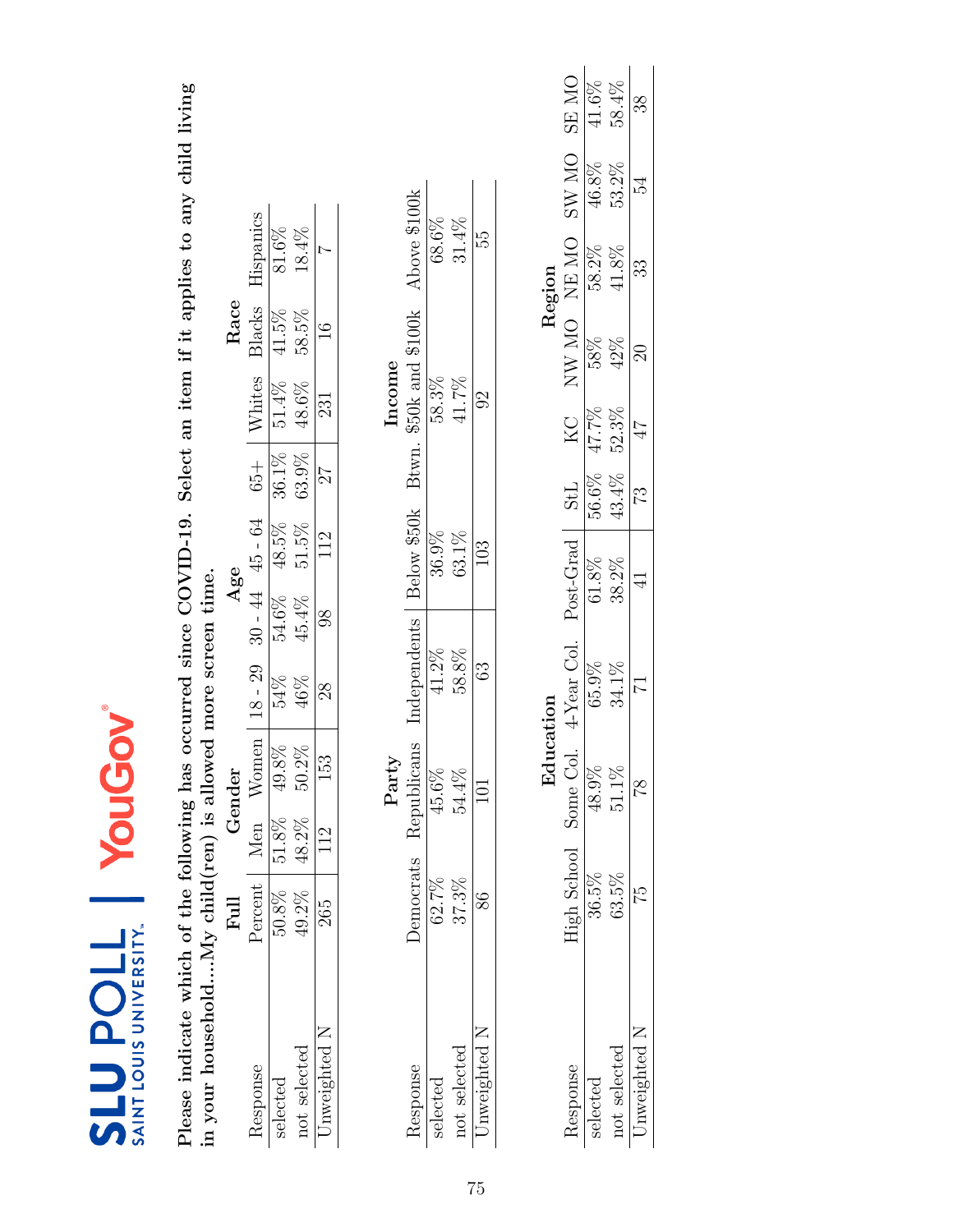| SAINT LOUIS UNIVERSITY.<br><b>SLUPOLL</b>                                                                 |           | YouG   | 20          |                                                                           |       |                     |            |        |                  |                |               |          |
|-----------------------------------------------------------------------------------------------------------|-----------|--------|-------------|---------------------------------------------------------------------------|-------|---------------------|------------|--------|------------------|----------------|---------------|----------|
| in your householdMy child(ren) is allowed less screen time.<br>Please indicate which of the following has |           |        |             | occurred since COVID-19. Select an item if it applies to any child living |       |                     |            |        |                  |                |               |          |
|                                                                                                           | Full      | Gender |             |                                                                           | Age   |                     |            |        | Race             |                |               |          |
| Response                                                                                                  | Percent   | Men    | Women       | $18 - 29$                                                                 |       | $30 - 44$ $45 - 64$ | $65 +$     | Whites | Blacks           | Hispanics      |               |          |
| selected                                                                                                  | $2.7\%$   | 2.8%   | 2.6%        | 6.8%                                                                      | 2.6%  | 1.8%                | 88         | 2.3%   | 5.4%             | 5.7%           |               |          |
| not selected                                                                                              | 97.3%     | 97.2%  | $97.4\%$    | 93.2%                                                                     | 97.4% | 98.2%               | 100%       | 97.7%  | $94.6\%$         | 94.3%          |               |          |
| Unweighted N                                                                                              | 265       | 112    | 153         | 28                                                                        | 98    | 112                 | 27         | 231    | $\frac{6}{1}$    | $\overline{ }$ |               |          |
|                                                                                                           |           |        | Party       |                                                                           |       |                     |            | Income |                  |                |               |          |
| Response                                                                                                  | Democrats |        | Republicans | Independents                                                              |       | Below \$50k         | Btwn.      |        | \$50k and \$100k | Above \$100k   |               |          |
| selected                                                                                                  | $2\%$     |        | 3.2%        | $3.3\%$                                                                   |       | 2.8%                |            | 0.4%   |                  | 7%             |               |          |
| not selected                                                                                              | 98%       |        | 96.8%       | 96.7%                                                                     |       | $97.2\%$            |            | 99.6%  |                  | 93%            |               |          |
| Unweighted N                                                                                              | 86        |        | $\Xi$       | 63                                                                        |       | 103                 |            | 92     |                  | 55             |               |          |
|                                                                                                           |           |        |             |                                                                           |       |                     |            |        |                  |                |               |          |
|                                                                                                           |           |        | Education   |                                                                           |       |                     |            |        |                  | Region         |               |          |
| Response                                                                                                  |           |        |             | High School Some Col. 4-Year Col.                                         |       | Post-Grad           | <b>StL</b> | KC     |                  | NW MO NEMO     | SW MO SE MO   |          |
| selected                                                                                                  | $2.7\%$   |        | $1.7\%$     | $5.2\%$                                                                   |       | $\frac{8}{2}$       | 6.4%       | 1.8%   | 1.9%             | 0%             | $\frac{8}{2}$ | $3.6\%$  |
| not selected                                                                                              | 97.3%     |        | 98.3%       | 94.8%                                                                     |       | 100%                | 93.6%      | 98.2%  | 98.1%            | 100%           | 100%          | $96.4\%$ |
| Unweighted N                                                                                              | 52        |        | 81          | 17                                                                        |       | $\frac{1}{4}$       | 73         | 47     | $\Omega$         | 33             | 54            | 38       |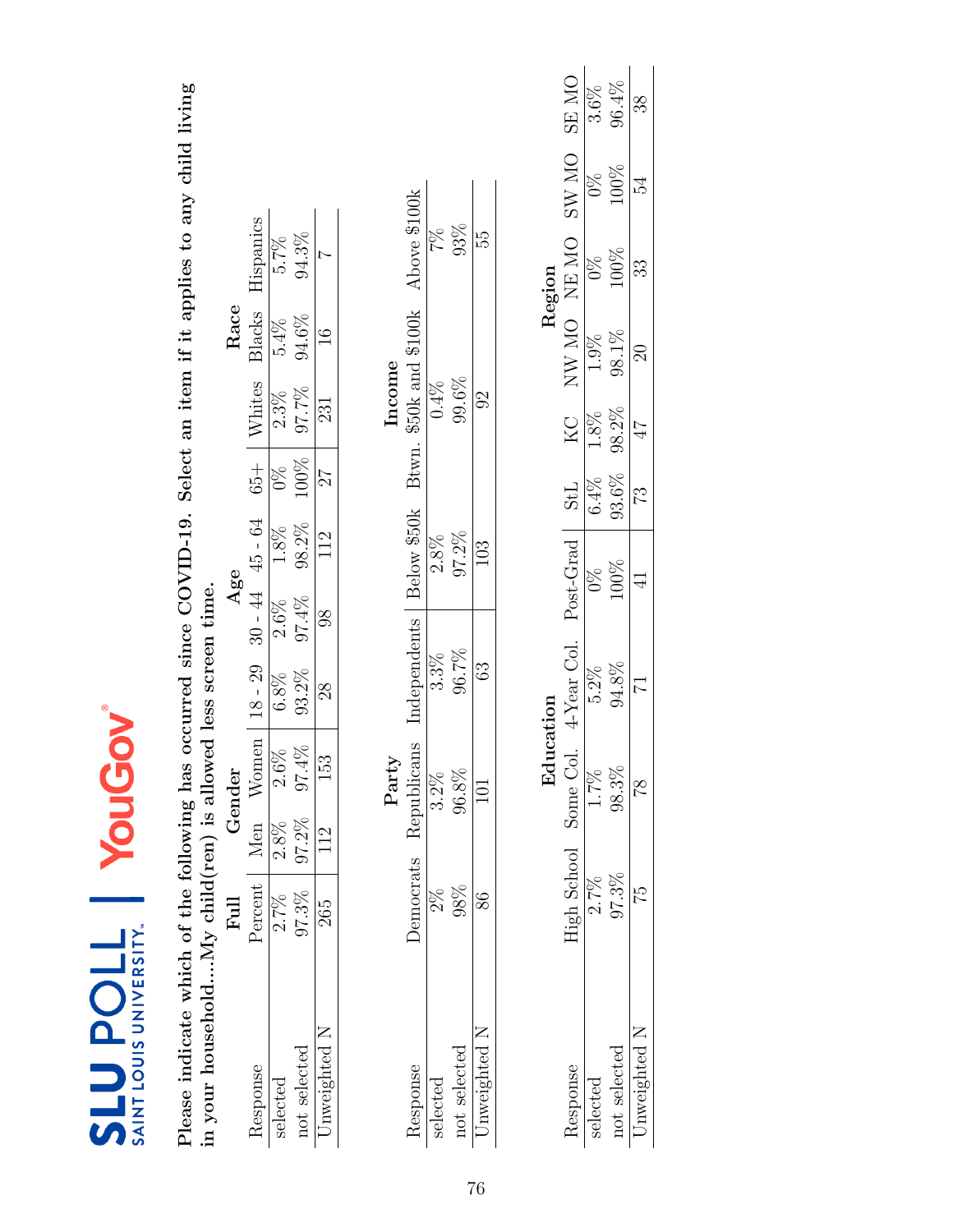| SAINT LOUIS UNIVERSITY.<br><b>710den13</b>                      |                                            | YouG                         | NO                    |              |             |                |          |                  |                                                                           |              |              |
|-----------------------------------------------------------------|--------------------------------------------|------------------------------|-----------------------|--------------|-------------|----------------|----------|------------------|---------------------------------------------------------------------------|--------------|--------------|
| Please indicate which of the following has                      |                                            |                              |                       |              |             |                |          |                  | occurred since COVID-19. Select an item if it applies to any child living |              |              |
| in your householdNy child(ren) has increased physical activity. |                                            |                              |                       |              |             |                |          |                  |                                                                           |              |              |
|                                                                 | $\begin{array}{c} \hbox{Full} \end{array}$ | Gender                       |                       |              | Agee        |                |          | Race             |                                                                           |              |              |
| Response                                                        | Percent Men                                | Women                        | $18 - 29$             | $30 - 44$    | 45 - 64     | $65 +$         | Whites   | Blacks           | Hispanics                                                                 |              |              |
| selected                                                        | 23.7%                                      | $23.\overline{1\%}$<br>24.3% | 26.9%                 | 24.1%        | 25.4%       | 7%             | $26.9\%$ | $5.4\%$          | 16.4%                                                                     |              |              |
| not selected                                                    | 76.3%                                      | $76.9\%$<br>75.7%            | 73.1%                 | 75.9%        | $74.6\%$    | 93%            | $73.1\%$ | 94.6%            | 83.6%                                                                     |              |              |
| Unweighted N                                                    | 265                                        | 153<br>112                   | 28                    | 88           | 112         | 27             | 231      | $\frac{6}{1}$    | $\overline{ }$                                                            |              |              |
|                                                                 |                                            | Party                        |                       |              |             |                | Income   |                  |                                                                           |              |              |
| Response                                                        | Democrats                                  | Republicans                  |                       | Independents | Below \$50k | Btwn.          |          | \$50k and \$100k | Above \$100k                                                              |              |              |
| selected                                                        | 17.9%                                      | 27.8%                        |                       | 23.7%        | 17.6%       |                | 29.4%    |                  | $20.4\%$                                                                  |              |              |
| not selected                                                    | 82.1%                                      | 72.2%                        |                       | 76.3%        | 82.4%       |                | 70.6%    |                  | 79.6%                                                                     |              |              |
| Unweighted N                                                    | 86                                         | $\overline{101}$             |                       | 63           | 103         |                | $\Im$    |                  | 55                                                                        |              |              |
|                                                                 |                                            |                              |                       |              |             |                |          |                  |                                                                           |              |              |
|                                                                 |                                            |                              | Education             |              |             |                |          |                  | Region                                                                    |              |              |
| Response                                                        | High School                                |                              | Some Col. 4-Year Col. |              | Post-Grad   | StL            | KC       |                  | NE NE ON NE                                                               | <b>ON WS</b> | <b>ON RS</b> |
| selected                                                        | 17.7%                                      | 26.2%                        | 25.9%                 |              | 28.6%       | 25.3%          | 13.9%    | 11%              | 36.1%                                                                     | 27.7%        | 26.2%        |
| not selected                                                    | 82.3%                                      | 73.8%                        | $74.1\%$              |              | 71.4%       | 74.7%          | 86.1%    | 89%              | 63.9%                                                                     | 72.3%        | 73.8%        |
| Unweighted N                                                    | 75                                         | $\frac{8}{18}$               | 71                    |              |             | $\mathbb{S}^2$ | 47       | $\Omega$         | 33                                                                        | 54           | 38           |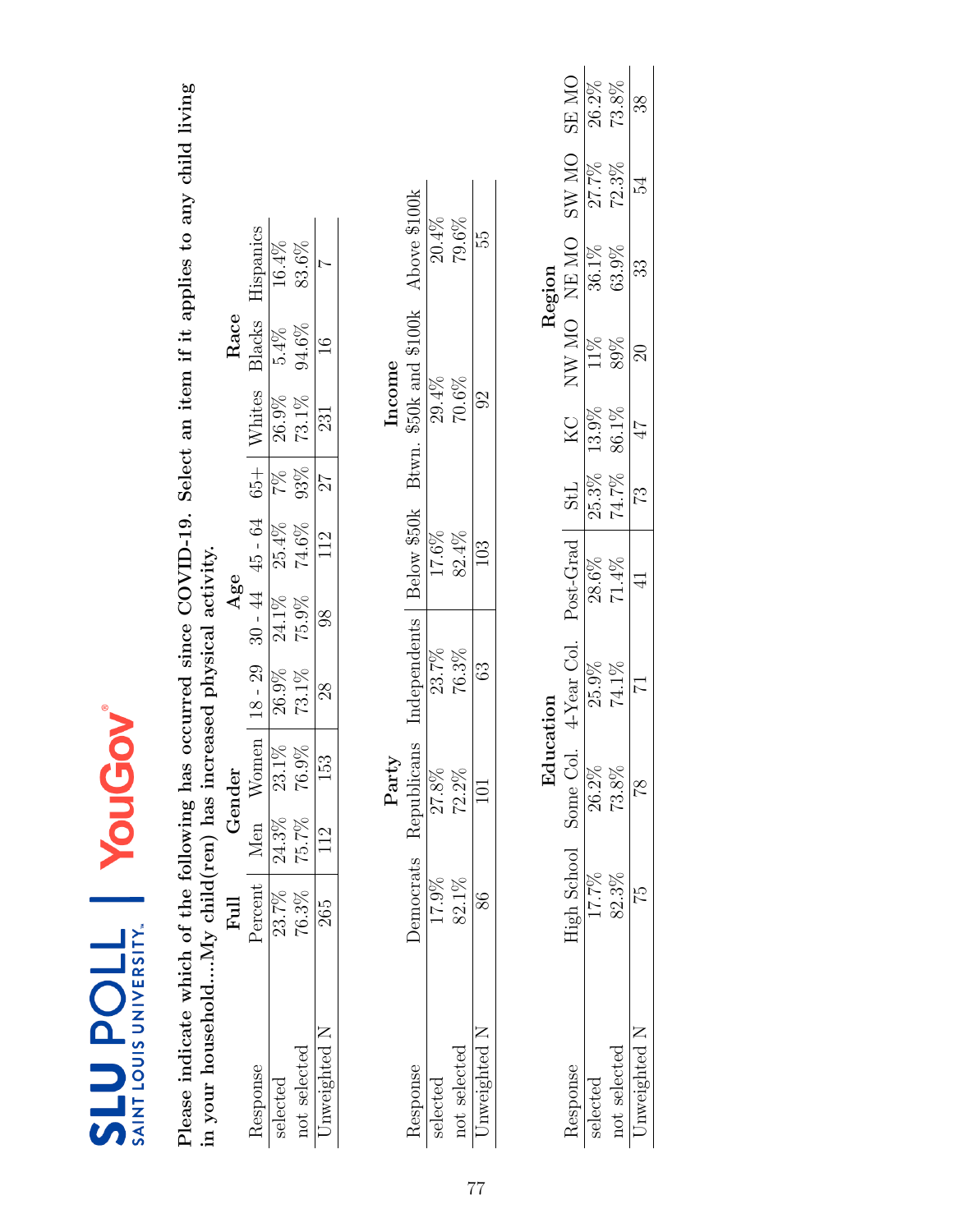| SAINT LOUIS UNIVERSITY.<br><b>SLUPOLL</b>                                                                     |                       |       | YouGov        |                                                                           |                   |             |              |        |               |                                     |              |              |
|---------------------------------------------------------------------------------------------------------------|-----------------------|-------|---------------|---------------------------------------------------------------------------|-------------------|-------------|--------------|--------|---------------|-------------------------------------|--------------|--------------|
| in your householdMy child(ren) has decreased physical activity.<br>Please indicate which of the following has |                       |       |               | occurred since COVID-19. Select an item if it applies to any child living |                   |             |              |        |               |                                     |              |              |
|                                                                                                               | Full                  |       | Gender        |                                                                           | Age               |             |              |        | Race          |                                     |              |              |
| Response                                                                                                      | Percent Men Women     |       |               | $18 - 29$                                                                 | $30 - 44$ 45 - 64 |             | $65 +$       | Whites | Blacks        | Hispanics                           |              |              |
| selected                                                                                                      | 35.9%                 | 39.1% | 32.6%         | 43.1%                                                                     | 37.8%             | 33.2%       | 25.9%        | 32.4%  | 56.4%         | 71.4%                               |              |              |
| not selected                                                                                                  | 64.1%                 | 60.9% | $67.4\%$      | 56.9%                                                                     | $62.2\%$          | 66.8%       | 74.1%        | 67.6%  | 43.6%         | 28.6%                               |              |              |
| Unweighted N                                                                                                  | 265                   | 112   | 153           | 28                                                                        | $\frac{8}{6}$     | 112         | 27           | 231    | $\frac{6}{1}$ |                                     |              |              |
|                                                                                                               |                       |       | Party         |                                                                           |                   |             |              | Income |               |                                     |              |              |
| Response                                                                                                      | Democrats             |       | Republicans   | Independents                                                              |                   | Below \$50k |              |        |               | Btwn. \$50k and \$100k Above \$100k |              |              |
| selected                                                                                                      | 42.1%                 |       | 29%           | $37.3\%$                                                                  |                   | 33.4%       |              | 35.8%  |               | 50.4%                               |              |              |
| not selected                                                                                                  | 57.9%                 |       | 71%           | 62.7%                                                                     |                   | 66.6%       |              | 64.2%  |               | 49.6%                               |              |              |
| Unweighted N                                                                                                  | 86                    |       | 101           | 63                                                                        |                   | 103         |              | $\Im$  |               | 55                                  |              |              |
|                                                                                                               |                       |       |               |                                                                           |                   |             |              |        |               |                                     |              |              |
|                                                                                                               |                       |       | Edu           | cation                                                                    |                   |             |              |        |               | Region                              |              |              |
| Response                                                                                                      | High School Some Col. |       |               | 4-Year Col.                                                               |                   | Post-Grad   | StL          | KC     |               | NE NE ON NE                         | <b>ON WS</b> | <b>ON SE</b> |
| selected                                                                                                      | 40.6%                 |       | 31.9%         | 38.2%                                                                     | 29.1%             |             | 48.3%        | 33.5%  | 44.5%         | 38.7%                               | 28.1%        | $22.4\%$     |
| not selected                                                                                                  | 59.4%                 |       | 68.1%         | $61.8\%$                                                                  |                   | 70.9%       | 51.7%        | 66.5%  | 55.5%         | $61.3\%$                            | $71.9\%$     | 77.6%        |
| Unweighted N                                                                                                  | 52                    |       | $\frac{8}{1}$ | 17                                                                        | $\exists$         |             | $\mathbb{C}$ | 47     | $\Im$         | 33                                  | 54           | 38           |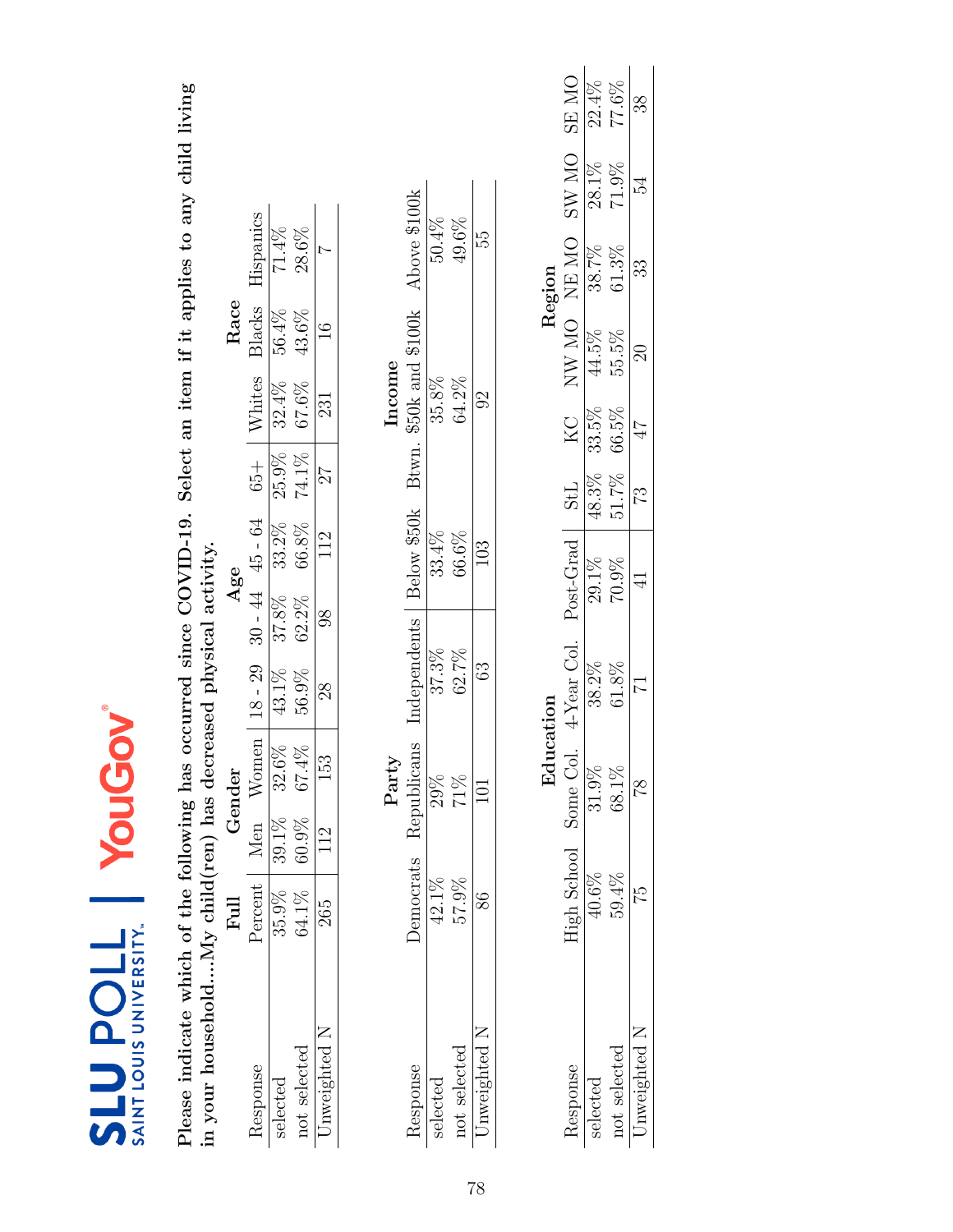| SAINT LOUIS UNIVERSITY.<br><b>710denTS</b>        |                     | YouG     | NO               |                                 |               |               |                |        |                  |                |                                                                           |              |
|---------------------------------------------------|---------------------|----------|------------------|---------------------------------|---------------|---------------|----------------|--------|------------------|----------------|---------------------------------------------------------------------------|--------------|
| Please indicate which of the following has        |                     |          |                  |                                 |               |               |                |        |                  |                | occurred since COVID-19. Select an item if it applies to any child living |              |
| in your householdNy child(ren) has gained weight. |                     |          |                  |                                 |               |               |                |        |                  |                |                                                                           |              |
|                                                   | $_{\rm Full}$       | Gender   |                  |                                 |               | Age           |                |        | Race             |                |                                                                           |              |
| Response                                          | Percent   Men Women |          |                  | $18 - 29$                       | $-44$         | $45 - 64$     | $65 +$         | Whites | Blacks           | Hispanics      |                                                                           |              |
| selected                                          | 13.7%               | 11%      | $16.5\%$         | 13%                             | 15.4%         | 12.8%         | 10.2%          | 10.7%  | 19.3%            | 77.2%          |                                                                           |              |
| not selected                                      | 86.3%               | 89%      | 83.5%            | 87%                             | 84.6%         | 87.2%         | 89.8%          | 89.3%  | 80.7%            | 22.8%          |                                                                           |              |
| Unweighted N                                      | 265                 | 112      | 153              | 28                              | $\frac{8}{3}$ | 112           | 27             | 231    | $\frac{6}{1}$    | $\overline{ }$ |                                                                           |              |
|                                                   |                     |          | Party            |                                 |               |               |                | Income |                  |                |                                                                           |              |
| Response                                          | Democrats           |          | Republicans      | Independents                    |               | Below \$50k   | Btwn.          |        | \$50k and \$100k | Above \$100k   |                                                                           |              |
| selected                                          | 18.8%               |          | $8.6\%$          | 16.6%                           |               | 16.4%         |                | 7.8%   |                  | 22.7%          |                                                                           |              |
| not selected                                      | 81.2%               | $91.4\%$ |                  | 83.4%                           |               | 83.6%         |                | 92.2%  |                  | 77.3%          |                                                                           |              |
| Unweighted N                                      | 86                  |          | $\overline{101}$ | 63                              |               | 103           |                | $\Im$  |                  | 55             |                                                                           |              |
|                                                   |                     |          |                  |                                 |               |               |                |        |                  |                |                                                                           |              |
|                                                   |                     |          | Education        |                                 |               |               |                |        |                  | Region         |                                                                           |              |
| Response                                          | High School         |          |                  | Some Col. 4-Year Col. Post-Grad |               |               | StL            | KC     |                  | NW MO NEMO     | <b>ON WS</b>                                                              | <b>ON RS</b> |
| selected                                          | 11%                 |          | 13.2%            | 18.1%                           |               | 12.8%         | 17.1%          | 5.3%   | 15.2%            | 11.7%          | 14.6%                                                                     | 18.9%        |
| not selected                                      | 89%                 |          | 86.8%            | 81.9%                           |               | 87.2%         | 82.9%          | 94.7%  | 84.8%            | 88.3%          | 85.4%                                                                     | 81.1%        |
| Unweighted N                                      | 52                  |          | $\frac{8}{18}$   | 17                              |               | $\frac{1}{4}$ | $\mathbb{C}^2$ | 47     | $\Omega$         | 33             | 54                                                                        | 38           |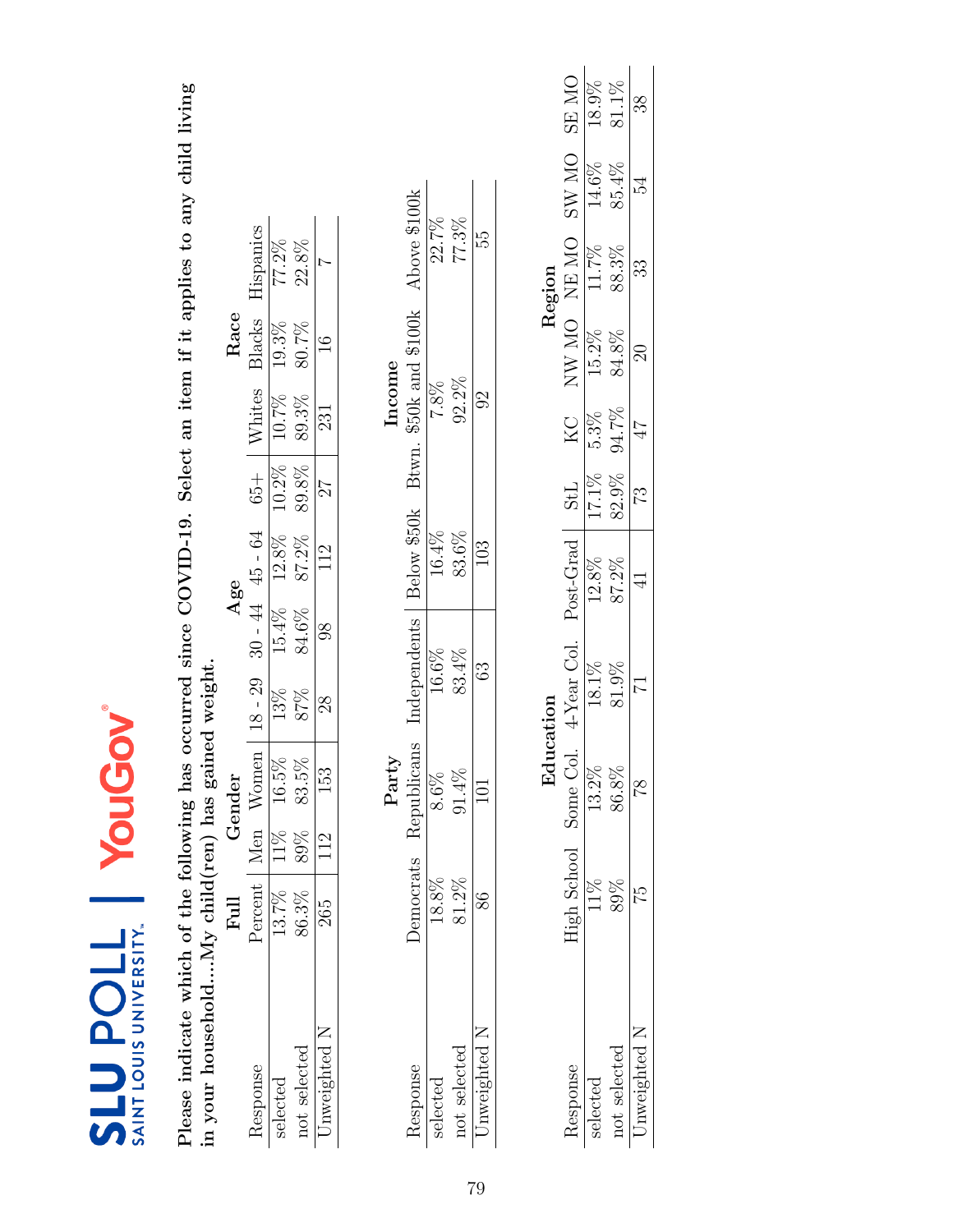| SAINT LOUIS UNIVERSITY.<br><b>TIOUNTS</b>                                                |               | YouG                     | 20                                                                        |                |             |                |                        |               |                |              |       |
|------------------------------------------------------------------------------------------|---------------|--------------------------|---------------------------------------------------------------------------|----------------|-------------|----------------|------------------------|---------------|----------------|--------------|-------|
| in your householdMy child has lost weight.<br>Please indicate which of the following has |               |                          | occurred since COVID-19. Select an item if it applies to any child living |                |             |                |                        |               |                |              |       |
|                                                                                          | Full          | Gender                   |                                                                           | Age            |             |                |                        | Race          |                |              |       |
| Response                                                                                 | Percent       | W <sub>omen</sub><br>Men | $18 - 29$                                                                 | $30 - 44$      | 45 - 64     | $65 +$         | Whites                 | Blacks        | Hispanics      |              |       |
| selected                                                                                 | $1.4\%$       | $1.4\%$<br>$1.5\%$       | 1.9%                                                                      | $1.8\%$        | $1.2\%$     | $\frac{8}{20}$ | $1.3\%$                | 0%            | $\frac{8}{2}$  |              |       |
| not selected                                                                             | 98.6%         | $98.6\%$<br>98.5%        | 98.1%                                                                     | 98.2%          | 98.8%       | 100%           | 98.7%                  | 100%          | 100%           |              |       |
| Unweighted N                                                                             | 265           | 153<br>112               | 28                                                                        | $\frac{8}{6}$  | 112         | 27             | 231                    | $\frac{6}{1}$ | $\overline{1}$ |              |       |
|                                                                                          |               | Party                    |                                                                           |                |             |                | Income                 |               |                |              |       |
| Response                                                                                 | Democrats     | Republicans              | Independents                                                              |                | Below \$50k |                | Btwn. \$50k and \$100k |               | Above \$100k   |              |       |
| selected                                                                                 | 0.8%          | 1.8%                     | $1.4\%$                                                                   |                | $2.1\%$     |                | $\frac{8}{2}$          |               | $3\%$          |              |       |
| not selected                                                                             | 99.2%         | 98.2%                    | 98.6%                                                                     |                | 97.9%       |                | 100%                   |               | 97%            |              |       |
| Unweighted N                                                                             | 86            | 101                      | 63                                                                        |                | 103         |                | $\Im$                  |               | 55             |              |       |
|                                                                                          |               |                          | Education                                                                 |                |             |                |                        |               | Region         |              |       |
| Response                                                                                 |               |                          | High School Some Col. 4-Year Col. Post-Grad                               |                |             | <b>StL</b>     | KC NW MO NE MO         |               |                | <b>ON WS</b> | SE MO |
| selected                                                                                 | $\frac{8}{2}$ | $3.4\%$                  | $\frac{8}{2}$                                                             | 2.8%           |             | 2.3%           | $0\%$                  | $0\%$         | $3.3\%$        | 0.6%         | 2.4%  |
| not selected                                                                             | 100%          | 96.6%                    | 100%                                                                      | $97.2\%$       |             | 97.7%          | 100%                   | 100%          | 96.7%          | 99.4%        | 97.6% |
| Unweighted N                                                                             | 52            | $\frac{8}{1}$            | $\overline{\phantom{0}}$                                                  | $\overline{4}$ |             | $\mathbb{Z}$   | 47                     | $\Omega$      | 33             | 54           | 38    |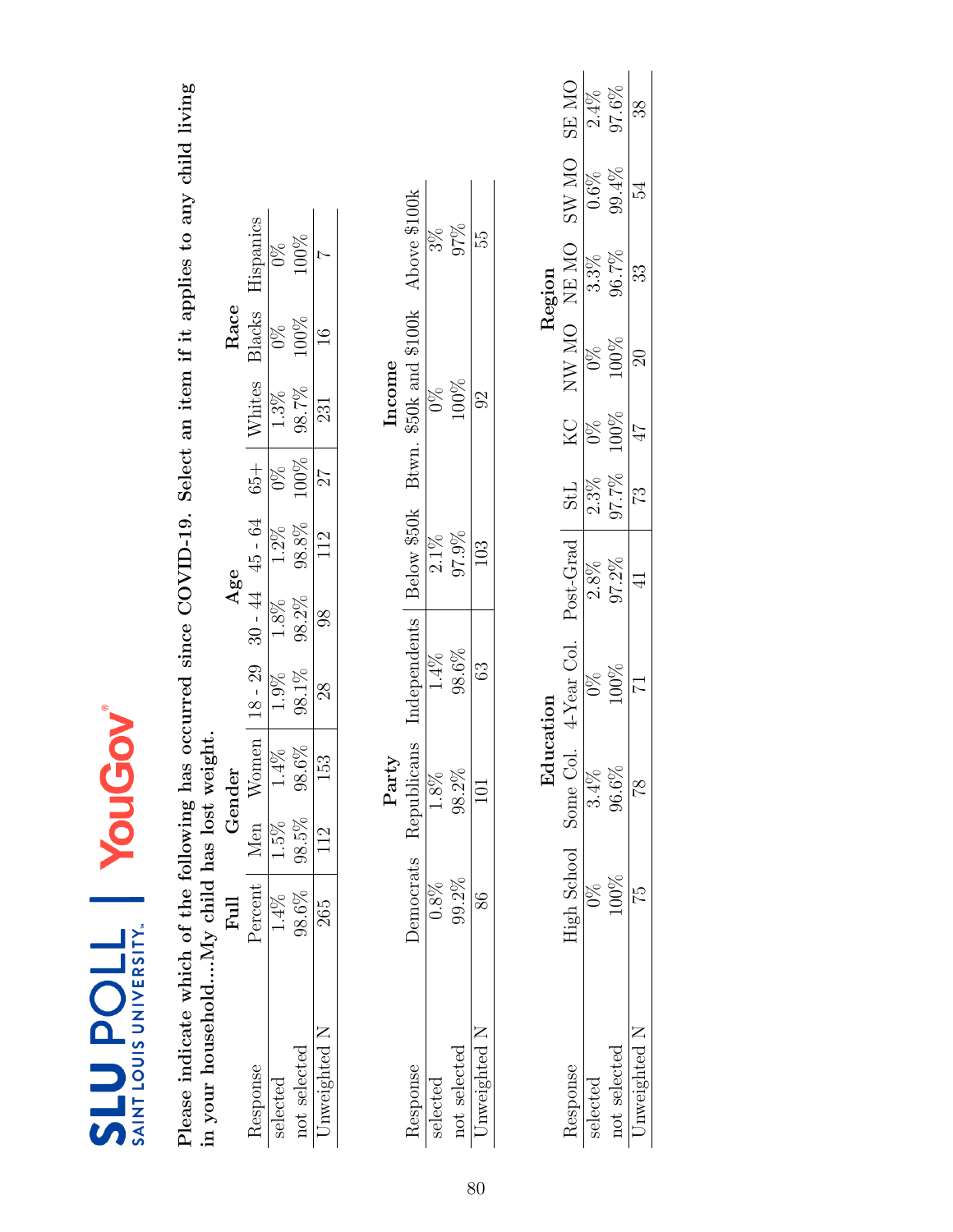| SAINT LOUIS UNIVERSITY.<br><b>710denTS</b>                              |             | YouG        | N         |                       |       |                |                |        |                  |                                                                           |       |              |
|-------------------------------------------------------------------------|-------------|-------------|-----------|-----------------------|-------|----------------|----------------|--------|------------------|---------------------------------------------------------------------------|-------|--------------|
| Please indicate which of the following has                              |             |             |           |                       |       |                |                |        |                  | occurred since COVID-19. Select an item if it applies to any child living |       |              |
| in your householdNy child(ren) participated in the school meal program. |             |             |           |                       |       |                |                |        |                  |                                                                           |       |              |
|                                                                         | Full        | Gender      |           |                       |       | Age            |                |        | Race             |                                                                           |       |              |
| Response                                                                | Percent     | Men Women   |           | $18 - 29$             | $-14$ | $45 - 64$      | $65 +$         | Whites | Blacks           | Hispanics                                                                 |       |              |
| selected                                                                | 14.8%       | 13%         | 16.7%     | 8.4%                  | 17.7% | 14.7%          | 11.5%          | 12.8%  | 32.2%            | $7.8\%$                                                                   |       |              |
| not selected                                                            | 85.2%       | 87%         | 83.3%     | $91.6\%$              | 82.3% | 85.3%          | 88.5%          | 87.2%  | 67.8%            | $92.2\%$                                                                  |       |              |
| Unweighted N                                                            | 265         | 112         | 153       | 28                    | 88    | 112            | 27             | 231    | $\frac{6}{1}$    | $\overline{ }$                                                            |       |              |
|                                                                         |             |             | Party     |                       |       |                |                | Income |                  |                                                                           |       |              |
| Response                                                                | Democrats   | Republicans |           | Independents          |       | Below \$50k    | Btwn.          |        | \$50k and \$100k | Above \$100k                                                              |       |              |
| selected                                                                | 16.9%       | $13\%$      |           | 12%                   |       | 20.7%          |                | 16%    |                  | $3.6\%$                                                                   |       |              |
| not selected                                                            | $83.1\%$    | 87%         |           | 88%                   |       | $79.3\%$       |                | 84%    |                  | 96.4%                                                                     |       |              |
| Unweighted N                                                            | 86          | 101         |           | 63                    |       | 103            |                | $\Im$  |                  | 55                                                                        |       |              |
|                                                                         |             |             |           |                       |       |                |                |        |                  |                                                                           |       |              |
|                                                                         |             |             | Education |                       |       |                |                |        |                  | Region                                                                    |       |              |
| Response                                                                | High School |             |           | Some Col. 4-Year Col. |       | Post-Grad      | <b>StL</b>     | KC     |                  | NW MO NEMO                                                                | SW MO | <b>ON RS</b> |
| selected                                                                | 16.5%       |             | 19.9%     | 11.3%                 |       | 3.9%           | 18.2%          | 5.9%   | 12.8%            | 17.4%                                                                     | 11.8% | 24.5%        |
| not selected                                                            | 83.5%       |             | $80.1\%$  | 88.7%                 |       | 96.1%          | 81.8%          | 94.1%  | 87.2%            | 82.6%                                                                     | 88.2% | 75.5%        |
| Unweighted N                                                            | 52          |             | 81        |                       |       | $\overline{4}$ | $\mathbb{S}^2$ | 47     | $\approx$        | 33                                                                        | 54    | 38           |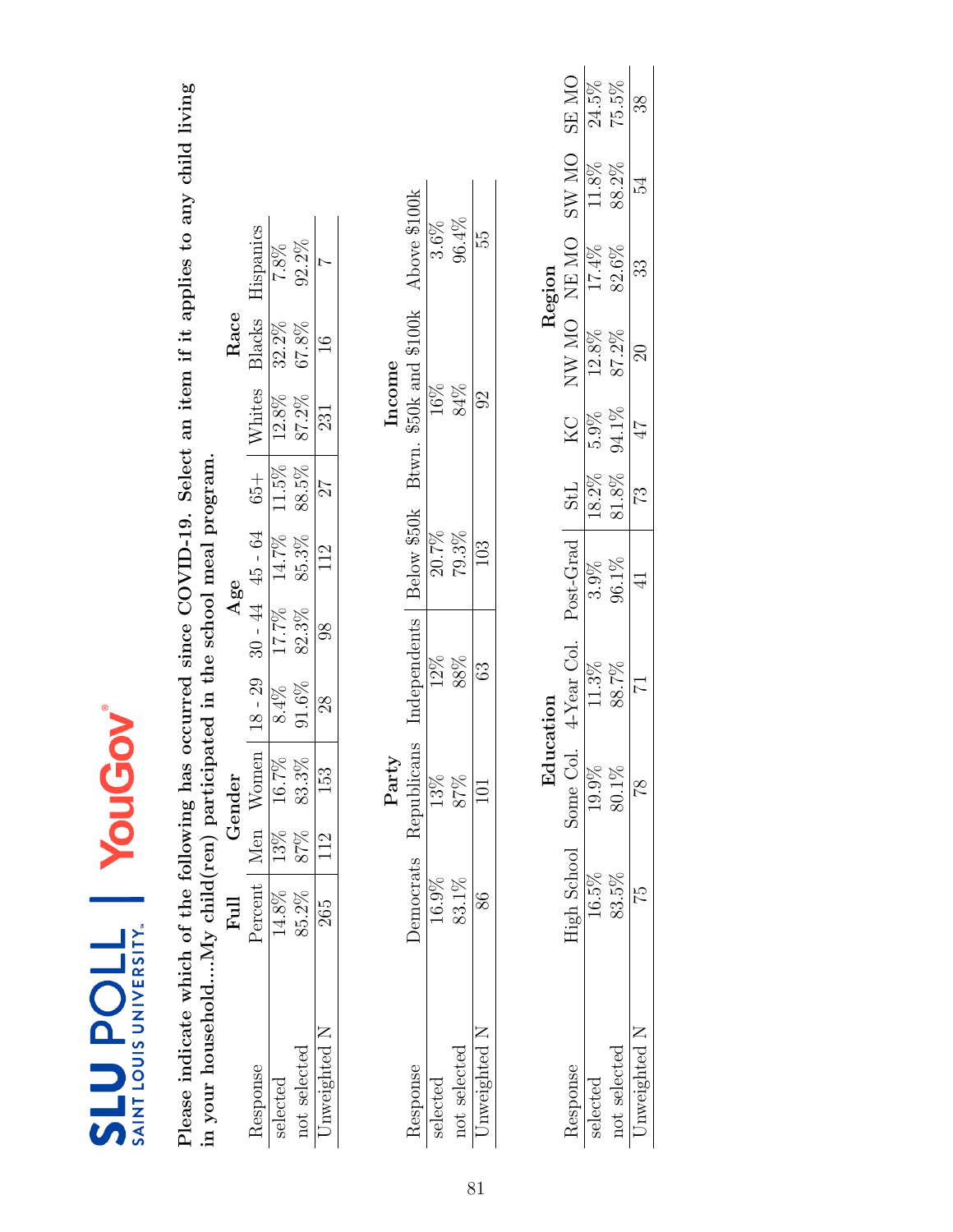| <b>SLUPOLL</b><br>SAINT LOUIS UNIVERSITY.                                                                                                                                                                                 |                   | YouG  |               | TON            |       |                     |            |                        |               |                |       |              |
|---------------------------------------------------------------------------------------------------------------------------------------------------------------------------------------------------------------------------|-------------------|-------|---------------|----------------|-------|---------------------|------------|------------------------|---------------|----------------|-------|--------------|
| Please indicate which of the following has occurred since COVID-19. Select an item if it applies to any child living<br>in your householdMy child(ren) has been more stressed with increased tantrums or behavior issues. |                   |       |               |                |       |                     |            |                        |               |                |       |              |
|                                                                                                                                                                                                                           | Full              |       | Gender        |                |       | Age                 |            |                        | Race          |                |       |              |
| Response                                                                                                                                                                                                                  | Percent Men Women |       |               | $18 - 29$      |       | $30 - 44$ $45 - 64$ | $65 +$     | Whites                 | Blacks        | Hispanics      |       |              |
| selected                                                                                                                                                                                                                  | 17.7%             | 12.9% | $22.6\%$      | 28.1%          | 13.9% | 20%                 | 6.9%       | 19.3%                  | 9.9%          | $2.1\%$        |       |              |
| not selected                                                                                                                                                                                                              | 82.3%             | 87.1% | $77.4\%$      | 71.9%          | 86.1% | $80\%$              | $93.1\%$   | 80.7%                  | $90.1\%$      | 97.9%          |       |              |
| Unweighted N                                                                                                                                                                                                              | 265               | 112   | 153           | $^{28}$        | 98    | 112                 | 27         | 231                    | $\frac{6}{1}$ | $\overline{ }$ |       |              |
|                                                                                                                                                                                                                           |                   |       | Party         |                |       |                     |            | Income                 |               |                |       |              |
| Response                                                                                                                                                                                                                  | <b>Democrats</b>  |       | Republicans   | Independents   |       | Below \$50k         |            | Btwn. \$50k and \$100k |               | Above \$100k   |       |              |
| selected                                                                                                                                                                                                                  | 19.2%             |       | 13.6%         | $23.1\%$       |       | 18.3%               |            | $20.2\%$               |               | 11.4%          |       |              |
| not selected                                                                                                                                                                                                              | 80.8%             |       | 86.4%         | 76.9%          |       | 81.7%               |            | 79.8%                  |               | 88.6%          |       |              |
| Unweighted N                                                                                                                                                                                                              | 86                |       | $\Box$        | 63             |       | 103                 |            | $\Im$                  |               | 55             |       |              |
|                                                                                                                                                                                                                           |                   |       |               |                |       |                     |            |                        |               |                |       |              |
|                                                                                                                                                                                                                           |                   |       | Education     |                |       |                     |            |                        |               | Region         |       |              |
| Response                                                                                                                                                                                                                  | High School       |       | Some Col.     | 4-Year Col.    |       | Post-Grad           | <b>StL</b> | KC                     | NW MO NEMO    |                | SW MO | <b>ON RS</b> |
| selected                                                                                                                                                                                                                  | 11.6%             |       | $19.5\%$      | 21.7%          |       | $20.5\%$            | 16.6%      | 14.9%                  | 14.2%         | 13.3%          | 16.6% | $30.1\%$     |
| not selected                                                                                                                                                                                                              | 88.4%             |       | 80.5%         | 78.3%          |       | 79.5%               | 83.4%      | 85.1%                  | 85.8%         | 86.7%          | 83.4% | 69.9%        |
| Unweighted N                                                                                                                                                                                                              | 52                |       | $\frac{8}{1}$ | $\overline{1}$ |       | $\overline{4}$      | 73         | 47                     | $\Im$         | 33             | 54    | 38           |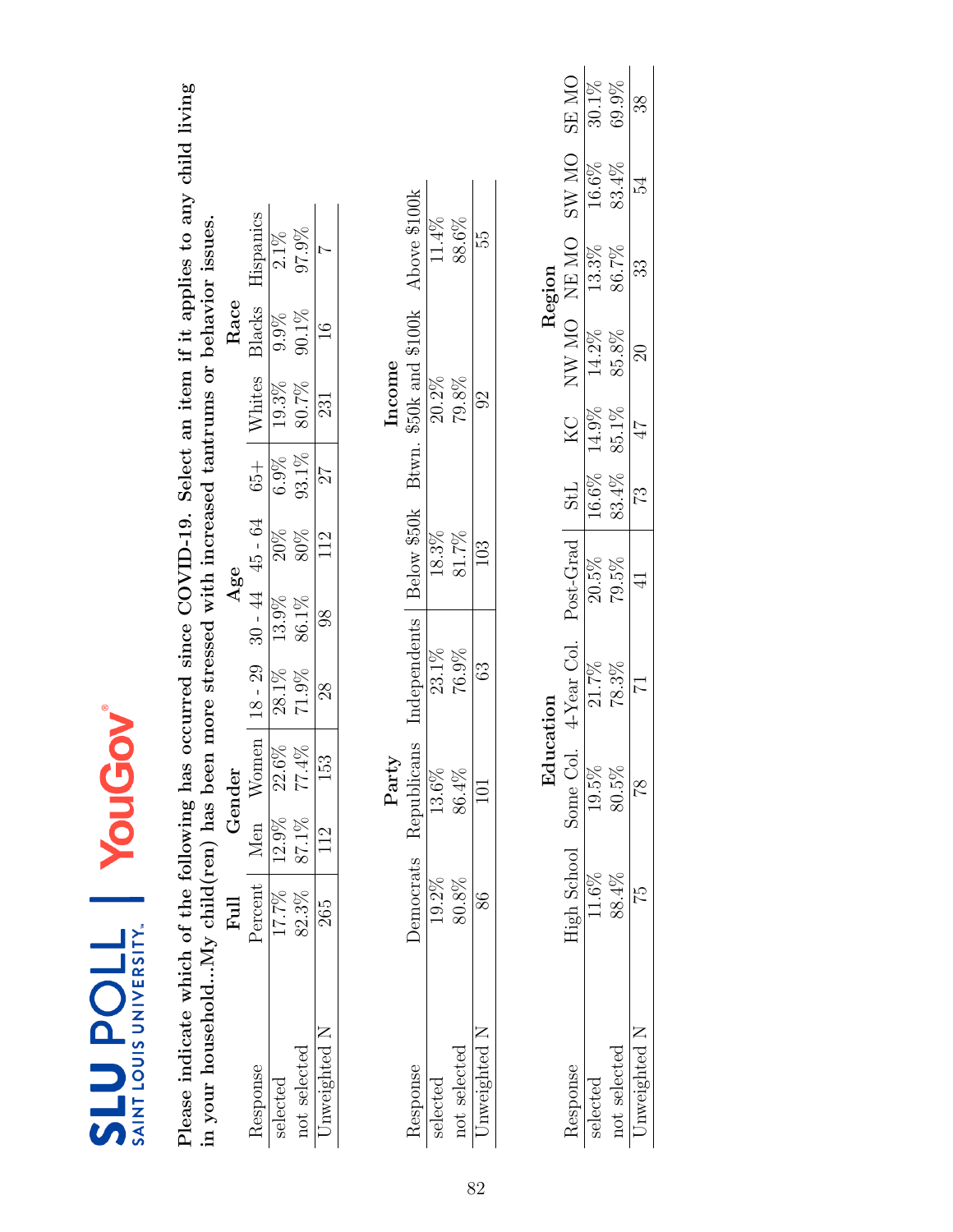| <b>SLUPOLL</b><br>SAINT LOUIS UNIVERSITY.                                                                       |                               | YouG  | <b>NO</b>     |                                                                           |       |                     |        |          |                        |              |       |              |
|-----------------------------------------------------------------------------------------------------------------|-------------------------------|-------|---------------|---------------------------------------------------------------------------|-------|---------------------|--------|----------|------------------------|--------------|-------|--------------|
| in your householdMy relationship with my child(ren) has improved.<br>Please indicate which of the following has |                               |       |               | occurred since COVID-19. Select an item if it applies to any child living |       |                     |        |          |                        |              |       |              |
|                                                                                                                 | Full                          |       | Gender        |                                                                           |       | Age                 |        |          | Race                   |              |       |              |
| Response                                                                                                        | Percent   Men Women   18 - 29 |       |               |                                                                           |       | $30 - 44$ $45 - 64$ | $65 +$ | Whites   | Blacks                 | Hispanics    |       |              |
| selected                                                                                                        | 48.1%                         | 48.9% | $47.2\%$      | 37.4%                                                                     | 59.3% | 39.4%               | 52.2%  | 46.8%    | 44.9%                  | 77.1%        |       |              |
| not selected                                                                                                    | 51.9%                         | 51.1% | $52.8\%$      | 62.6%                                                                     | 40.7% | $60.6\%$            | 47.8%  | 53.2%    | 55.1%                  | 22.9%        |       |              |
| Unweighted N                                                                                                    | 265                           | 112   | 153           | 28                                                                        | 98    | 112                 | 77     | 231      | $\frac{6}{1}$          |              |       |              |
|                                                                                                                 |                               |       | Party         |                                                                           |       |                     |        |          | Income                 |              |       |              |
| Response                                                                                                        | Democrats                     |       | Republicans   | Independents                                                              |       | Below \$50k         |        |          | Btwn. \$50k and \$100k | Above \$100k |       |              |
| selected                                                                                                        | $41.6\%$                      |       | 51.6%         | $44.8\%$                                                                  |       | 43.9%               |        | 50.8%    |                        |              | 44.4% |              |
| not selected                                                                                                    | 58.4%                         |       | 48.4%         | 55.2%                                                                     |       | 56.1%               |        | 49.2%    |                        |              | 55.6% |              |
| Unweighted N                                                                                                    | 86                            |       | 101           | 63                                                                        |       | 103                 |        | $\Im$    |                        |              | 55    |              |
|                                                                                                                 |                               |       |               |                                                                           |       |                     |        |          |                        |              |       |              |
|                                                                                                                 |                               |       | Education     |                                                                           |       |                     |        |          |                        | Region       |       |              |
| Response                                                                                                        | High School                   |       |               | Some Col. 4-Year Col. Post-Grad   StL                                     |       |                     |        | KC       | NW MO NEMO             |              | SW MO | <b>ON RS</b> |
| selected                                                                                                        | $41.9\%$                      |       | 54.7%         | 47.4%                                                                     |       | 47.9%               | 30%    | 48.2%    | 44%                    | 56.3%        | 66.2% | 49.1%        |
| not selected                                                                                                    | 58.1%                         |       | $45.3\%$      | 52.6%                                                                     |       | 52.1%               | 70%    | $51.8\%$ | 56%                    | 43.7%        | 33.8% | $50.9\%$     |
| Unweighted N                                                                                                    | 52                            |       | $\frac{8}{1}$ | 17                                                                        |       | $\overline{4}$      | 73     | 47       | $\approx$              | 33           | 54    | 38           |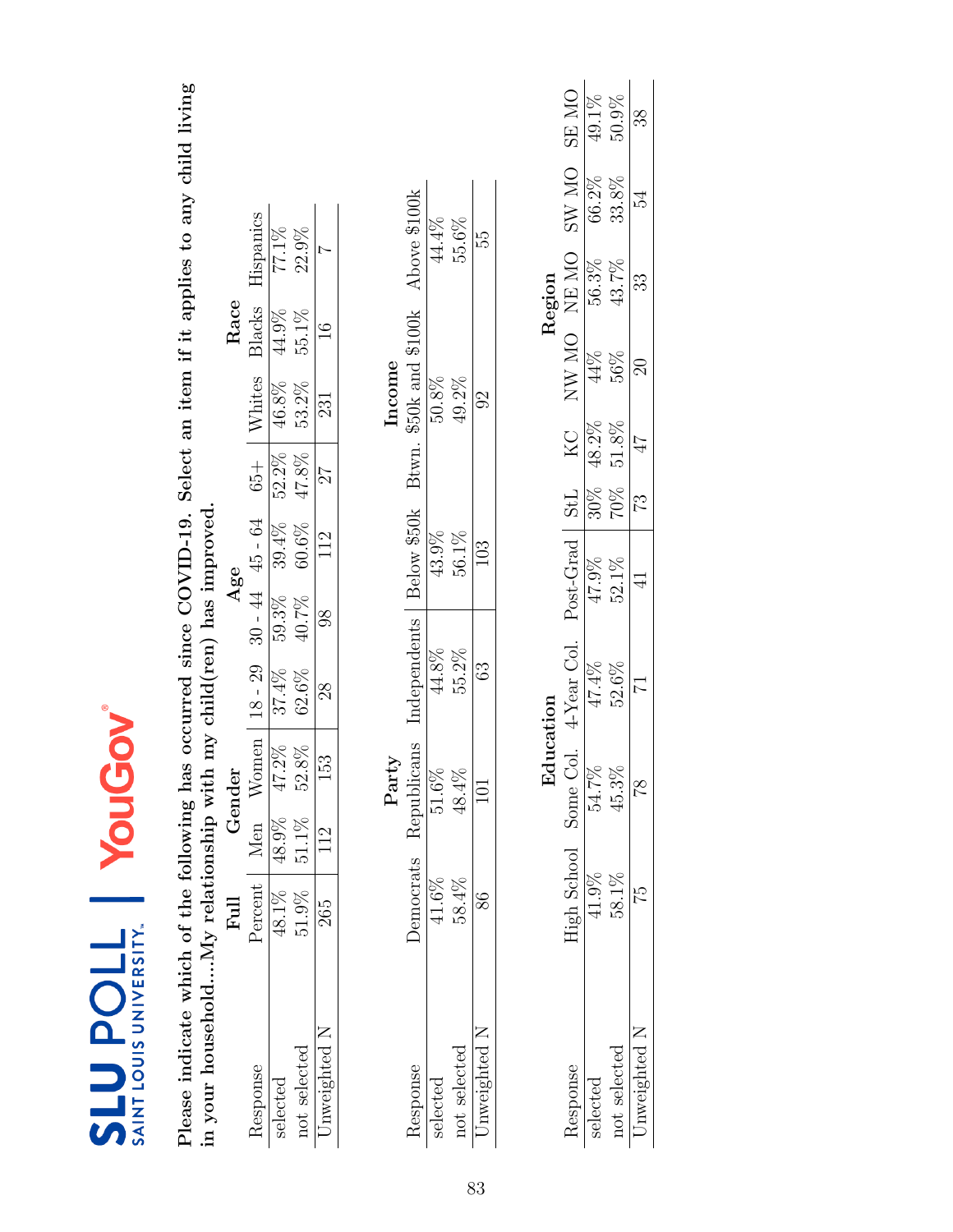| SAINT LOUIS UNIVERSITY.<br><b>TTOdTTS</b>                                                                                                                                                              |                     |     | YouGov        |                                 |                |                |            |          |                        |                |              |              |
|--------------------------------------------------------------------------------------------------------------------------------------------------------------------------------------------------------|---------------------|-----|---------------|---------------------------------|----------------|----------------|------------|----------|------------------------|----------------|--------------|--------------|
| Please indicate which of the following has occurred since COVID-19. Select an item if it applies to any child living<br>in your householdMy relationship with my child(ren) has become more difficult. |                     |     |               |                                 |                |                |            |          |                        |                |              |              |
|                                                                                                                                                                                                        | Full                |     | Gender        |                                 |                | Age            |            |          | Race                   |                |              |              |
| Response                                                                                                                                                                                               | Percent   Men Women |     |               | $18 - 29$                       | $30 - 44$      | 45 - 64        | $65 +$     | Whites   | Blacks                 | Hispanics      |              |              |
| selected                                                                                                                                                                                               | 26                  | 5%  | $9\%$         | 15.6%                           | $7.1\%$        | 4.5%           | $3.2\%$    | $8.4\%$  | $\frac{8}{2}$          | $\frac{8}{2}$  |              |              |
| not selected                                                                                                                                                                                           | 93%                 | 95% | 91%           | 84.4%                           | 92.9%          | 95.5%          | 96.8%      | $91.6\%$ | 100%                   | 100%           |              |              |
| Unweighted N                                                                                                                                                                                           | 265                 | 112 | 153           | 28                              | $\overline{8}$ | 112            | 27         | 231      | $\frac{6}{1}$          | $\overline{ }$ |              |              |
|                                                                                                                                                                                                        |                     |     | Party         |                                 |                |                |            |          | Income                 |                |              |              |
| Response                                                                                                                                                                                               | <b>Democrats</b>    |     | Republicans   | Independents                    |                | Below \$50k    |            |          | Btwn. \$50k and \$100k | Above \$100k   |              |              |
| selected                                                                                                                                                                                               | $\%$                |     | $6.3\%$       | $4.4\%$                         |                | $7.2\%$        |            |          | 7.1%                   |                | 8.7%         |              |
| not selected                                                                                                                                                                                           | 91%                 |     | 93.7%         | 95.6%                           |                | 92.8%          |            |          | 92.9%                  |                | $91.3\%$     |              |
| Unweighted N                                                                                                                                                                                           | 86                  |     | 101           | 63                              |                | 103            |            | $\Im$    |                        |                | 55           |              |
|                                                                                                                                                                                                        |                     |     |               |                                 |                |                |            |          |                        |                |              |              |
|                                                                                                                                                                                                        |                     |     | Education     |                                 |                |                |            |          |                        | Region         |              |              |
| Response                                                                                                                                                                                               | High School         |     |               | Some Col. 4-Year Col. Post-Grad |                |                | <b>StL</b> | KC       |                        | NW MO NEMO     | <b>ON WS</b> | <b>ON RS</b> |
| selected                                                                                                                                                                                               | $3.8\%$             |     | 10.4%         | $7.5\%$                         |                | 5.4%           | 7%         | 10.1%    | 7.6%                   | $0\%$          | 7.3%         | 7.3%         |
| not selected                                                                                                                                                                                           | 96.2%               |     | 89.6%         | 92.5%                           |                | 94.6%          | 93%        | 89.9%    | 92.4%                  | 100%           | 92.7%        | 92.7%        |
| Unweighted N                                                                                                                                                                                           | 52                  |     | $\frac{8}{1}$ | 17                              |                | $\overline{4}$ | 32         | 47       | $\Im$                  | 33             | 54           | 38           |